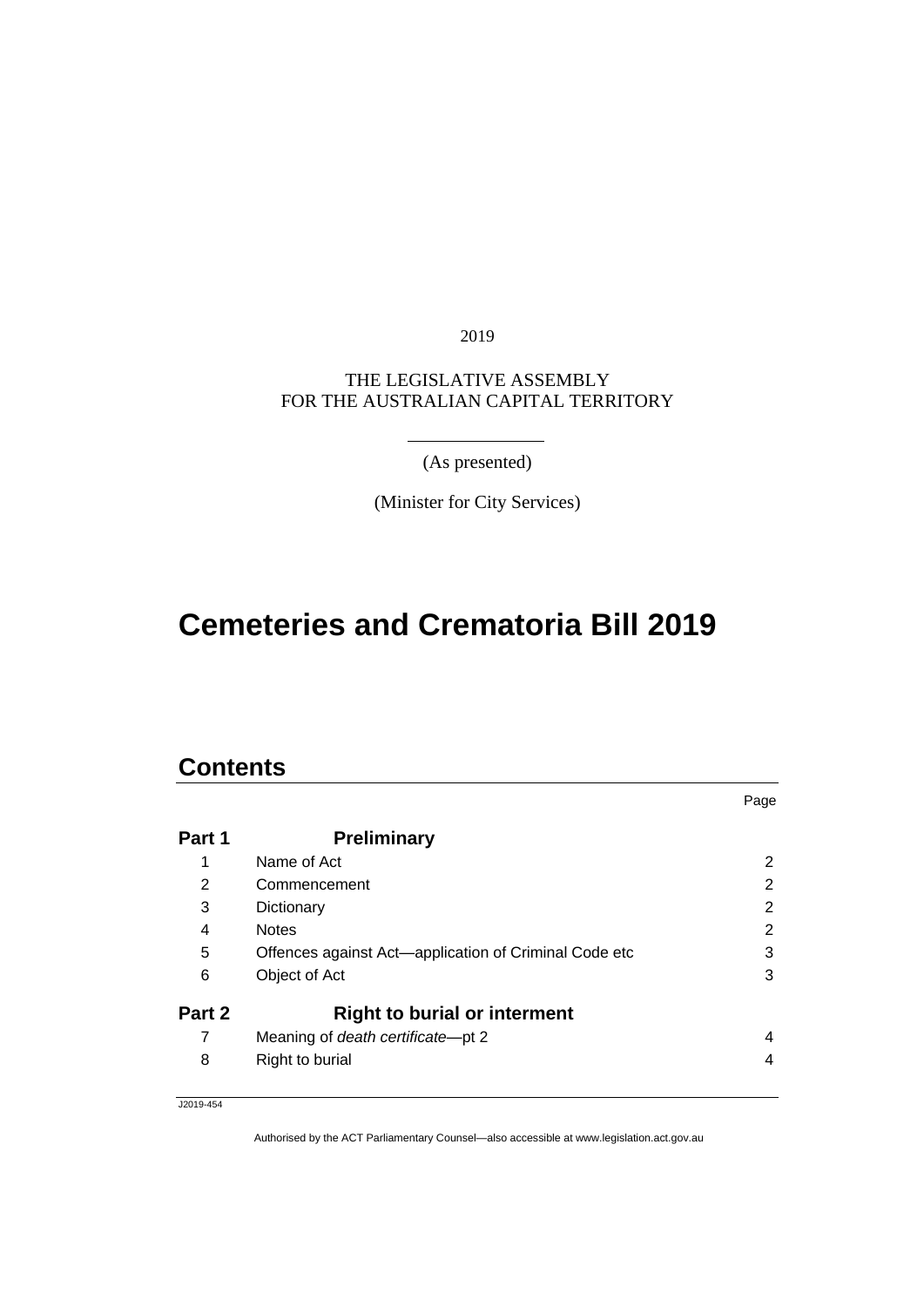| . .<br>×<br>۰.<br>× |
|---------------------|
|---------------------|

| 9                        | Right to interment                                                                                   | 6  |
|--------------------------|------------------------------------------------------------------------------------------------------|----|
| 10                       | Right to burial and right to interment-transfer                                                      | 8  |
| 11                       | Right to burial and right to interment-term                                                          | 9  |
| 12                       | Right to burial or interment-notice about end of term and revoking<br>right                          | 10 |
| Part 3                   | Burial, cremation, interment or exhumation                                                           |    |
| <b>Division 3.1</b>      | <b>Definition</b>                                                                                    |    |
| 13                       | Meaning of certification document-pt 3                                                               | 13 |
| <b>Division 3.2</b>      | <b>Transporting human remains</b>                                                                    |    |
| 14                       | Offence-transporting human remains                                                                   | 14 |
| Division 3.3             | <b>Burial</b>                                                                                        |    |
| <b>Subdivision 3.3.1</b> | Burial other than at cemetery                                                                        |    |
| 15                       | Burial other than at cemetery-application                                                            | 14 |
| 16                       | Offences-burial other than at cemetery                                                               | 15 |
| <b>Subdivision 3.3.2</b> | <b>Burial at cemetery</b>                                                                            |    |
| 17                       | Burial at cemetery-application                                                                       | 16 |
| 18                       | Offence-burial at cemetery                                                                           | 18 |
| 19                       | Offence—refusal or interference with burial activities related to<br>religion, cultural group etc    | 19 |
| 20                       | Offence-burial to conceal offence                                                                    | 20 |
| 21                       | Burial-term                                                                                          | 20 |
| <b>Division 3.4</b>      | <b>Cremation</b>                                                                                     |    |
| 22                       | Cremation-application                                                                                | 20 |
| 23                       | Cremation-2 or more people at same time                                                              | 22 |
| 24                       | Minister or magistrate may prohibit cremation                                                        | 23 |
| 25                       | Offence—collection of cremated remains                                                               | 24 |
| 26                       | Offence—cremation other than at crematorium                                                          | 25 |
| 27                       | Offences-cremation at crematorium                                                                    | 25 |
| 28                       | Offence—refusal or interference with cremation activities related to<br>religion, cultural group etc | 26 |
| 29                       | Offence—cremation to conceal offence                                                                 | 27 |

contents 2 Cemeteries and Crematoria Bill 2019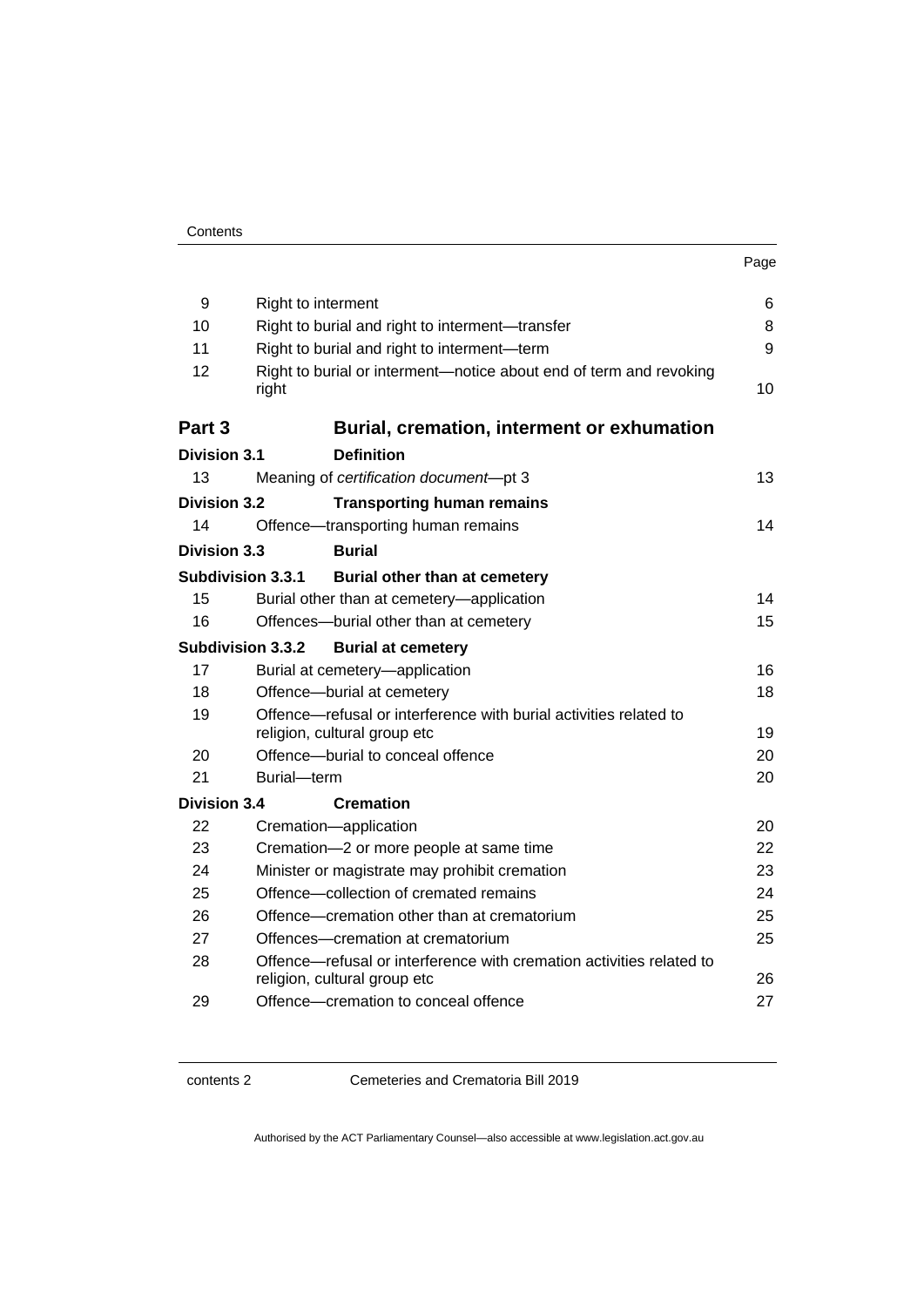#### **Contents**

| . .<br>× | ۰.<br>× |
|----------|---------|

| <b>Division 3.5</b> | <b>Interment</b>                                                                                     |    |
|---------------------|------------------------------------------------------------------------------------------------------|----|
| 30                  | Interment-application                                                                                | 27 |
| 31                  | Offence-interment                                                                                    | 28 |
| 32                  | Offence-refusal or interference with interment activities related to<br>religion, cultural group etc | 29 |
| 33                  | Interment-term                                                                                       | 30 |
| <b>Division 3.6</b> | <b>Disinterment</b>                                                                                  |    |
| 34                  | Disinterment-application                                                                             | 30 |
| 35                  | Disinterment-approval by regulator                                                                   | 31 |
| 36                  | Offence-disinterment                                                                                 | 32 |
| <b>Division 3.7</b> | <b>Exhumation</b>                                                                                    |    |
| 37                  | Exhumation-application                                                                               | 33 |
| 38                  | Offences-exhumation                                                                                  | 34 |
| <b>Division 3.8</b> | <b>Miscellaneous</b>                                                                                 |    |
| 39                  | Approved container or wrapping—application                                                           | 35 |
| 40                  | Burial or cremation without certification document                                                   | 36 |
| 41                  | Medical referee-appointment                                                                          | 37 |
| 42                  | Offences-doctor's certificate                                                                        | 37 |
| 43                  | Requirements for transportation, burial or cremation in coffin etc                                   | 38 |
| Part 4              | <b>Operating facility</b>                                                                            |    |
| <b>Division 4.1</b> | Offences-general                                                                                     |    |
| 44                  | Offence-damage to facility property                                                                  | 40 |
| 45                  | Offence-operating facility without licence                                                           | 40 |
| 46                  | Offence-operating facility not in accordance with licence                                            | 41 |
| 47                  | Offences-failure to maintain facility                                                                | 41 |
| <b>Division 4.2</b> | Licence to operate facility                                                                          |    |
| 48                  | Meaning of suitable person-div 4.2                                                                   | 42 |
| 49                  | Licence-application                                                                                  | 42 |
| 50                  | Licence-term                                                                                         | 45 |
| 51                  | Licence-amendment                                                                                    | 45 |
| 52                  | Licence-transfer                                                                                     | 47 |
| 53                  | Licence—surrender                                                                                    | 50 |
|                     |                                                                                                      |    |

Cemeteries and Crematoria Bill 2019

contents 3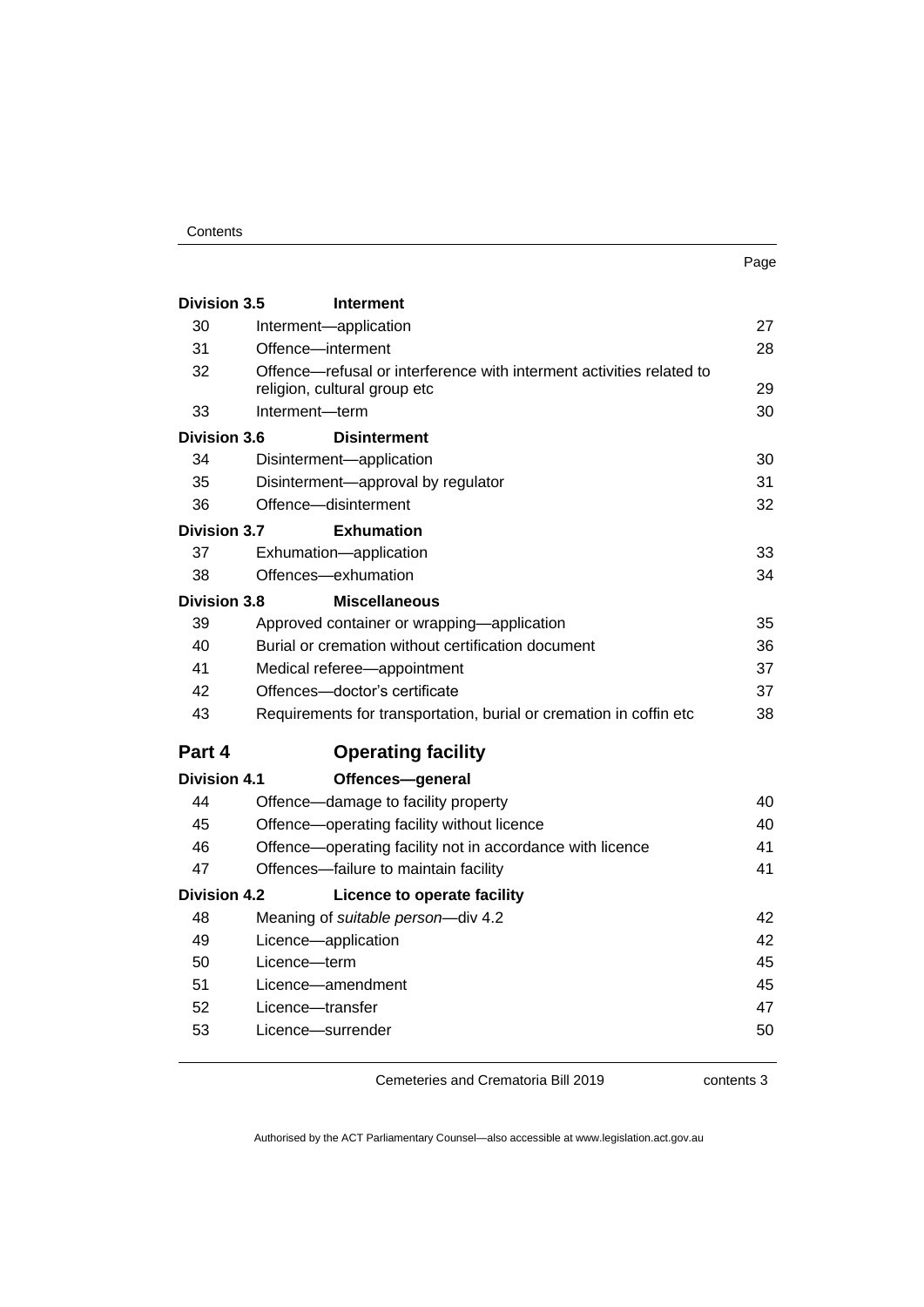| . .<br>×<br>۰.<br>×<br>× |
|--------------------------|
|--------------------------|

| 54                       | Closing facility-application                             | 50 |
|--------------------------|----------------------------------------------------------|----|
| 55                       | Application-request for information                      | 52 |
| 56                       | Offences-failure to update information in application    | 53 |
| 57                       | Offence-failure to update information                    | 54 |
| <b>Division 4.3</b>      | Regulator's register-licence                             |    |
| 58                       | Register of licences                                     | 54 |
| <b>Division 4.4</b>      | Licensee's operating procedures, register and records    |    |
| <b>Subdivision 4.4.1</b> | <b>Standard operating procedures</b>                     |    |
| 59                       | Standard cemetery operating procedures                   | 56 |
| 60                       | Standard crematorium operating procedures                | 57 |
| 61                       | Standard facility operating procedures                   | 58 |
| <b>Subdivision 4.4.2</b> | Licensee registers                                       |    |
| 62                       | Register-right to burial and right to interment          | 59 |
| 63                       | Register-burial, cremation, interment etc                | 60 |
| 64                       | Offences-keeping registers                               | 62 |
| Subdivision 4.4.3        | Licensee records                                         |    |
| 65                       | Facility records-burial, cremation, interment etc        | 63 |
| 66                       | Offences-failing to keep records                         | 64 |
| 67                       | Offences-auditing records                                | 65 |
| 68                       | Offence-transferring records                             | 66 |
| Part 5                   | <b>Regulatory action</b>                                 |    |
| <b>Division 5.1</b>      | <b>Disciplinary action</b>                               |    |
| 69                       | Definitions-div 5.1                                      | 67 |
| 70                       | Immediate suspension of licence—danger to public health  | 68 |
| 71                       | Disciplinary action-no immediate danger to public health | 69 |
| 72                       | Amended or suspended licence-action by regulator         | 70 |
| <b>Division 5.2</b>      | <b>Directions</b>                                        |    |
| 73                       | Direction to stop contravening Act or condition          | 71 |
| 74                       | Offence-direction                                        | 71 |
| <b>Division 5.3</b>      | <b>Enforceable undertakings</b>                          |    |
| 75                       | Enforceable undertaking for offence                      | 72 |
|                          |                                                          |    |

contents 4 Cemeteries and Crematoria Bill 2019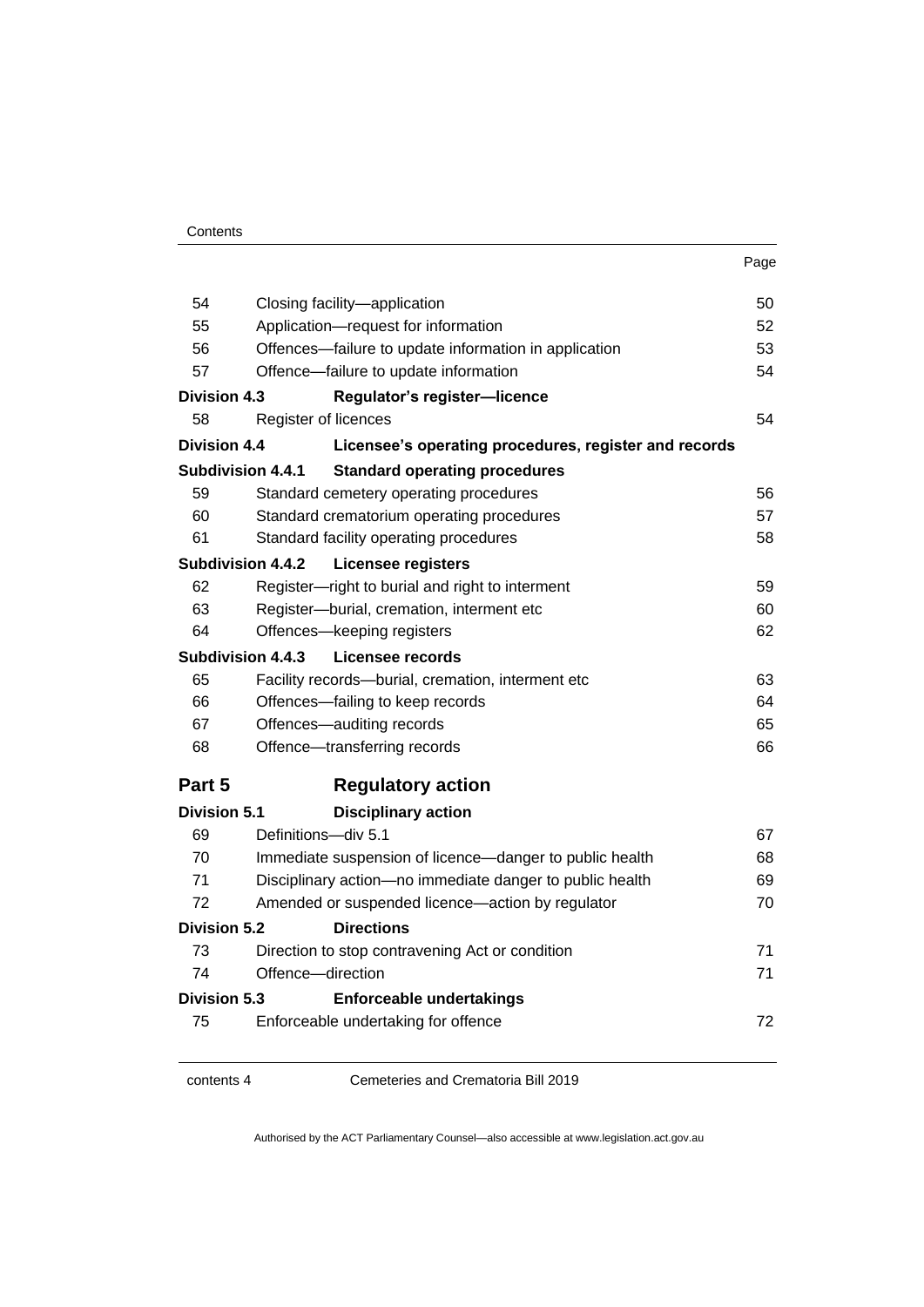| ×<br>۹<br>×<br>۰.<br>۰.<br>× |
|------------------------------|
|------------------------------|

| 76                  | Enforceable undertaking—withdrawal or amendment                | 73 |
|---------------------|----------------------------------------------------------------|----|
| 77                  | Ending enforceable undertaking                                 | 73 |
| 78                  | Undertaking not admission of fault or liability                | 74 |
| 79                  | Enforceable undertaking-contravention                          | 74 |
| 80                  | Enforceable undertaking-effect on other proceedings            | 75 |
| 81                  | Enforceable undertakings-register                              | 75 |
| Part 6              | <b>Enforcement</b>                                             |    |
| <b>Division 6.1</b> | <b>Definitions</b>                                             |    |
| 82                  | Definitions-pt 6                                               | 77 |
| <b>Division 6.2</b> | <b>Authorised people</b>                                       |    |
| 83                  | Authorised person-appointment                                  | 78 |
| 84                  | Identity cards                                                 | 78 |
| 85                  | Authorised person must show identity card                      | 79 |
| 86                  | Power to enter premises                                        | 79 |
| 87                  | Consent to entry                                               | 81 |
| 88                  | General powers on entry to premises                            | 82 |
| 89                  | Power to seize things                                          | 82 |
| 90                  | Direction to give name and address                             | 83 |
| 91                  | Offence—fail to comply with direction to give name and address | 84 |
| <b>Division 6.3</b> | <b>Search warrants</b>                                         |    |
| 92                  | Warrants-generally                                             | 85 |
| 93                  | Warrants-application other than in person                      | 86 |
| 94                  | Warrants-announcement before entry                             | 87 |
| 95                  | Details of warrant to be given to occupier etc                 | 88 |
| 96                  | Occupier entitled to be present during search etc              | 88 |
| 97                  | Receipt for things seized                                      | 89 |
| 98                  | Moving things to another place                                 | 89 |
| 99                  | Access to things seized                                        | 90 |
| 100                 | Return of things seized                                        | 91 |
| 101                 | Damage etc to be minimised                                     | 92 |
| 102                 | Compensation for exercise of enforcement powers                | 92 |

contents 5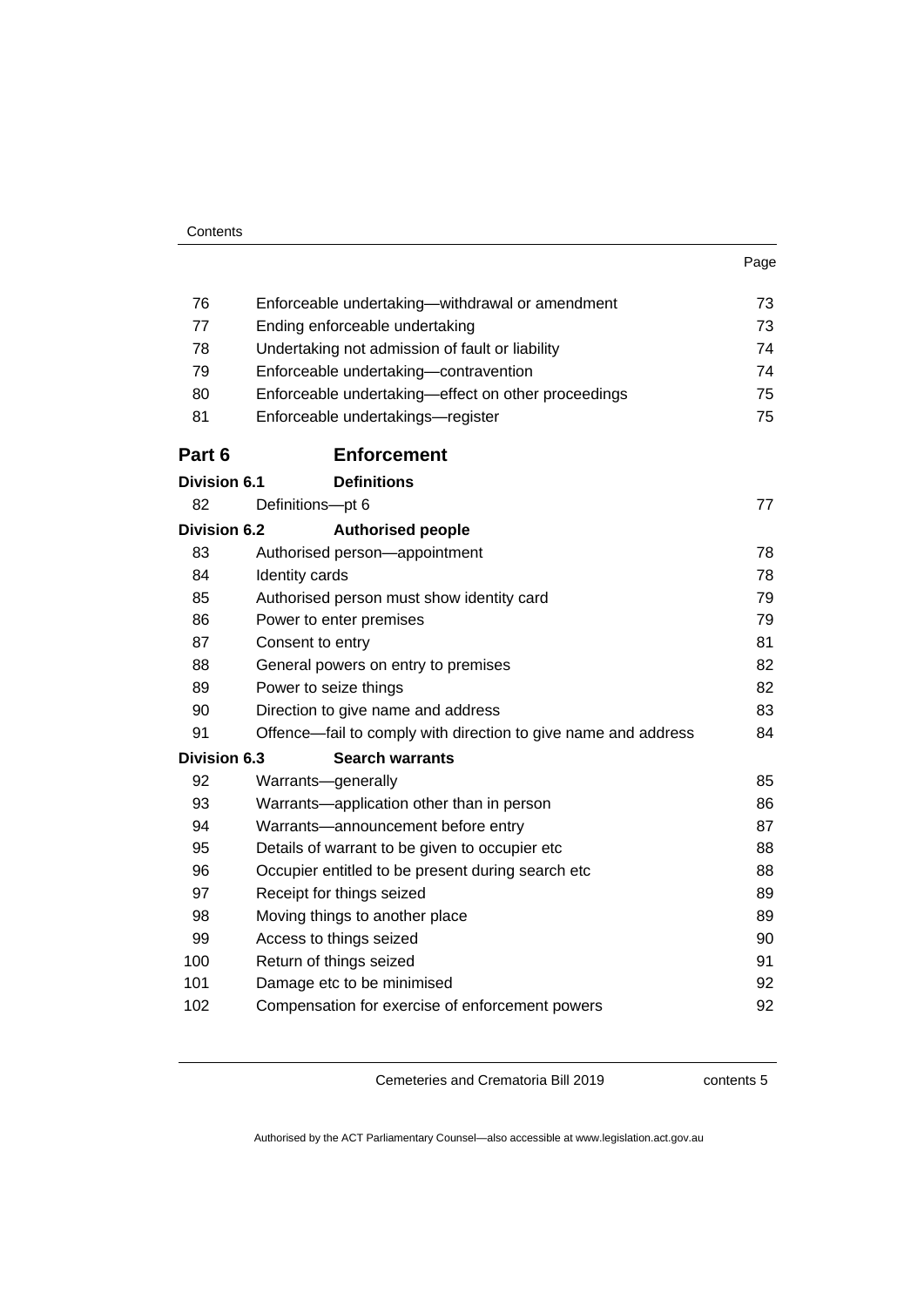| . .<br>× | × |
|----------|---|

| Part 7  | <b>Perpetual care trusts</b>                                            |     |
|---------|-------------------------------------------------------------------------|-----|
| 103     | Authority perpetual care trust-establishment                            | 94  |
| 104     | Licensee perpetual care trust-establishment                             | 94  |
| 105     | Determination of trustee                                                | 94  |
| 106     | Determination of perpetual care trust percentage                        | 95  |
| 107     | Perpetual care trust percentage—requesting information and<br>documents | 95  |
| 108     | Perpetual care trust-licensee receipt                                   | 96  |
| 109     | Offence-failure to give perpetual care trust percentage                 | 96  |
| 110     | Offence-protection of perpetual care trust                              | 97  |
| 111     | Perpetual care trust-records                                            | 97  |
| 112     | Perpetual care trust-dissolution                                        | 98  |
| Part 8  | <b>Cemeteries and crematoria authority</b>                              |     |
| 113     | Establishment of authority                                              | 99  |
| 114     | Functions of authority                                                  | 99  |
| 115     | Approval to operate facility                                            | 100 |
| 116     | Authority taken to be licensee                                          | 100 |
| 117     | Establishment of governing board                                        | 100 |
| 118     | Governing board members                                                 | 101 |
| 119     | Ministerial directions to authority                                     | 101 |
| Part 9  | <b>Regulator</b>                                                        |     |
| 120     | Regulator-appointment                                                   | 103 |
| 121     | Regulator-functions                                                     | 103 |
| 122     | Delegation                                                              | 104 |
| Part 10 | <b>Codes of practice</b>                                                |     |
| 123     | Code of practice-approval                                               | 105 |
| 124     | Failure to comply with code of practice                                 | 105 |
| Part 11 | <b>Notification and review of decisions</b>                             |     |
| 125     | Definitions-pt 11                                                       | 107 |
| 126     | Reviewable decision notices                                             | 107 |
|         |                                                                         |     |

contents 6 Cemeteries and Crematoria Bill 2019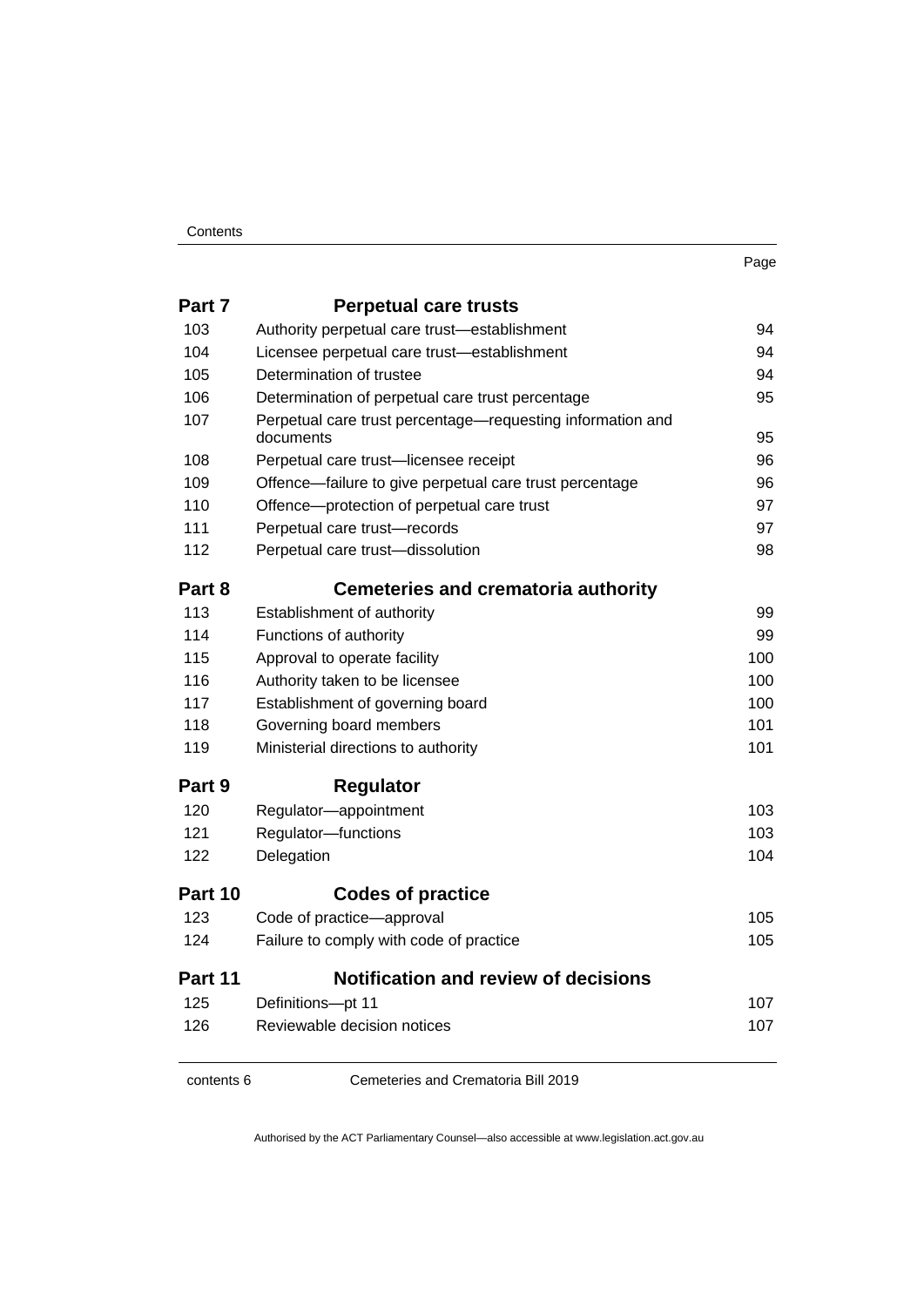|                   |                                                                                 | Page |
|-------------------|---------------------------------------------------------------------------------|------|
| 127               | Applications for review                                                         | 107  |
| Part 12           | <b>Miscellaneous</b>                                                            |      |
| 128               | Determination of fees                                                           | 108  |
| 129               | Protection from liability                                                       | 108  |
| 130               | Regulation-making power                                                         | 109  |
| Part 13           | Repeals and consequential amendments                                            |      |
| 131               | Legislation repealed                                                            | 110  |
| Part 20           | <b>Transitional</b>                                                             |      |
| 200               | Definitions-pt 20                                                               | 111  |
| 201               | Right of burial or interment under repealed Act                                 | 111  |
| 202               | Application for burial at cemetery under repealed Act                           | 112  |
| 203               | Application for burial other than at cemetery under repealed Act                | 112  |
| 204               | Application for cremation under repealed Act                                    | 112  |
| 205               | Burial or cremation without certification document under repealed<br>regulation | 113  |
| 206               | Disposal of cremated remains under repealed regulation                          | 113  |
| 207               | Application for exhumation under repealed Act                                   | 113  |
| 208               | Perpetual care trust under repealed Act                                         | 114  |
| 209               | Accounts and records for perpetual care trusts under repealed Act               | 114  |
| 210               | Register required to be kept under repealed regulation                          | 115  |
| 211               | Application records kept under repealed regulation                              | 115  |
| 212               | Revoking right of burial or interment under repealed code of practice           | 115  |
| 213               | <b>Transitional regulations</b>                                                 | 115  |
| 214               | Expiry-pt 20                                                                    | 116  |
| <b>Schedule 1</b> | <b>Reviewable decisions</b>                                                     | 117  |
| <b>Dictionary</b> |                                                                                 | 118  |

contents 7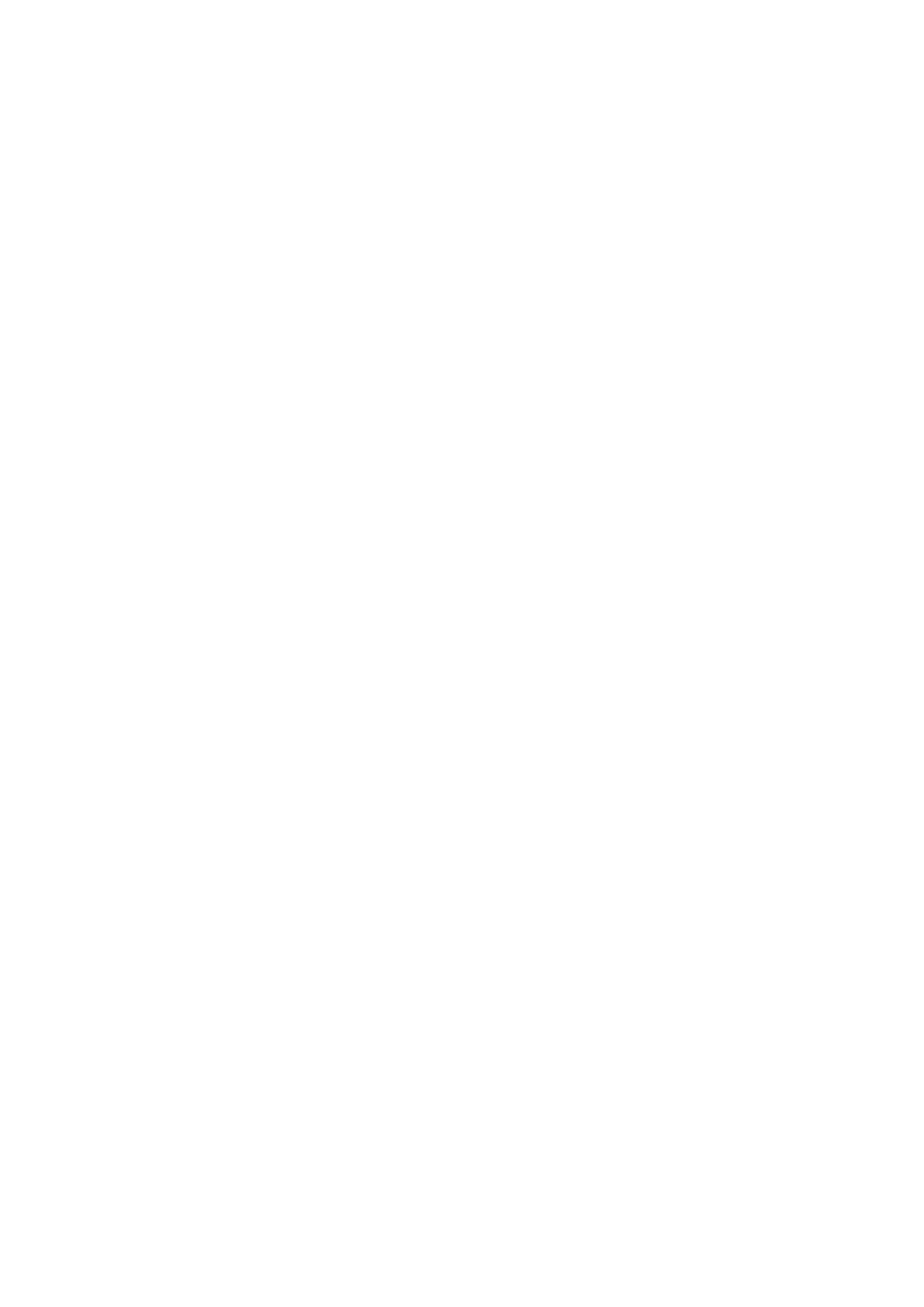2019

### THE LEGISLATIVE ASSEMBLY FOR THE AUSTRALIAN CAPITAL TERRITORY

(As presented)

(Minister for City Services)

# **Cemeteries and Crematoria Bill 2019**

### **A Bill for**

Ī

An Act about cemeteries and crematoria, and for other purposes

The Legislative Assembly for the Australian Capital Territory enacts as follows:

J2019-454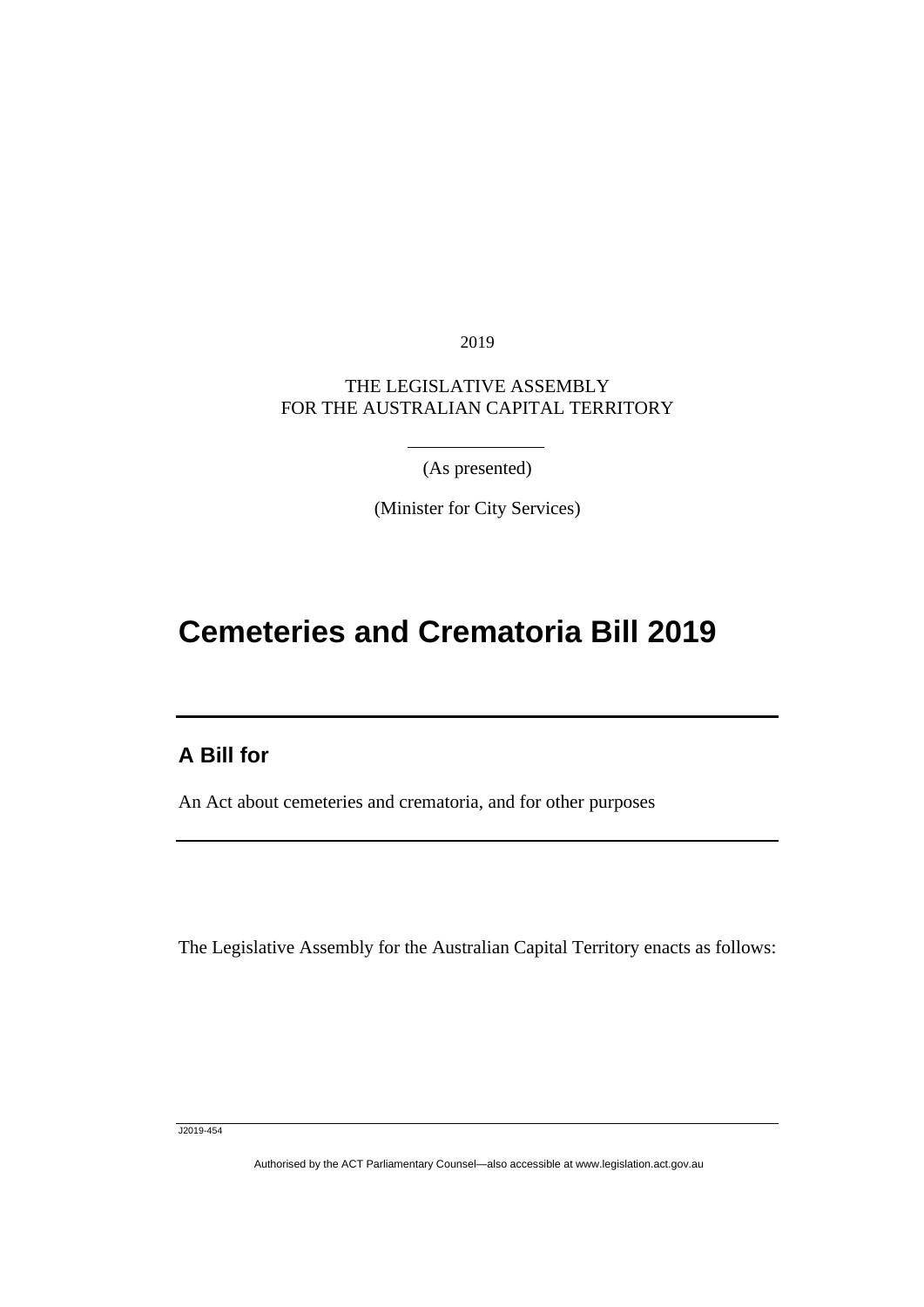#### Part 1 **Preliminary**

Section 1

# <span id="page-9-0"></span>**Part 1 Preliminary**

<span id="page-9-3"></span><span id="page-9-2"></span><span id="page-9-1"></span>

| 2                    | 1              |                   | <b>Name of Act</b>                                                                                                                                                                                                                                                         |
|----------------------|----------------|-------------------|----------------------------------------------------------------------------------------------------------------------------------------------------------------------------------------------------------------------------------------------------------------------------|
| 3                    |                |                   | This Act is the Cemeteries and Crematoria Act 2019.                                                                                                                                                                                                                        |
| 4                    | $\overline{2}$ |                   | <b>Commencement</b>                                                                                                                                                                                                                                                        |
| 5                    |                |                   | This Act commences on a day fixed by the Minister by written notice.                                                                                                                                                                                                       |
| 6<br>7               |                | Note 1            | The naming and commencement provisions automatically commence on<br>the notification day (see Legislation Act, $s$ 75 (1)).                                                                                                                                                |
| 8<br>9<br>10         |                | Note 2            | A single day or time may be fixed, or different days or times may be<br>fixed, for the commencement of different provisions (see Legislation Act,<br>$s 77(1)$ ).                                                                                                          |
| 11<br>12<br>13       |                | Note 3            | If a provision has not commenced within 6 months beginning on the<br>notification day, it automatically commences on the first day after that<br>period (see Legislation Act, s 79).                                                                                       |
| 14                   | 3              | <b>Dictionary</b> |                                                                                                                                                                                                                                                                            |
| 15                   |                |                   | The dictionary at the end of this Act is part of this Act.                                                                                                                                                                                                                 |
| 16<br>17<br>18       |                | Note 1            | The dictionary at the end of this Act defines certain terms used in this<br>Act, and includes references (signpost definitions) to other terms defined<br>elsewhere.                                                                                                       |
| 19<br>20<br>21<br>22 |                |                   | For example, the signpost definition 'stillborn child—see the Births,<br>Deaths and Marriages Registration Act 1997, dictionary.' means that the<br>term 'stillborn child' is defined in that dictionary and the definition<br>applies to this Act.                        |
| 23<br>24<br>25<br>26 |                | Note 2            | A definition in the dictionary (including a signpost definition) applies to<br>the entire Act unless the definition, or another provision of the Act,<br>provides otherwise or the contrary intention otherwise appears (see<br>Legislation Act, $s$ 155 and $s$ 156 (1)). |
| 27                   | 4              | <b>Notes</b>      |                                                                                                                                                                                                                                                                            |
| 28                   |                |                   | A note included in this Act is explanatory and is not part of this Act.                                                                                                                                                                                                    |
| 29                   |                | <b>Note</b>       | See the Legislation Act, $s$ 127 (1), (4) and (5) for the legal status of notes.                                                                                                                                                                                           |
|                      |                |                   |                                                                                                                                                                                                                                                                            |

<span id="page-9-4"></span>page 2 Cemeteries and Crematoria Bill 2019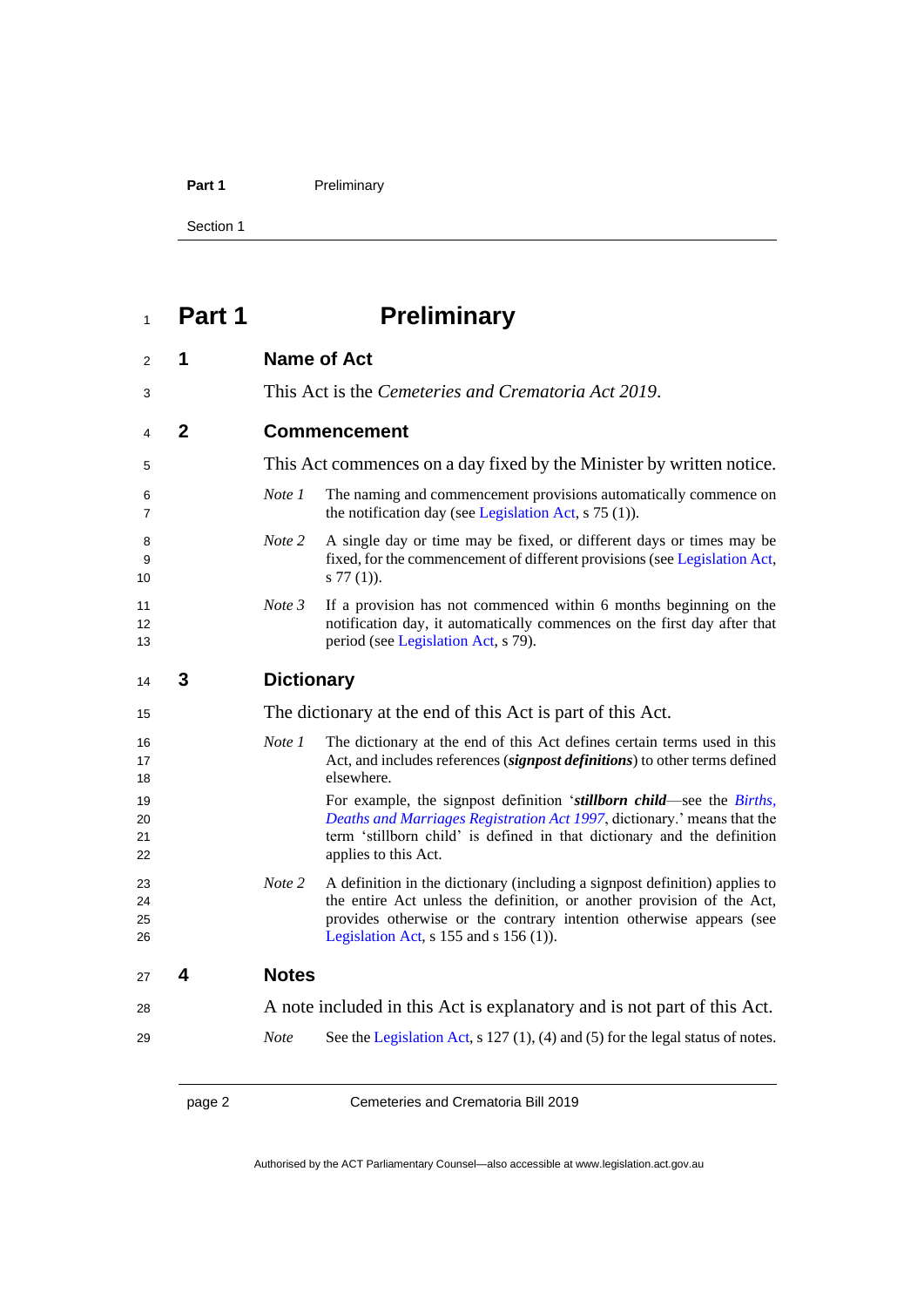<span id="page-10-1"></span><span id="page-10-0"></span>

| $\mathbf{1}$                  | 5 |     |        | Offences against Act-application of Criminal Code etc                                                                                                                                                                                                        |
|-------------------------------|---|-----|--------|--------------------------------------------------------------------------------------------------------------------------------------------------------------------------------------------------------------------------------------------------------------|
| 2                             |   |     |        | Other legislation applies in relation to offences against this Act.                                                                                                                                                                                          |
| 3<br>4<br>5                   |   |     | Note 1 | Criminal Code<br>The Criminal Code, ch 2 applies to all offences against this Act (see<br>Code, pt 2.1).                                                                                                                                                     |
| 6<br>$\overline{7}$<br>8<br>9 |   |     |        | The chapter sets out the general principles of criminal responsibility<br>(including burdens of proof and general defences), and defines terms used<br>for offences to which the Code applies (eg conduct, intention,<br>recklessness and strict liability). |
| 10                            |   |     | Note 2 | Penalty units                                                                                                                                                                                                                                                |
| 11<br>12                      |   |     |        | The Legislation Act, s 133 deals with the meaning of offence penalties<br>that are expressed in penalty units.                                                                                                                                               |
| 13                            | 6 |     |        | <b>Object of Act</b>                                                                                                                                                                                                                                         |
| 14<br>15<br>16                |   | (1) |        | The main object of this Act is to provide a financially sustainable<br>model for the management of cemeteries and crematoria that<br>recognises, and provides for, the diverse needs of the community.                                                       |
| 17                            |   | (2) |        | This is achieved particularly by—                                                                                                                                                                                                                            |
| 18<br>19<br>20                |   |     | (a)    | recognising the rights of people to the dignified and respectful<br>treatment of their human remains and the human remains of their<br>loved ones; and                                                                                                       |
| 21<br>22                      |   |     |        | (b) respecting the diverse burial, cremation and interment practices,<br>cultural practices and religious beliefs of people; and                                                                                                                             |
| 23<br>24<br>25                |   |     |        | (c) promoting financially sustainable facilities and practices for<br>burying and cremating human remains and interring cremated<br>remains.                                                                                                                 |

page 3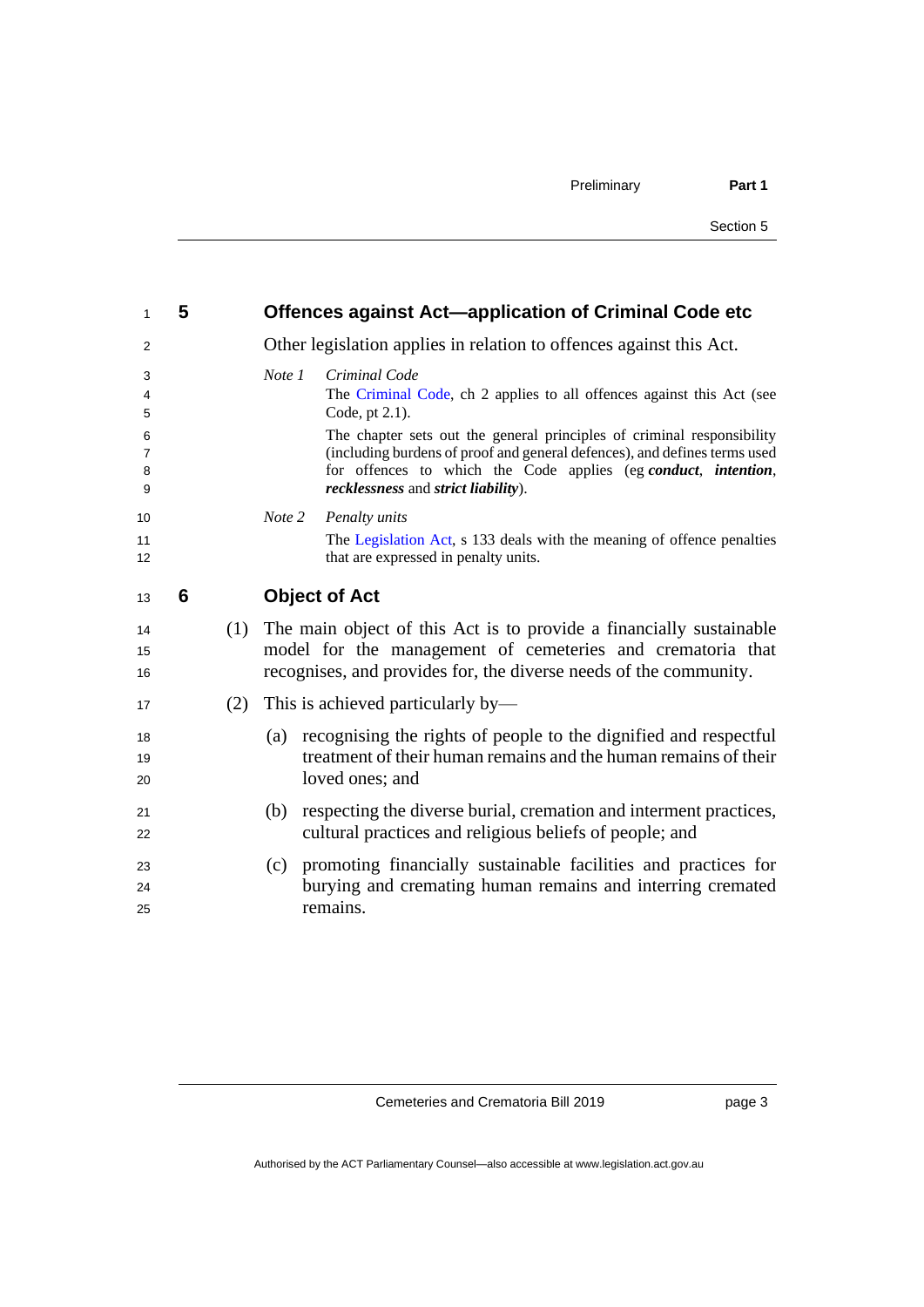**Part 2** Right to burial or interment

Section 7

# <span id="page-11-0"></span>**Part 2 Right to burial or interment**

<span id="page-11-2"></span><span id="page-11-1"></span>

| $\overline{2}$      | $\overline{7}$ |     | Meaning of death certificate-pt 2                                                                                                          |
|---------------------|----------------|-----|--------------------------------------------------------------------------------------------------------------------------------------------|
| 3                   |                |     | In this part:                                                                                                                              |
| 4                   |                |     | <i>death certificate</i> means-                                                                                                            |
| 5<br>6              |                |     | the notice of death of a deceased person issued under the Births,<br>(a)<br>Deaths and Marriages Registration Act 1997, section 35 (1); or |
| $\overline{7}$<br>8 |                |     | a certificate under the Coroners Act 1997, section 16 (Release<br>(b)<br>of body); or                                                      |
| 9<br>10             |                |     | if a deceased person died outside of the Territory, a document<br>(c)<br>that-                                                             |
| 11<br>12            |                |     | (i) is issued or given under a law of the place where the person<br>died; and                                                              |
| 13<br>14            |                |     | corresponds to a notice mentioned in paragraph (a) or a<br>(ii)<br>certificate mentioned in paragraph (b).                                 |
| 15                  | 8              |     | <b>Right to burial</b>                                                                                                                     |
| 16<br>17            |                | (1) | A person may apply to the licensee of a cemetery for a right to burial<br>of human remains at the cemetery.                                |
| 18                  |                | (2) | The application must be in writing and include the following:                                                                              |
| 19                  |                |     | the name and contact details of the person;<br>(a)                                                                                         |
| 20                  |                |     | the date of the application;<br>(b)                                                                                                        |
| 21                  |                |     | the kind of burial site at the cemetery sought;<br>(c)                                                                                     |
| 22                  |                |     | (d)<br>the preferred burial area at the cemetery (if any);                                                                                 |
| 23                  |                |     | anything else prescribed by regulation.<br>(e)                                                                                             |
|                     |                |     |                                                                                                                                            |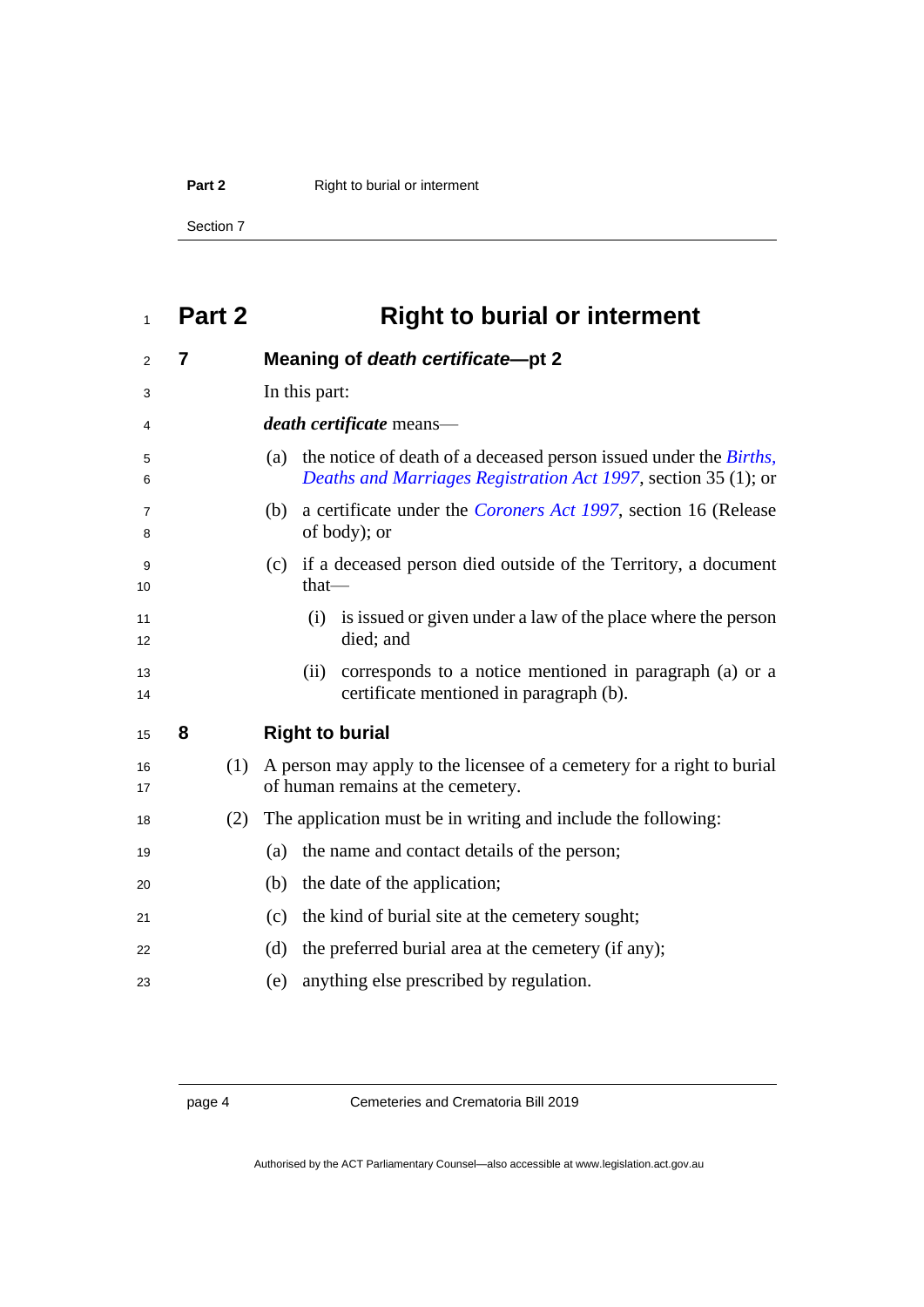| 1              | (3) | The licensee of the cemetery must—                                                                                                                                            |
|----------------|-----|-------------------------------------------------------------------------------------------------------------------------------------------------------------------------------|
| 2              |     | accept the application; or<br>(a)                                                                                                                                             |
| 3              |     | (b) refuse the application.                                                                                                                                                   |
| 4<br>5         | (4) | The licensee may refuse to consider the application further if it is not<br>in accordance with subsection (2).                                                                |
| 6<br>7<br>8    | (5) | The licensee may accept the application only if the licensee is<br>satisfied that, at the time the right to burial will be exercised for the<br>first time-                   |
| 9              |     | (a) a burial site will be available at the cemetery; and                                                                                                                      |
| 10             |     | (b) if the person applied for-                                                                                                                                                |
| 11<br>12       |     | a kind of burial site at the cemetery—a burial site of that<br>(i)<br>kind will be available at the cemetery; and                                                             |
| 13<br>14       |     | a right to burial in a particular area of the cemetery—a<br>(ii)<br>burial site will be available in the area of the cemetery.                                                |
| 15<br>16<br>17 | (6) | If the licensee accepts the application, the licensee must give the<br>person a document, in writing, including the following information (a<br>right to burial certificate): |
| 18             |     | the name and location of the cemetery;<br>(a)                                                                                                                                 |
| 19             |     | the unique identifying number for-<br>(b)                                                                                                                                     |
| 20             |     | the right to burial certificate; and<br>(i)                                                                                                                                   |
| 21             |     | (ii) the licensee of the cemetery;                                                                                                                                            |
| 22             |     | (c) the day the right is given;                                                                                                                                               |
| 23             |     | if the application was for a kind of burial site at the cemetery—<br>(d)<br>the kind of burial site;                                                                          |
| 24             |     |                                                                                                                                                                               |
| 25<br>26       |     | (e) if the application was for a particular area of the cemetery—the<br>area;                                                                                                 |

page 5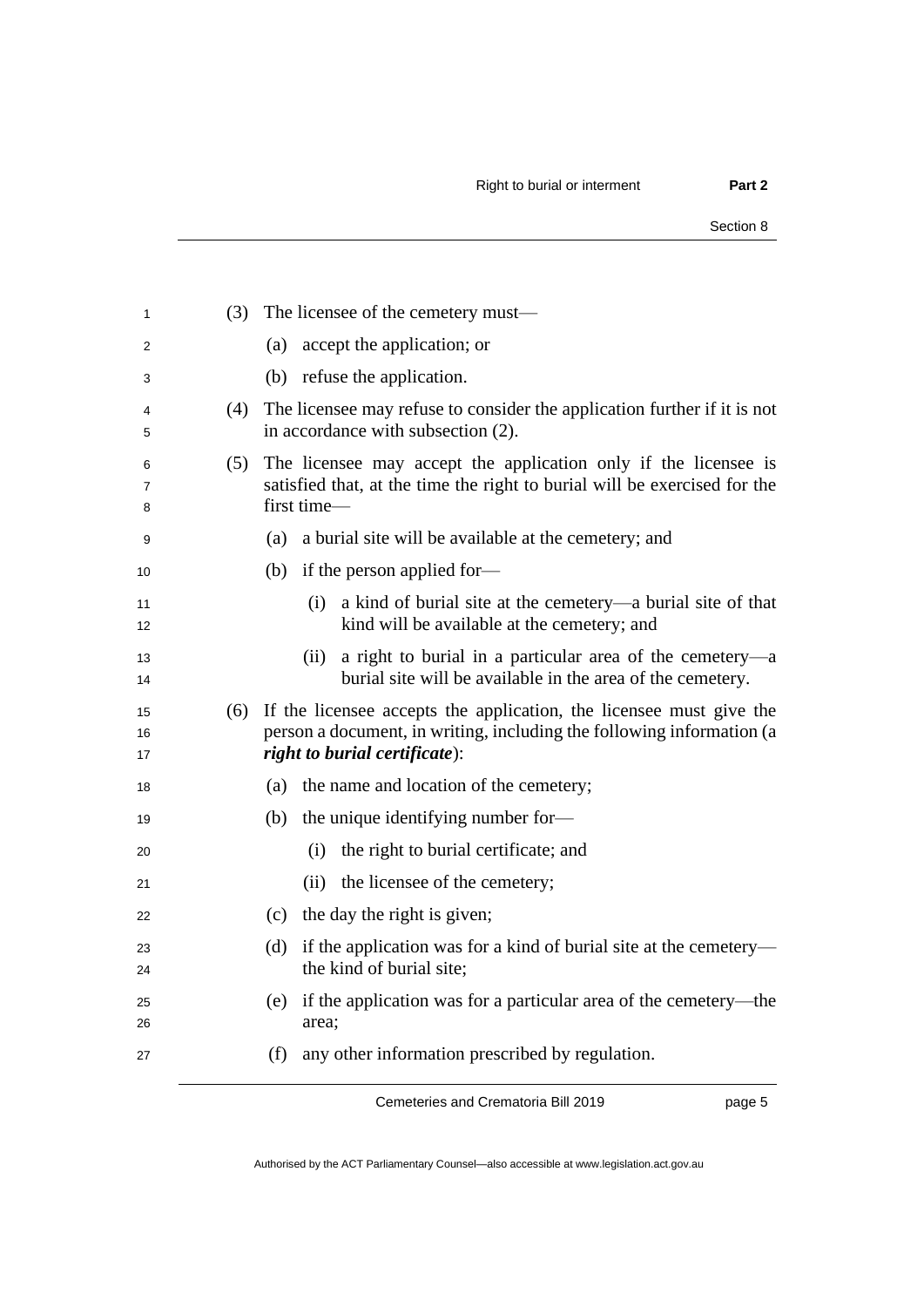### **Part 2** Right to burial or interment

Section 9

<span id="page-13-0"></span>

| 1           |   | (7) | The licensee must give the person—                                                                                                                                                       |
|-------------|---|-----|------------------------------------------------------------------------------------------------------------------------------------------------------------------------------------------|
| 2           |   |     | the facility plan for the cemetery; and<br>(a)                                                                                                                                           |
| 3<br>4<br>5 |   |     | a statement to the effect that, if a right to burial under the<br>(b)<br>certificate has not been exercised within 60 years after the day<br>the right is given, the right will end; and |
| 6           |   |     | anything else prescribed by regulation.<br>(c)                                                                                                                                           |
| 7           | 9 |     | <b>Right to interment</b>                                                                                                                                                                |
| 8<br>9      |   | (1) | A person may apply to the licensee of a facility for a right to interment<br>of cremated remains at the facility.                                                                        |
| 10          |   | (2) | The application must be in writing and include the following:                                                                                                                            |
| 11          |   |     | the name and contact details of the person;<br>(a)                                                                                                                                       |
| 12          |   |     | the kind of interment site sought at the facility;<br>(b)                                                                                                                                |
| 13          |   |     | the preferred interment area at the facility (if any);<br>(c)                                                                                                                            |
| 14          |   |     | (d)<br>anything else prescribed by regulation.                                                                                                                                           |
| 15          |   | (3) | The licensee of the facility must—                                                                                                                                                       |
| 16          |   |     | accept the application; or<br>(a)                                                                                                                                                        |
| 17          |   |     | (b) refuse the application.                                                                                                                                                              |
| 18<br>19    |   | (4) | The licensee may refuse to consider the application further if it is not<br>in accordance with subsection (2).                                                                           |
| 20<br>21    |   | (5) | The licensee may accept the application only if the licensee is<br>satisfied that at the time the right will be exercised for the first time-                                            |
| 22          |   |     | an interment site will be available at the facility; and<br>(a)                                                                                                                          |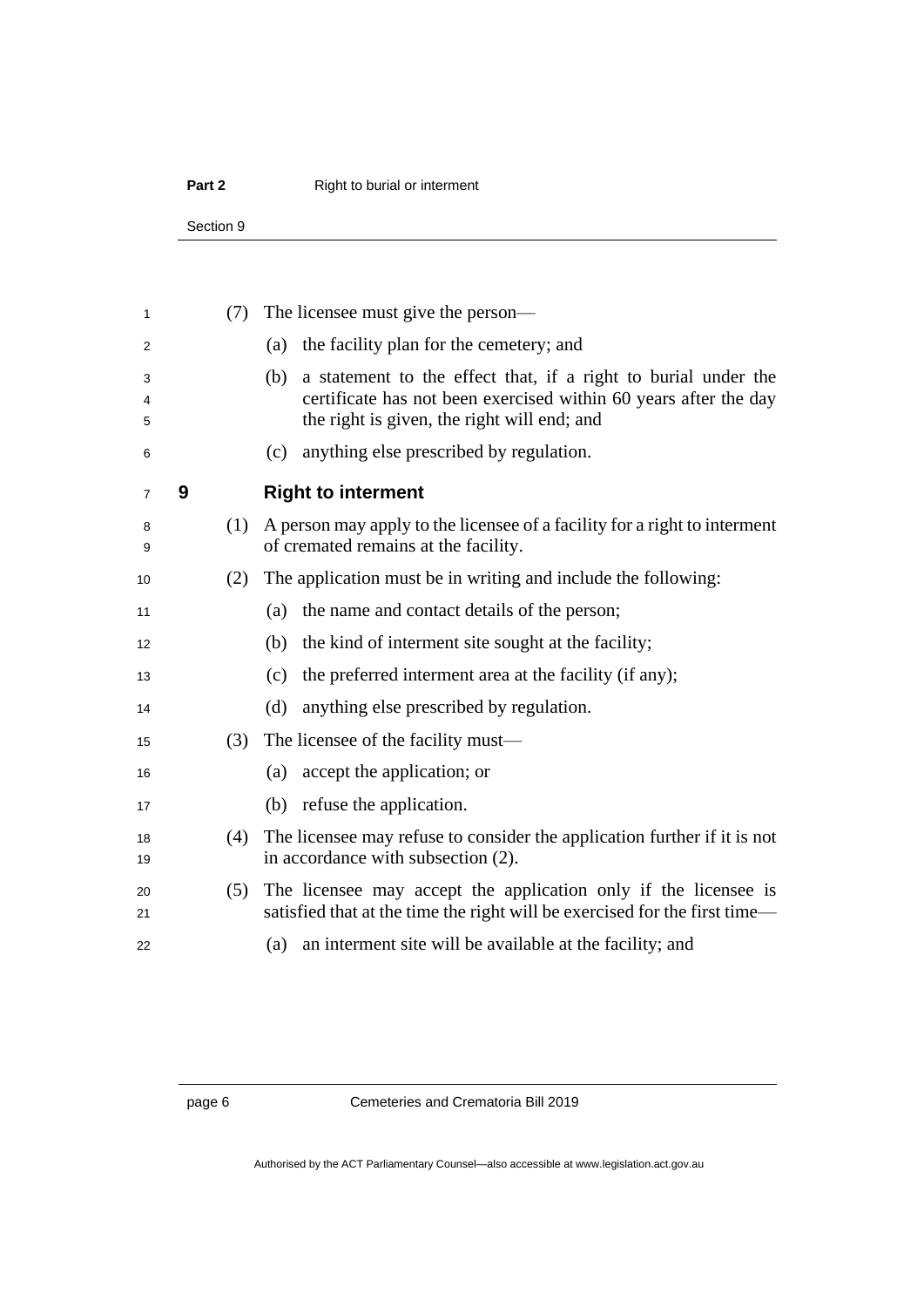| 1              |     | (b) if the person applied for-                                                                                                                                                    |
|----------------|-----|-----------------------------------------------------------------------------------------------------------------------------------------------------------------------------------|
| 2<br>3         |     | a kind of interment site at the facility—the interment site<br>(i)<br>will be of the kind applied for; and                                                                        |
| 4<br>5         |     | an interment site in a particular area of the facility—an<br>(i)<br>interment site will be available in the area.                                                                 |
| 6<br>7<br>8    | (6) | If the licensee accepts the application, the licensee must give the<br>person a document, in writing, containing the following information<br>(a right to interment certificate): |
| 9              |     | the name and location of the facility;<br>(a)                                                                                                                                     |
| 10             |     | the unique identifying number for—<br>(b)                                                                                                                                         |
| 11             |     | the right to interment certificate; and<br>(i)                                                                                                                                    |
| 12             |     | the licensee of the facility;<br>(ii)                                                                                                                                             |
| 13             |     | (c) the day the right is given;                                                                                                                                                   |
| 14<br>15       |     | if the application is for a kind of interment site at the facility—<br>(d)<br>the kind of interment site;                                                                         |
| 16             |     | (e) if the application is for a particular area of the facility—the area;                                                                                                         |
| 17             |     | (f)<br>any other information prescribed by regulation.                                                                                                                            |
| 18             | (7) | The licensee of the facility must give the person—                                                                                                                                |
| 19             |     | the facility plan for the facility; and<br>(a)                                                                                                                                    |
| 20<br>21<br>22 |     | a statement to the effect that if the person does not exercise the<br>(b)<br>right within 60 years after the day the right is given, the right<br>will cease; and                 |
| 23             |     | anything else prescribed by regulation.<br>(c)                                                                                                                                    |
|                |     |                                                                                                                                                                                   |

page 7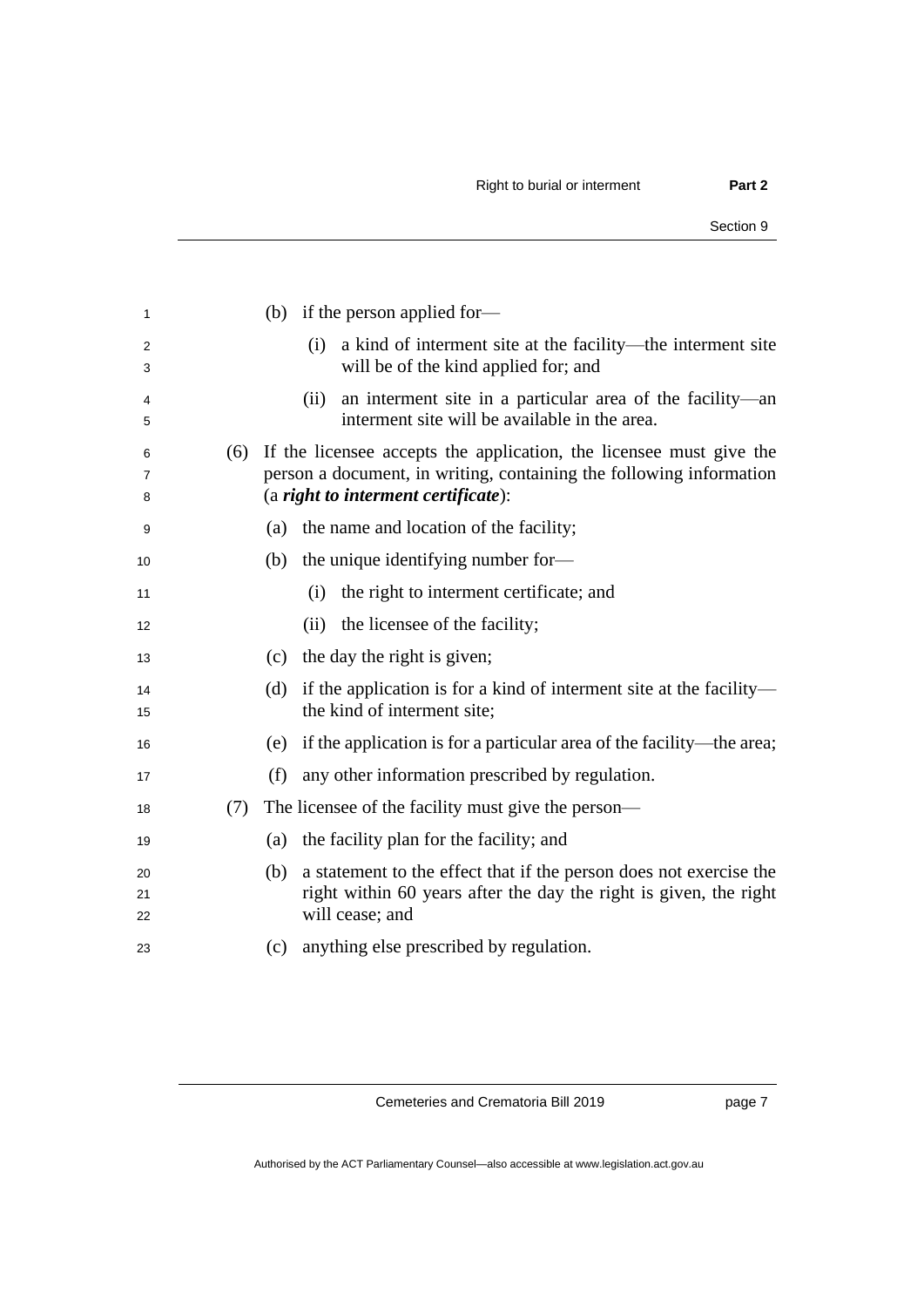### **Part 2** Right to burial or interment

Section 10

<span id="page-15-0"></span>

| 1                    | 10 |     | Right to burial and right to interment-transfer                                                                                                                                                                 |
|----------------------|----|-----|-----------------------------------------------------------------------------------------------------------------------------------------------------------------------------------------------------------------|
| 2<br>3               |    | (1) | A person who has a right to burial at a cemetery or a right to interment<br>at a facility may apply to transfer the right to another person.                                                                    |
| 4                    |    | (2) | The application must—                                                                                                                                                                                           |
| 5                    |    |     | be made to the licensee—<br>(a)                                                                                                                                                                                 |
| 6                    |    |     | for a right to burial—of the cemetery; or<br>(i)                                                                                                                                                                |
| 7                    |    |     | for a right to interment—of the facility; and<br>(ii)                                                                                                                                                           |
| 8                    |    |     | be in writing and include the following information:<br>(b)                                                                                                                                                     |
| 9<br>10              |    |     | (i) the name and contact details of the person applying to<br>transfer the right (the <i>transferor</i> );                                                                                                      |
| 11<br>12             |    |     | a copy of the right to burial certificate or right to interment<br>(ii)<br>certificate for the right;                                                                                                           |
| 13<br>14<br>15<br>16 |    |     | the name and contact details of the person to whom the<br>(iii)<br>right is to be transferred (the <i>transferee</i> ) and a statement<br>that the transferee agrees to the right being transferred to<br>them; |
| 17                   |    |     | anything else prescribed by regulation.<br>(iv)                                                                                                                                                                 |
| 18                   |    | (3) | The licensee must-                                                                                                                                                                                              |
| 19                   |    |     | accept the application; or<br>(a)                                                                                                                                                                               |
| 20                   |    |     | (b) refuse the application.                                                                                                                                                                                     |
| 21<br>22             |    | (4) | The licensee may refuse to consider the application further if it is not<br>in accordance with subsection (2).                                                                                                  |
| 23<br>24<br>25       |    | (5) | The licensee may accept the application only if satisfied that a right<br>under the right to burial certificate or right to interment certificate has<br>not been exercised.                                    |

page 8 Cemeteries and Crematoria Bill 2019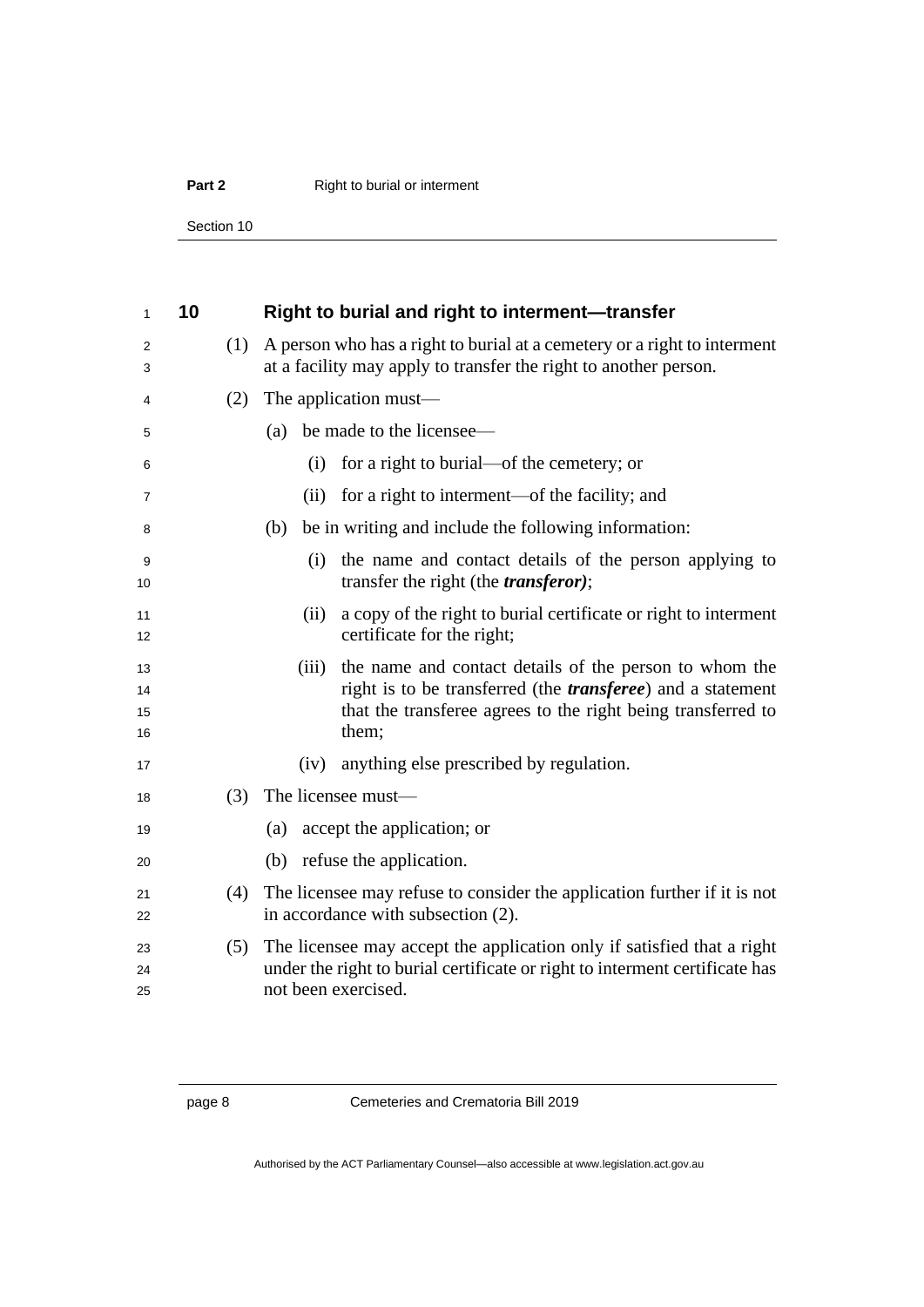<span id="page-16-0"></span>

|     |       | If the licensee of a facility accepts an application, the licensee must—                                                                              |
|-----|-------|-------------------------------------------------------------------------------------------------------------------------------------------------------|
|     | (a)   | attach a written amendment to the right to burial certificate or<br>right to interment certificate stating—                                           |
|     | (i)   | the name and contact details of the transferor; and                                                                                                   |
|     |       | the name and contact details of the transferee; and                                                                                                   |
|     | (iii) | the period remaining in the term of the right; and                                                                                                    |
|     |       | anything else prescribed by regulation; and                                                                                                           |
|     | (b)   | tell the transferor, in writing—                                                                                                                      |
|     | (i)   | that the licensee is transferring the right to the transferee;<br>and                                                                                 |
|     |       | (ii) the day of the transfer; and                                                                                                                     |
|     | (c)   | tell the transferee, in writing, that the right has been transferred<br>to them and give the transferee a copy of—                                    |
|     | (i)   | for a right to burial—the right to burial certificate; and                                                                                            |
|     |       | for a right to interment—the right to interment certificate;<br>and                                                                                   |
|     |       | the written amendment of the certificate mentioned in<br>paragraph (a).                                                                               |
|     |       | Right to burial and right to interment-term                                                                                                           |
| (1) |       | A right to burial of human remains at a cemetery-                                                                                                     |
|     | (a)   | starts on the day the licensee of the cemetery gives a right to<br>burial certificate to the person who applied for the right under<br>section 8; and |
|     |       | (ii)<br>(iv)<br>(ii)<br>(iii)                                                                                                                         |

page 9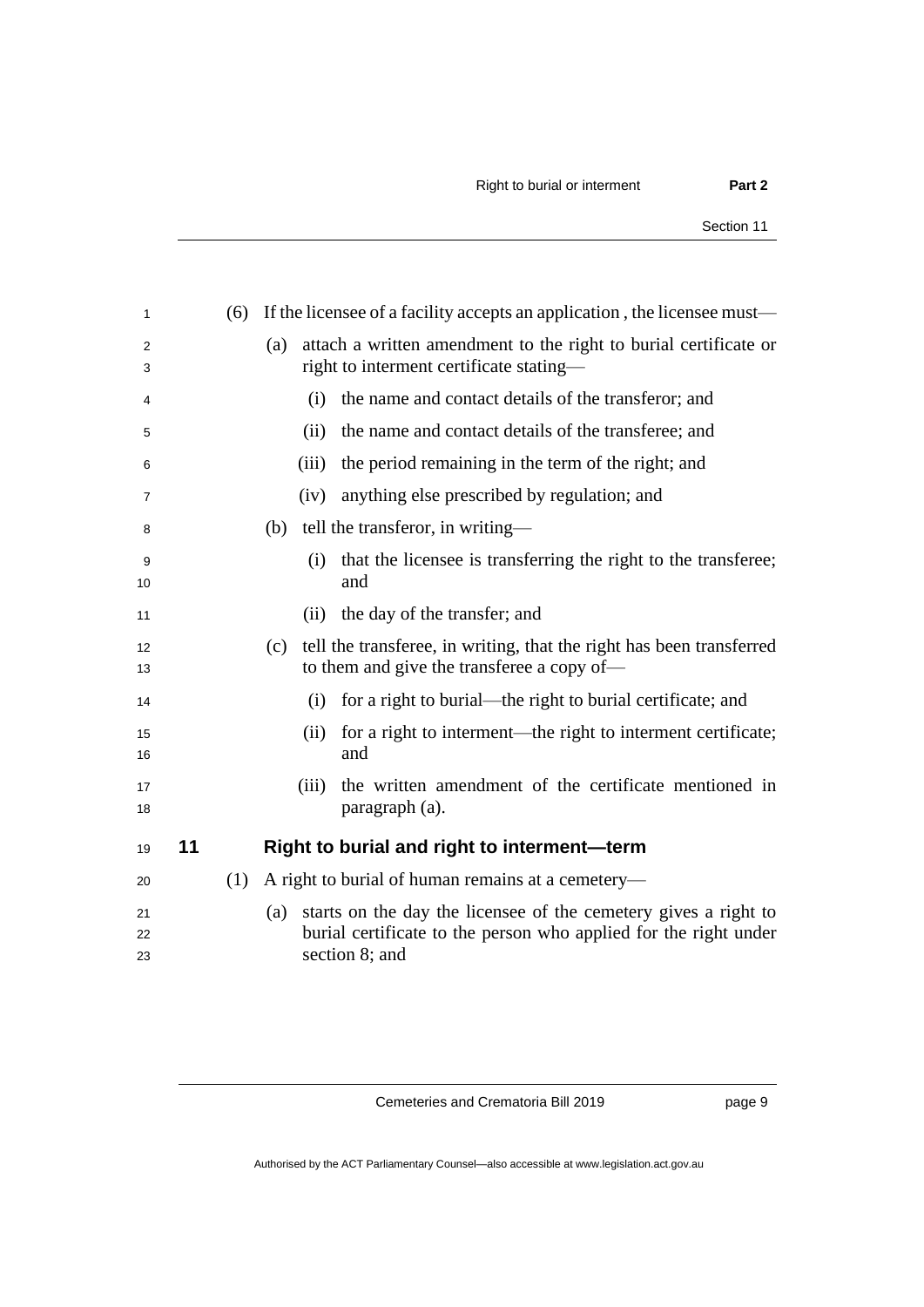### **Part 2** Right to burial or interment

Section 12

<span id="page-17-0"></span>

| 1              |    |     | $(b)$ ends— |                                                                                                                                                              |
|----------------|----|-----|-------------|--------------------------------------------------------------------------------------------------------------------------------------------------------------|
| 2<br>3         |    |     |             | (i) for a right to burial of 1 person—when the person is buried<br>in accordance with the right; or                                                          |
| 4<br>5         |    |     | (ii)        | for a right to burial of 2 or more people—when all the<br>people have been buried in accordance with the right; or                                           |
| 6<br>7         |    |     | (iii)       | if the right has not been exercised—60 years after the right<br>is given.                                                                                    |
| 8              |    |     | <b>Note</b> | The term of a burial is in perpetuity (see s 21).                                                                                                            |
| 9              |    | (2) |             | A right to interment of cremated remains at a facility—                                                                                                      |
| 10<br>11<br>12 |    |     |             | (a) starts on the day the licensee of the facility gives a right to<br>interment certificate to the person who applied for the right<br>under section 9; and |
| 13<br>14       |    |     |             | (b) if the right has not been exercised—ends 60 years after the day<br>the right is given.                                                                   |
| 15<br>16       |    |     | <b>Note</b> | The term of the interment of cremated remains is in perpetuity unless the<br>remains are disinterred in accordance with this Act (see s 33).                 |
| 17<br>18       | 12 |     |             | Right to burial or interment—notice about end of term<br>and revoking right                                                                                  |
| 19             |    | (1) |             | This section applies—                                                                                                                                        |
| 20             |    |     | (a)         | to the licensee of a cemetery if-                                                                                                                            |
| 21<br>22       |    |     | (i)         | a right to burial certificate has been given in relation to the<br>cemetery; and                                                                             |
| 23             |    |     | (ii)        | a right under the certificate has not been exercised; and                                                                                                    |
| 24             |    |     | (iii)       | 58 years have passed since the certificate was given; and                                                                                                    |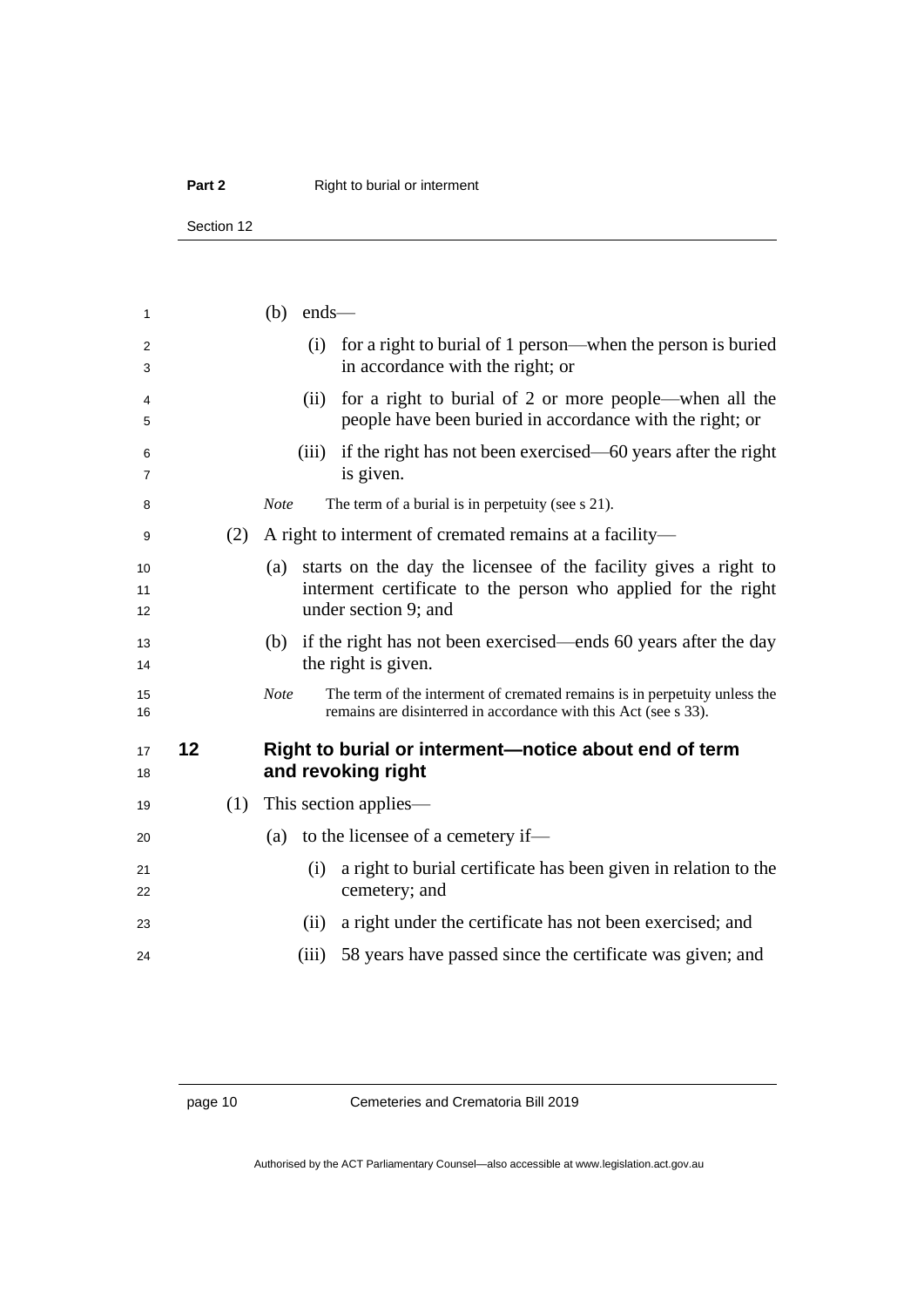| 1                    |     | (b) to the licensee of a facility if—                                                                                                                                                                                                                                                |
|----------------------|-----|--------------------------------------------------------------------------------------------------------------------------------------------------------------------------------------------------------------------------------------------------------------------------------------|
| 2<br>3               |     | a right to interment certificate has been given in relation to<br>(i)<br>the facility; and                                                                                                                                                                                           |
| 4                    |     | a right under the certificate has not been exercised; and<br>(ii)                                                                                                                                                                                                                    |
| 5                    |     | 58 years have passed since the certificate was given.<br>(iii)                                                                                                                                                                                                                       |
| 6                    | (2) | The licensee must take all reasonable steps—                                                                                                                                                                                                                                         |
| $\overline{7}$<br>8  |     | (a) to contact the right holder and tell them the right will end in<br>2 years (the <i>notice period</i> ); and                                                                                                                                                                      |
| 9<br>10<br>11        |     | if the licensee becomes aware that the right holder is deceased—<br>(b)<br>to contact a descendant of the right holder to tell them that the<br>right will end at the end of the notice period.                                                                                      |
| 12<br>13<br>14<br>15 | (3) | If the licensee takes the steps mentioned in subsection (2) but is<br>unable to contact the right holder or their descendant 4 weeks before<br>the end of the notice period, the licensee must give public notice that<br>the right will be revoked at the end of the notice period. |
| 16<br>17<br>18<br>19 | (4) | If the licensee gives public notice in accordance with subsection (3),<br>and the licensee is not contacted by the right holder or a descendant<br>of the right holder, the licensee may revoke the right at the end of the<br>notice period.                                        |
| 20<br>21<br>22       | (5) | If, within the notice period, the right holder or a descendant of the<br>right holder contacts the licensee about the right, the right holder or<br>descendant may-                                                                                                                  |
| 23<br>24             |     | retain the right for the remaining period of the term of the right;<br>(a)<br><sub>or</sub>                                                                                                                                                                                          |
| 25<br>26             |     | forfeit the right to the licensee for half the fee for an equivalent<br>(b)<br>right until the forfeiture occurs.                                                                                                                                                                    |
|                      |     |                                                                                                                                                                                                                                                                                      |

page 11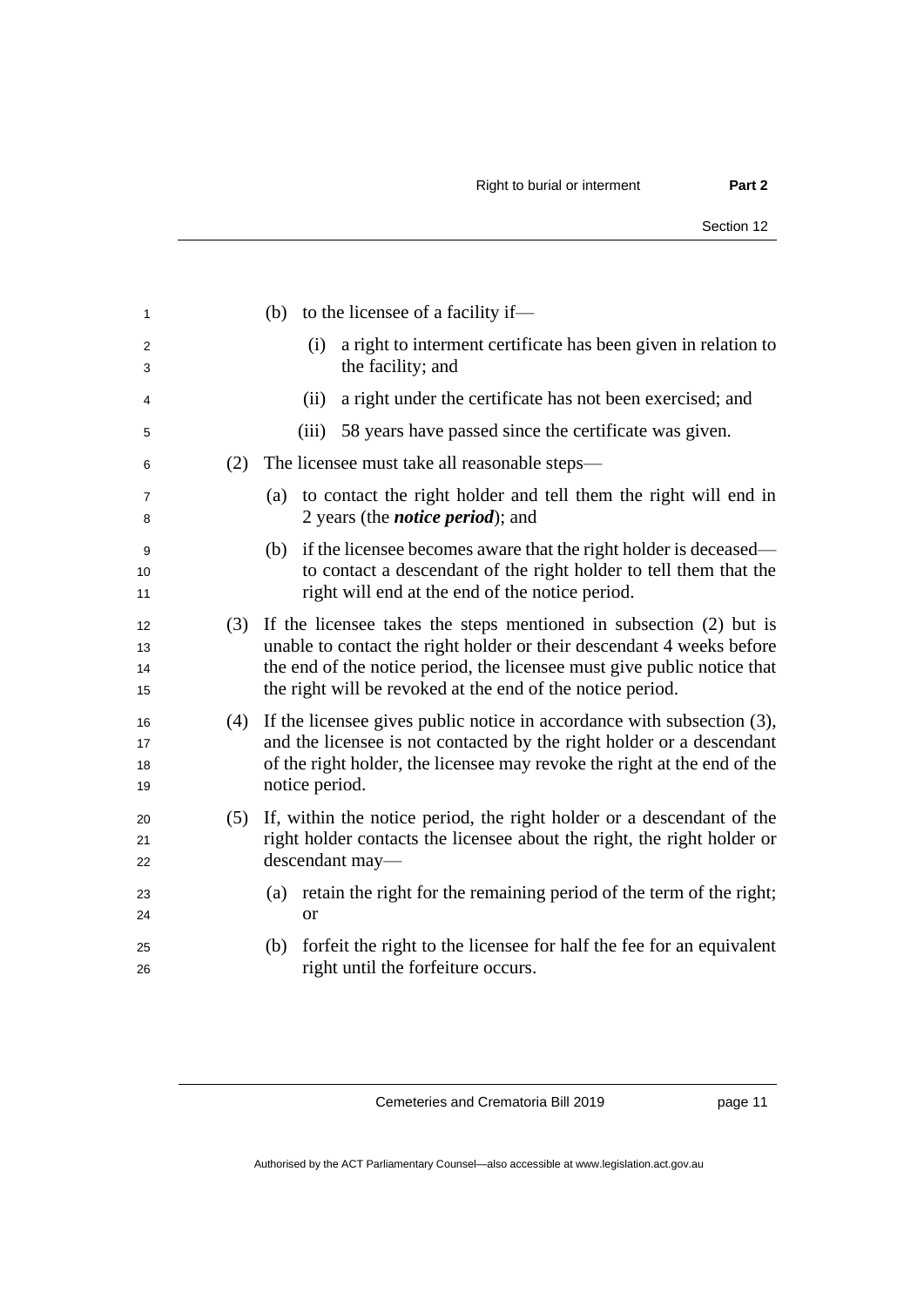### **Part 2** Right to burial or interment

Section 12

| 1<br>2<br>3<br>4 | (6) | If the licensee revokes the right in accordance with subsection (4) and<br>the right holder or a descendant of the right holder applies to the<br>licensee to exercise the right after it has been revoked, the licensee<br>must give the right holder or descendant— |
|------------------|-----|-----------------------------------------------------------------------------------------------------------------------------------------------------------------------------------------------------------------------------------------------------------------------|
| 5                |     | an equivalent right at the cemetery or facility; or<br>(a)                                                                                                                                                                                                            |
| 6<br>7           |     | half the fee for the equivalent right at the time the right holder<br>(b)<br>or descendant makes the application to exercise the right.                                                                                                                               |
| 8                | (7) | In this section:                                                                                                                                                                                                                                                      |
| 9                |     | right holder means—                                                                                                                                                                                                                                                   |
| 10               |     | (a) for a right to burial—                                                                                                                                                                                                                                            |
| 11               |     | the person who was given the right under section 8; or<br>(i)                                                                                                                                                                                                         |
| 12<br>13<br>14   |     | (ii) if the right has been transferred to another person under<br>section 10—the person to whom the right to burial was<br>transferred; and                                                                                                                           |
| 15               |     | for a right to interment—<br>(b)                                                                                                                                                                                                                                      |
| 16               |     | the person who was given the right under section 9; or<br>(i)                                                                                                                                                                                                         |
| 17<br>18         |     | (ii) if the right has been transferred to another person under<br>section 10—the person to whom the right was transferred.                                                                                                                                            |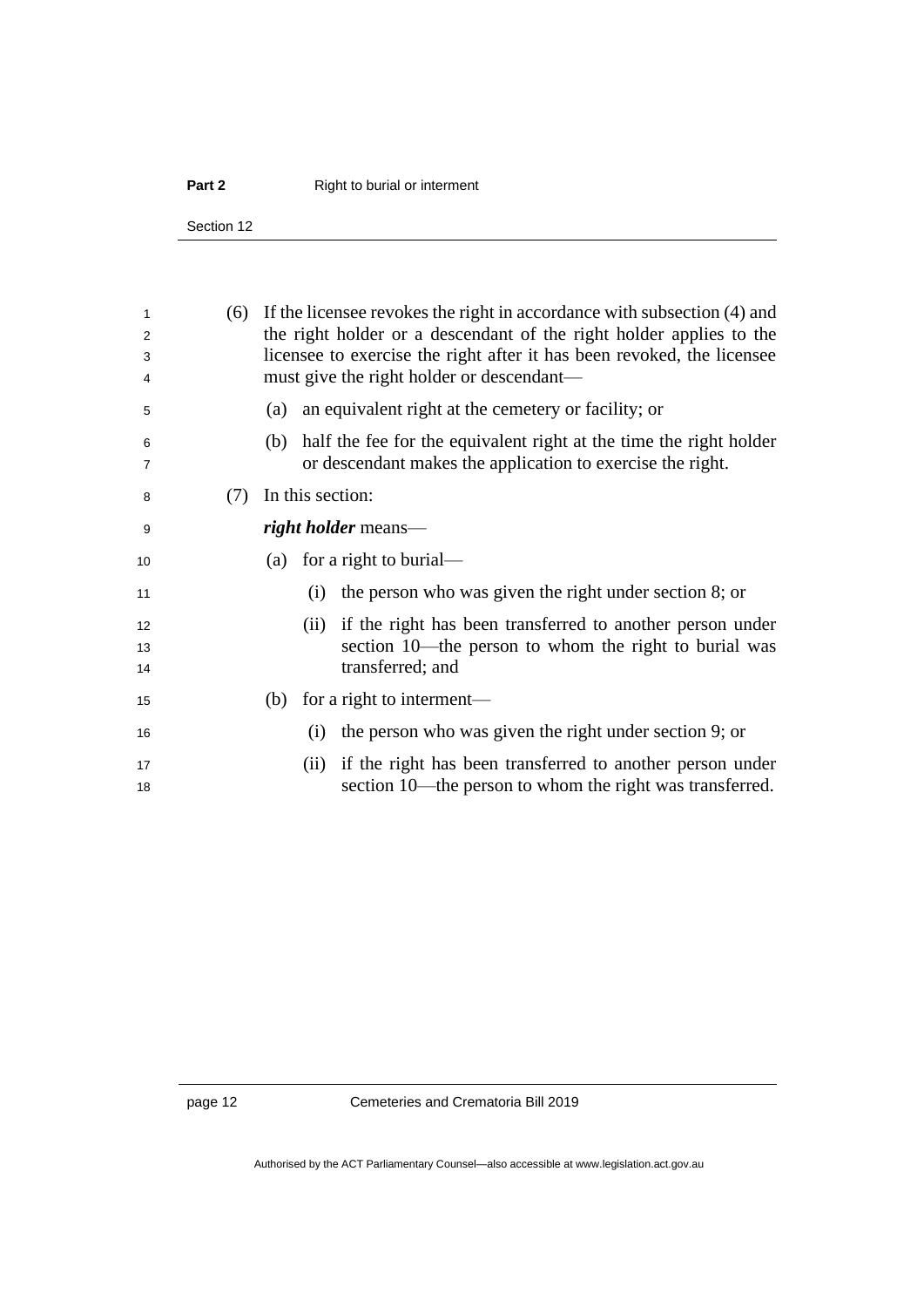## <span id="page-20-0"></span> **Part 3 Burial, cremation, interment or exhumation**

<span id="page-20-2"></span><span id="page-20-1"></span>**Division 3.1 Definition**

| 4                   | 13 | Meaning of certification document-pt 3                                                                                                                     |
|---------------------|----|------------------------------------------------------------------------------------------------------------------------------------------------------------|
| 5                   |    | In this part:                                                                                                                                              |
| 6<br>$\overline{7}$ |    | <i>certification document</i> , for the human remains of a deceased person,<br>means—                                                                      |
| 8<br>9              |    | a notice of death for the deceased person issued under the <i>Births</i> ,<br>(a)<br><i>Deaths and Marriages Registration Act 1997, section 35 (1); or</i> |
| 10<br>11<br>12      |    | (b) if the human remains are of a stillborn child—a certificate under<br>the Births, Deaths and Marriages Registration Act 1997,<br>section 35 $(1)$ ; or  |
| 13<br>14            |    | a certificate under the <i>Coroners Act 1997</i> , section 16 (Release<br>(c)<br>of body); or                                                              |
| 15<br>16            |    | if the human remains are of a deceased person who died outside<br>(d)<br>the Territory, a document—                                                        |
| 17<br>18            |    | (i) issued or given under the law of the place where the person<br>died; and                                                                               |
| 19<br>20            |    | corresponds to a certificate mentioned<br>that<br>(11)<br>in<br>paragraph $(a)$ , $(b)$ or $(c)$ .                                                         |

Cemeteries and Crematoria Bill 2019

page 13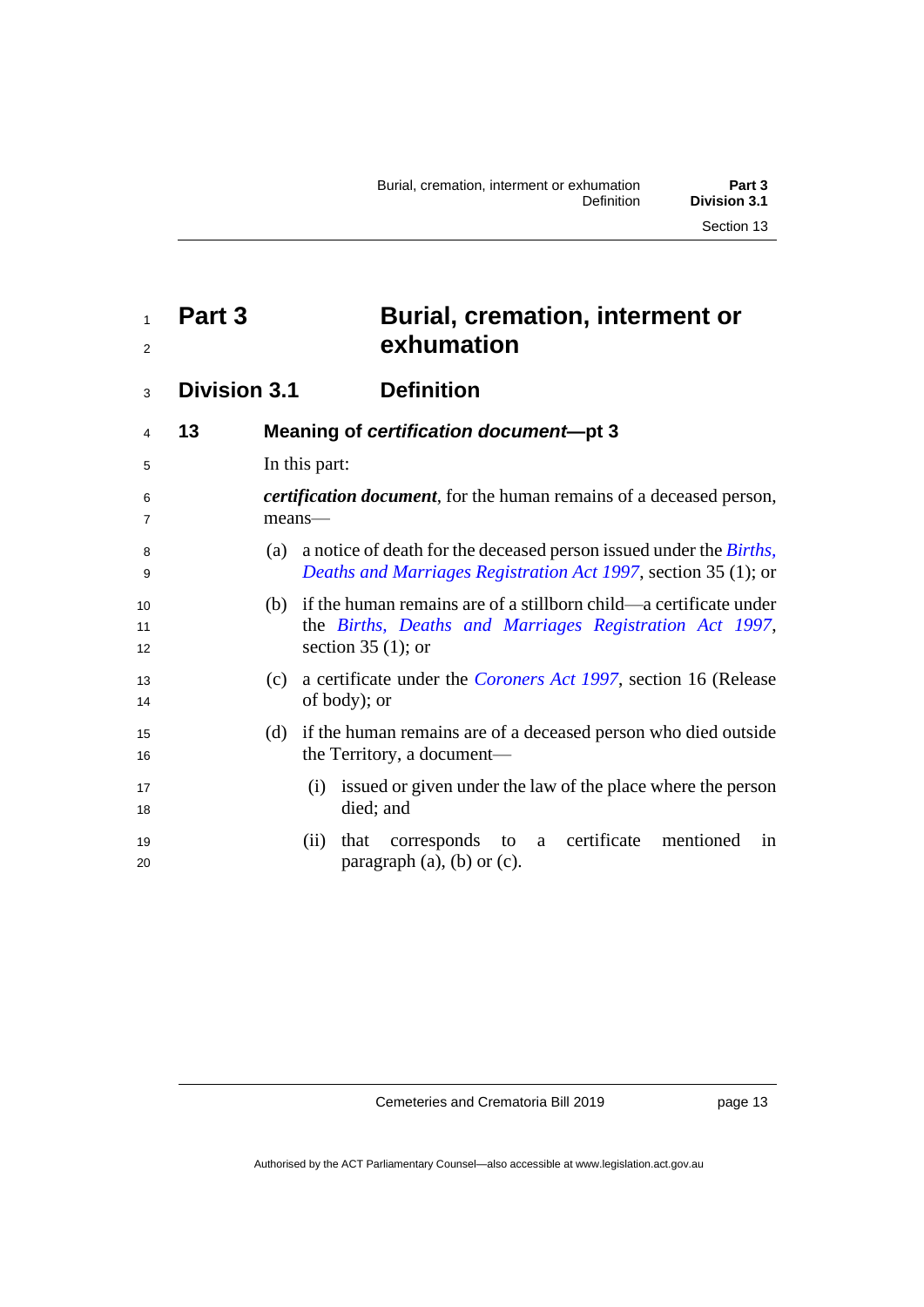### <span id="page-21-0"></span>**Division 3.2 Transporting human remains**

<span id="page-21-4"></span><span id="page-21-3"></span><span id="page-21-2"></span><span id="page-21-1"></span>

| $\overline{2}$ | 14 | <b>Offence-transporting human remains</b>                                                                            |
|----------------|----|----------------------------------------------------------------------------------------------------------------------|
| 3              |    | A person commits an offence if-<br>(1)                                                                               |
| 4              |    | (a) the person transports human remains; and                                                                         |
| 5<br>6         |    | the human remains are not in an acceptable container or<br>(b)<br>acceptable wrapping.                               |
| 7              |    | Maximum penalty: 50 penalty units.                                                                                   |
| 8              |    | An offence against this section is a strict liability offence.<br>(2)                                                |
| 9              |    | <b>Division 3.3</b><br><b>Burial</b>                                                                                 |
| 10             |    | <b>Subdivision 3.3.1</b><br><b>Burial other than at cemetery</b>                                                     |
| 11             | 15 | Burial other than at cemetery—application                                                                            |
| 12<br>13       |    | A person may apply to the regulator for permission to bury human<br>(1)<br>remains at a place other than a cemetery. |
| 14<br>15       |    | The application must be in writing and include the following<br>(2)<br>information and documents:                    |
| 16             |    | the name and contact details of the person;<br>(a)                                                                   |
| 17<br>18       |    | the name of the deceased person whose human remains will be<br>(b)<br>buried;                                        |
| 19             |    | the address of the place where the burial will take place;<br>(c)                                                    |
| 20             |    | (d)<br>anything else prescribed by regulation;                                                                       |
| 21             |    | either-<br>(e)                                                                                                       |
| 22             |    | a certification document for the human remains; or<br>(i)                                                            |
| 23<br>24       |    | an approval under section 40 (Burial or cremation without<br>(ii)<br>certification document);                        |
|                |    |                                                                                                                      |

page 14 Cemeteries and Crematoria Bill 2019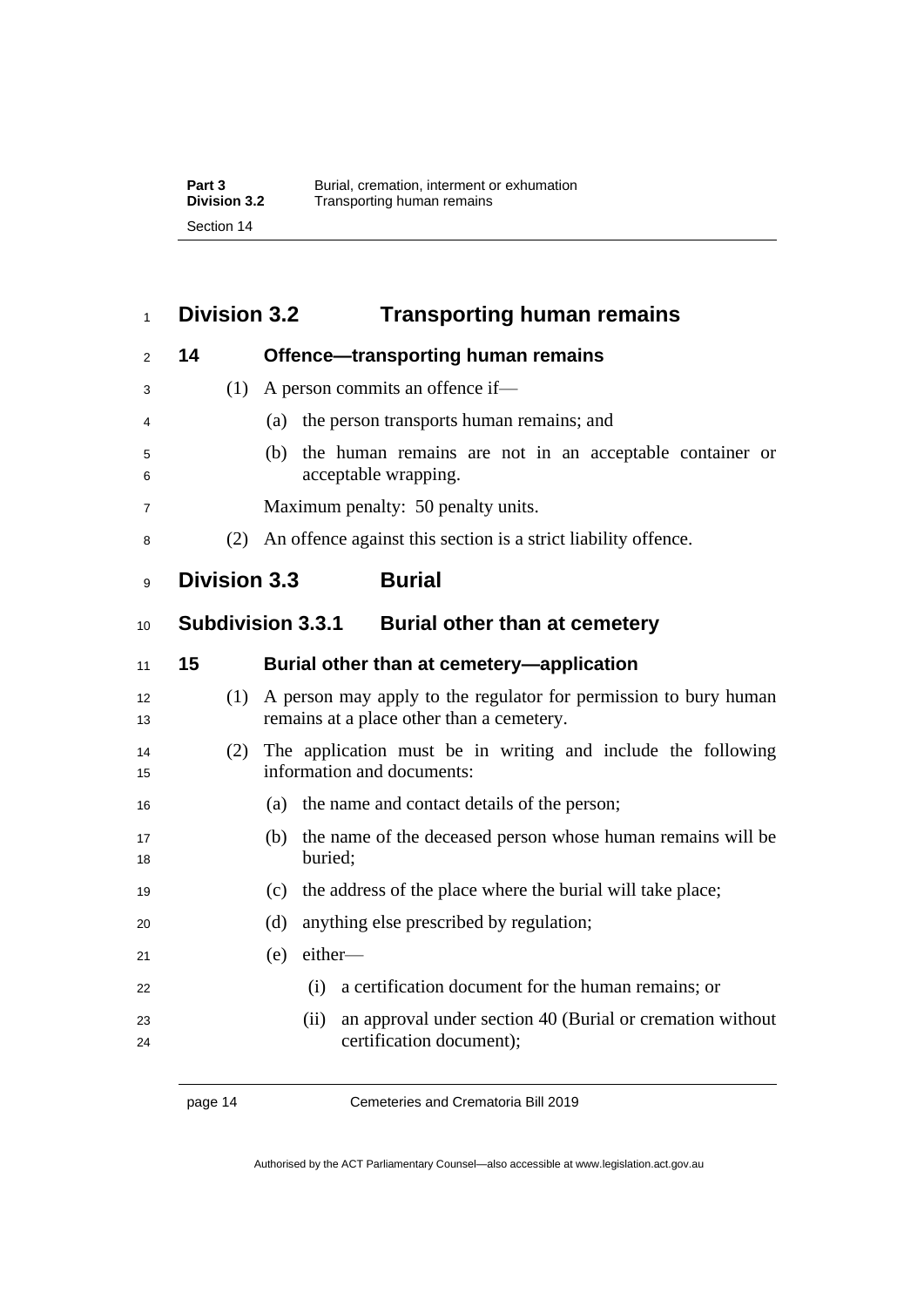| Burial, cremation, interment or exhumation | Part 3       |
|--------------------------------------------|--------------|
| Burial                                     | Division 3.3 |
|                                            | Section 16   |

<span id="page-22-0"></span>

| 1<br>2<br>3<br>4 |     | (f) if the human remains are fetal remains—a statement signed by<br>a doctor, nurse or midwife stating that the remains are fetal<br>remains and there is no reason why the remains should not be<br>buried. |
|------------------|-----|--------------------------------------------------------------------------------------------------------------------------------------------------------------------------------------------------------------|
| 5                | (3) | The regulator must—                                                                                                                                                                                          |
| 6                |     | (a) permit the burial; or                                                                                                                                                                                    |
| 7                |     | (b) refuse to permit the burial.                                                                                                                                                                             |
| 8<br>9           | (4) | The regulator may refuse to consider the application further if it is not<br>in accordance with subsection (2).                                                                                              |
| 10<br>11         | (5) | The regulator may permit the burial only if satisfied that it would not<br>be contrary to the interests of public health.                                                                                    |
| 12               | (6) | The permission must be in writing and may be subject to conditions.                                                                                                                                          |
| 13<br>14         | (7) | If the regulator refuses the application, the regulator must tell the<br>person, in writing, the reasons for the refusal.                                                                                    |
| 15               |     | <b>Note</b><br>For what must be included in a statement of reasons, see the Legislation                                                                                                                      |
| 16               |     | Act, s 179.                                                                                                                                                                                                  |
| 17               | 16  | Offences-burial other than at cemetery                                                                                                                                                                       |
| 18               | (1) | A person commits an offence if-                                                                                                                                                                              |
| 19               |     | the person buries human remains other than at a cemetery; and<br>(a)                                                                                                                                         |
| 20               |     | the person does not have permission under section 15.<br>(b)                                                                                                                                                 |
| 21               |     | Maximum penalty: 100 penalty units.                                                                                                                                                                          |
| 22               | (2) | A person commits an offence if-                                                                                                                                                                              |
| 23<br>24         |     | the person has permission to bury human remains other than at<br>(a)<br>a cemetery under section 15; and                                                                                                     |
| 25<br>26         |     | the person does not bury the human remains in accordance with<br>(b)<br>the permission.                                                                                                                      |

page 15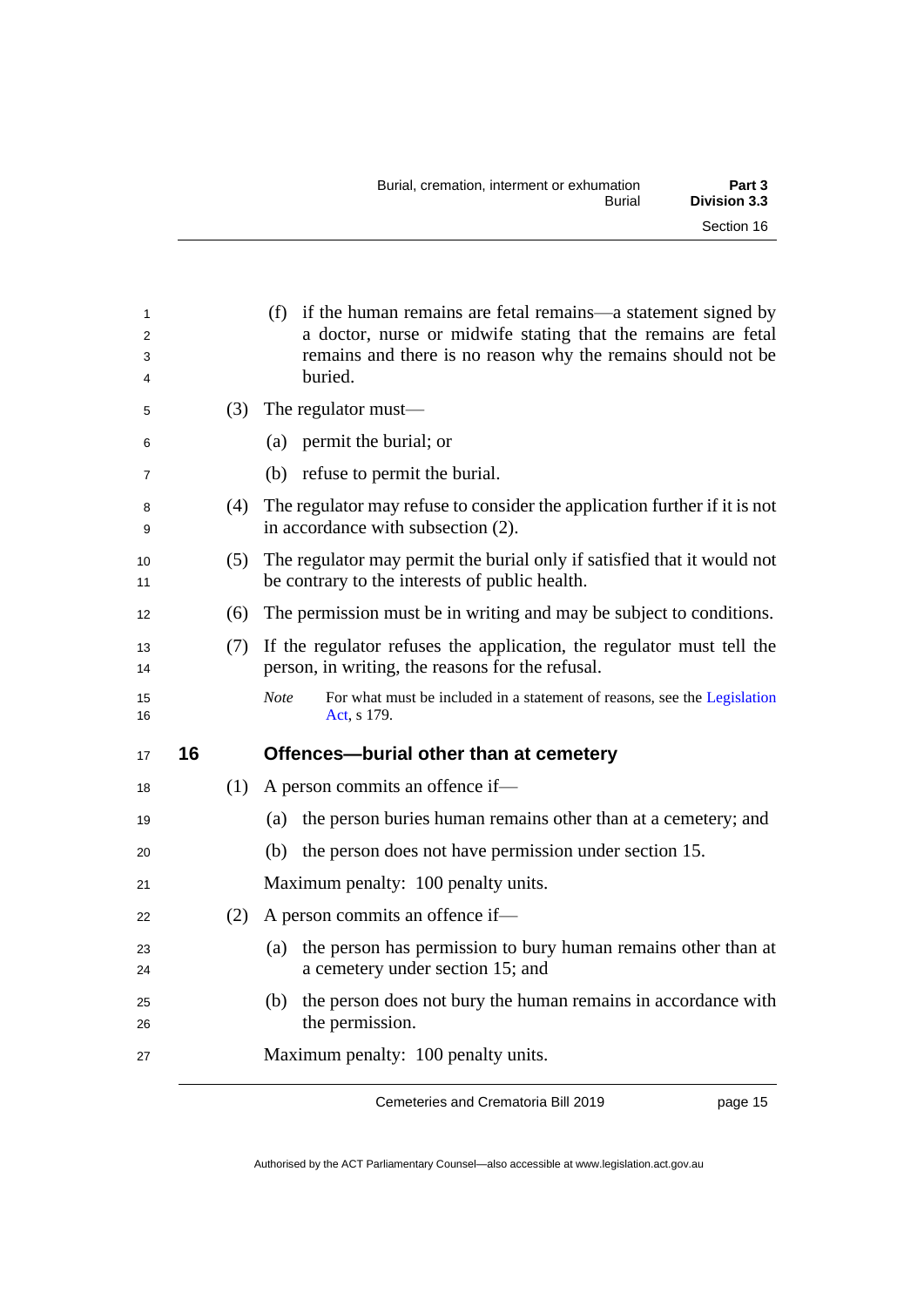| Part 3       | Burial, cremation, interment or exhumation |
|--------------|--------------------------------------------|
| Division 3.3 | Burial                                     |
| Section 17   |                                            |

<span id="page-23-1"></span><span id="page-23-0"></span>

| 1              |    | (3) | A person commits an offence if-                                                                                                   |
|----------------|----|-----|-----------------------------------------------------------------------------------------------------------------------------------|
| 2<br>3         |    |     | the person has permission to bury human remains other than at<br>(a)<br>a cemetery under section 15; and                          |
| 4              |    |     | the permission is subject to a condition; and<br>(b)                                                                              |
| 5              |    |     | the person does not comply with the condition.<br>(c)                                                                             |
| 6              |    |     | Maximum penalty: 100 penalty units.                                                                                               |
| $\overline{7}$ |    |     | <b>Subdivision 3.3.2</b><br><b>Burial at cemetery</b>                                                                             |
| 8              | 17 |     | <b>Burial at cemetery-application</b>                                                                                             |
| 9<br>10        |    | (1) | A person may apply to the licensee of a cemetery for human remains<br>to be buried at the cemetery.                               |
| 11             |    | (2) | The application must be in writing and include—                                                                                   |
| 12             |    |     | the name and contact details of the person; and<br>(a)                                                                            |
| 13<br>14       |    |     | the name of the deceased person whose human remains are to be<br>(b)<br>buried and their-                                         |
| 15             |    |     | date of birth (if known); and<br>(i)                                                                                              |
| 16             |    |     | date of death (if known); and<br>(ii)                                                                                             |
| 17<br>18       |    |     | (c) if the deceased person has a right to burial at the cemetery—a<br>copy of the right to burial certificate for the person; and |
| 19<br>20       |    |     | if the deceased person does not have a right to burial at the<br>(d)<br>cemetery—an application under section 8; and              |
| 21<br>22       |    |     | a statement about whether the deceased person will be buried in<br>(e)<br>an acceptable container or acceptable wrapping; and     |
| 23<br>24       |    |     | if the deceased person will be buried in a container or wrapping<br>(f)<br>approved under section 39—a copy of the approval; and  |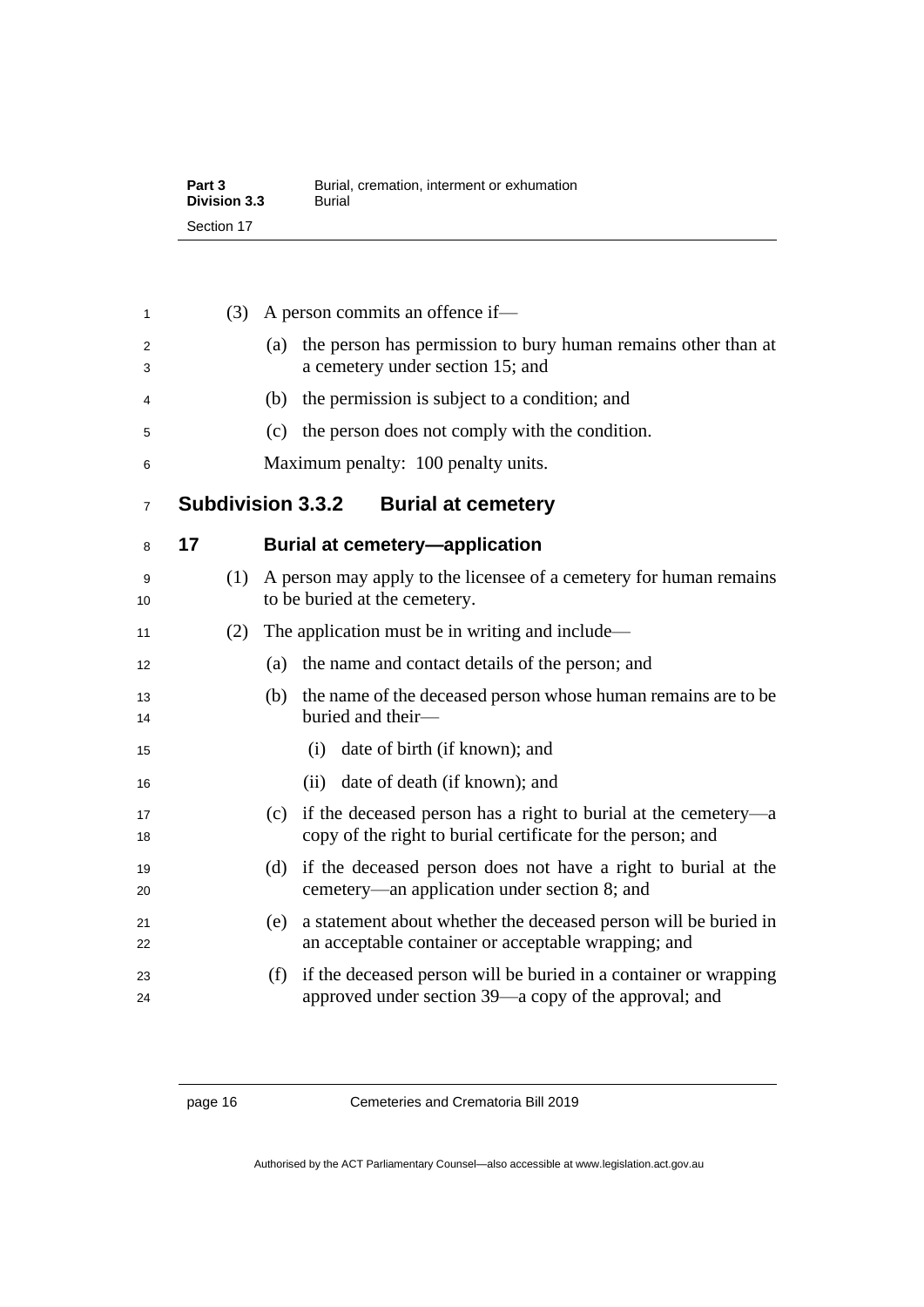| 1                |     | $(g)$ either—                                                                                                                                                                                                |
|------------------|-----|--------------------------------------------------------------------------------------------------------------------------------------------------------------------------------------------------------------|
| 2                |     | (i)<br>a certification document for the human remains; or                                                                                                                                                    |
| 3<br>4           |     | an approval under section 40 (Burial or cremation without<br>(ii)<br>certification document); and                                                                                                            |
| 5<br>6<br>7<br>8 |     | (h) if the human remains are fetal remains—a statement signed by<br>a doctor, nurse or midwife stating that the remains are fetal<br>remains and there is no reason why the remains should not be<br>buried. |
| 9                | (3) | The licensee must—                                                                                                                                                                                           |
| 10               |     | (a) accept the application; or                                                                                                                                                                               |
| 11               |     | (b) refuse the application.                                                                                                                                                                                  |
| 12<br>13         |     | (4) The licensee may refuse to consider the application further if it is not<br>in accordance with subsection (2).                                                                                           |
| 14<br>15         |     | (5) If the deceased person has a right to burial at the cemetery, the<br>licensee must accept the application.                                                                                               |
| 16<br>17<br>18   |     | (6) If the deceased person does not have a right to burial at the<br>cemetery—the licensee may only accept the application if the<br>licensee gives a right of burial certificate for the deceased person.   |
| 19               |     | $(7)$ If the licensee agrees to the burial, the licensee must—                                                                                                                                               |
| 20               |     | schedule a day and time for the burial; and<br>(a)                                                                                                                                                           |
| 21               |     | allocate a burial site that—<br>(b)                                                                                                                                                                          |
| 22               |     | is on the facility plan for the cemetery; and<br>(i)                                                                                                                                                         |
| 23<br>24<br>25   |     | is a kind of burial site and in the burial area mentioned on<br>(ii)<br>the right to burial certificate covering the deceased person;<br>and                                                                 |
| 26               |     | allocate a unique identifying number for the burial; and<br>(c)                                                                                                                                              |

page 17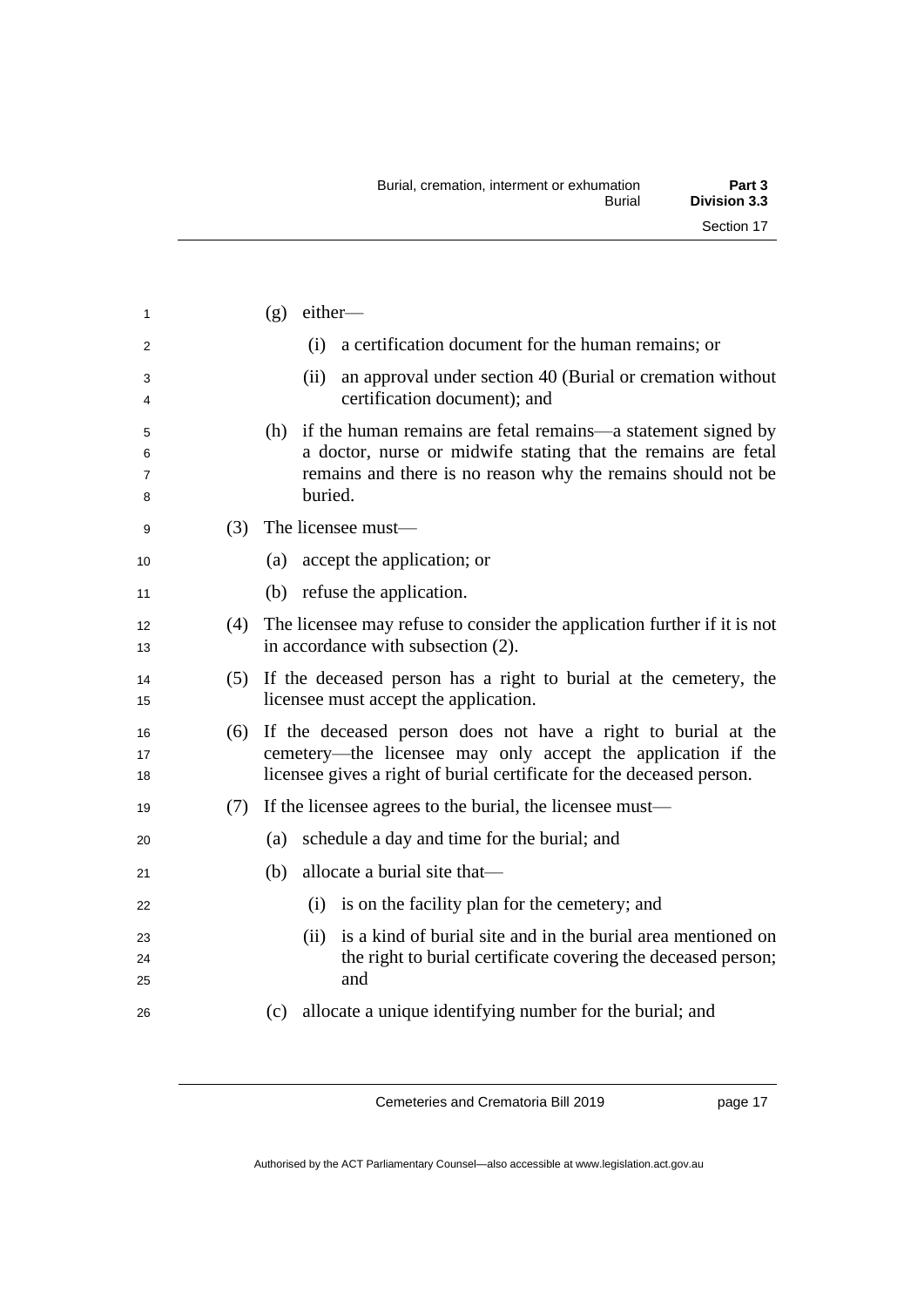| Part 3       | Burial, cremation, interment or exhumation |
|--------------|--------------------------------------------|
| Division 3.3 | Burial                                     |
| Section 18   |                                            |

<span id="page-25-0"></span>

| 1<br>2         |    |     | tell the person, in writing, of the licensee's agreement to the<br>(d)<br>burial including—                                                                                               |
|----------------|----|-----|-------------------------------------------------------------------------------------------------------------------------------------------------------------------------------------------|
| 3              |    |     | the day and time of the scheduled burial; and<br>(i)                                                                                                                                      |
| 4              |    |     | the unique identifying number for the burial.<br>(ii)                                                                                                                                     |
| 5<br>6         |    | (8) | If the licensee does not agree to the burial, the licensee must tell the<br>person in writing.                                                                                            |
| $\overline{7}$ | 18 |     | <b>Offence-burial at cemetery</b>                                                                                                                                                         |
| 8              |    | (1) | A person commits an offence if the person—                                                                                                                                                |
| 9              |    |     | (a) is the licensee of a cemetery; and                                                                                                                                                    |
| 10             |    |     | buries human remains at the cemetery; and<br>(b)                                                                                                                                          |
| 11             |    |     | (c) fails to comply with a requirement mentioned in subsection (2).                                                                                                                       |
| 12             |    |     | Maximum penalty: 50 penalty units.                                                                                                                                                        |
| 13             |    | (2) | For subsection $(1)$ (c), the requirements are that—                                                                                                                                      |
| 14<br>15       |    |     | (a) the human remains must be contained in an acceptable container<br>or acceptable wrapping; and                                                                                         |
| 16<br>17       |    |     | the person must have either of the following for the human<br>(b)<br>remains:                                                                                                             |
| 18             |    |     | a certification document;<br>(i)                                                                                                                                                          |
| 19<br>20       |    |     | an approval given under section 40 (Burial or cremation<br>(ii)<br>without certification document); and                                                                                   |
| 21<br>22<br>23 |    |     | (c) if the human remains are buried in a vault—the person must<br>have a written statement from the person who transported the<br>remains to the cemetery stating that the human remains- |
| 24             |    |     | (i) have been embalmed; and                                                                                                                                                               |
| 25             |    |     | are in a sealed corrosion resistant container; and<br>(ii)                                                                                                                                |

page 18 Cemeteries and Crematoria Bill 2019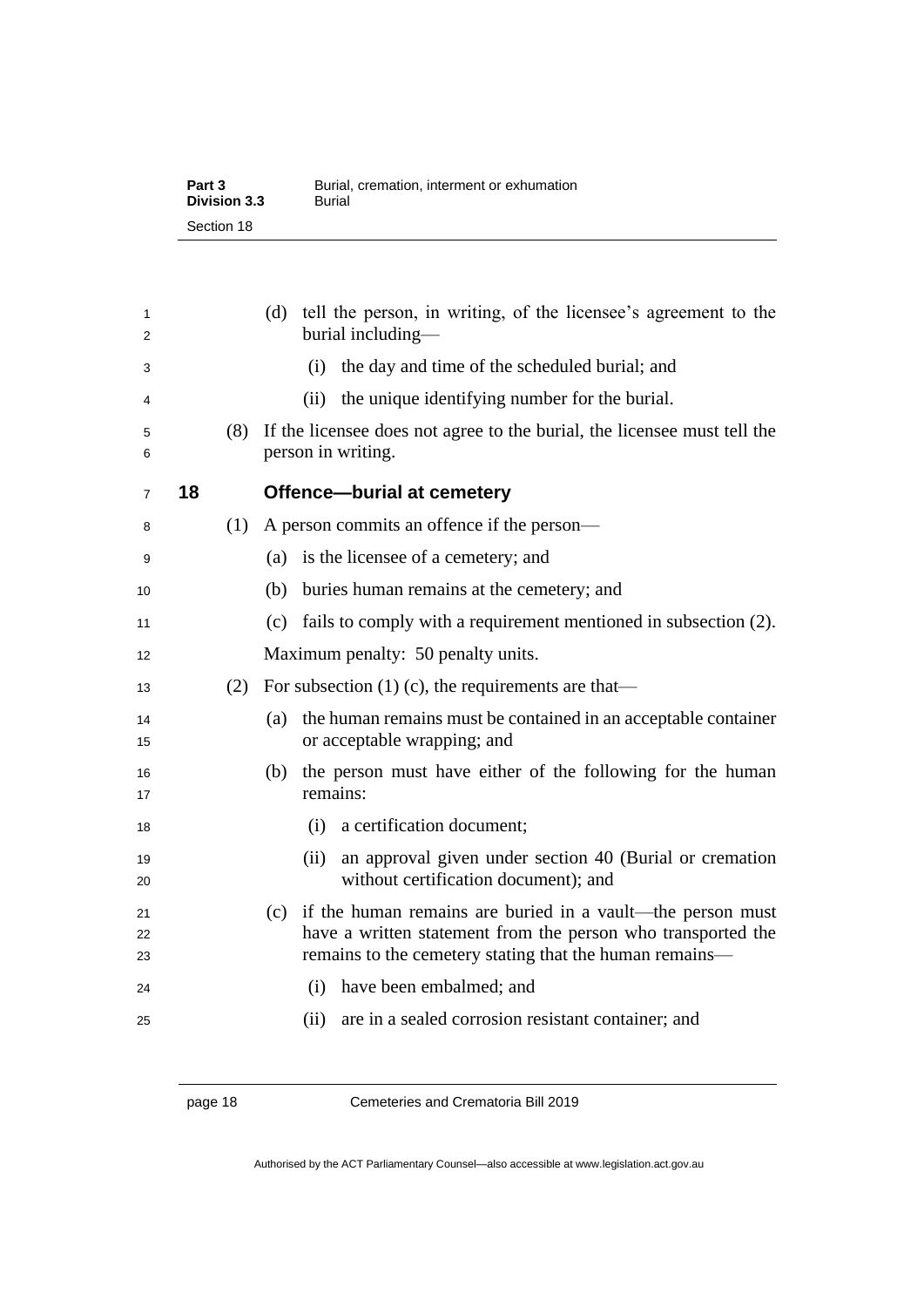<span id="page-26-0"></span>

| 1<br>2              |    |     | (d) the human remains must be buried in accordance with the<br>following:                                                                                               |
|---------------------|----|-----|-------------------------------------------------------------------------------------------------------------------------------------------------------------------------|
| 3<br>4              |    |     | the minimum standards for the burial of human remains<br>(i)<br>prescribed by regulation;                                                                               |
| 5                   |    |     | (ii) the standard operating procedures for the cemetery;                                                                                                                |
| 6<br>$\overline{7}$ |    |     | if a code of practice applies to the burial or the cemetery—<br>(iii)<br>the code of practice;                                                                          |
| 8                   |    |     | anything else prescribed by regulation.<br>(iv)                                                                                                                         |
| 9                   |    | (3) | An offence against this section is a strict liability offence.                                                                                                          |
| 10<br>11            | 19 |     | Offence—refusal or interference with burial activities<br>related to religion, cultural group etc                                                                       |
| 12                  |    |     | A person commits an offence if-                                                                                                                                         |
| 13                  |    |     | the person is the licensee of a cemetery; and<br>(a)                                                                                                                    |
| 14                  |    |     | (b)<br>the person buries human remains at the cemetery; and                                                                                                             |
| 15<br>16<br>17      |    |     | the deceased person whose human remains are buried, or a<br>(c)<br>family member of the deceased person, requests or carries out<br>activities for the burial that are— |
| 18<br>19            |    |     | (i) related to the deceased person's religion, cultural group or<br>other special category; and                                                                         |
| 20<br>21            |    |     | Examples-other special category<br>babies, children or members of the Australian Defence Force                                                                          |
| 22                  |    |     | reasonable in the circumstances; and<br>(ii)                                                                                                                            |
| 23<br>24            |    |     | the person refuses the request, or interferes with the activities<br>(d)<br>being carried out.                                                                          |
| 25                  |    |     | Maximum penalty: 50 penalty units.                                                                                                                                      |

page 19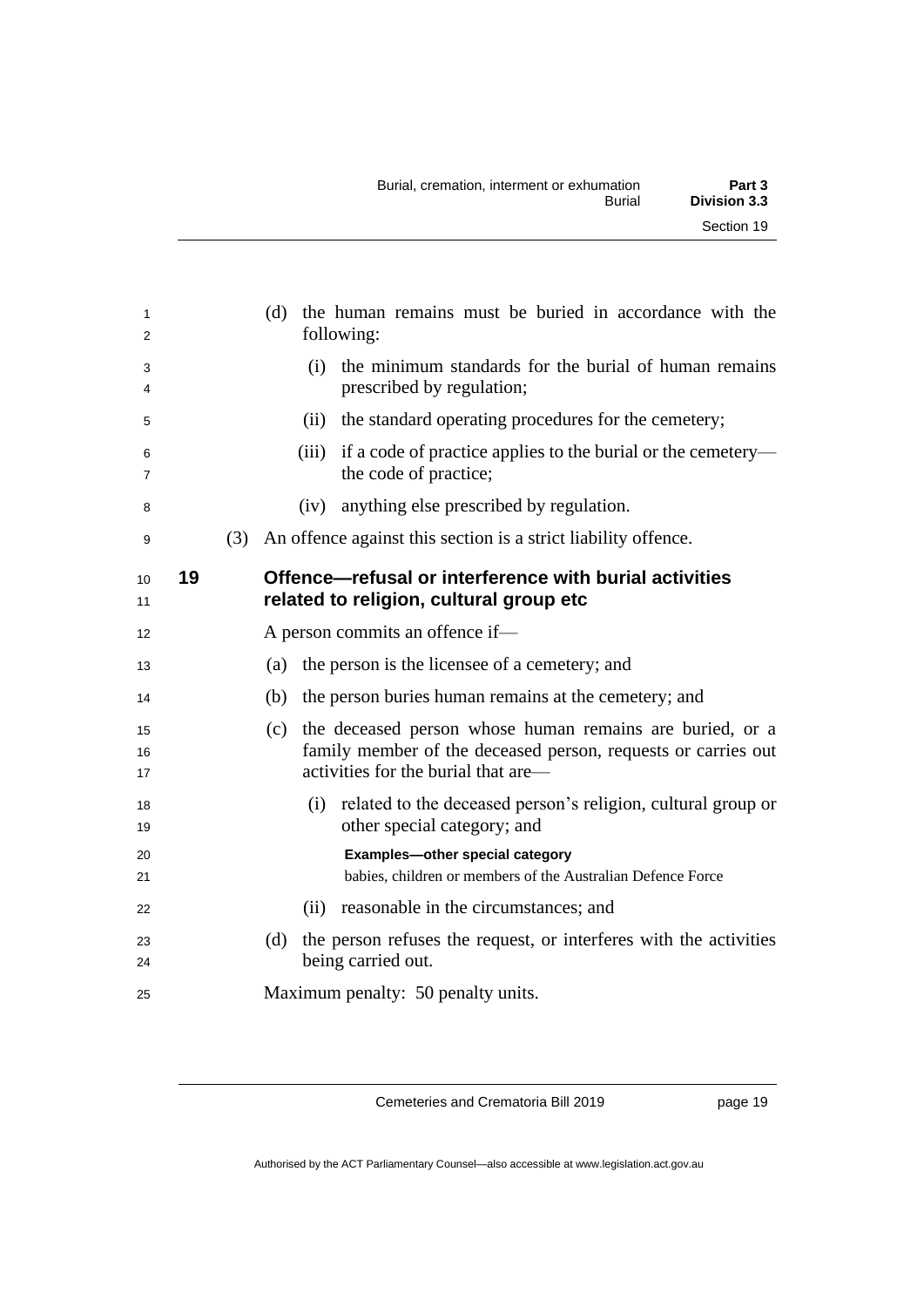| Part 3       | Burial, cremation, interment or exhumation |
|--------------|--------------------------------------------|
| Division 3.4 | Cremation                                  |
| Section 20   |                                            |

#### <span id="page-27-0"></span>**20 Offence—burial to conceal offence**

- A person commits an offence if the person buries human remains to conceal the commission of an offence.
- Maximum penalty: 1 000 penalty units, imprisonment for 5 years or both.

<span id="page-27-1"></span>

|  | 21 | <b>Burial-term</b> |
|--|----|--------------------|
|--|----|--------------------|

- The term of the burial of human remains at a cemetery—
- (a) starts on the day the human remains are buried; and
- <span id="page-27-2"></span>(b) continues in perpetuity.
- **Division 3.4 Cremation**

<span id="page-27-3"></span>

| 1 V                     | דוס ווטוטוזוט | UI VIIIUUVII                                                                                                           |
|-------------------------|---------------|------------------------------------------------------------------------------------------------------------------------|
| 11                      | $22 \,$       | <b>Cremation-application</b>                                                                                           |
| $12 \overline{ }$<br>13 | (1)           | A person may apply to the licensee of a crematorium for the<br>cremation of human remains at the crematorium.          |
| 14                      | (2)           | The application must be in writing and include—                                                                        |
| 15                      |               | the name and contact details of the person; and<br>(a)                                                                 |
| 16<br>17                |               | the name of the deceased person whose human remains will be<br>(b)<br>cremated and their-                              |
| 18                      |               | (i) date of birth (if known); and                                                                                      |
| 19                      |               | (ii) date of death (if known); and                                                                                     |
| 20<br>21                |               | a statement about whether the deceased person has left<br>(c)<br>directions that their remains not be cremated; and    |
| 22<br>23                |               | a statement about whether the deceased person will be in an<br>(d)<br>acceptable container or acceptable wrapping; and |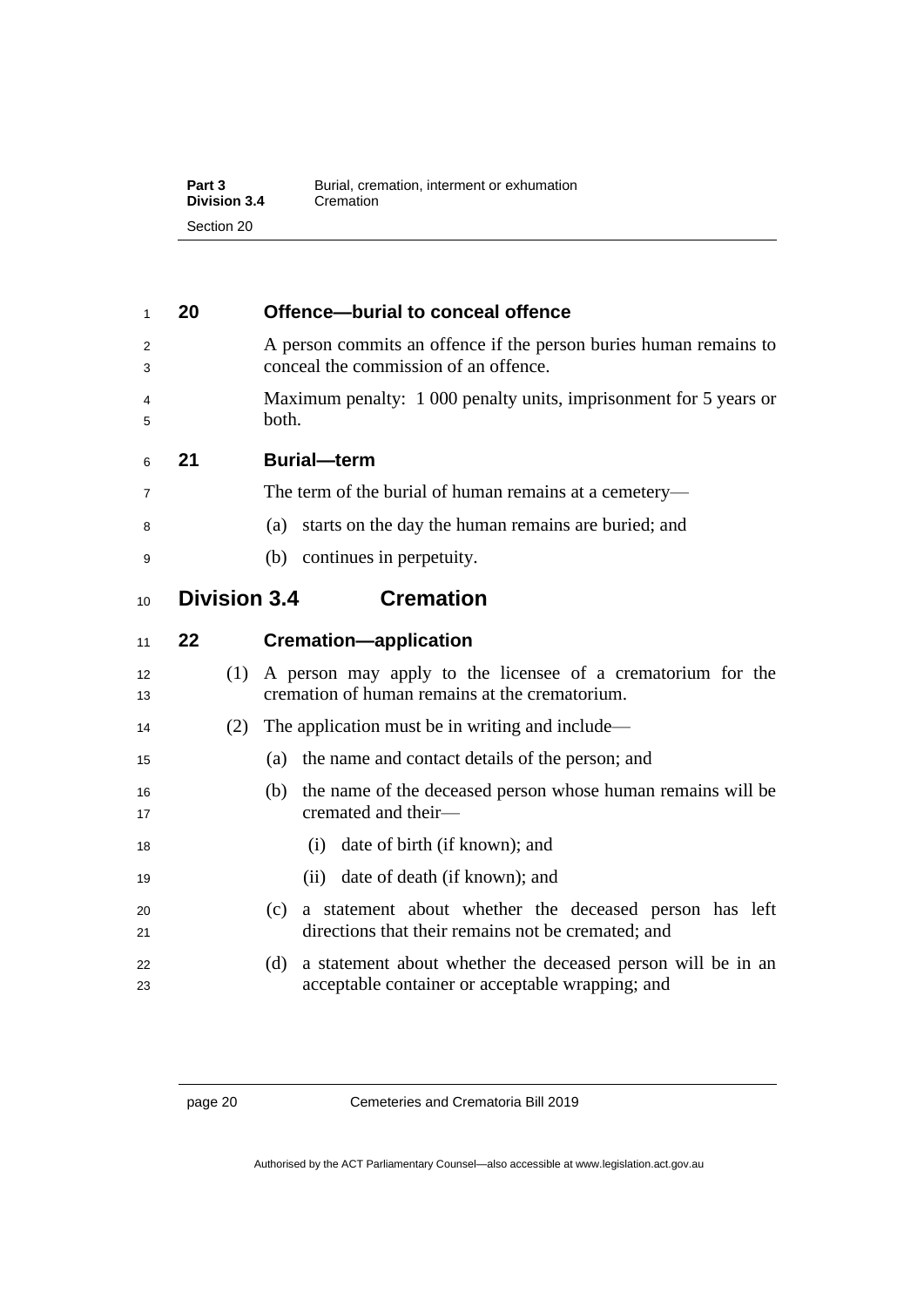| 1                  |     | $(e)$ either-                                                                                                                                                                                                      |
|--------------------|-----|--------------------------------------------------------------------------------------------------------------------------------------------------------------------------------------------------------------------|
| 2                  |     | (i)<br>a certification document; or                                                                                                                                                                                |
| 3<br>4             |     | an approval under section 40 (Burial or cremation without<br>(ii)<br>certification document); and                                                                                                                  |
| 5<br>6<br>7        |     | a certificate from a medical referee stating that there is no<br>(f)<br>medical reason why the human remains should not be cremated;<br>and                                                                        |
| 8<br>9<br>10<br>11 |     | (g) if the human remains are fetal remains—a statement signed by<br>a doctor, nurse or midwife stating that the remains are human<br>remains and there is no reason why the remains should not be<br>cremated; and |
| 12<br>13           |     | (h) if the application is for the cremation of 2 or more people at the<br>same time—an approval under section 23.                                                                                                  |
| 14                 | (3) | The licensee must-                                                                                                                                                                                                 |
| 15                 |     | (a) accept the application; or                                                                                                                                                                                     |
| 16                 |     | (b) refuse the application.                                                                                                                                                                                        |
| 17<br>18           | (4) | The licensee may refuse to consider the application further if it is not<br>in accordance with subsection (2).                                                                                                     |
| 19                 | (5) | The licensee may accept the application only if satisfied that—                                                                                                                                                    |
| 20<br>21           |     | (a) the deceased person did not leave directions that their human<br>remains should not be cremated; and                                                                                                           |
| 22                 |     | (b) the cremation has not been prohibited under section 24; and                                                                                                                                                    |
| 23<br>24           |     | the container for the cremation of the human remains is an<br>(c)<br>acceptable container or acceptable wrapping.                                                                                                  |
| 25                 | (6) | If the licensee agrees to the cremation, the licensee must—                                                                                                                                                        |
| 26                 |     | schedule a day and time for the cremation; and<br>(a)                                                                                                                                                              |
| 27                 |     | allocate a unique identifying number for the cremation; and<br>(b)                                                                                                                                                 |
|                    |     |                                                                                                                                                                                                                    |

page 21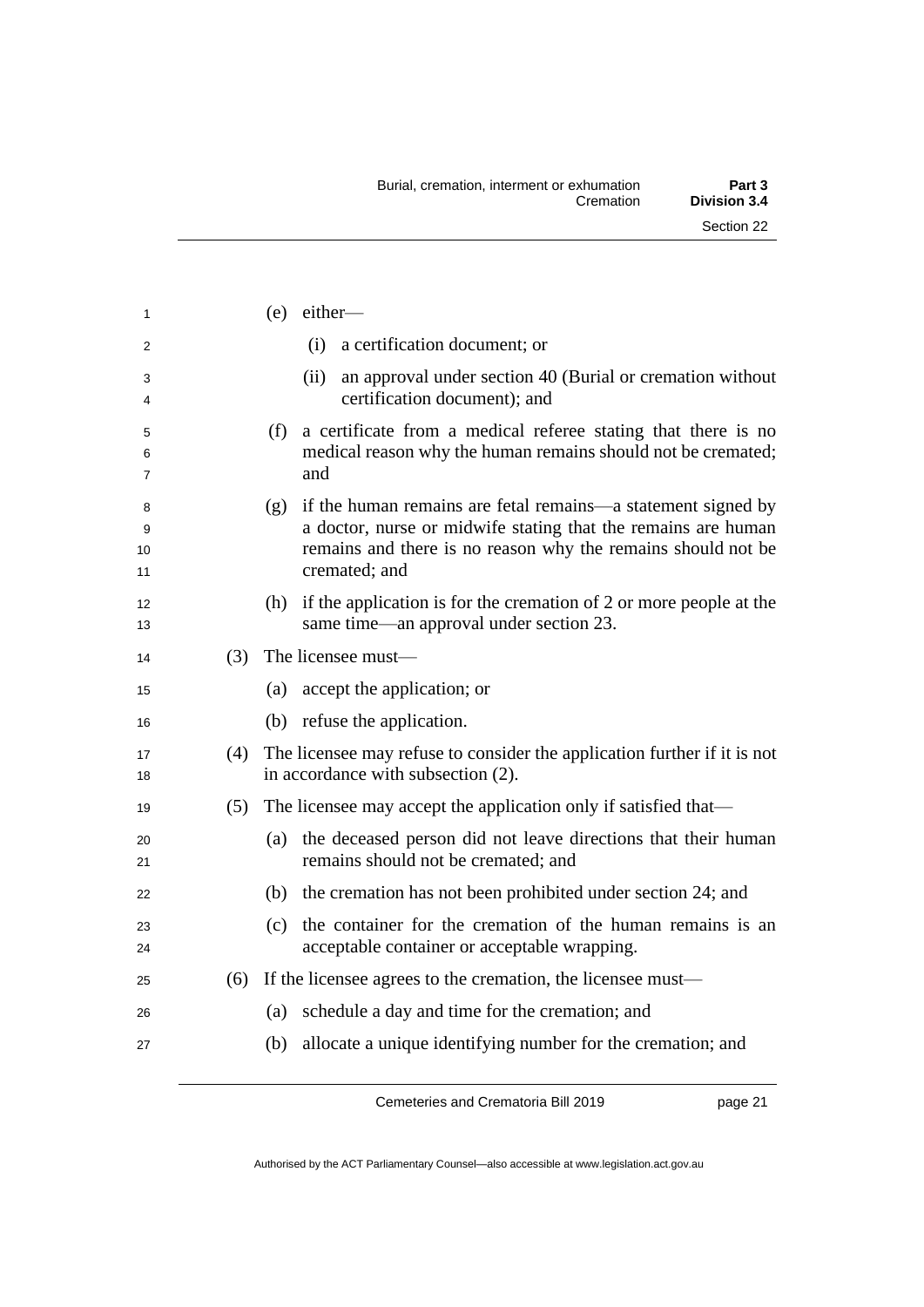| Part 3       | Burial, cremation, interment or exhumation |
|--------------|--------------------------------------------|
| Division 3.4 | Cremation                                  |
| Section 23   |                                            |

<span id="page-29-0"></span>

| 1<br>2               |    |     | (c) tell the person, in writing, of the licensee's agreement to cremate<br>the human remains, including the following:                                                                                                |
|----------------------|----|-----|-----------------------------------------------------------------------------------------------------------------------------------------------------------------------------------------------------------------------|
| 3                    |    |     | the day and time of the cremation;<br>(i)                                                                                                                                                                             |
| 4                    |    |     | the unique identifying number for the cremation.<br>(ii)                                                                                                                                                              |
| 5<br>6               |    | (7) | If the licensee refuses the application, the licensee must tell the person<br>in writing.                                                                                                                             |
| $\overline{7}$       | 23 |     | Cremation-2 or more people at same time                                                                                                                                                                               |
| 8<br>9               |    | (1) | A person may apply to the regulator for approval to cremate the<br>human remains of 2 or more people at the same time.                                                                                                |
| 10                   |    | (2) | The application must be in writing and include—                                                                                                                                                                       |
| 11                   |    |     | the name and contact details of the person; and<br>(a)                                                                                                                                                                |
| 12<br>13             |    |     | (b)<br>the name of each deceased person whose human remains are to<br>be cremated; and                                                                                                                                |
| 14<br>15             |    |     | a statement about whether any of the deceased people have left<br>(c)<br>directions that their remains not be cremated; and                                                                                           |
| 16                   |    |     | for each deceased person—either—<br>(d)                                                                                                                                                                               |
| 17                   |    |     | (i) a certification document; or                                                                                                                                                                                      |
| 18<br>19             |    |     | an approval under section 40 (Burial or cremation without<br>(ii)<br>certification document); and                                                                                                                     |
| 20<br>21<br>22       |    |     | a certificate from a medical referee stating that there is no<br>(e)<br>medical reason why the human remains should not be cremated;<br>and                                                                           |
| 23<br>24<br>25<br>26 |    |     | if the human remains are fetal remains—a statement signed by<br>(f)<br>a doctor, nurse or midwife stating that the remains are human<br>remains and there is no reason why the remains should not be<br>cremated; and |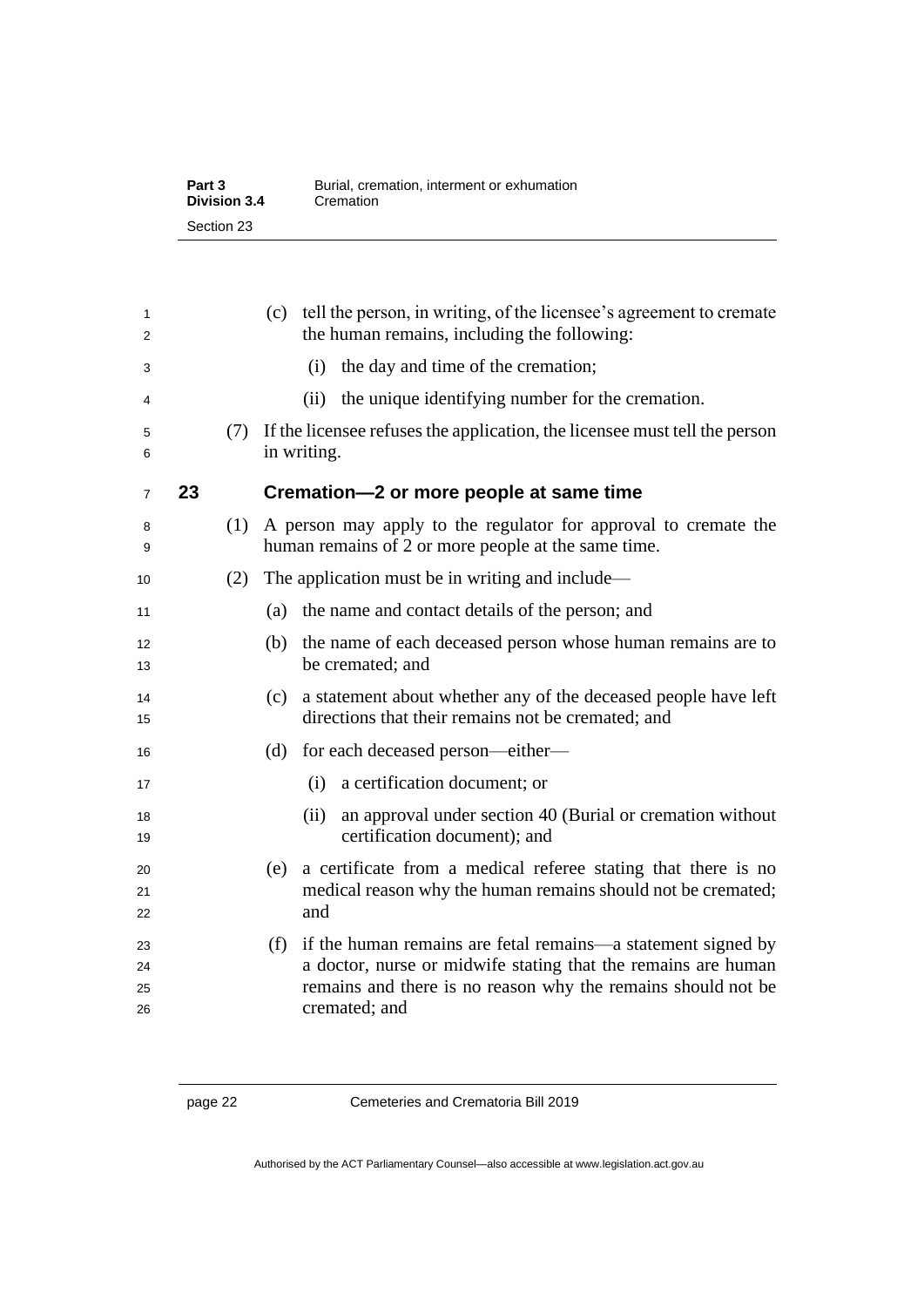<span id="page-30-0"></span>

| 1              |    |     | a statement about why it is appropriate to cremate the people at<br>(g)<br>the same time.                                                                                 |
|----------------|----|-----|---------------------------------------------------------------------------------------------------------------------------------------------------------------------------|
| $\overline{2}$ |    |     |                                                                                                                                                                           |
| 3              |    |     | Example-appropriate                                                                                                                                                       |
| 4              |    |     | two people who are family members and died at the same time                                                                                                               |
| 5              |    | (3) | The regulator must—                                                                                                                                                       |
| 6              |    |     | accept the application; or<br>(a)                                                                                                                                         |
| $\overline{7}$ |    |     | (b) refuse the application.                                                                                                                                               |
| 8<br>9         |    | (4) | The regulator may refuse to consider the application further if it is not<br>in accordance with subsection (2).                                                           |
| 10<br>11<br>12 |    | (5) | The regulator may accept the application if the regulator is satisfied<br>that allowing the people to be cremated at the same time is reasonable<br>in the circumstances. |
|                |    |     |                                                                                                                                                                           |
| 13<br>14       |    | (6) | If the regulator refuses the application, the regulator must tell the<br>person, in writing, the reasons for the refusal.                                                 |
| 15<br>16       |    |     | <b>Note</b><br>For what must be included in a statement of reasons, see the Legislation<br>Act, s 179.                                                                    |
| 17             | 24 |     | Minister or magistrate may prohibit cremation                                                                                                                             |
| 18<br>19       |    | (1) | The Minister or a magistrate may prohibit the cremation of human<br>remains at a crematorium.                                                                             |
| 20<br>21       |    |     | (2) The Minister or magistrate may prohibit the cremation only if<br>satisfied that the cremation would—                                                                  |
| 22             |    |     | be reasonably likely to be dangerous; or<br>(a)                                                                                                                           |
| 23             |    |     | create a health or safety risk; or<br>(b)                                                                                                                                 |
| 24             |    |     | hinder an investigation under a territory law.<br>(c)                                                                                                                     |
| 25<br>26       |    | (3) | The prohibition must be in writing and given to the licensee of the<br>crematorium.                                                                                       |
|                |    |     |                                                                                                                                                                           |
| 27             |    |     | For how documents may be given, see the Legislation Act, pt 19.5.<br><b>Note</b>                                                                                          |

page 23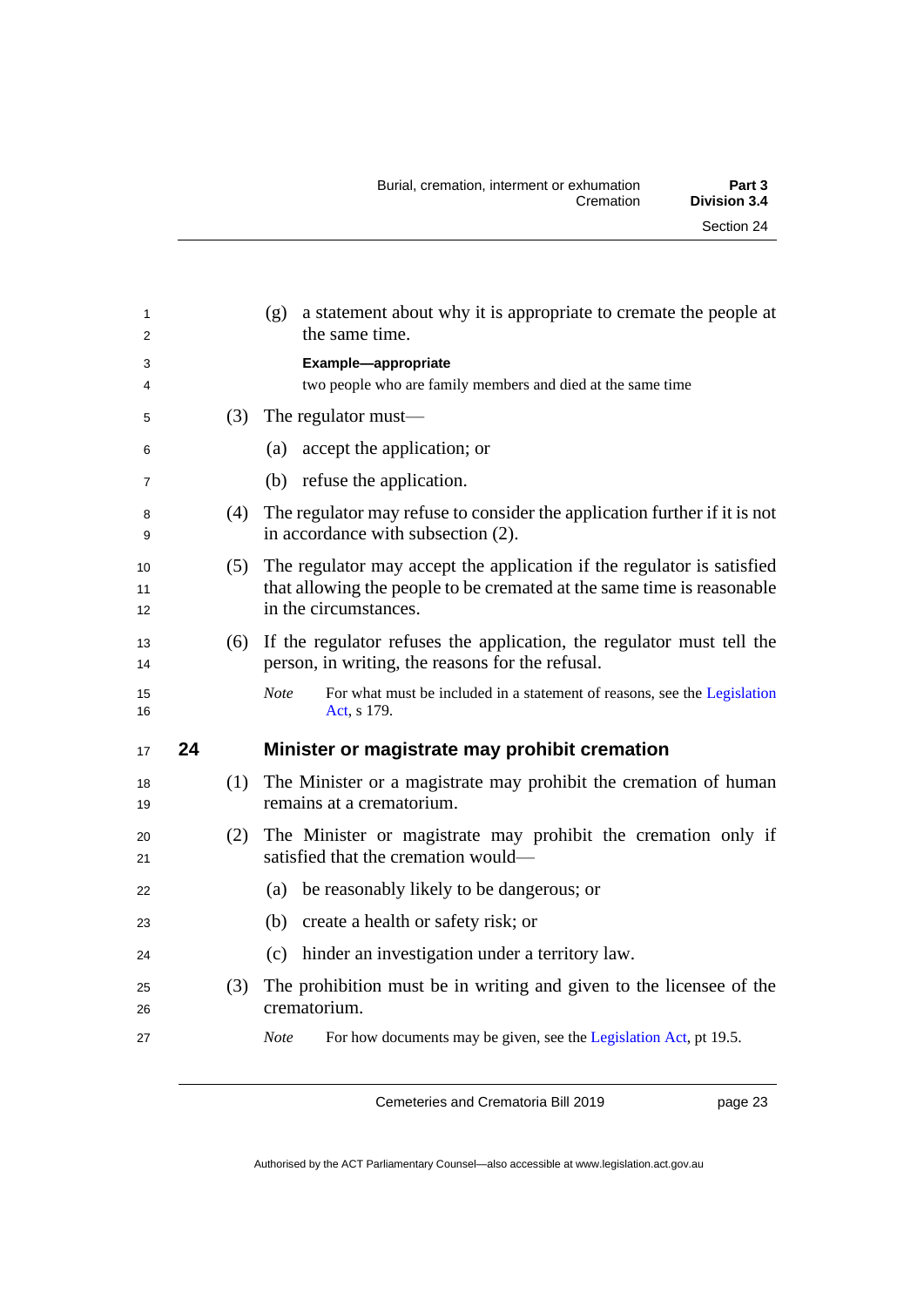| Part 3              | Burial, cremation, interment or exhumation |
|---------------------|--------------------------------------------|
| <b>Division 3.4</b> | Cremation                                  |
| Section 25          |                                            |

<span id="page-31-0"></span>

| 1                        | 25 |     | Offence-collection of cremated remains                                                                                                                                         |  |  |  |
|--------------------------|----|-----|--------------------------------------------------------------------------------------------------------------------------------------------------------------------------------|--|--|--|
| 2                        |    | (1) | A person commits an offence if—                                                                                                                                                |  |  |  |
| 3                        |    |     | the person is the licensee of a crematorium; and<br>(a)                                                                                                                        |  |  |  |
| 4                        |    |     | human remains are cremated at the crematorium; and<br>(b)                                                                                                                      |  |  |  |
| 5<br>6<br>$\overline{7}$ |    |     | the person does not do the things mentioned in table 25,<br>(c)<br>column 3 for an item in accordance with the timeframe<br>mentioned in the table, column 2 for the item; and |  |  |  |
| 8<br>9                   |    |     | 3 years have not passed since the day the human remains were<br>(d)<br>cremated; and                                                                                           |  |  |  |
| 10                       |    |     | the person disposes of the cremated remains.<br>(e)                                                                                                                            |  |  |  |
| 11                       |    |     | Maximum penalty: 50 penalty units.                                                                                                                                             |  |  |  |
| 12                       |    | (2) | In this section:                                                                                                                                                               |  |  |  |
| 13<br>14                 |    |     | <i>applicant</i> means the person who applied for the human remains to be<br>cremated under section 22.                                                                        |  |  |  |
| 15                       |    |     | <i>suitable person</i> means a person who is—                                                                                                                                  |  |  |  |
| 16<br>17                 |    |     | a family member of the deceased person whose human remains<br>(a)<br>were cremated; and                                                                                        |  |  |  |
| 18                       |    |     | over 16 years of age.<br>(b)                                                                                                                                                   |  |  |  |

### 19 **Table 25**

| column 1<br>item | column 2<br>timeframe                                | column 3<br>things                                                            |
|------------------|------------------------------------------------------|-------------------------------------------------------------------------------|
|                  | up to 1 year after the day of<br>the cremation       | tell the applicant that the cremated remains are<br>available to be collected |
|                  | on and after 1 year from the<br>day of the cremation | make the cremated remains available to a<br>suitable person                   |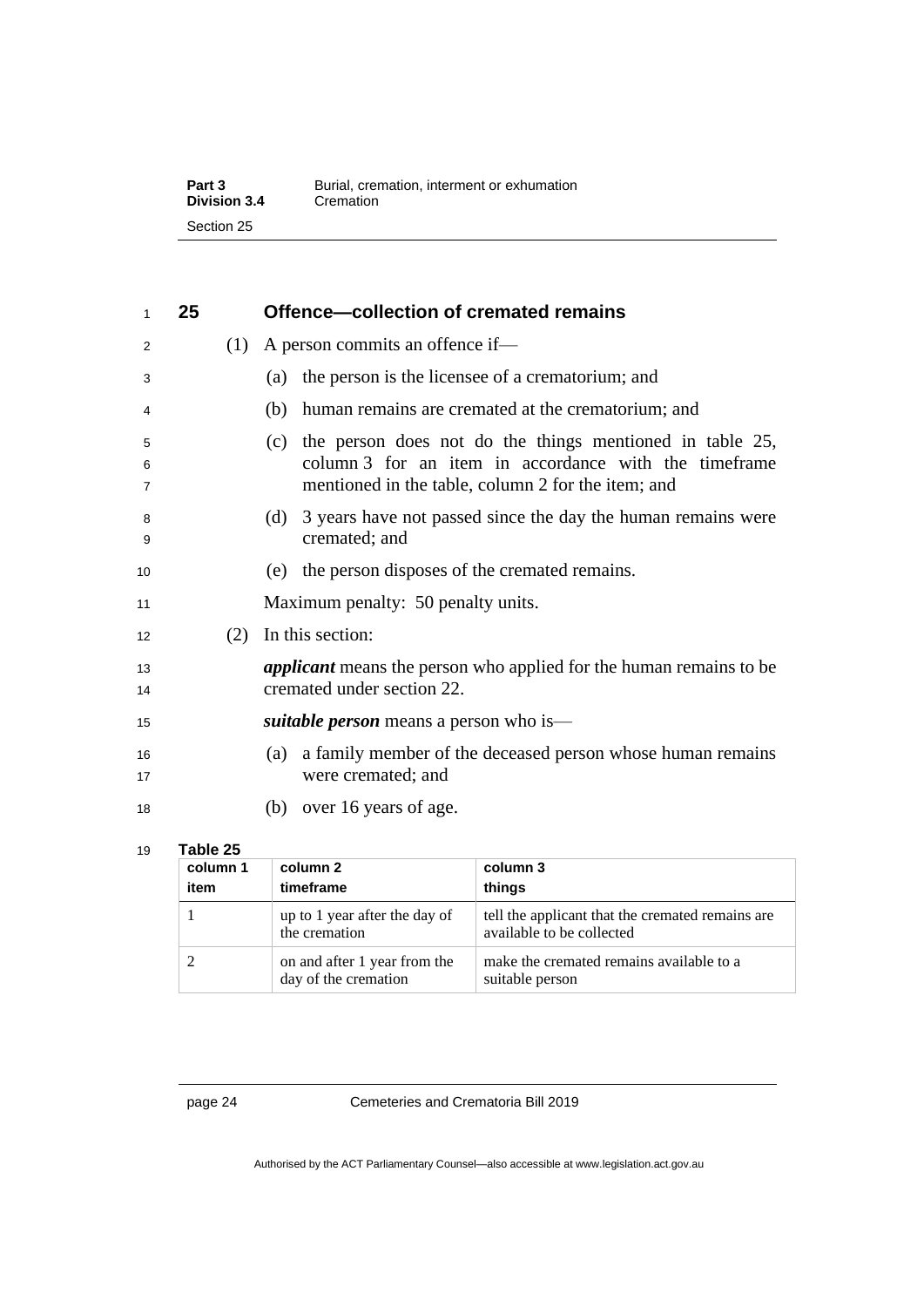| Burial, cremation, interment or exhumation<br>Cremation | Part 3<br><b>Division 3.4</b> |
|---------------------------------------------------------|-------------------------------|
|                                                         | Section 26                    |

| column 1<br>item | column 2<br>timeframe                                    | column 3<br>things                                                                                                                                                    |
|------------------|----------------------------------------------------------|-----------------------------------------------------------------------------------------------------------------------------------------------------------------------|
| 3                | when 2 years has passed from<br>the day of the cremation | on at least 2 occasions, contact the last<br>(a)<br>known telephone number of the applicant<br>and a suitable person requesting collection<br>of the cremated remains |
|                  |                                                          | write to the last known postal or email<br>(b)<br>address of the applicant or a suitable<br>person requesting collection of the<br>cremated remains                   |

<span id="page-32-1"></span><span id="page-32-0"></span>

| 1        | 26 |     | Offence-cremation other than at crematorium                                                                                       |
|----------|----|-----|-----------------------------------------------------------------------------------------------------------------------------------|
| 2<br>3   |    |     | A person commits an offence if the person cremates human remains<br>other than at a crematorium.                                  |
| 4<br>5   |    |     | Maximum penalty: 50 penalty units, imprisonment for 6 months or<br>both.                                                          |
| 6        | 27 |     | Offences-cremation at crematorium                                                                                                 |
| 7        |    | (1) | A person commits an offence if the person—                                                                                        |
| 8        |    |     | (a) is the licensee of a crematorium; and                                                                                         |
| 9        |    |     | (b) cremates human remains at the crematorium; and                                                                                |
| 10       |    |     | (c) fails to meet a requirement mentioned in subsection (2).                                                                      |
| 11       |    |     | Maximum penalty: 50 penalty units.                                                                                                |
| 12       |    | (2) | For subsection $(1)$ (c), the requirements are that—                                                                              |
| 13<br>14 |    |     | the human remains must be contained in an acceptable container<br>(a)<br>or acceptable wrapping; and                              |
| 15<br>16 |    |     | (b) the cremation of the human remains is not prohibited under<br>section 24 (Minister or magistrate may prohibit cremation); and |

page 25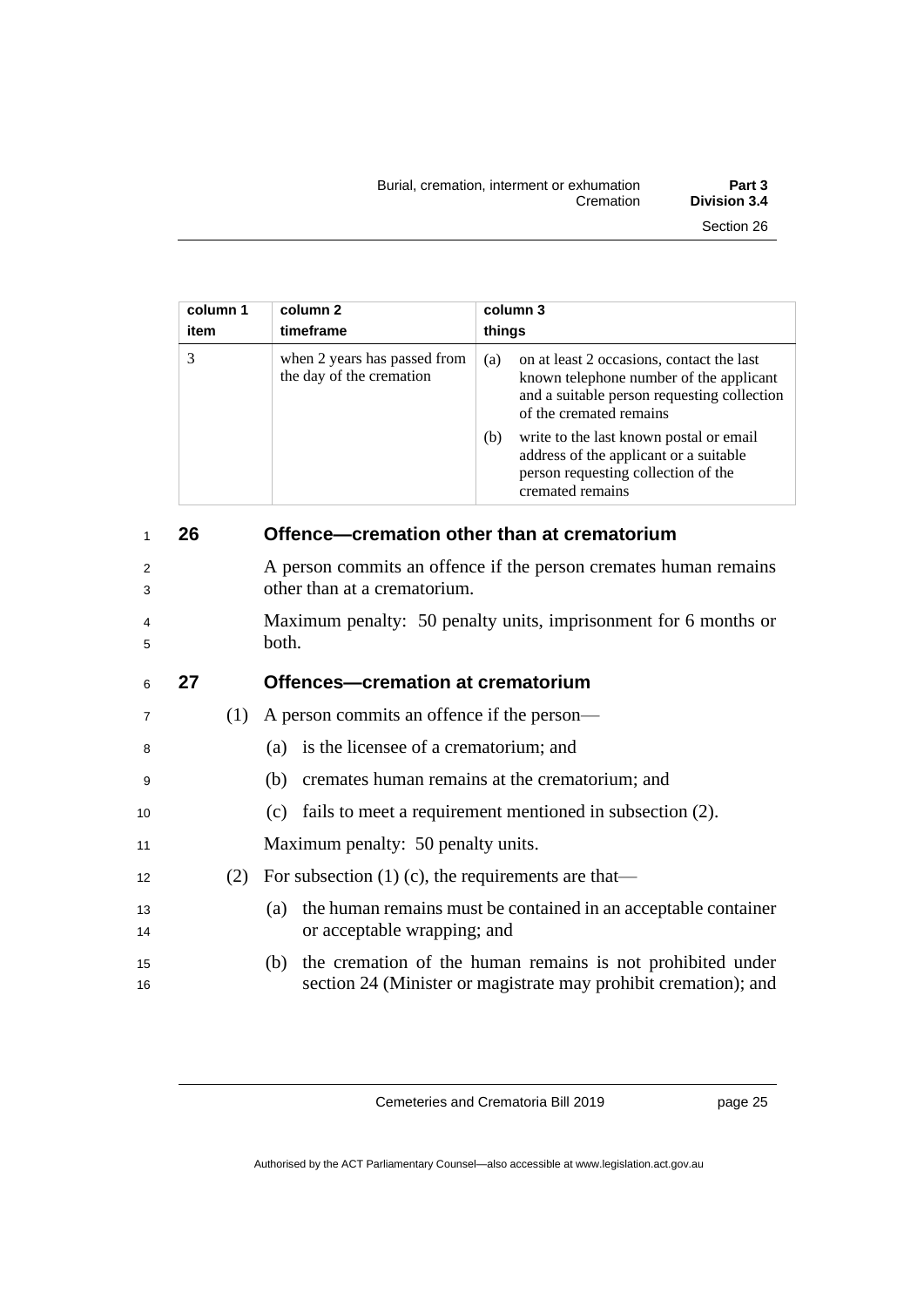| Part 3       | Burial, cremation, interment or exhumation |
|--------------|--------------------------------------------|
| Division 3.4 | Cremation                                  |
| Section 28   |                                            |

| 1<br>2                     |    |     | (c) the human remains are cremated in accordance with the<br>following:                                                                                                                                                                                                                                              |
|----------------------------|----|-----|----------------------------------------------------------------------------------------------------------------------------------------------------------------------------------------------------------------------------------------------------------------------------------------------------------------------|
| 3<br>4                     |    |     | (i) the minimum standards for the cremation of human<br>remains prescribed by regulation;                                                                                                                                                                                                                            |
| 5                          |    |     | (ii) the standard operating procedures for the crematorium;                                                                                                                                                                                                                                                          |
| 6<br>7                     |    |     | (iii) if a code of practice applies to the cremation or the<br>crematorium—the code of practice;                                                                                                                                                                                                                     |
| 8                          |    |     | (iv) anything else prescribed by regulation.                                                                                                                                                                                                                                                                         |
| 9                          |    |     | Maximum penalty: 50 penalty units.                                                                                                                                                                                                                                                                                   |
| 10<br>11<br>12<br>13<br>14 |    | (3) | It is a defence to a prosecution for an offence against subsection $(1)$<br>if the chief health officer has given a public health direction, in<br>writing, under the <i>Public Health Act 1997</i> that requires the cremation<br>of the remains in a way that does not satisfy some or all of the<br>requirements. |
|                            |    |     |                                                                                                                                                                                                                                                                                                                      |
| 15                         |    | (4) | An offence against this section is a strict liability offence.                                                                                                                                                                                                                                                       |
| 16<br>17                   | 28 |     | Offence-refusal or interference with cremation activities<br>related to religion, cultural group etc                                                                                                                                                                                                                 |
| 18                         |    |     | A person commits an offence if-                                                                                                                                                                                                                                                                                      |
| 19                         |    |     | the person is the licensee of a crematorium; and<br>(a)                                                                                                                                                                                                                                                              |
| 20                         |    |     | (b)<br>the person cremates human remains at the crematorium; and                                                                                                                                                                                                                                                     |
| 21<br>22<br>23             |    |     | (c) the deceased person whose human remains are cremated, or a<br>family member of the deceased person, requests or carries out at<br>the crematorium activities for the cremation that are—                                                                                                                         |
| 24<br>25                   |    |     | (i) related to the deceased person's religion, cultural group or<br>other special category; and                                                                                                                                                                                                                      |

<span id="page-33-0"></span>page 26 Cemeteries and Crematoria Bill 2019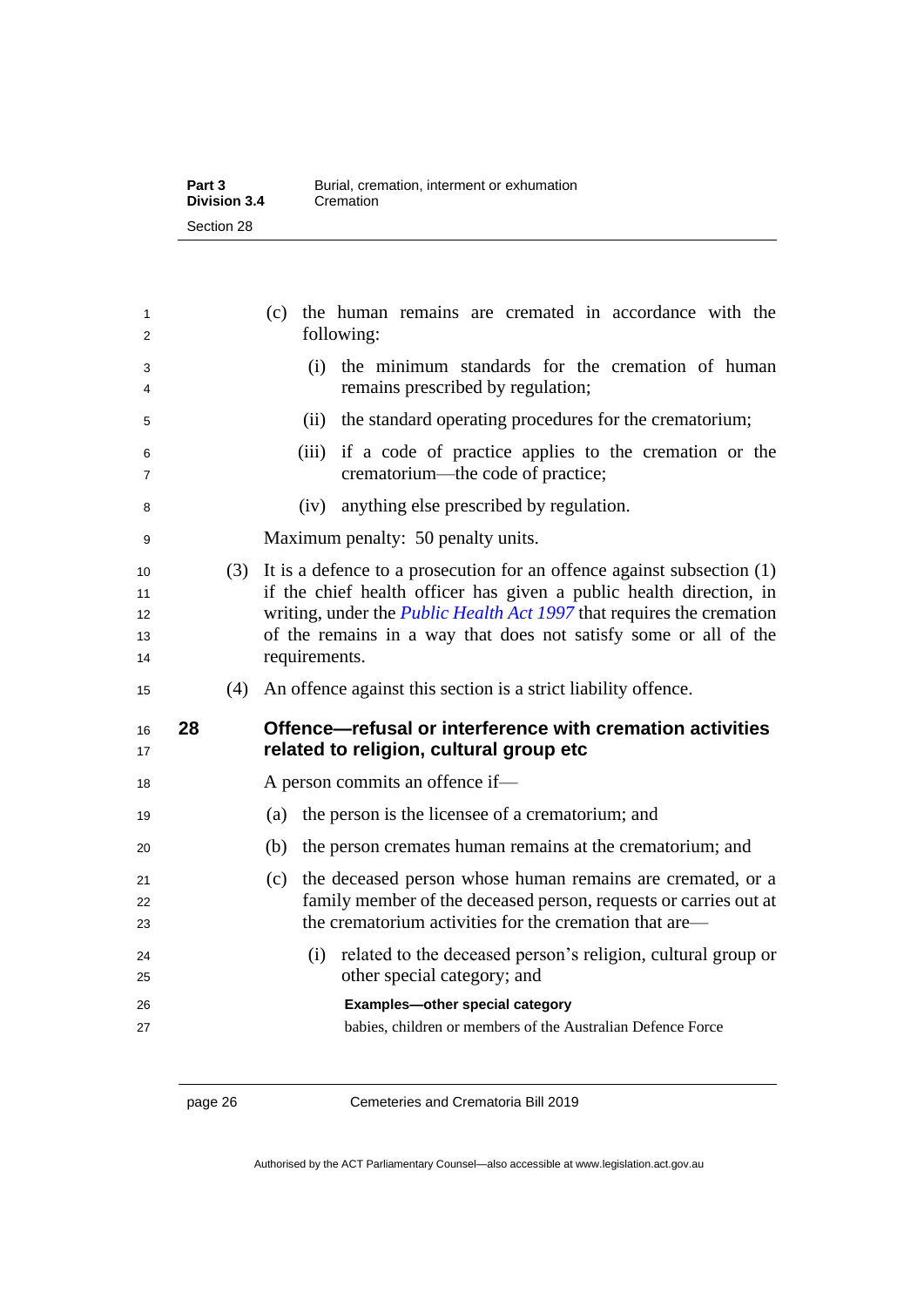<span id="page-34-2"></span><span id="page-34-1"></span><span id="page-34-0"></span>

| 1        |    |     | (ii) reasonable in the circumstances; and                                                                       |
|----------|----|-----|-----------------------------------------------------------------------------------------------------------------|
| 2        |    |     | the person refuses the request, or interferes with the activities<br>(d)<br>being carried out.                  |
| 3        |    |     |                                                                                                                 |
| 4        |    |     | Maximum penalty: 50 penalty units.                                                                              |
| 5        | 29 |     | Offence-cremation to conceal offence                                                                            |
| 6<br>7   |    |     | A person commits an offence if the person cremates human remains<br>to conceal the commission of an offence.    |
| 8<br>9   |    |     | Maximum penalty: 1 000 penalty units, imprisonment for 5 years or<br>both.                                      |
| 10       |    |     | <b>Division 3.5</b><br><b>Interment</b>                                                                         |
| 11       | 30 |     | Interment-application                                                                                           |
| 12<br>13 |    | (1) | A person may apply to the licensee of a facility for the interment of<br>cremated remains at the facility.      |
| 14       |    | (2) | The application must be in writing and include—                                                                 |
| 15       |    |     | the name and contact details of the person; and<br>(a)                                                          |
| 16<br>17 |    |     | (b) the name of the deceased person whose cremated remains will<br>be interred in the interment site and their- |
| 18       |    |     | (i) date of birth (if known); and                                                                               |
| 19       |    |     | (ii) date of death (if known); and                                                                              |
| 20       |    |     | (c) if the deceased person has a right to interment of cremated                                                 |
| 21<br>22 |    |     | remains at the facility—a copy of the certificate of right to<br>interment; and                                 |
| 23       |    |     | if the deceased person does not have a right to interment of<br>(d)                                             |
| 24       |    |     | cremated remains at the facility—an application under section 9.                                                |

page 27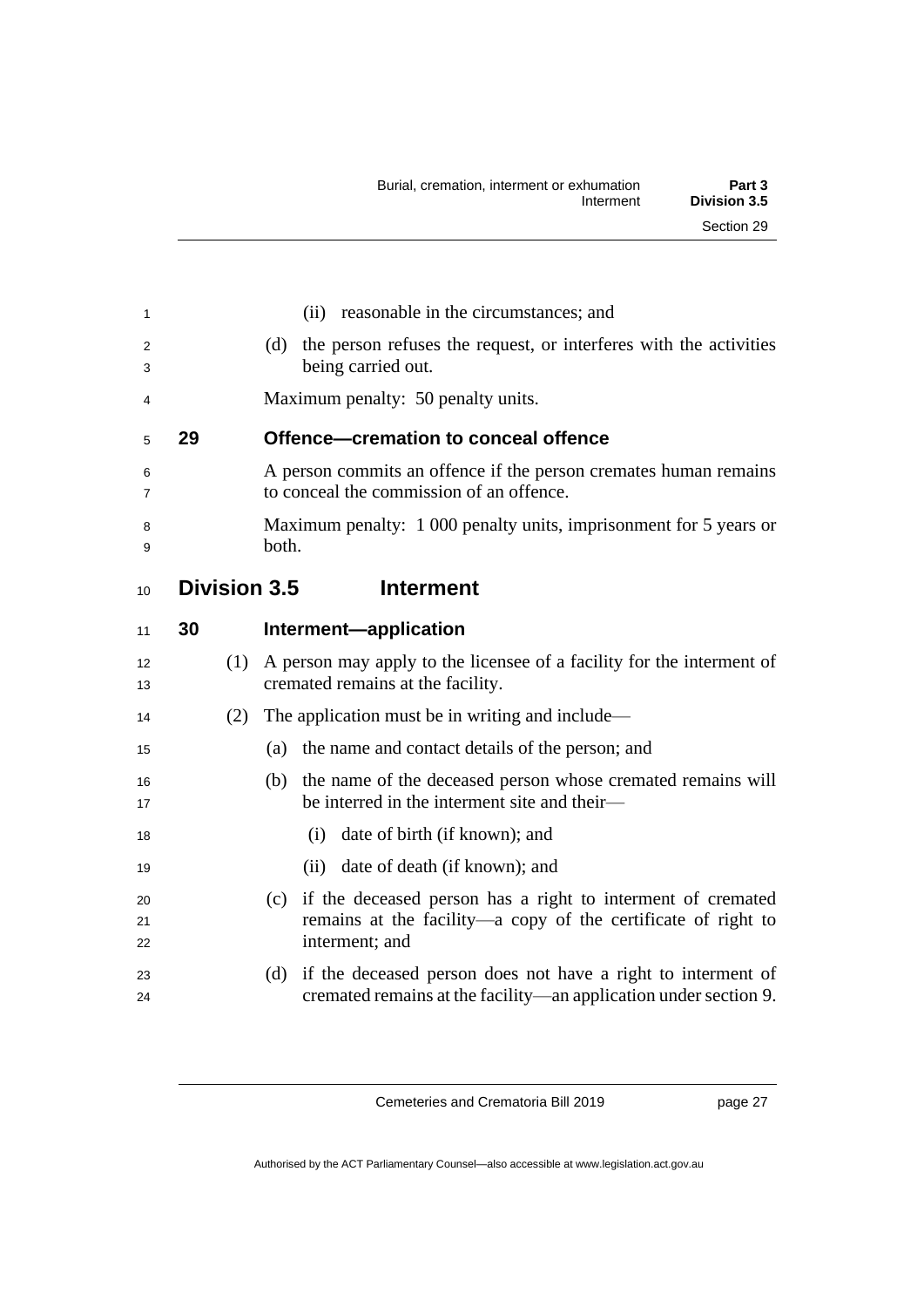| Part 3       | Burial, cremation, interment or exhumation |
|--------------|--------------------------------------------|
| Division 3.5 | Interment                                  |
| Section 31   |                                            |

| 1            |    | (3) | The licensee must-                                                                                                                                                                                           |
|--------------|----|-----|--------------------------------------------------------------------------------------------------------------------------------------------------------------------------------------------------------------|
| 2            |    |     | accept the application; or<br>(a)                                                                                                                                                                            |
| 3            |    |     | (b) refuse the application.                                                                                                                                                                                  |
| 4<br>5       |    | (4) | The licensee may refuse to consider the application further if it is not<br>in accordance with subsection (2).                                                                                               |
| 6<br>7       |    | (5) | If the deceased person has a right to interment at the facility, the<br>licensee must agree to the interment.                                                                                                |
| 8<br>9<br>10 |    | (6) | If the deceased person does not have a right to interment at the<br>facility—the licensee may only accept the application if the licensee<br>gives a right of interment certificate for the deceased person. |
| 11           |    | (7) | If the licensee agrees to the interment, the licensee must—                                                                                                                                                  |
| 12           |    |     | allocate an interment site that—<br>(a)                                                                                                                                                                      |
| 13           |    |     | (i) is on the facility plan for the facility; and                                                                                                                                                            |
| 14<br>15     |    |     | is a kind of interment site and in the interment area<br>(ii)<br>mentioned on the right of interment certificate; and                                                                                        |
| 16           |    |     | allocate a unique identifying number for the interment; and<br>(b)                                                                                                                                           |
| 17<br>18     |    |     | tell the person, in writing, of the licensee's agreement to the<br>(c)<br>interment, including-                                                                                                              |
| 19           |    |     | the day and time of the scheduled burial; and<br>(i)                                                                                                                                                         |
| 20           |    |     | the unique identifying number for the interment.<br>(ii)                                                                                                                                                     |
| 21<br>22     |    | (8) | If the licensee does not agree to the interment, the licensee must tell<br>the person in writing.                                                                                                            |
| 23           | 31 |     | Offence-interment                                                                                                                                                                                            |
| 24           |    | (1) | A person commits an offence if-                                                                                                                                                                              |
| 25           |    |     | the person is the licensee of a facility; and<br>(a)                                                                                                                                                         |
| 26           |    |     | the person inters cremated remains at the facility; and<br>(b)                                                                                                                                               |
|              |    |     |                                                                                                                                                                                                              |

<span id="page-35-0"></span>page 28 Cemeteries and Crematoria Bill 2019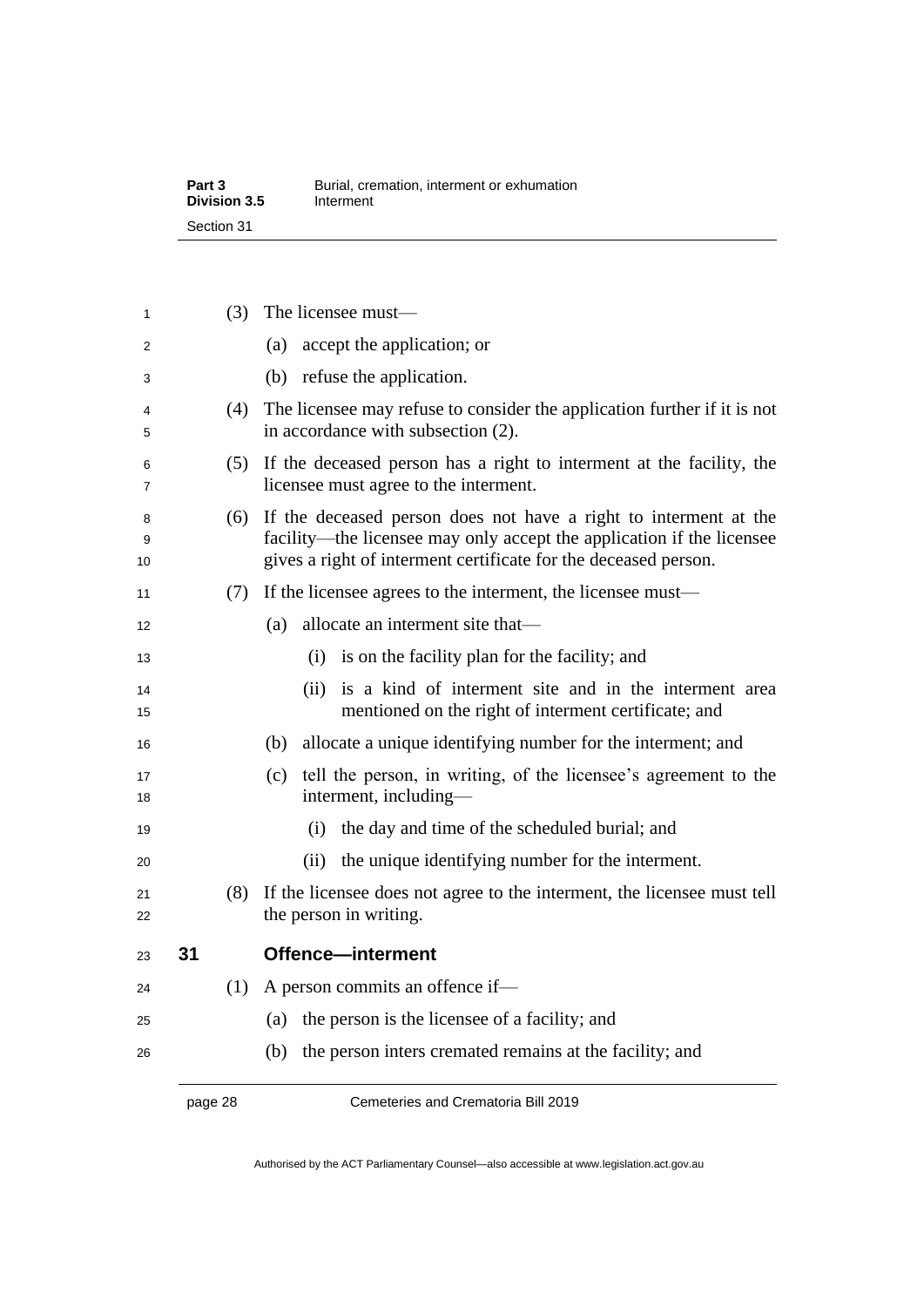| 1                   |    |     | (c) the interment is not in accordance with any of the following:                                                                                                                               |
|---------------------|----|-----|-------------------------------------------------------------------------------------------------------------------------------------------------------------------------------------------------|
| $\overline{2}$<br>3 |    |     | (i) the minimum standards for the interment of cremated<br>remains prescribed by regulation;                                                                                                    |
| 4                   |    |     | (ii) the standard operating procedures for the facility;                                                                                                                                        |
| 5<br>6              |    |     | (iii) if a code of practice applies to the interment or the<br>facility—the code of practice;                                                                                                   |
| $\overline{7}$      |    |     | (iv) anything else prescribed by regulation.                                                                                                                                                    |
| 8                   |    |     | Maximum penalty: 50 penalty units.                                                                                                                                                              |
| 9                   |    | (2) | An offence against this section is a strict liability offence.                                                                                                                                  |
| 10<br>11            | 32 |     | Offence-refusal or interference with interment activities<br>related to religion, cultural group etc                                                                                            |
| 12                  |    |     | A person commits an offence if-                                                                                                                                                                 |
| 13                  |    |     | the person is the licensee of a facility; and<br>(a)                                                                                                                                            |
| 14                  |    |     | the person inters cremated remains at the facility; and<br>(b)                                                                                                                                  |
| 15<br>16<br>17      |    |     | the deceased person whose cremated remains are interred, or a<br>(c)<br>family member of the deceased person, requests or carries out at<br>the facility activities for the interment that are— |
| 18<br>19            |    |     | (i) related to the deceased person's religion, cultural group or<br>other special category; and                                                                                                 |
| 20<br>21            |    |     | Examples-other special category<br>babies, children or members of the Australian Defence Force                                                                                                  |
| 22                  |    |     | (ii) reasonable in the circumstances; and                                                                                                                                                       |
| 23<br>24            |    |     | the person refuses the request, or interferes with the activities<br>(d)<br>being carried out.                                                                                                  |
| 25                  |    |     | Maximum penalty: 50 penalty units.                                                                                                                                                              |

page 29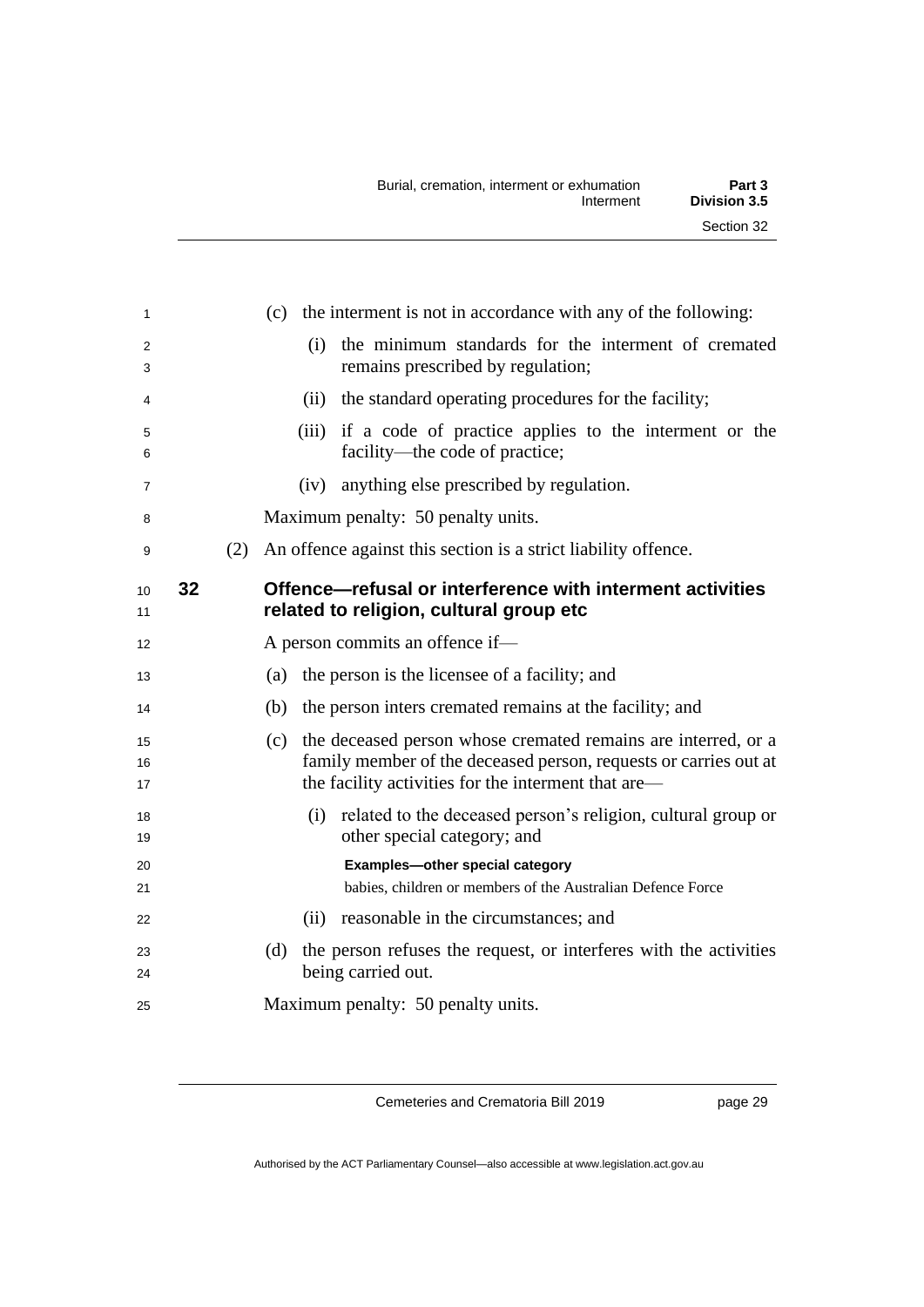| Part 3       | Burial, cremation, interment or exhumation |
|--------------|--------------------------------------------|
| Division 3.6 | Disinterment                               |
| Section 33   |                                            |

| 1              | 33                  | Interment-term                                                                                                                                                                  |
|----------------|---------------------|---------------------------------------------------------------------------------------------------------------------------------------------------------------------------------|
| 2<br>3         |                     | The term of the interment of cremated remains at a facility starts on<br>the day the remains are interred and ends on the earlier of-                                           |
| 4<br>5         |                     | (a) if the remains are disinterred from the site in accordance with<br>section 34 or section 35—the day the remains are disinterred; or                                         |
| 6              |                     | (b) continues in perpetuity.                                                                                                                                                    |
| $\overline{7}$ | <b>Division 3.6</b> | <b>Disinterment</b>                                                                                                                                                             |
| 8              | 34                  | Disinterment-application                                                                                                                                                        |
| 9<br>10        | (1)                 | A person may apply to the licensee of a facility for the disinterment<br>of cremated remains from an interment site at the facility.                                            |
| 11             | (2)                 | The application must be in writing and include—                                                                                                                                 |
| 12             |                     | the name and contact details of the person; and<br>(a)                                                                                                                          |
| 13<br>14       |                     | the name of the deceased person whose cremated remains will<br>(b)<br>be disinterred; and                                                                                       |
| 15<br>16       |                     | (c) the relationship of the person to the person whose cremated<br>remains will be disinterred; and                                                                             |
| 17<br>18       |                     | a copy of the right to interment certificate for the deceased<br>(d)<br>person.                                                                                                 |
| 19             | (3)                 | The licensee must-                                                                                                                                                              |
| 20             |                     | accept the application; or<br>(a)                                                                                                                                               |
| 21             |                     | refuse the application.<br>(b)                                                                                                                                                  |
| 22<br>23       | (4)                 | The licensee may refuse to consider the application further if it is not<br>in accordance with subsection (2).                                                                  |
| 24<br>25<br>26 | (5)                 | The licensee may agree to the disinterment of the cremated remains<br>only if satisfied that the person is a family member of the deceased<br>person and is over the age of 16. |

page 30 Cemeteries and Crematoria Bill 2019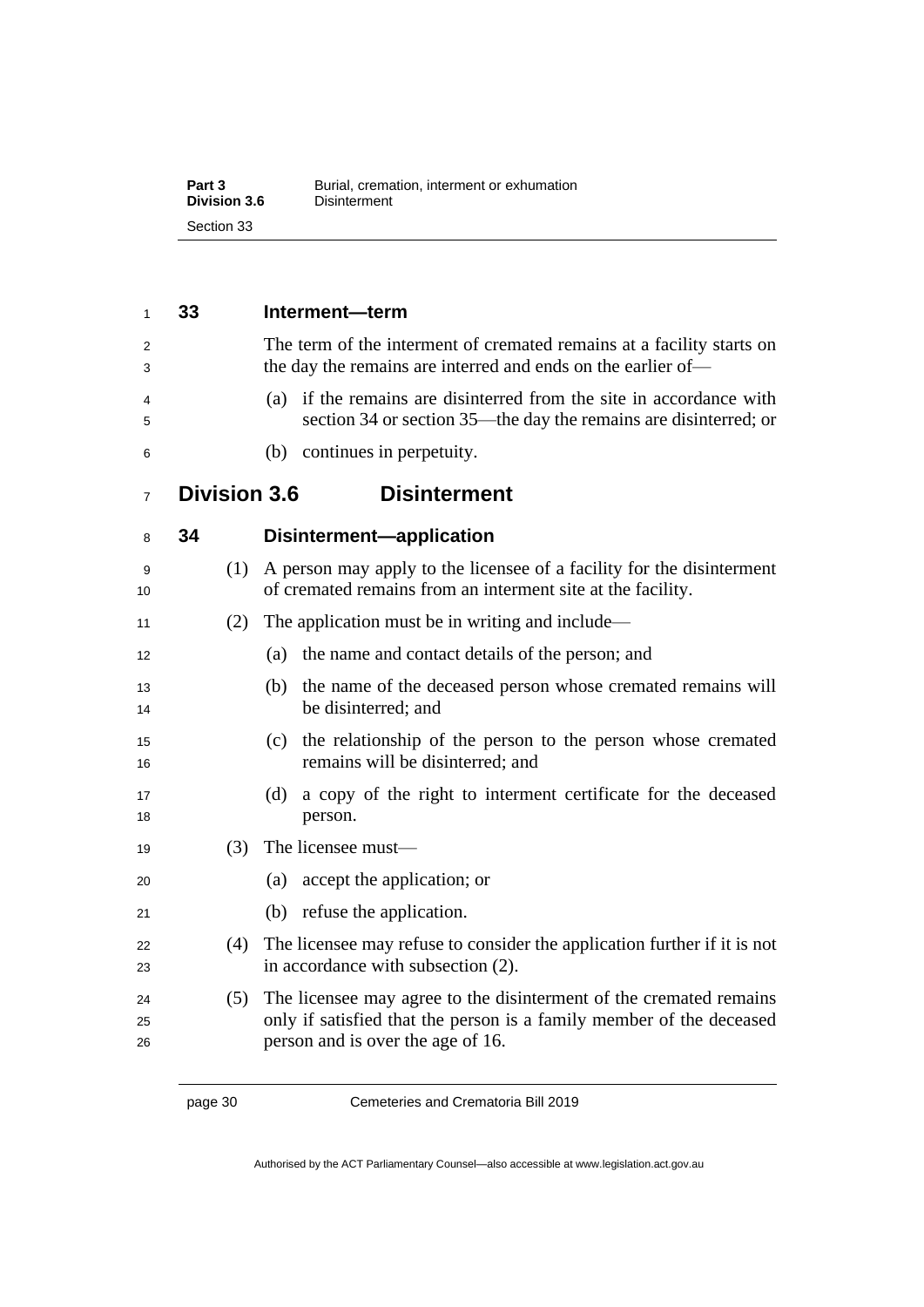| 1<br>$\overline{2}$ |    |     | (6) If the licensee agrees to the disinterment of cremated remains from a<br>burial site at the facility, the licensee must tell the person, in writing-                   |
|---------------------|----|-----|----------------------------------------------------------------------------------------------------------------------------------------------------------------------------|
| 3                   |    |     | (a) the unique identifying number for the disinterment; and                                                                                                                |
| 4<br>5              |    |     | the date after which the cremated remains will be available for<br>(b)<br>collection; and                                                                                  |
| 6                   |    |     | anything else prescribed by regulation.<br>(c)                                                                                                                             |
| $\overline{7}$      | 35 |     | Disinterment-approval by regulator                                                                                                                                         |
| 8<br>9<br>10        |    |     | (1) This section applies if the licensee of a facility intends to disinter<br>cremated remains from an interment site at the facility on the<br>licensee's own initiative. |
| 11<br>12            |    |     | (2) The licensee may apply to the regulator for approval of the<br>disinterment of cremated remains from the site.                                                         |
| 13<br>14            |    | (3) | The application must be in writing and include the following<br>information:                                                                                               |
| 15                  |    |     | the unique identifying number of the facility;<br>(a)                                                                                                                      |
| 16<br>17            |    |     | the unique identifying number of the site from which the<br>(b)<br>cremated remains will be interred;                                                                      |
| 18<br>19            |    |     | the name of the deceased person whose cremated remains are<br>(c)<br>interred in the site;                                                                                 |
| 20                  |    |     | the purpose of disinterring the cremated remains from the site;<br>(d)                                                                                                     |
| 21                  |    |     | anything else prescribed by regulation.<br>(e)                                                                                                                             |
| 22                  |    | (4) | The regulator must—                                                                                                                                                        |
| 23                  |    |     | accept the application; or<br>(a)                                                                                                                                          |
| 24                  |    |     | (b) refuse the application.                                                                                                                                                |
| 25<br>26            |    | (5) | The regulator may refuse to consider the application further if it is not<br>in accordance with subsection (3).                                                            |
|                     |    |     |                                                                                                                                                                            |

page 31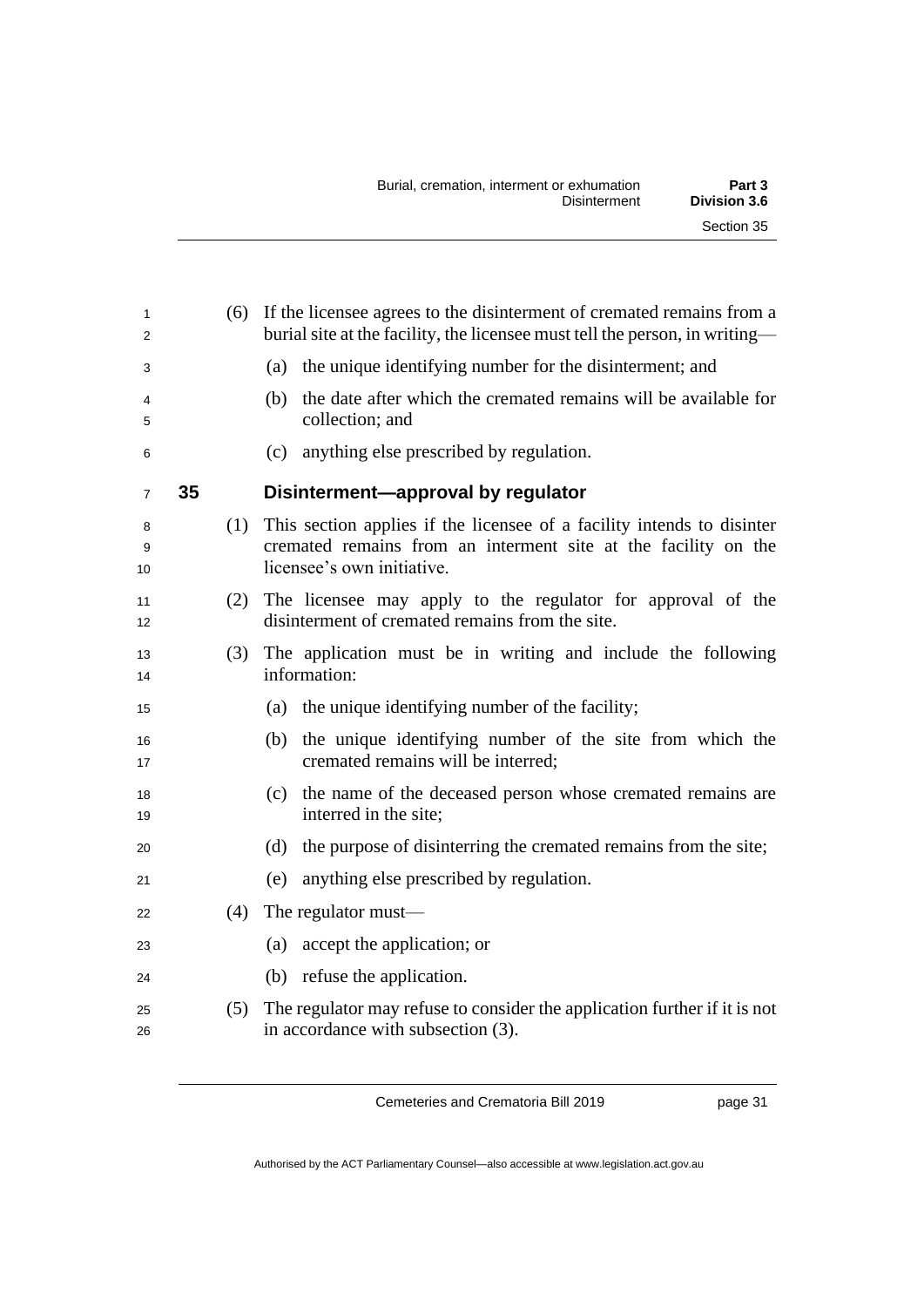| Part 3       | Burial, cremation, interment or exhumation |
|--------------|--------------------------------------------|
| Division 3.6 | Disinterment                               |
| Section 36   |                                            |

| 1                    |    | (6) | The regulator may approve the disinterment only if satisfied that—                                                                                                                                              |
|----------------------|----|-----|-----------------------------------------------------------------------------------------------------------------------------------------------------------------------------------------------------------------|
| 2<br>3               |    |     | the cremated remains will be dealt with appropriately, with care<br>(a)<br>and are not at risk of being mismanaged or lost; and                                                                                 |
| 4                    |    |     | the licensee has appropriate practices and procedures to avoid—<br>(b)                                                                                                                                          |
| 5                    |    |     | (i)<br>misplacing the cremated remains; or                                                                                                                                                                      |
| 6<br>7               |    |     | damaging any container or memorialisation relating to the<br>(ii)<br>cremated remains; and                                                                                                                      |
| 8                    |    |     | the licensee intends—<br>(c)                                                                                                                                                                                    |
| 9<br>10              |    |     | (i) to relocate the cremated remains to another interment site<br>in the facility; or                                                                                                                           |
| 11                   |    |     | to store the cremated remains at the facility; or<br>(ii)                                                                                                                                                       |
| 12<br>13<br>14<br>15 |    |     | (iii) to give the cremated remains of the deceased person whose<br>human remains are interred to a person who the licensee is<br>satisfied is a family member of the deceased person and<br>over the age of 16. |
| 16<br>17             |    |     | (7) If the regulator refuses the application, the regulator must tell the<br>licensee, in writing, the reasons for the refusal.                                                                                 |
| 18<br>19             |    |     | <b>Note</b><br>For what must be included in a statement of reasons, see the Legislation<br>Act, s 179.                                                                                                          |
| 20                   | 36 |     | Offence-disinterment                                                                                                                                                                                            |
| 21                   |    |     | A person commits an offence if-                                                                                                                                                                                 |
| 22                   |    |     | the person is the licensee of a facility; and<br>(a)                                                                                                                                                            |
| 23<br>24             |    |     | the person disinters cremated remains from an interment site at<br>(b)<br>the facility; and                                                                                                                     |
| 25                   |    |     | either-<br>(c)                                                                                                                                                                                                  |
| 26<br>27             |    |     | (i) the licensee has not agreed to an application under<br>section 34; or                                                                                                                                       |
|                      |    |     |                                                                                                                                                                                                                 |

page 32 Cemeteries and Crematoria Bill 2019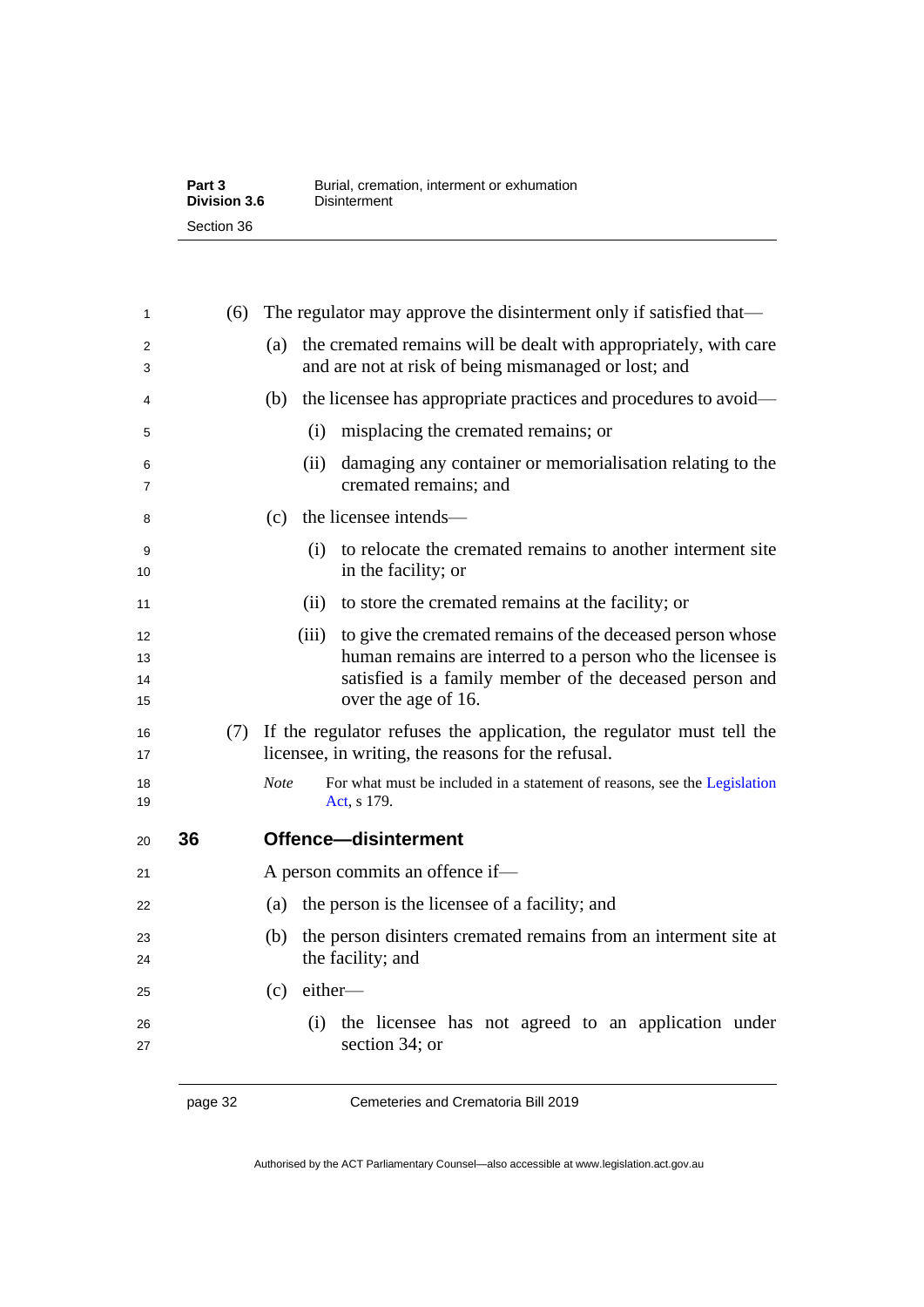| 1<br>2   |                     | the regulator has not approved the disinterment under<br>(ii)<br>section 35; and                                           |
|----------|---------------------|----------------------------------------------------------------------------------------------------------------------------|
| 3        |                     | the disinterment is not in accordance with—<br>(d)                                                                         |
| 4<br>5   |                     | the minimum standards for the disinterment of cremated<br>(i)<br>remains prescribed by regulation; and                     |
| 6        |                     | (ii) the standard operating procedures for a facility; and                                                                 |
| 7<br>8   |                     | (iii) if a code of practice applies to the disinterment or the<br>facility—the code of practice; and                       |
| 9        |                     | anything else prescribed by regulation.<br>(iv)                                                                            |
| 10       |                     | Maximum penalty: 50 penalty units.                                                                                         |
| 11       | <b>Division 3.7</b> | <b>Exhumation</b>                                                                                                          |
| 12       | 37                  | <b>Exhumation-application</b>                                                                                              |
| 13<br>14 | (1)                 | A person may apply to the chief health officer for authorisation to<br>exhume human remains.                               |
| 15       | (2)                 | The application must—                                                                                                      |
| 16       |                     | (a) be in writing; and                                                                                                     |
| 17       |                     | (b) include anything else prescribed by regulation.                                                                        |
| 18       | (3)                 | The chief health officer must-                                                                                             |
| 19       |                     | (a) accept the application; or                                                                                             |
| 20       |                     | (b) refuse the application.                                                                                                |
| 21<br>22 | (4)                 | The chief health officer may refuse to consider the application further<br>if it is not in accordance with subsection (2). |
| 23       | (5)                 | The chief health officer may—                                                                                              |
| 24<br>25 |                     | authorise the exhumation only if satisfied that it would not be<br>(a)<br>contrary to the interests of public health; and  |

page 33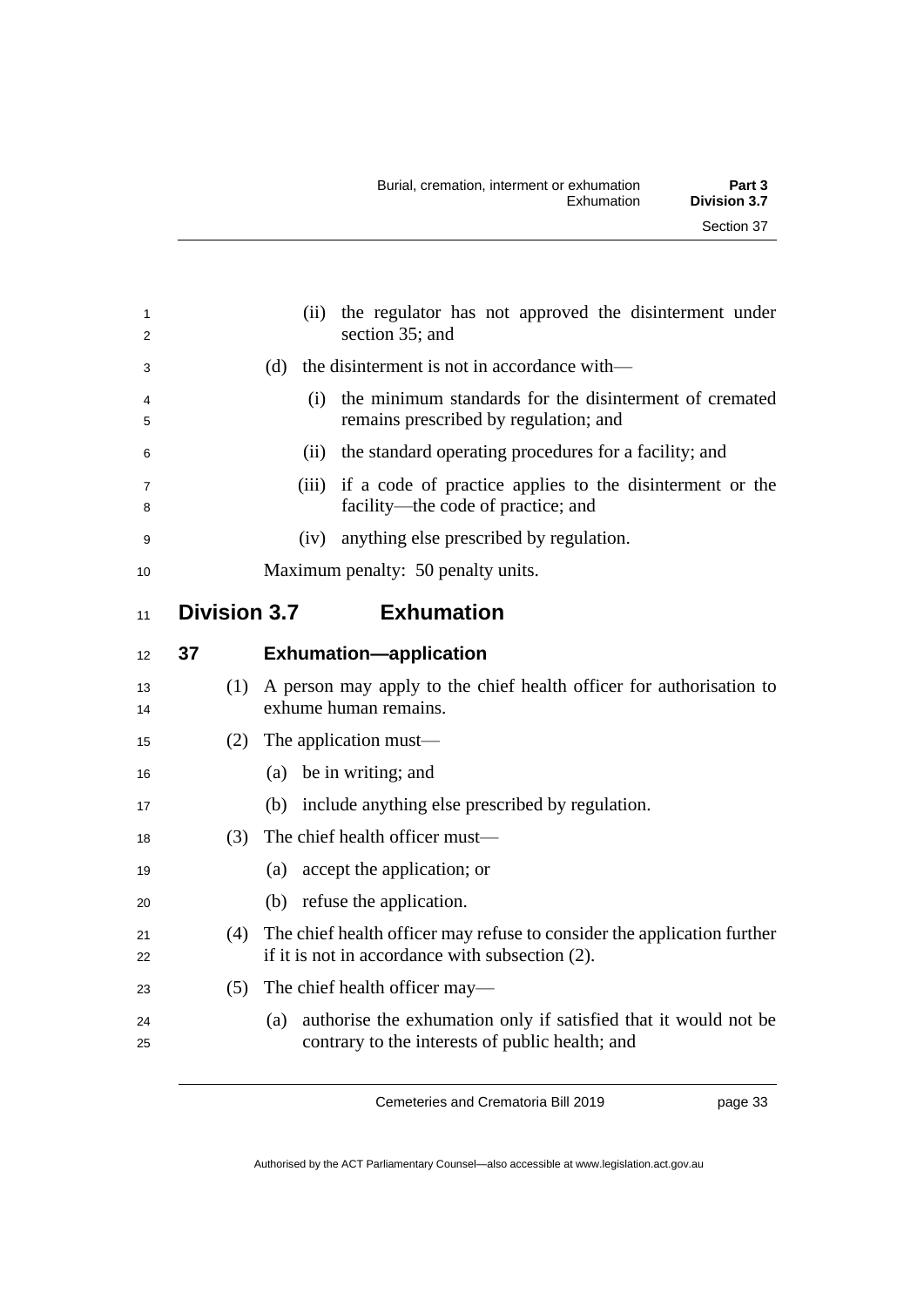| Part 3              | Burial, cremation, interment or exhumation |
|---------------------|--------------------------------------------|
| <b>Division 3.7</b> | Exhumation                                 |
| Section 38          |                                            |

| 1        |    |     | (b) impose conditions on the authorisation.                                                                                                     |
|----------|----|-----|-------------------------------------------------------------------------------------------------------------------------------------------------|
| 2<br>3   |    | (6) | If the chief health officer authorises the exhumation, the chief health<br>officer must tell the person, in writing—                            |
| 4        |    |     | that the exhumation is authorised; and<br>(a)                                                                                                   |
| 5        |    |     | any conditions applying to the authorisation.<br>(b)                                                                                            |
| 6<br>7   |    | (7) | If the chief health officer refuses the application, the chief health<br>officer must tell the person, in writing, the reasons for the refusal. |
| 8<br>9   |    |     | <b>Note</b><br>For what must be included in a statement of reasons, see the Legislation<br>Act, s 179.                                          |
| 10       | 38 |     | Offences-exhumation                                                                                                                             |
| 11       |    | (1) | A person commits an offence if—                                                                                                                 |
| 12       |    |     | the person exhumes human remains; and<br>(a)                                                                                                    |
| 13       |    |     | the person is not authorised to exhume the human remains—<br>(b)                                                                                |
| 14<br>15 |    |     | (i) by a warrant under the <i>Coroners Act 1997</i> authorising the<br>exhumation; or                                                           |
| 16       |    |     | (ii) by the regulator given under section 37.                                                                                                   |
| 17<br>18 |    |     | Maximum penalty: 200 penalty units, imprisonment for 2 years or<br>both.                                                                        |
| 19       |    | (2) | A person commits an offence if—                                                                                                                 |
| 20<br>21 |    |     | the regulator authorises the exhumation of human remains under<br>(a)<br>section 37; and                                                        |
| 22       |    |     | the authorisation is subject to a condition; and<br>(b)                                                                                         |
| 23       |    |     | the person exhumes the human remains; and<br>(c)                                                                                                |
| 24       |    |     | the person does not comply with the condition.<br>(d)                                                                                           |
| 25<br>26 |    |     | Maximum penalty: 200 penalty units, imprisonment for 2 years or<br>both.                                                                        |

page 34 Cemeteries and Crematoria Bill 2019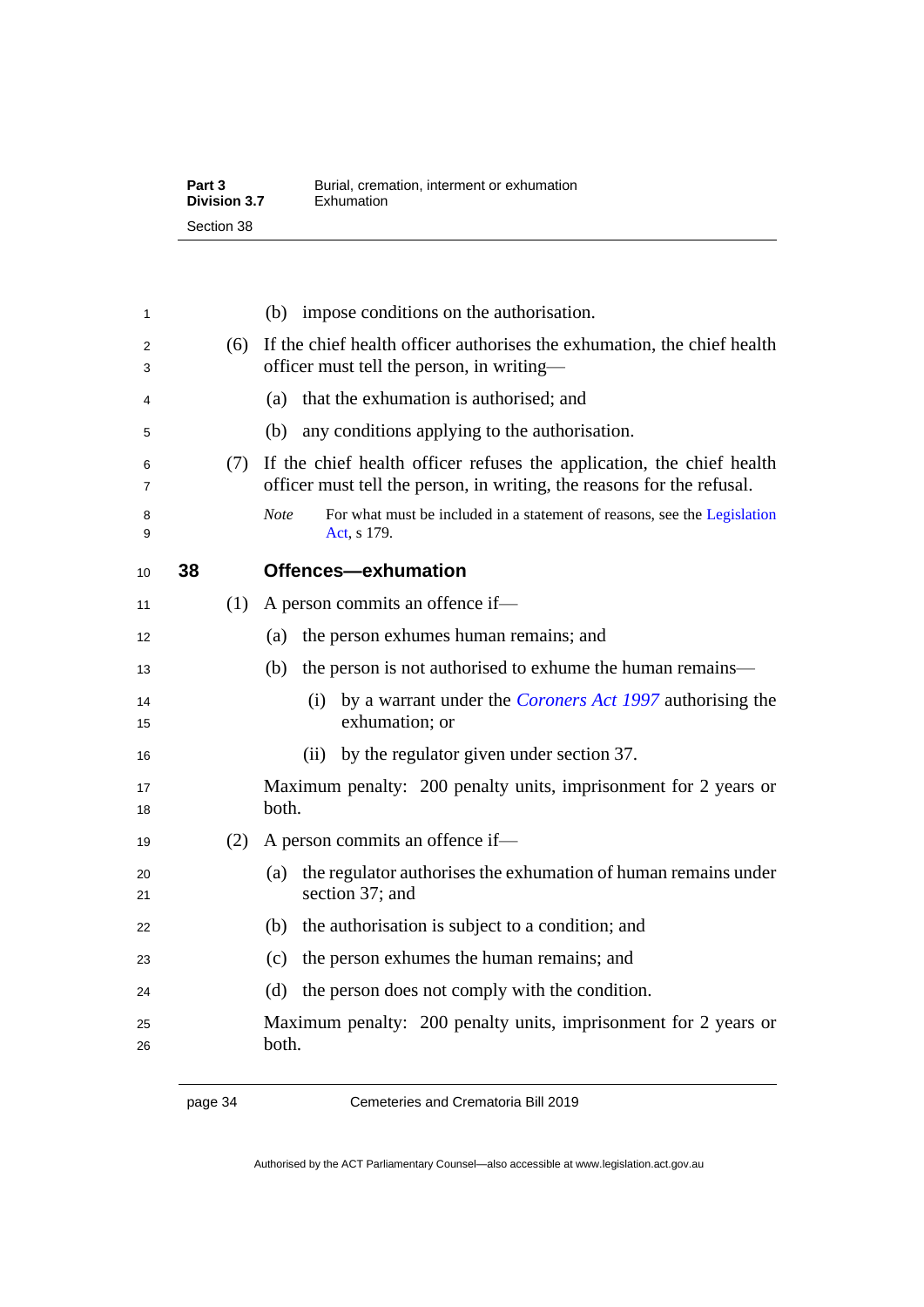| 1                | (3)                 | Subsection $(1)$ does not apply if—                                                                                                                                                                                                          |
|------------------|---------------------|----------------------------------------------------------------------------------------------------------------------------------------------------------------------------------------------------------------------------------------------|
| 2<br>3           |                     | the licensee exhumes human remains from a burial site at the<br>(a)<br>cemetery; and                                                                                                                                                         |
| 4<br>5<br>6<br>7 |                     | (b) the sole purpose of exhuming the human remains is to enable the<br>burial in the site of the human remains of a deceased person who<br>has a right to burial in the same site as the deceased person<br>whose human remains are exhumed. |
| 8<br>9           |                     | The defendant has an evidential burden in relation to the matters<br><b>Note</b><br>mentioned in s (3) (see Criminal Code, s 58).                                                                                                            |
| 10               | <b>Division 3.8</b> | <b>Miscellaneous</b>                                                                                                                                                                                                                         |
| 11               | 39                  | Approved container or wrapping-application                                                                                                                                                                                                   |
| 12               | (1)                 | The chief health officer may, in writing, approve—                                                                                                                                                                                           |
| 13<br>14         |                     | a container other than a coffin or eco-coffin as suitable for<br>(a)<br>transporting, burying or cremating human remains; or                                                                                                                 |
| 15<br>16         |                     | a wrapping other than a shroud as suitable for transporting,<br>(b)<br>burying or cremating human remains.                                                                                                                                   |
| 17               | (2)                 | The chief health officer may approve the container or wrapping—                                                                                                                                                                              |
| 18               |                     | at the officer's own initiative; or<br>(a)                                                                                                                                                                                                   |
| 19               |                     | on application made under subsection (3).<br>(b)                                                                                                                                                                                             |
| 20<br>21<br>22   | (3)                 | A person may apply to the chief health officer for approval of a<br>container or wrapping for transporting, burying or cremating human<br>remains.                                                                                           |
| 23<br>24         | (4)                 | The application must be in writing and include anything else<br>prescribed by regulation.                                                                                                                                                    |
| 25               | (5)                 | The chief health officer must-                                                                                                                                                                                                               |
| 26               |                     | accept the application; or<br>(a)                                                                                                                                                                                                            |
| 27               |                     | (b) refuse the application.                                                                                                                                                                                                                  |

page 35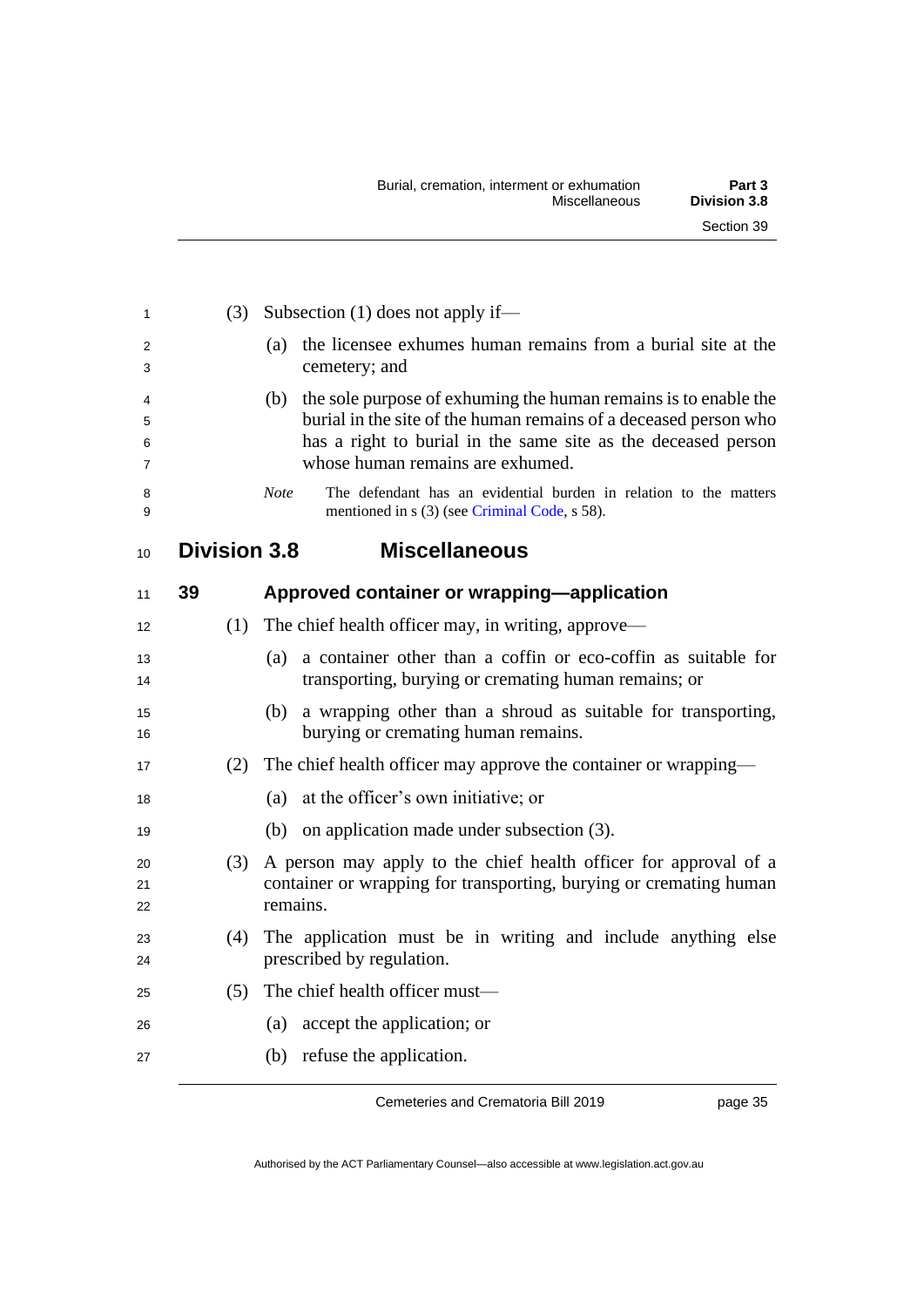| Part 3              | Burial, cremation, interment or exhumation |
|---------------------|--------------------------------------------|
| <b>Division 3.8</b> | Miscellaneous                              |
| Section 40          |                                            |

| 1<br>2                           | (6)  | The chief health officer may refuse to consider the application further<br>if it is not in accordance with subsection (4).                                |
|----------------------------------|------|-----------------------------------------------------------------------------------------------------------------------------------------------------------|
| 3<br>4                           | (7)  | The chief health officer may approve a container or wrapping only if<br>satisfied-                                                                        |
| 5<br>6                           |      | that transporting, burying or cremating human remains in the<br>(a)<br>container or wrapping is not contrary to public health; and                        |
| 7                                |      | of anything else prescribed by regulation.<br>(b)                                                                                                         |
| 8                                | (8)  | The approval may be subject to conditions.                                                                                                                |
| 9<br>10                          | (9)  | If the chief health officer refuses the application, the chief health<br>officer must tell the person, in writing, the reasons for the refusal.           |
| 11<br>12                         |      | <b>Note</b><br>For what must be included in a statement of reasons, see the Legislation<br>Act, s 179.                                                    |
| 13                               | (10) | An approval under subsection $(2)$ (a) is a notifiable instrument.                                                                                        |
| 14                               |      | <b>Note</b><br>A notifiable instrument must be notified under the Legislation Act.                                                                        |
|                                  |      |                                                                                                                                                           |
| 15                               | 40   | <b>Burial or cremation without certification document</b>                                                                                                 |
| 16<br>17                         | (1)  | The regulator may approve the burial or cremation of human remains<br>without a certification document.                                                   |
|                                  | (2)  | A person may apply to the regulator for approval of the burial or<br>cremation of human remains of a deceased person without a<br>certification document. |
|                                  | (3)  | The application must be in writing and include—                                                                                                           |
|                                  |      | the name and contact details of the person; and<br>(a)                                                                                                    |
| 18<br>19<br>20<br>21<br>22<br>23 |      | the name of the deceased person; and<br>(b)                                                                                                               |
| 24<br>25                         |      | an explanation of why there is no certification document for the<br>(c)<br>deceased person; and                                                           |
| 26<br>27                         |      | a description of the measures the person has taken to obtain a<br>(d)<br>certification document for the deceased person.                                  |

page 36 Cemeteries and Crematoria Bill 2019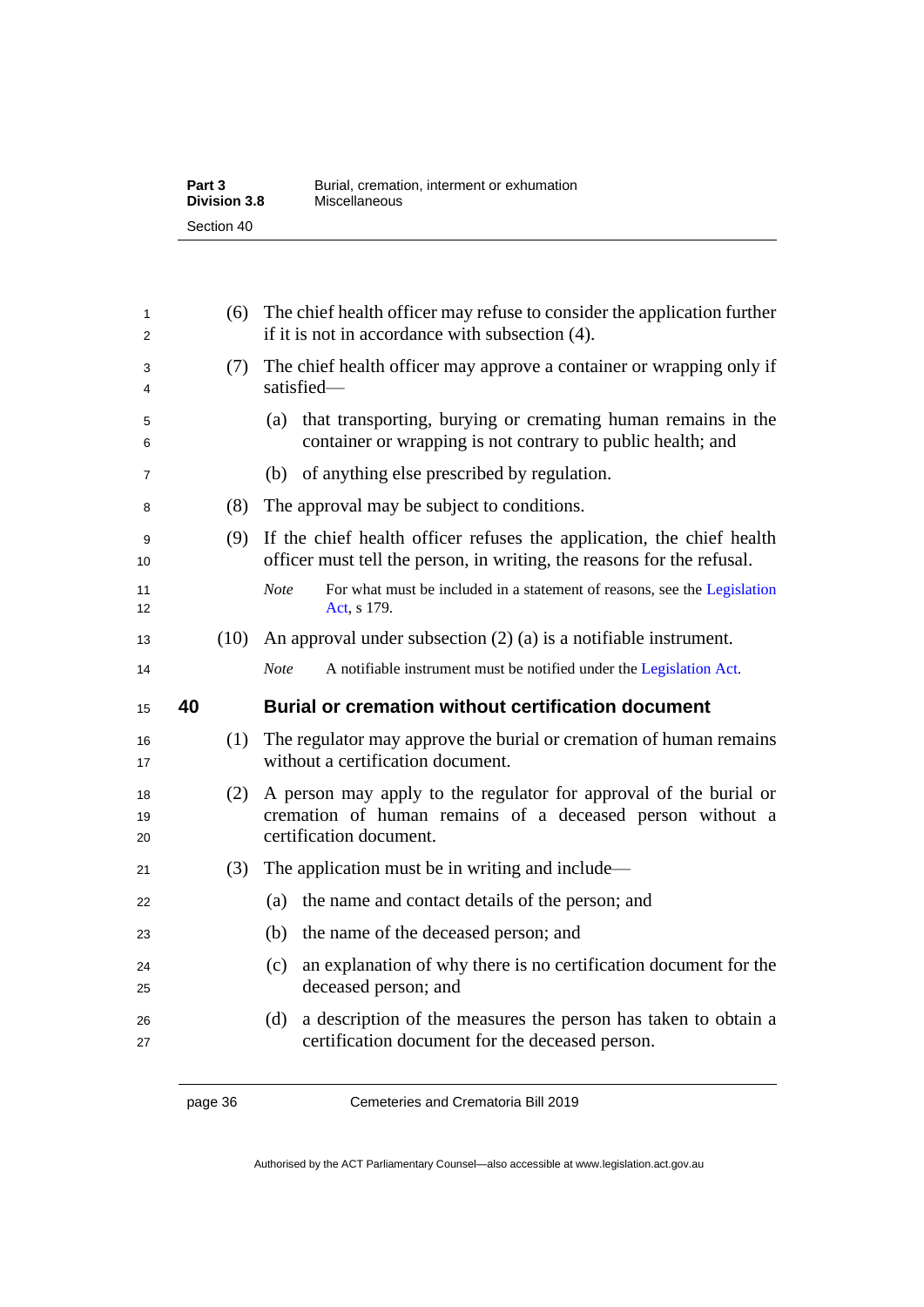| 1                        |    | (4) | The regulator must—                                                                                                                                                        |
|--------------------------|----|-----|----------------------------------------------------------------------------------------------------------------------------------------------------------------------------|
| 2                        |    |     | accept the application; or<br>(a)                                                                                                                                          |
| 3                        |    |     | (b) refuse the application.                                                                                                                                                |
| 4<br>5                   |    | (5) | The regulator may refuse to consider the application further if it is not<br>in accordance with subsection (3).                                                            |
| 6<br>$\overline{7}$<br>8 |    | (6) | The regulator may accept the application only if satisfied that it is<br>impracticable to obtain a certification document for the human<br>remains.                        |
| 9<br>10                  |    | (7) | If the regulator refuses the application, the regulator must tell the<br>person, in writing, the reasons for the refusal.                                                  |
| 11<br>12                 |    |     | <b>Note</b><br>For what must be included in a statement of reasons, see the Legislation<br>Act, s 179.                                                                     |
| 13                       | 41 |     | <b>Medical referee-appointment</b>                                                                                                                                         |
| 14                       |    | (1) | The regulator may appoint a person as a medical referee.                                                                                                                   |
| 15<br>16<br>17           |    | (2) | The person must be a doctor who has been a doctor for a continuous<br>period of at least 5 years before the day the regulator appoints the<br>person as a medical referee. |
| 18<br>19                 |    |     | For the making of appointments (including acting appointments), see the<br>Note 1<br>Legislation Act, pt 19.3.                                                             |
| 20<br>21                 |    |     | Note 2<br>In particular, a person may be appointed for a particular provision of a<br>law (see Legislation Act, s 7 (3)) and an appointment may be made by                 |
| 22<br>23                 |    |     | naming a person or nominating the occupant of a position (see Legislation<br>Act, s 207).                                                                                  |
| 24                       | 42 |     | Offences-doctor's certificate                                                                                                                                              |
| 25                       |    | (1) | A person commits an offence if-                                                                                                                                            |

page 37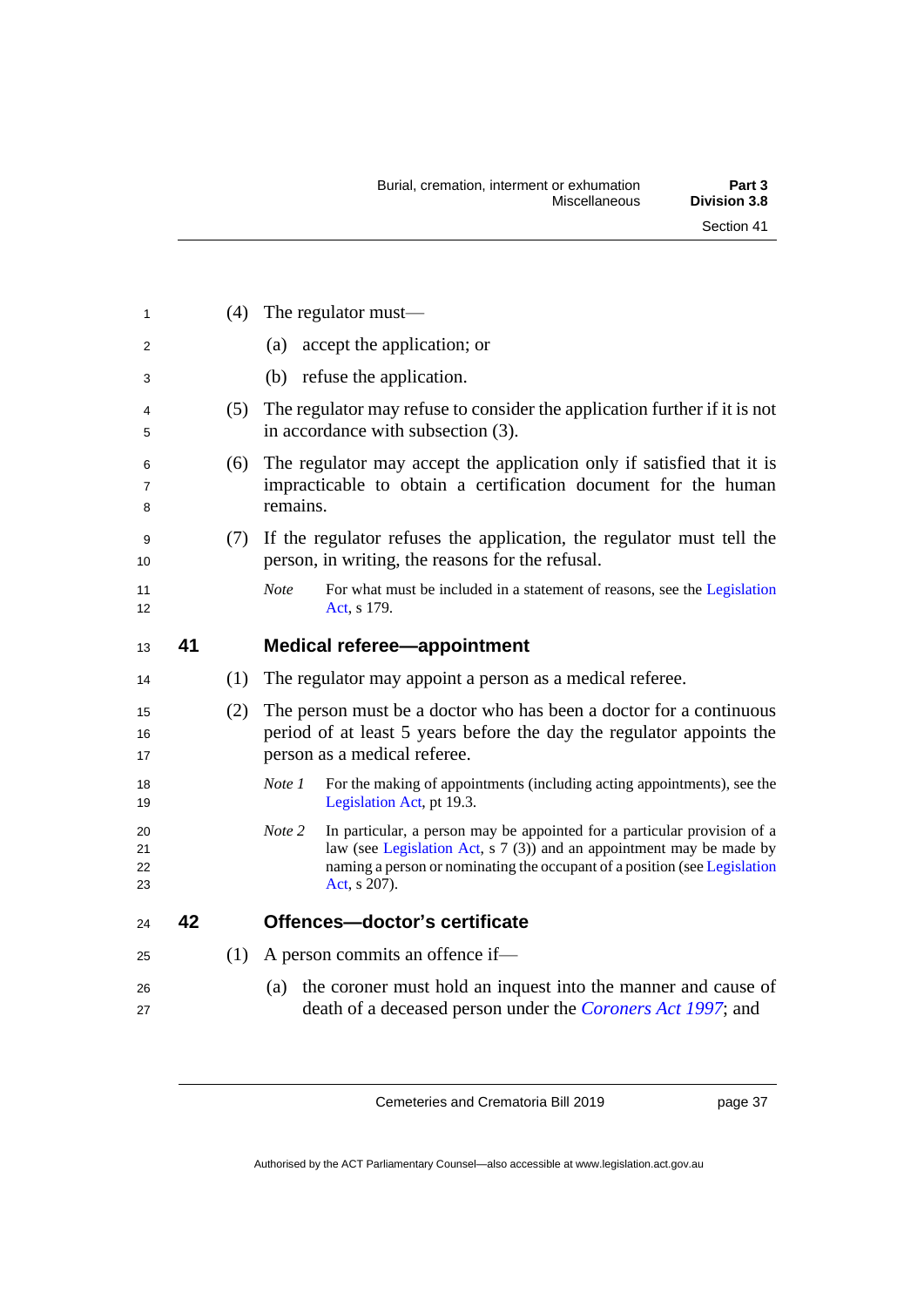| Part 3              | Burial, cremation, interment or exhumation |
|---------------------|--------------------------------------------|
| <b>Division 3.8</b> | Miscellaneous                              |
| Section 43          |                                            |

| 1              |    |     | (b)<br>the person-                                                                                                                                                            |
|----------------|----|-----|-------------------------------------------------------------------------------------------------------------------------------------------------------------------------------|
| 2              |    |     | $(i)$ is a doctor; and                                                                                                                                                        |
| 3<br>4         |    |     | gives a certificate about the death of the deceased person<br>(ii)<br>under a territory law.                                                                                  |
| 5              |    |     | Maximum penalty: 10 penalty units.                                                                                                                                            |
| 6<br>7         |    |     | The Coroners Act 1997, s 13 states when a coroner must hold an inquest<br><b>Note</b><br>into the manner and cause of death of a person.                                      |
| 8              |    | (2) | A person commits an offence if the person—                                                                                                                                    |
| 9              |    |     | is a doctor; and<br>(a)                                                                                                                                                       |
| 10<br>11       |    |     | gives a certificate about the death of a deceased person under a<br>(b)<br>territory law; and                                                                                 |
| 12             |    |     | knows that-<br>(c)                                                                                                                                                            |
| 13<br>14       |    |     | the person has a financial interest in the deceased person's<br>(i)<br>death under a life insurance policy; or                                                                |
| 15<br>16       |    |     | the person has a right or expectancy to property of any kind<br>(ii)<br>on the deceased person's death.                                                                       |
| 17             |    |     | Maximum penalty: 50 penalty units.                                                                                                                                            |
| 18             |    | (3) | In this section:                                                                                                                                                              |
| 19             |    |     | <i>doctor</i> includes a doctor who is a medical referee.                                                                                                                     |
| 20<br>21       | 43 |     | Requirements for transportation, burial or cremation in<br>coffin etc                                                                                                         |
| 22<br>23<br>24 |    | (1) | The chief health officer may determine requirements for the<br>transportation, burial or cremation of human remains in any of the<br>following kind of container or wrapping: |
| 25             |    |     | a coffin;<br>(a)                                                                                                                                                              |
| 26             |    |     | an eco-coffin;<br>(b)                                                                                                                                                         |

page 38 Cemeteries and Crematoria Bill 2019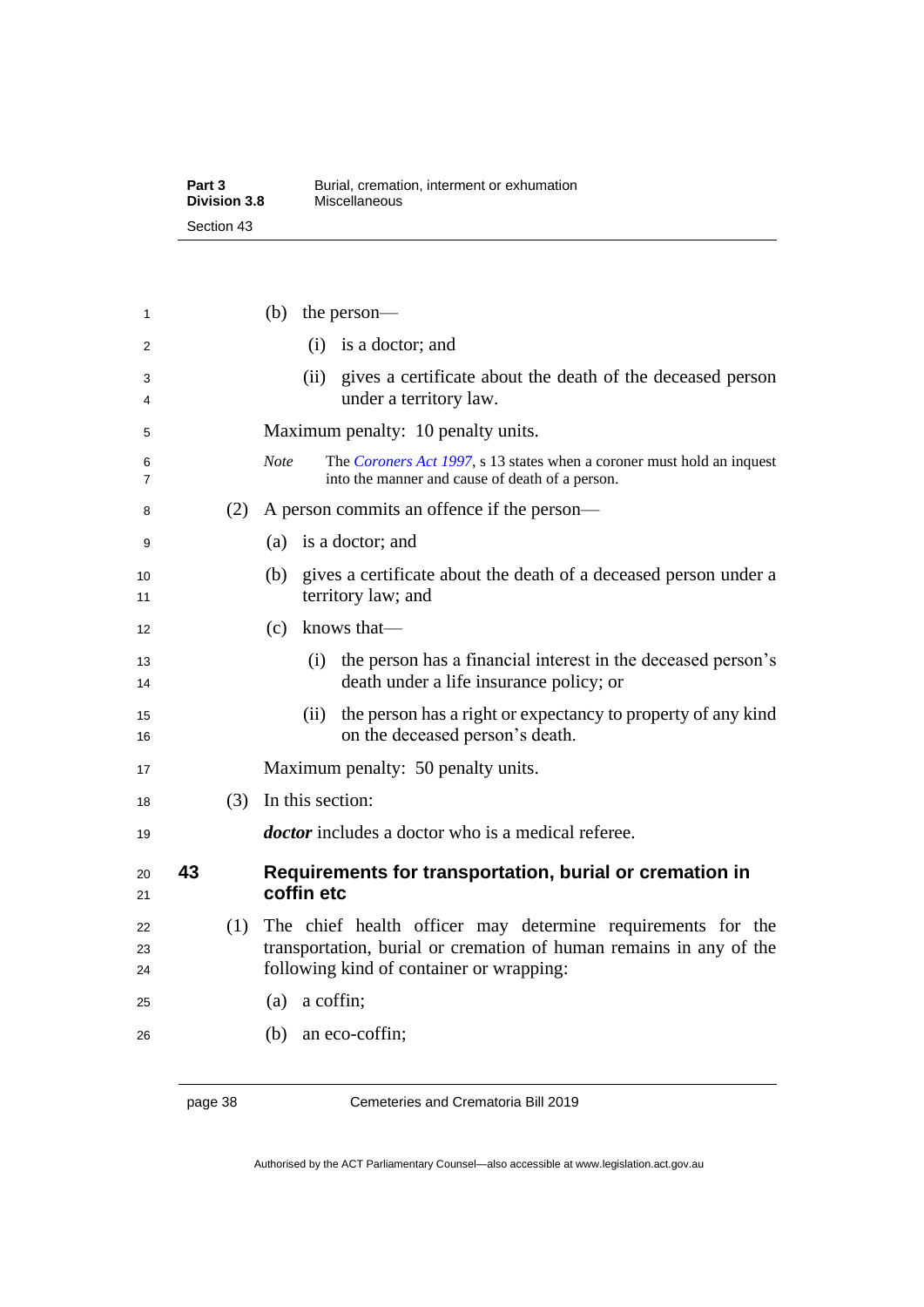| $\overline{1}$ | $(c)$ a shroud.                                                                                     |
|----------------|-----------------------------------------------------------------------------------------------------|
| 2<br>3         | The chief health officer must be satisfied the requirement is in the<br>interests of public health. |
| $\overline{4}$ | (3) A determination is a notifiable instrument.                                                     |
| -5             | A notifiable instrument must be notified under the Legislation Act.<br><i>Note</i>                  |
|                |                                                                                                     |

page 39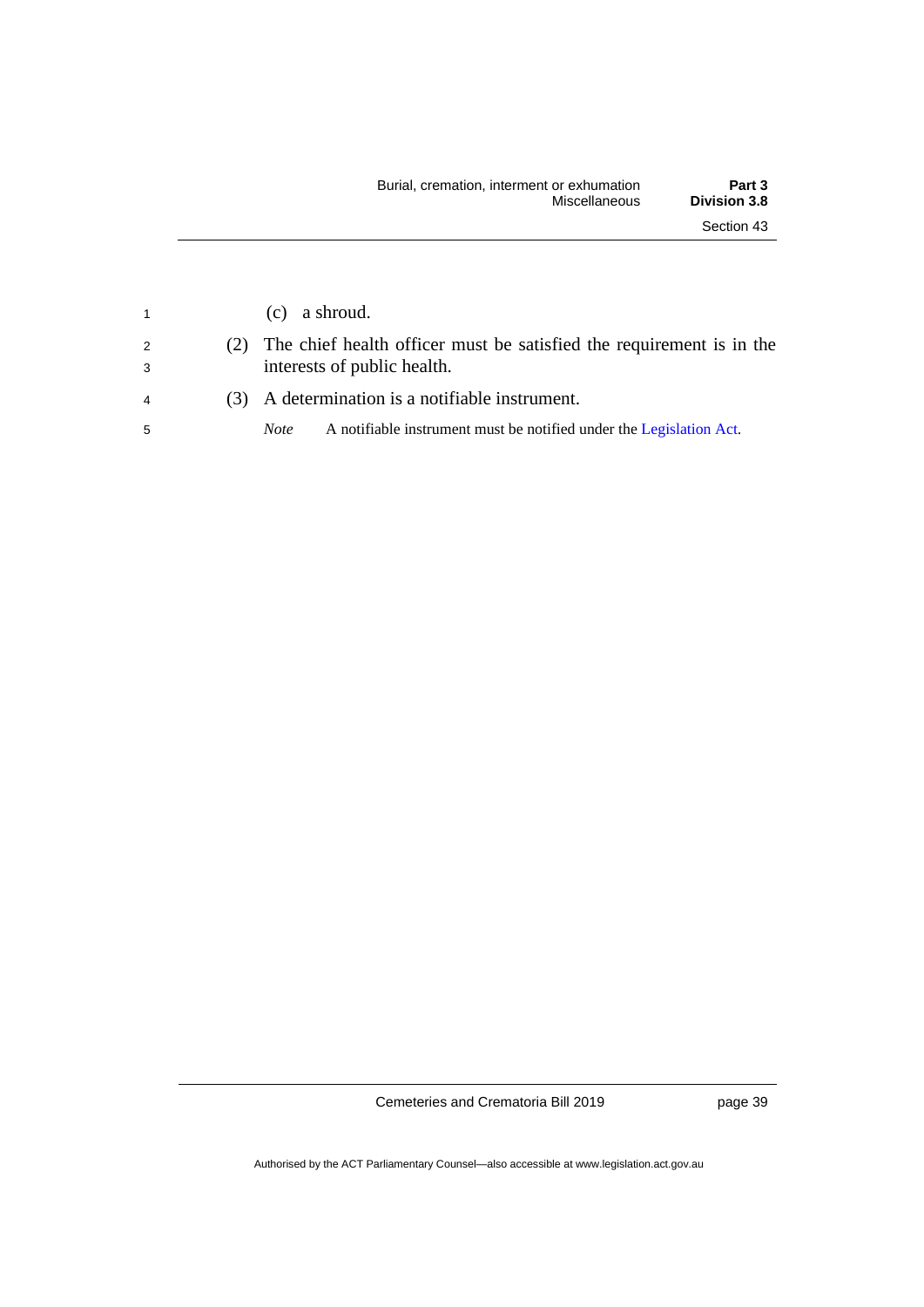| Part 4       | Operating facility |
|--------------|--------------------|
| Division 4.1 | Offences-general   |
| Section 44   |                    |

## **Part 4 Operating facility**

## **Division 4.1 Offences—general**

| 3        | 44 |     | Offence-damage to facility property                                                                                       |
|----------|----|-----|---------------------------------------------------------------------------------------------------------------------------|
| 4<br>5   |    | (1) | A person commits an offence if the person damages or disturbs<br>property at a facility.                                  |
| 6        |    |     | Maximum penalty: 10 penalty units.                                                                                        |
| 7        |    | (2) | Subsection $(1)$ does not apply to —                                                                                      |
| 8        |    |     | something done at the facility by the licensee of the facility—<br>(a)                                                    |
| 9        |    |     | to reasonably maintain the facility; or<br>(i)                                                                            |
| 10       |    |     | (ii) to ensure the safety of people at the facility; or                                                                   |
| 11<br>12 |    |     | damage or disturbance of property at the facility resulting from<br>(b)<br>the exhumation of human remains authorised by— |
| 13<br>14 |    |     | a warrant under the <i>Coroners Act 1997</i> authorising the<br>(i)<br>exhumation; or                                     |
| 15<br>16 |    |     | written permission of the regulator given under section 37<br>(i)<br>(Exhumation—application).                            |
| 17       | 45 |     | Offence-operating facility without licence                                                                                |
| 18       |    |     | A person commits an offence if—                                                                                           |
| 19       |    |     | the person operates a facility; and<br>(a)                                                                                |
| 20       |    |     | the person is not the licensee of the facility.<br>(b)                                                                    |
| 21<br>22 |    |     | Maximum penalty: 100 penalty units, imprisonment for 12 months<br>or both.                                                |
|          |    |     |                                                                                                                           |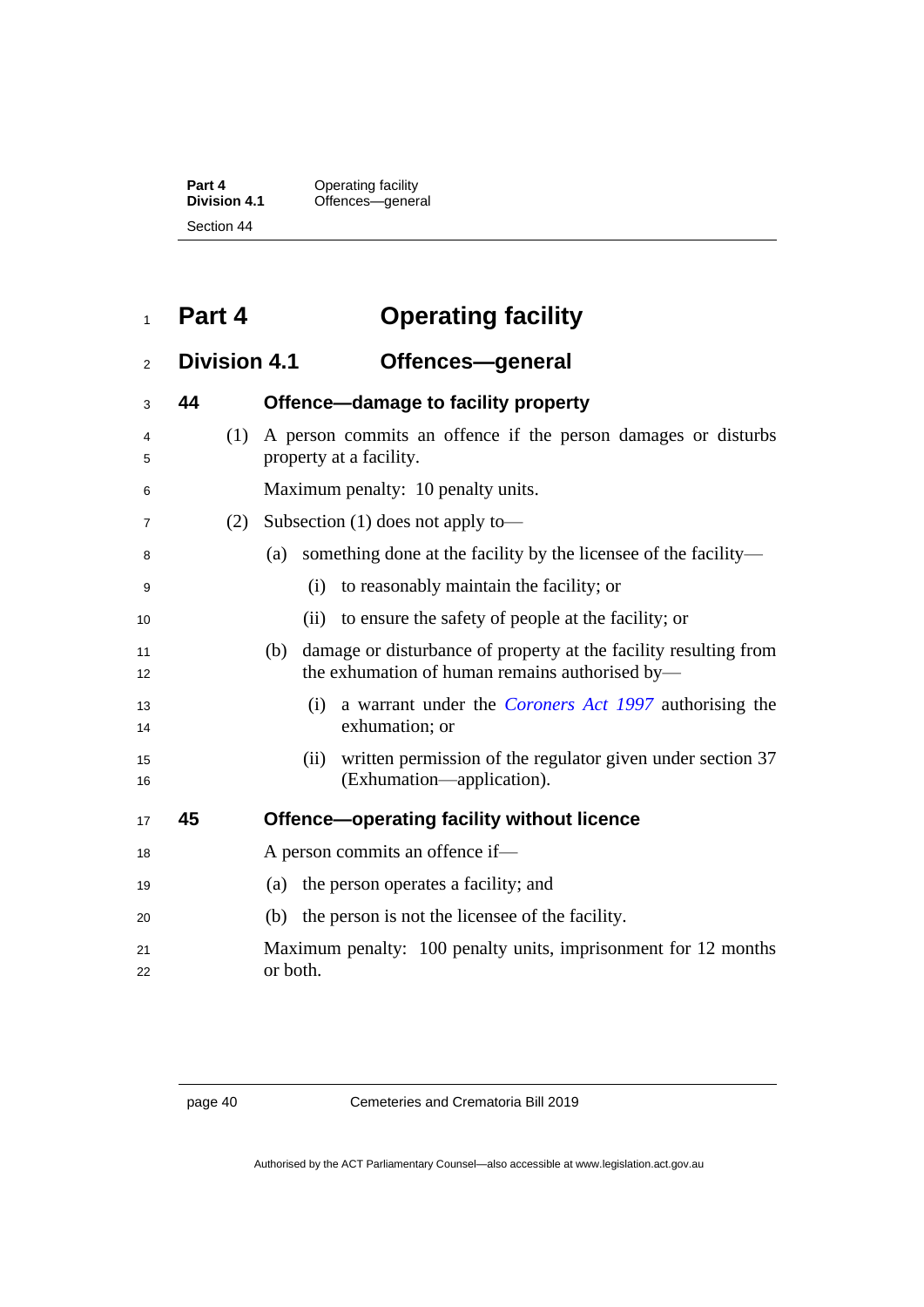| 1        | 46 |     | Offence-operating facility not in accordance with licence                                          |  |
|----------|----|-----|----------------------------------------------------------------------------------------------------|--|
| 2        |    |     | $(1)$ A person commits an offence if the person—                                                   |  |
| 3        |    |     | (a) is the licensee of a facility; and                                                             |  |
| 4<br>5   |    |     | has been given a licence to operate the facility under<br>(b)<br>division 4.2; and                 |  |
| 6        |    |     | (c) does not operate the facility in accordance with the licence.                                  |  |
| 7        |    |     | Maximum penalty: 50 penalty units.                                                                 |  |
| 8        |    |     | (2) An offence against this section is a strict liability offence.                                 |  |
| 9        | 47 |     | Offences-failure to maintain facility                                                              |  |
| 10       |    | (1) | A person commits an offence if the person—                                                         |  |
| 11       |    |     | (a) is the licensee of a facility; and                                                             |  |
| 12       |    |     | does not maintain the facility.<br>(b)                                                             |  |
| 13       |    |     | Maximum penalty: 50 penalty units.                                                                 |  |
| 14       |    |     | $(2)$ A person commits an offence if the person—                                                   |  |
| 15       |    |     | (a) is the licensee of a facility; and                                                             |  |
| 16       |    |     | does not keep the facility clean and tidy.<br>(b)                                                  |  |
| 17       |    |     | Maximum penalty: 50 penalty units.                                                                 |  |
| 18       |    |     | (3) In this section:                                                                               |  |
| 19       |    |     | <i>facility</i> does not include any of the following:                                             |  |
| 20<br>21 |    |     | a monument, headstone, gravestone or other memorial on a<br>(a)<br>burial site or interment site;  |  |
| 22<br>23 |    |     | a memorial to a deceased person that is not attached to a burial<br>(b)<br>site or interment site. |  |

page 41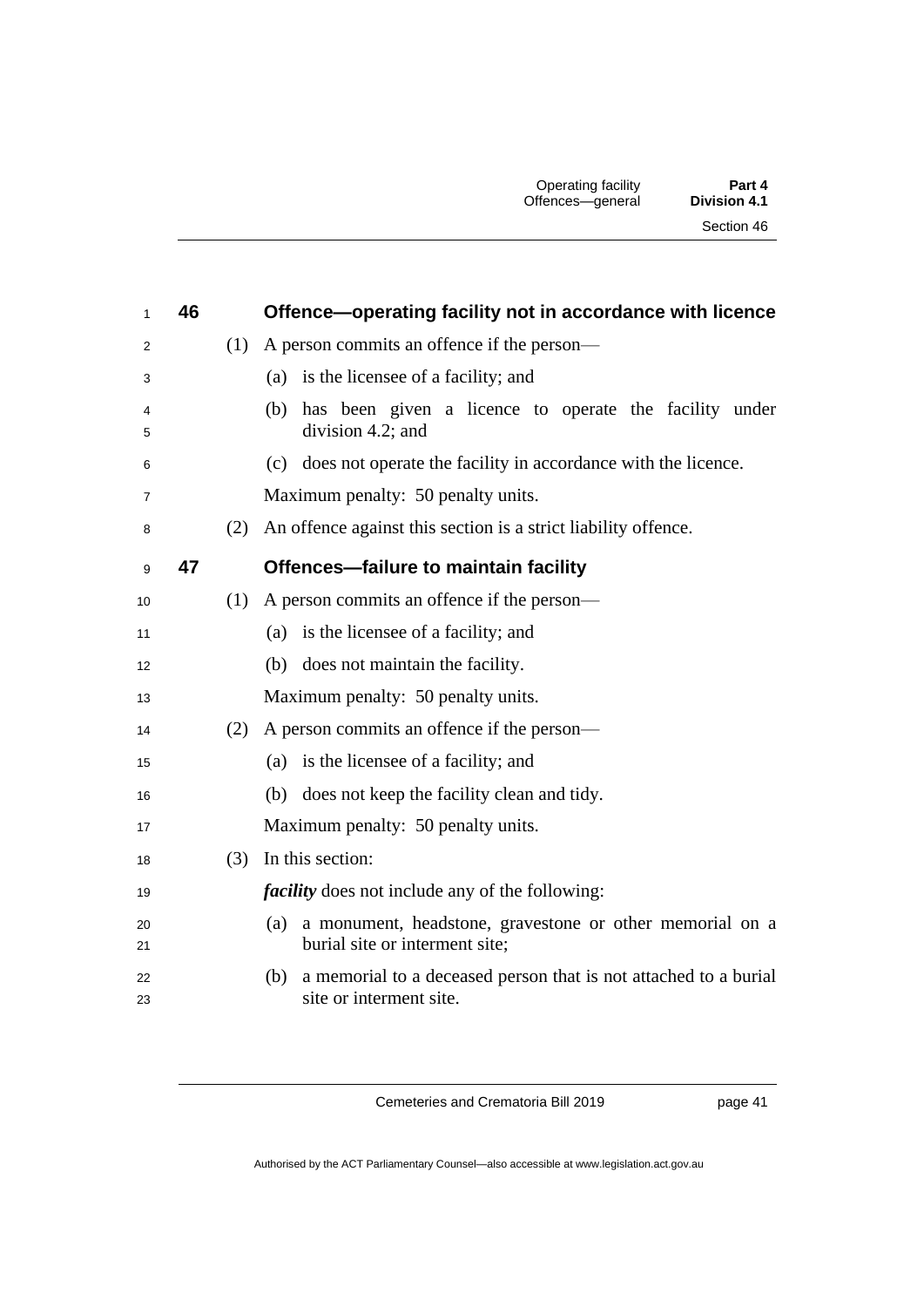**Part 4** Operating facility **Division 4.2** Licence to operate facility Section 48

## **Division 4.2 Licence to operate facility**

| 2           | 48 |     | Meaning of suitable person-div 4.2                                                                                                              |
|-------------|----|-----|-------------------------------------------------------------------------------------------------------------------------------------------------|
| 3           |    |     | In this division:                                                                                                                               |
| 4<br>5      |    |     | <i>suitable person</i> , for an application under this division, means a<br>person who-                                                         |
| 6<br>7<br>8 |    |     | has not, within 2 years before the application is made,<br>(a)<br>committed an offence under this Act or a corresponding law of<br>a State; and |
| 9<br>10     |    |     | (b) is not, and has not been within the 5 years before the<br>application-                                                                      |
| 11          |    |     | (i) bankrupt or personally insolvent; or                                                                                                        |
| 12<br>13    |    |     | (ii) involved in the management of a corporation when the<br>corporation was insolvent.                                                         |
| 14          |    |     | <b>Bankrupt or personally insolvent</b> —see the Legislation Act, dict, pt 1.<br>Note 1                                                         |
| 15          |    |     | Note 2<br><b>State</b> includes the Northern Territory (see Legislation Act, dict, pt 1).                                                       |
| 16          | 49 |     | Licence-application                                                                                                                             |
| 17          |    | (1) | A person may apply to the regulator for a licence to operate a facility.                                                                        |
| 18<br>19    |    | (2) | The application must be in writing and include the following<br>information:                                                                    |
| 20          |    |     | the name and contact details of the person;<br>(a)                                                                                              |
| 21          |    |     | the name and address of the facility;<br>(b)                                                                                                    |
| 22          |    |     | whether the facility is a cemetery, a crematorium or both;<br>(c)                                                                               |
| 23          |    |     | (d)<br>the facility plan;                                                                                                                       |
| 24<br>25    |    |     | a statement about the knowledge and experience the person has<br>(e)<br>relevant to operating the facility;                                     |

page 42 Cemeteries and Crematoria Bill 2019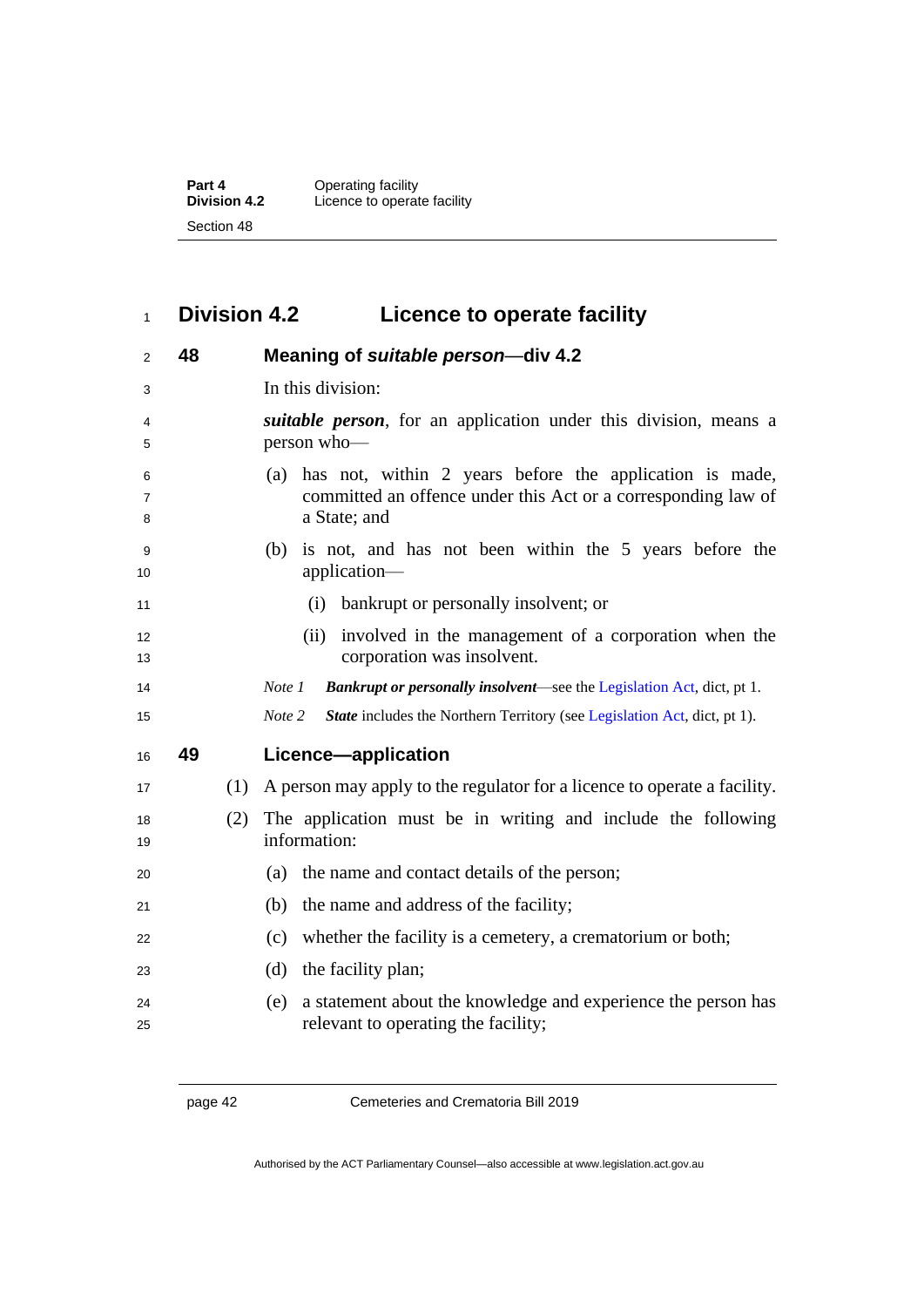| 1<br>2               |     | a statement about how the person will, when operating the<br>(f)<br>$facility-$                                                                                                                                                 |
|----------------------|-----|---------------------------------------------------------------------------------------------------------------------------------------------------------------------------------------------------------------------------------|
| 3<br>4<br>5<br>6     |     | demonstrate respect for the diversity of people's religious<br>(i)<br>and cultural beliefs and practices in relation to death and<br>dying, the burial and cremation of human remains and<br>interment of cremated remains; and |
| 7<br>8<br>9          |     | implement financially sustainable practices for burying<br>(ii)<br>and cremating human remains or interring cremated<br>remains at the facility;                                                                                |
| 10                   |     | anything else prescribed by regulation.<br>(g)                                                                                                                                                                                  |
| 11<br>12<br>13       |     | <b>Note</b><br>It is an offence to make a false or misleading statement, give false or<br>misleading information or produce a false or misleading document (see<br>Criminal Code, pt 3.4).                                      |
| 14                   | (3) | The regulator must—                                                                                                                                                                                                             |
| 15                   |     | accept the application; or<br>(a)                                                                                                                                                                                               |
| 16                   |     | (b) refuse the application.                                                                                                                                                                                                     |
| 17<br>18             |     | (4) The regulator may refuse to consider the application further if it is not<br>in accordance with subsection (2).                                                                                                             |
| 19<br>20             | (5) | The regulator may accept the application only if the regulator is<br>satisfied that-                                                                                                                                            |
| 21<br>22             |     | the person has the appropriate level of knowledge and<br>(a)<br>experience relevant to operating the facility; and                                                                                                              |
| 23                   |     | the person will, when operating the facility—<br>(b)                                                                                                                                                                            |
| 24<br>25<br>26<br>27 |     | (i) demonstrate respect for the diversity of people's religious<br>and cultural beliefs and practices in relation to death and<br>dying, the burial and cremation of human remains and<br>interment of cremated remains; and    |

page 43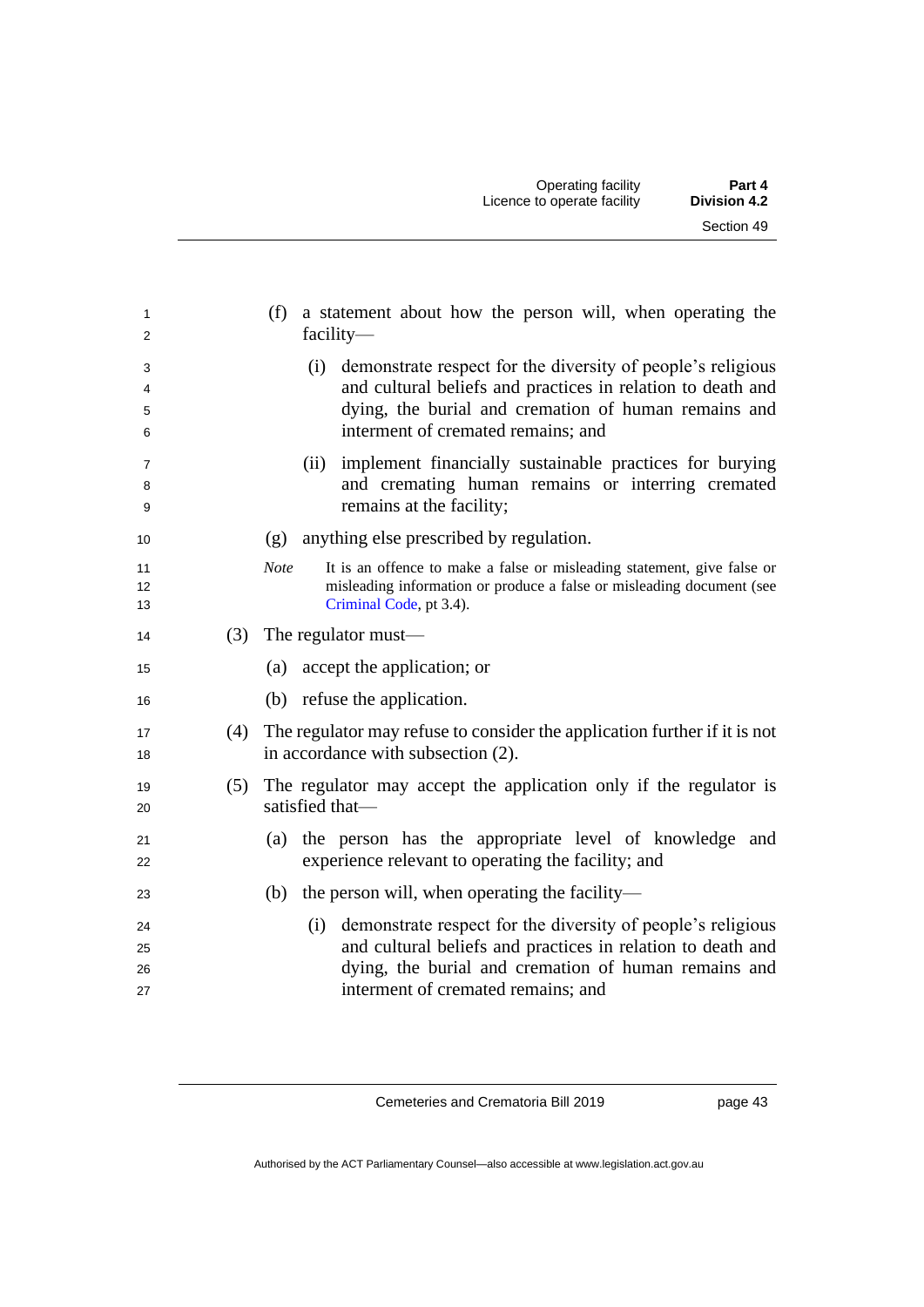| Part 4              | Operating facility          |
|---------------------|-----------------------------|
| <b>Division 4.2</b> | Licence to operate facility |
| Section 49          |                             |

| 1<br>2<br>3    |     | (ii) implement financially sustainable practices for burying<br>and cremating human remains or interring cremated<br>remains at the facility; and                                               |
|----------------|-----|-------------------------------------------------------------------------------------------------------------------------------------------------------------------------------------------------|
| 4              |     | the person is likely to comply with the requirements of this Act.<br>(c)                                                                                                                        |
| 5<br>6         | (6) | The regulator may refuse the application if the regulator believes on<br>reasonable grounds-                                                                                                    |
| 7<br>8         |     | that the application contains information that is materially false<br>(a)<br>or misleading; or                                                                                                  |
| 9              |     | the person is not a suitable person to operate the facility.<br>(b)                                                                                                                             |
| 10             | (7) | The regulator may give the licence subject to conditions.                                                                                                                                       |
| 11<br>12<br>13 | (8) | If the regulator accepts the application, the regulator must tell the<br>person, in writing, that the application is accepted and give the person<br>a licence to operate the facility stating— |
| 14             |     | the name and address of the facility; and<br>(a)                                                                                                                                                |
| 15             |     | the name and contact details of the licensee; and<br>(b)                                                                                                                                        |
| 16<br>17       |     | the unique identifying number for the facility and the licence;<br>(c)<br>and                                                                                                                   |
| 18             |     | any conditions on the licence; and<br>(d)                                                                                                                                                       |
| 19             |     | anything else prescribed by regulation.<br>(e)                                                                                                                                                  |
| 20<br>21       | (9) | If the regulator refuses the application, the regulator must tell the<br>person, in writing, the reasons for the refusal.                                                                       |
| 22<br>23       |     | For what must be included in a statement of reasons, see the Legislation<br><b>Note</b><br>Act, s 179.                                                                                          |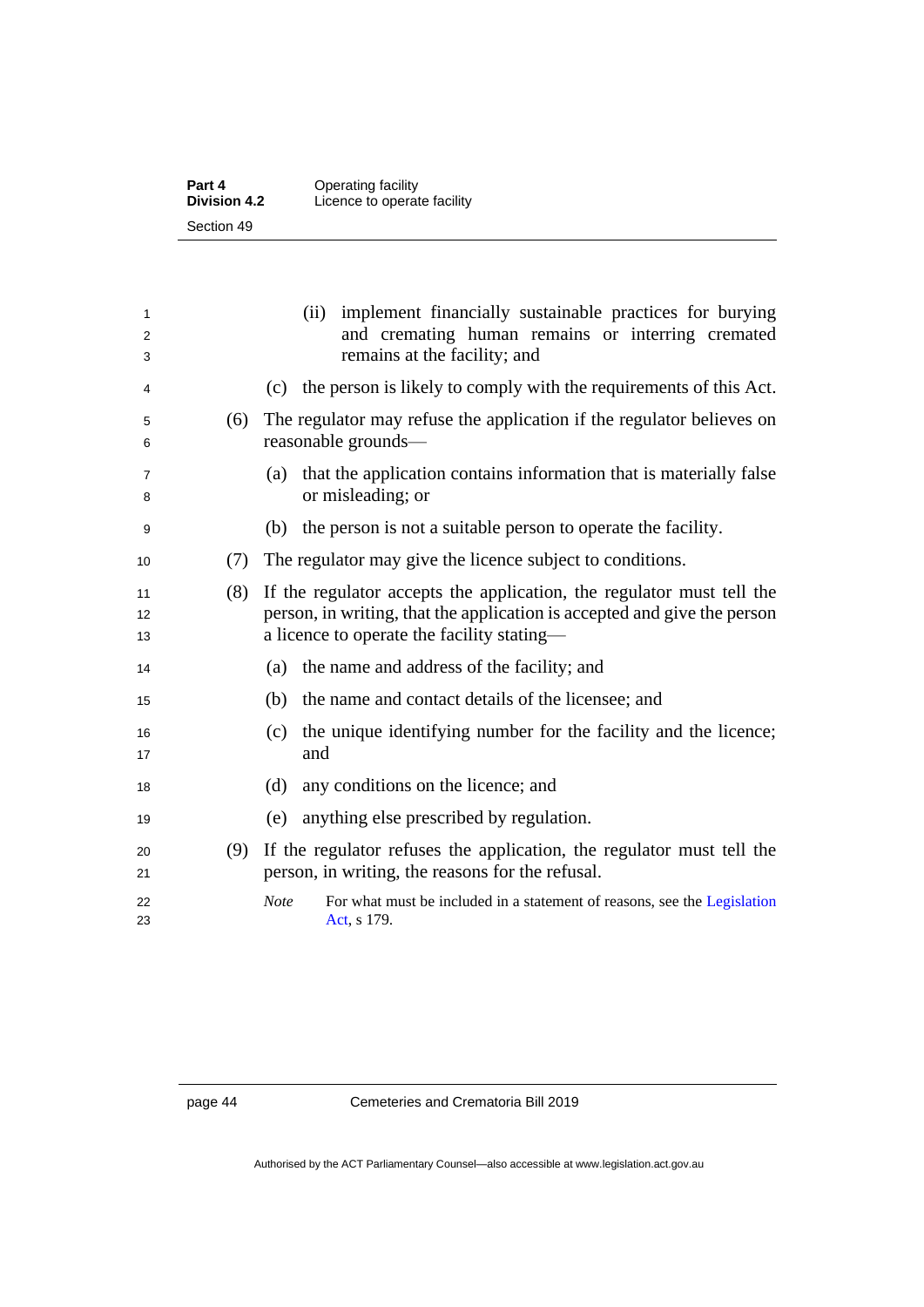| $\mathbf{1}$         | 50 |     | Licence-term                                                                                                                                                                                                                      |
|----------------------|----|-----|-----------------------------------------------------------------------------------------------------------------------------------------------------------------------------------------------------------------------------------|
| $\overline{2}$<br>3  |    |     | A licence to operate a facility starts on the day after the day this<br>licence fee is paid and ends on the earlier of—                                                                                                           |
| 4<br>5               |    |     | (a) if the licence is surrendered under section 53—the day the<br>surrender takes effect; and                                                                                                                                     |
| 6<br>$\overline{7}$  |    |     | (b) if the licence is cancelled under division 5.1 (Disciplinary<br>action)—the day the cancellation takes effect.                                                                                                                |
| 8                    | 51 |     | Licence-amendment                                                                                                                                                                                                                 |
| 9<br>10              |    |     | (1) The licensee of a facility may apply to the regulator to amend the<br>licence to operate the facility.                                                                                                                        |
| 11<br>12             |    | (2) | The application must be in writing and include the following<br>information:                                                                                                                                                      |
| 13                   |    |     | (a) the name and contact details of the licensee;                                                                                                                                                                                 |
| 14                   |    |     | the unique identifying number of the facility and licence;<br>(b)                                                                                                                                                                 |
| 15                   |    |     | a description of the proposed amendment;<br>(c)                                                                                                                                                                                   |
| 16                   |    |     | (d)<br>the reason for the proposed amendment;                                                                                                                                                                                     |
| 17<br>18             |    |     | a statement about how the proposed amendment is consistent<br>(e)<br>$with$ —                                                                                                                                                     |
| 19<br>20<br>21<br>22 |    |     | demonstrating respect for the diversity of people's<br>(i)<br>religious and cultural beliefs and practices in relation to<br>death and dying, the burial and cremation of human<br>remains and interment of cremated remains; and |
| 23<br>24<br>25       |    |     | implementing financially sustainable practices for burying<br>(ii)<br>and cremating human remains or interring cremated<br>remains at the facility;                                                                               |
| 26                   |    |     | anything else prescribed by regulation.<br>(f)                                                                                                                                                                                    |

page 45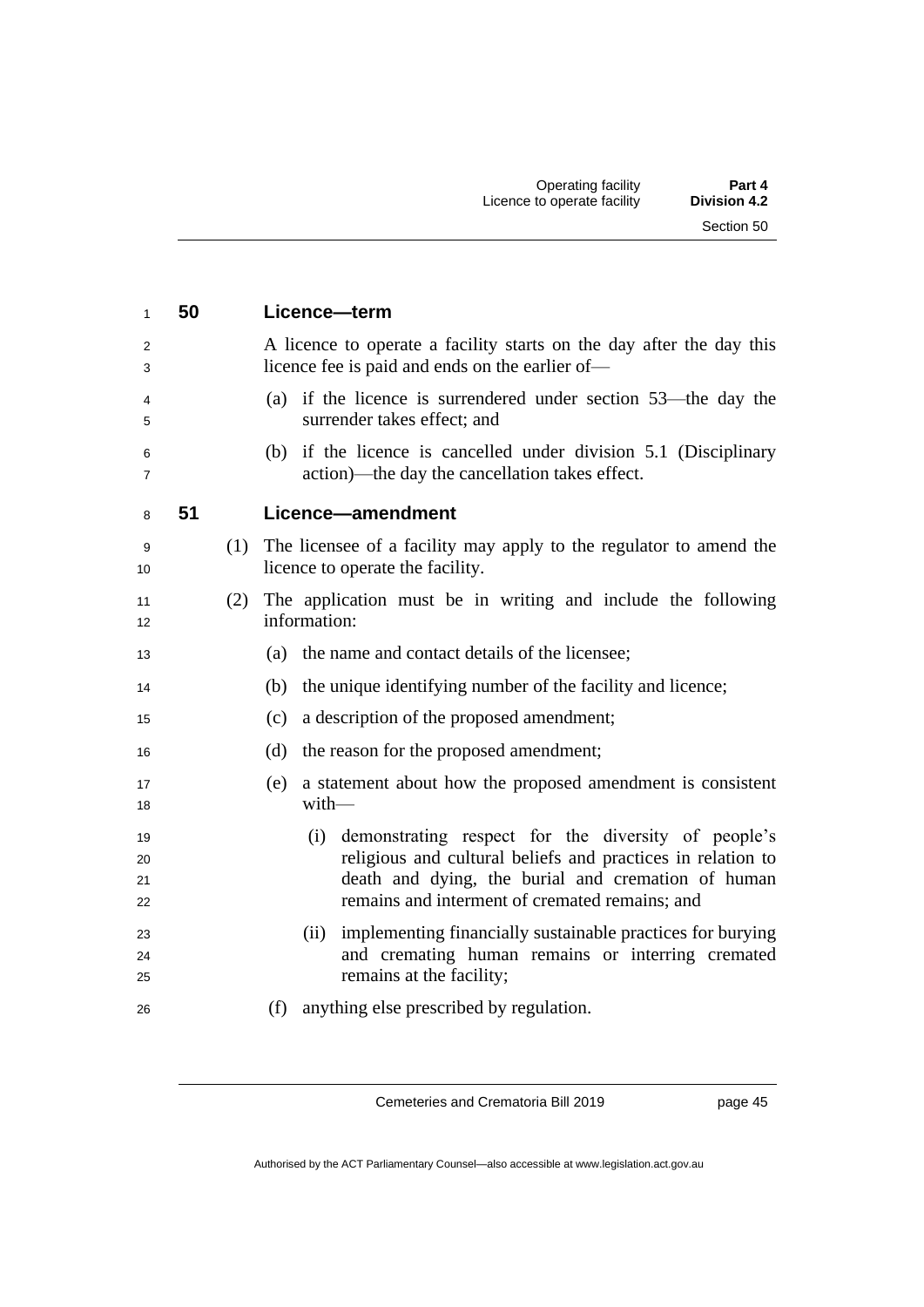| Part 4              | Operating facility          |
|---------------------|-----------------------------|
| <b>Division 4.2</b> | Licence to operate facility |
| Section 51          |                             |

| 1        | (3) | The regulator must—                                                                                       |
|----------|-----|-----------------------------------------------------------------------------------------------------------|
| 2        |     | accept the application; or<br>(a)                                                                         |
| 3        |     | (b) refuse the application.                                                                               |
| 4        | (4) | The regulator may refuse to consider the application further if it is not                                 |
| 5        |     | in accordance with subsection (2).                                                                        |
| 6        | (5) | The regulator may accept the application only if satisfied that—                                          |
| 7        |     | the proposed amendment is consistent with the licensee—<br>(a)                                            |
| 8        |     | demonstrating respect for the diversity of people's<br>(i)                                                |
| 9        |     | religious and cultural beliefs and practices in relation to                                               |
| 10<br>11 |     | death and dying, the burial and cremation of human<br>remains and interment of cremated remains; and      |
| 12       |     | (ii) implementing financially sustainable practices for burying                                           |
| 13<br>14 |     | and cremating human remains or interring cremated<br>remains at the facility; and                         |
|          |     |                                                                                                           |
| 15<br>16 |     | (b) the licensee has complied, and is likely to continue to comply,<br>with the requirements of this Act. |
| 17       | (6) | The regulator may refuse the application if the regulator believes on                                     |
| 18       |     | reasonable grounds that—                                                                                  |
| 19       |     | the application contains information that is materially false or<br>(a)                                   |
| 20       |     | misleading; or                                                                                            |
| 21       |     | the person is not a suitable person to operate the facility; or<br>(b)                                    |
| 22       |     | the person has failed to comply with this Act.<br>(c)                                                     |
| 23       | (7) | The regulator may accept the application subject to conditions.                                           |
| 24       | (8) | If the regulator accepts the application, the regulator must—                                             |
| 25       |     | allocate a unique identifying number for the amendment; and<br>(a)                                        |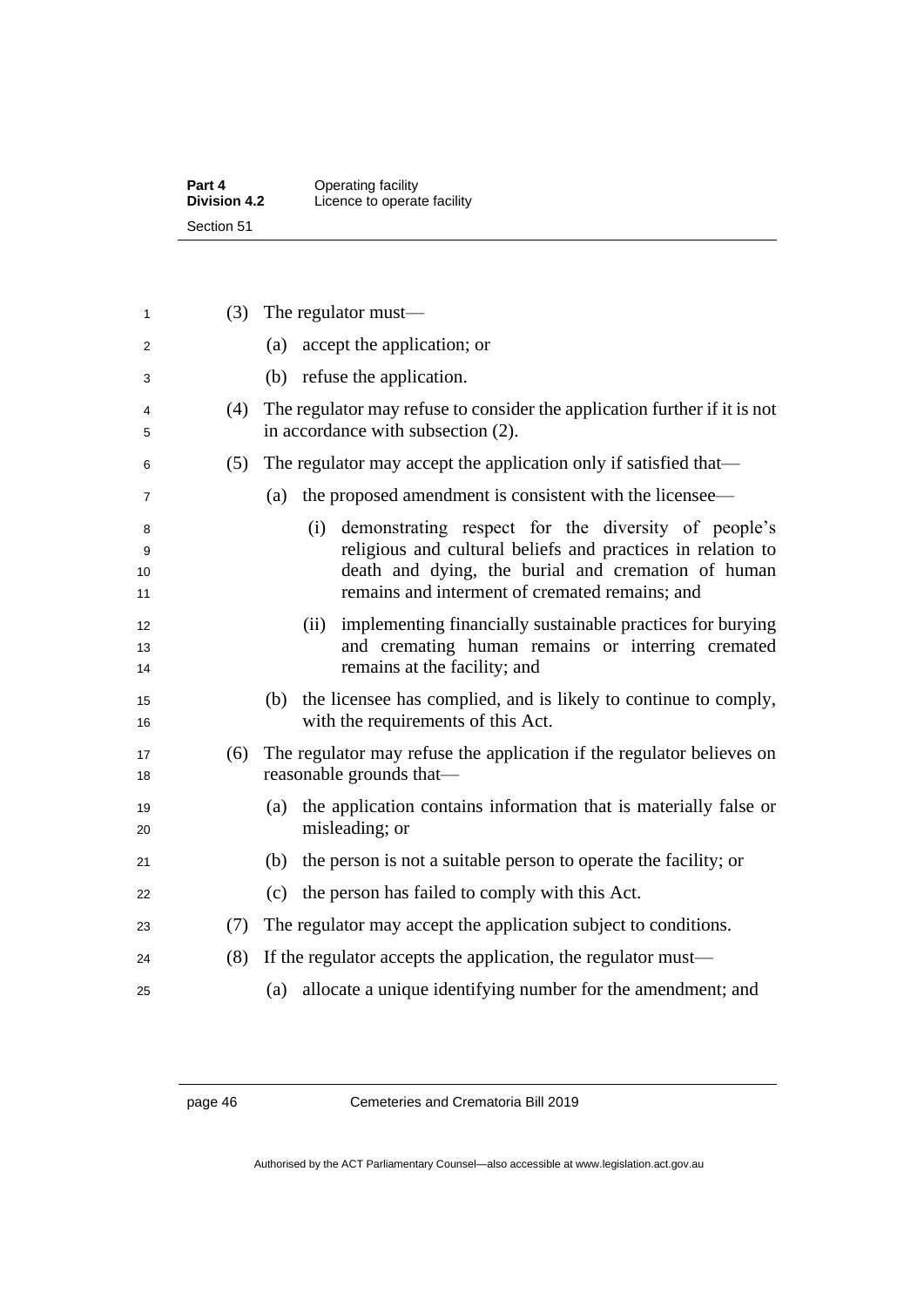| 1<br>2              |    | (b) tell the licensee, in writing, that the application is accepted and<br>give the licensee a written document stating the following:                                              |  |
|---------------------|----|-------------------------------------------------------------------------------------------------------------------------------------------------------------------------------------|--|
| 3                   |    | the name and address of the facility;<br>(i)                                                                                                                                        |  |
| 4                   |    | the name and contact details of the licensee;<br>(ii)                                                                                                                               |  |
| 5<br>6              |    | the unique identifying number for the facility, licence and<br>(iii)<br>amendment;                                                                                                  |  |
| $\overline{7}$<br>8 |    | any conditions imposed on the licence as a result of the<br>(iv)<br>amendment.                                                                                                      |  |
| 9<br>10             |    | (9) If the regulator refuses the application, the regulator must tell the<br>licensee, in writing, the reasons for the refusal.                                                     |  |
| 11<br>12            |    | <b>Note</b><br>For what must be included in a statement of reasons, see the Legislation<br>Act, s 179.                                                                              |  |
| 13                  | 52 | Licence-transfer                                                                                                                                                                    |  |
| 14<br>15<br>16      |    | (1) The licensee of a facility (the <i>transferor</i> ) may apply to the regulator<br>to transfer the licence to operate the facility to another person (the<br><i>transferee).</i> |  |
| 17<br>18            |    | (2) The application must be in writing and include the following<br>information:                                                                                                    |  |
| 19                  |    | the name and contact details of the transferor;<br>(a)                                                                                                                              |  |
| 20                  |    | the unique identifying number of the licence;<br>(b)                                                                                                                                |  |
| 21                  |    | the name of the facility;<br>(c)                                                                                                                                                    |  |
| 22                  |    | (d)<br>the unique identifying number of the facility;                                                                                                                               |  |
| 23                  |    | the facility plan;<br>(e)                                                                                                                                                           |  |
| 24                  |    | the name and contact details of the transferee;<br>(f)                                                                                                                              |  |
| 25<br>26            |    | a statement about the knowledge and experience of the<br>(g)<br>transferee relevant to operating the facility;                                                                      |  |
|                     |    |                                                                                                                                                                                     |  |

page 47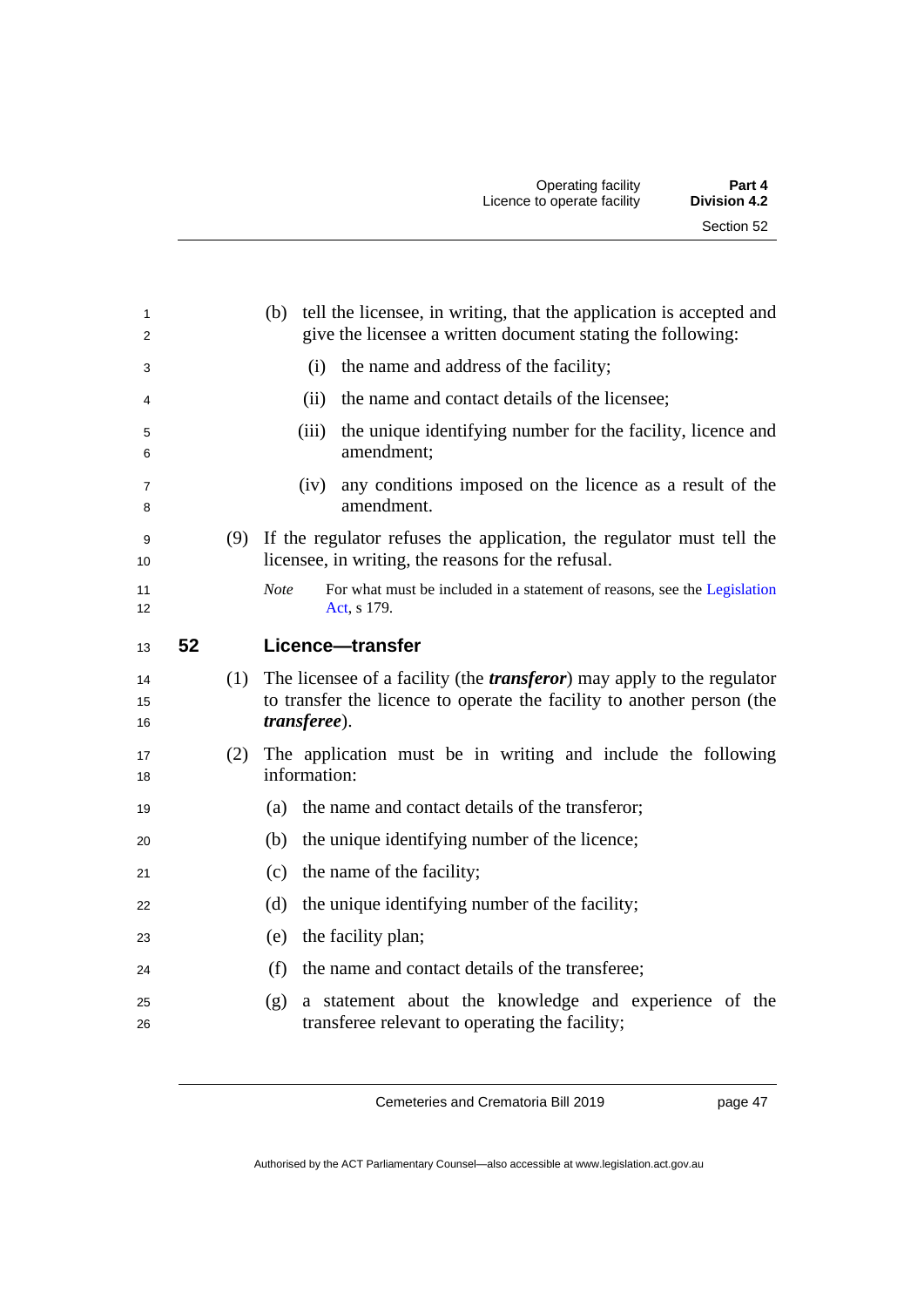| Part 4              | Operating facility          |
|---------------------|-----------------------------|
| <b>Division 4.2</b> | Licence to operate facility |
| Section 52          |                             |

| 1<br>2 |     | a statement about how the transferee will, when operating the<br>(h)<br>$facility-$    |
|--------|-----|----------------------------------------------------------------------------------------|
| 3      |     | (i) demonstrate respect for the diversity of people's religious                        |
| 4      |     | and cultural beliefs and practices in relation to death and                            |
| 5      |     | dying, the burial and cremation of human remains and                                   |
| 6      |     | interment of cremated remains; and                                                     |
| 7      |     | implement financially sustainable practices for burying<br>(ii)                        |
| 8      |     | and cremating human remains or interring cremated                                      |
| 9      |     | remains at the facility;                                                               |
| 10     |     | the reason for the transfer of the licence;<br>(i)                                     |
| 11     |     | anything else prescribed by regulation.<br>(i)                                         |
| 12     |     | <b>Note</b><br>It is an offence to make a false or misleading statement, give false or |
| 13     |     | misleading information or produce a false or misleading document (see                  |
| 14     |     | Criminal Code, pt 3.4).                                                                |
| 15     | (3) | The regulator must—                                                                    |
| 16     |     | accept the application; or<br>(a)                                                      |
| 17     |     | (b) refuse the application.                                                            |
| 18     | (4) | The regulator may refuse to consider the application further if it is not              |
| 19     |     | in accordance with subsection (2).                                                     |
| 20     | (5) | The regulator may accept the application only if satisfied that—                       |
| 21     |     | the transferee has the appropriate level of knowledge and<br>(a)                       |
| 22     |     | experience relevant to operating the facility; and                                     |
| 23     |     | the transferee will, when operating the facility—<br>(b)                               |
| 24     |     | (i) demonstrate respect for the diversity of people's religious                        |
| 25     |     | and cultural beliefs and practices in relation to death and                            |
| 26     |     | dying, the burial and cremation of human remains and                                   |
| 27     |     | interment of cremated remains; and                                                     |
|        |     |                                                                                        |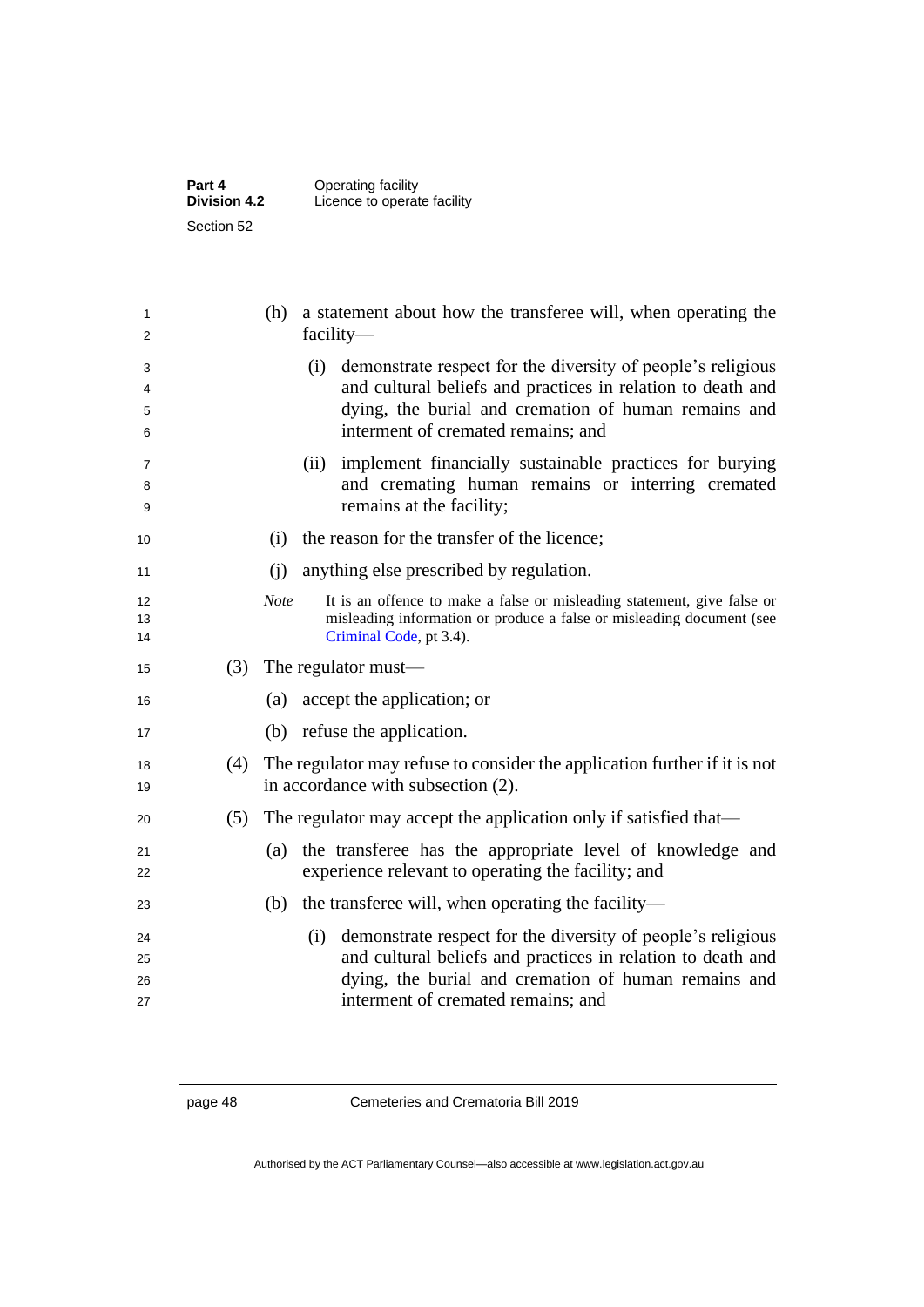| 1<br>$\overline{2}$<br>3 |     | (ii) implement financially sustainable practices for burying<br>and cremating human remains or interring cremated<br>remains at the facility; and |
|--------------------------|-----|---------------------------------------------------------------------------------------------------------------------------------------------------|
| 4<br>5                   |     | (c) the transferee is likely to comply with the requirements of this<br>Act.                                                                      |
| 6<br>7                   |     | (6) The regulator may refuse the application if the regulator believes on<br>reasonable grounds that—                                             |
| 8<br>9                   |     | the application contains information that is materially false or<br>(a)<br>misleading; or                                                         |
| 10                       |     | (b) the transferee is not a suitable person.                                                                                                      |
| 11                       | (7) | If the regulator accepts the application, the regulator must—                                                                                     |
| 12<br>13                 |     | tell the transferor and the transferee, in writing, that the transfer<br>(a)<br>is approved; and                                                  |
| 14                       |     | (b) give to the transferee the licence stating—                                                                                                   |
| 15                       |     | (i) the name and address of the facility; and                                                                                                     |
| 16                       |     | (ii) the name of the licensee; and                                                                                                                |
| 17<br>18                 |     | a unique identifying number for the facility and licence;<br>(iii)<br>and                                                                         |
| 19                       |     | the facility plan; and<br>(iv)                                                                                                                    |
| 20                       |     | (v) the term of the licence; and                                                                                                                  |
| 21                       |     | any conditions on the licence; and<br>(vi)                                                                                                        |
| 22                       |     | (vii) anything else prescribed by regulation.                                                                                                     |
| 23<br>24                 |     | (8) If the regulator refuses the application, the regulator must tell the<br>transferor, in writing, the reasons for the refusal.                 |
| 25<br>26                 |     | <b>Note</b><br>For what must be included in a statement of reasons, see the Legislation<br>Act, s 179.                                            |

page 49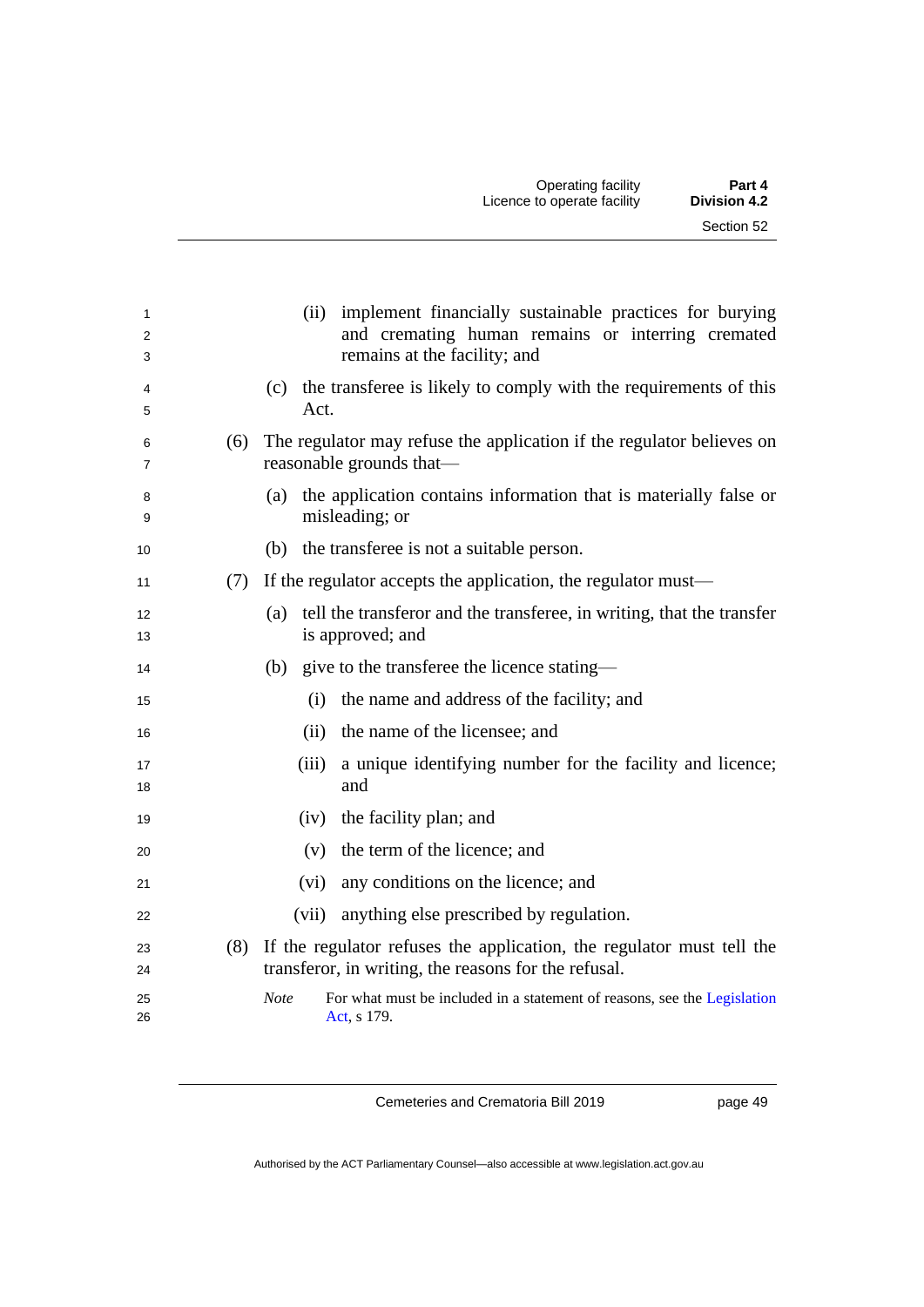| Part 4              | Operating facility          |
|---------------------|-----------------------------|
| <b>Division 4.2</b> | Licence to operate facility |
| Section 53          |                             |

| 1              | 53 |     | Licence-surrender                                                                                                                                                          |
|----------------|----|-----|----------------------------------------------------------------------------------------------------------------------------------------------------------------------------|
| 2<br>3<br>4    |    | (1) | A licensee may surrender a licence to operate a facility to the<br>regulator by giving the regulator notice of the licensee's intention to<br>surrender the licence.       |
| 5              |    | (2) | The notice must be in writing and include the following information:                                                                                                       |
| 6              |    |     | the name of the licensee;<br>(a)                                                                                                                                           |
| 7              |    |     | (b) the unique identifier for the licence;                                                                                                                                 |
| 8              |    |     | the day on which the surrender notice is given to the regulator;<br>(c)                                                                                                    |
| 9              |    |     | the reason the licensee is surrendering the licence.<br>(d)                                                                                                                |
| 10<br>11<br>12 |    | (3) | The licensee may nominate a day, on or after the day the surrender<br>notice is given to the regulator, on which the surrender of the licence<br>takes effect.             |
| 13             |    | (4) | The surrender of a licence takes effect on the earlier of-                                                                                                                 |
| 14<br>15       |    |     | 28 days after the day the licensee gives the surrender notice to<br>(a)<br>the regulator; and                                                                              |
| 16             |    |     | (b) the day nominated by the licensee.                                                                                                                                     |
| 17             | 54 |     | <b>Closing facility-application</b>                                                                                                                                        |
| 18<br>19       |    | (1) | The regulator may approve the licensee of a facility closing a<br>cemetery to further-                                                                                     |
| 20             |    |     | applications under section 8 (Right to burial); or<br>(a)                                                                                                                  |
| 21<br>22<br>23 |    |     | applications under section 17 (Burial at cemetery—application)<br>(b)<br>unless the deceased person has a right to burial at the time of the<br>application for burial; or |
| 24             |    |     | applications under section 9 (Right to interment); or<br>(c)                                                                                                               |
| 25<br>26<br>27 |    |     | applications under 30 (Interment—application) unless the<br>(d)<br>deceased person has a right to interment at the time of<br>application for interment.                   |
|                |    |     |                                                                                                                                                                            |

page 50 Cemeteries and Crematoria Bill 2019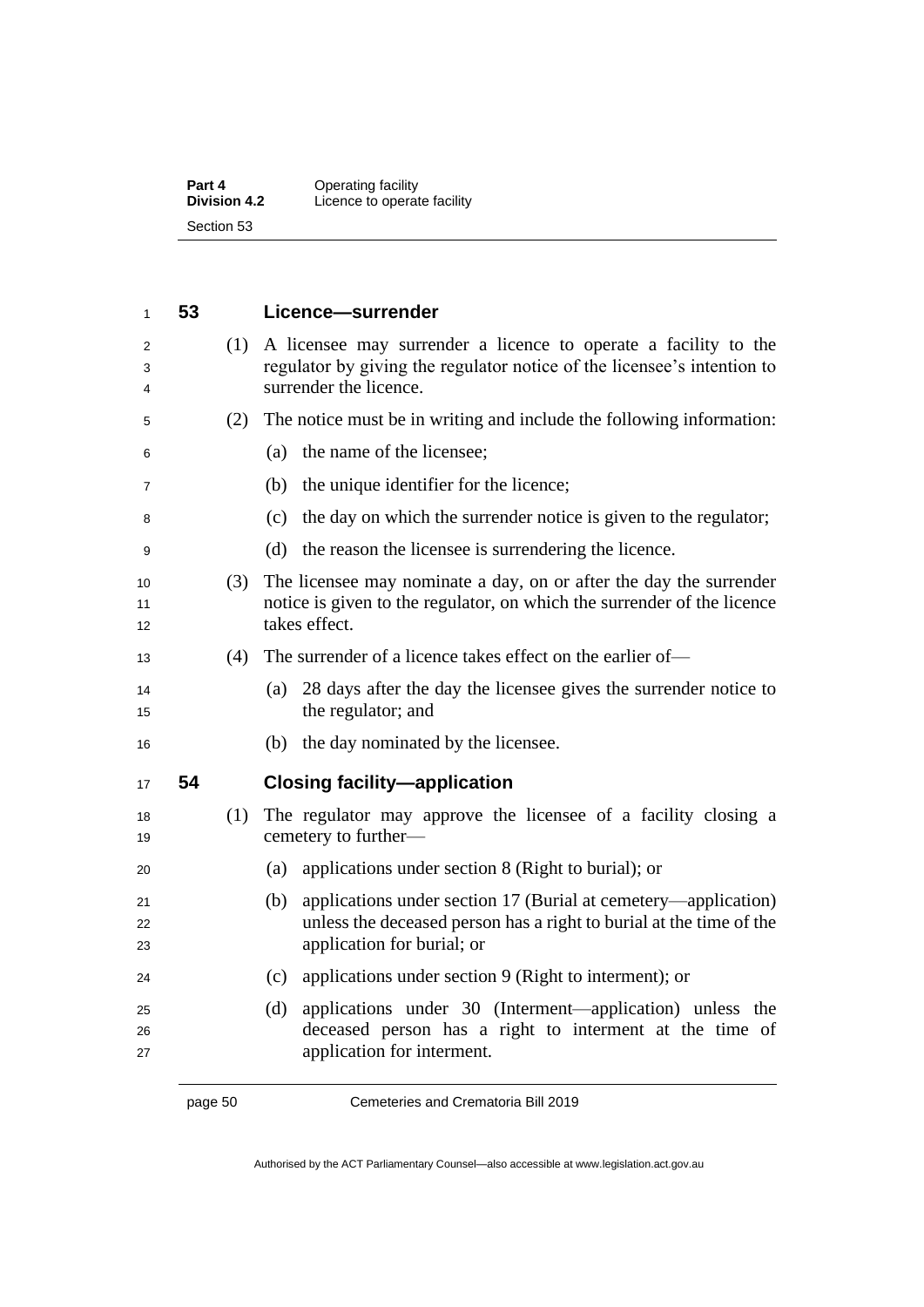| 1<br>2         | (2) | The licensee of a facility may apply to the regulator to close the<br>facility.                                                       |
|----------------|-----|---------------------------------------------------------------------------------------------------------------------------------------|
| 3<br>4         | (3) | The application must be in writing and contain the following<br>information and documents:                                            |
| 5              |     | the name and contact details of the licensee;<br>(a)                                                                                  |
| 6              |     | the unique identifying number of the licence and facility;<br>(b)                                                                     |
| $\overline{7}$ |     | a statement about why the licensee wants to close the facility;<br>(c)                                                                |
| 8<br>9         |     | an up-to-date map of the facility showing each site in which a<br>(d)<br>right to burial or right to interment has been exercised;    |
| 10<br>11       |     | (e) information about the number of sites at the facility at which a<br>right to burial or right to interment has not been exercised; |
| 12<br>13       |     | (f) for each right of burial or right of interment that has been given<br>but not exercised at the facility-                          |
| 14             |     | the number and kind of rights given but not exercised; and<br>(i)                                                                     |
| 15<br>16       |     | a copy of each right to burial certificate or right to<br>(ii)<br>interment certificate;                                              |
| 17             |     | anything else prescribed by regulation.<br>(g)                                                                                        |
| 18             | (4) | The regulator must—                                                                                                                   |
| 19             |     | accept the application; or<br>(a)                                                                                                     |
| 20             |     | (b) refuse the application.                                                                                                           |
| 21<br>22       | (5) | The regulator may refuse to consider the application further if the<br>application is not in accordance with subsection (3).          |
| 23<br>24       | (6) | The regulator may accept the application only if the regulator is<br>satisfied that-                                                  |
| 25             |     | $(a)$ either-                                                                                                                         |
| 26<br>27       |     | (i) the licensee has fulfilled each right to burial or right to<br>interment at the facility; or                                      |

page 51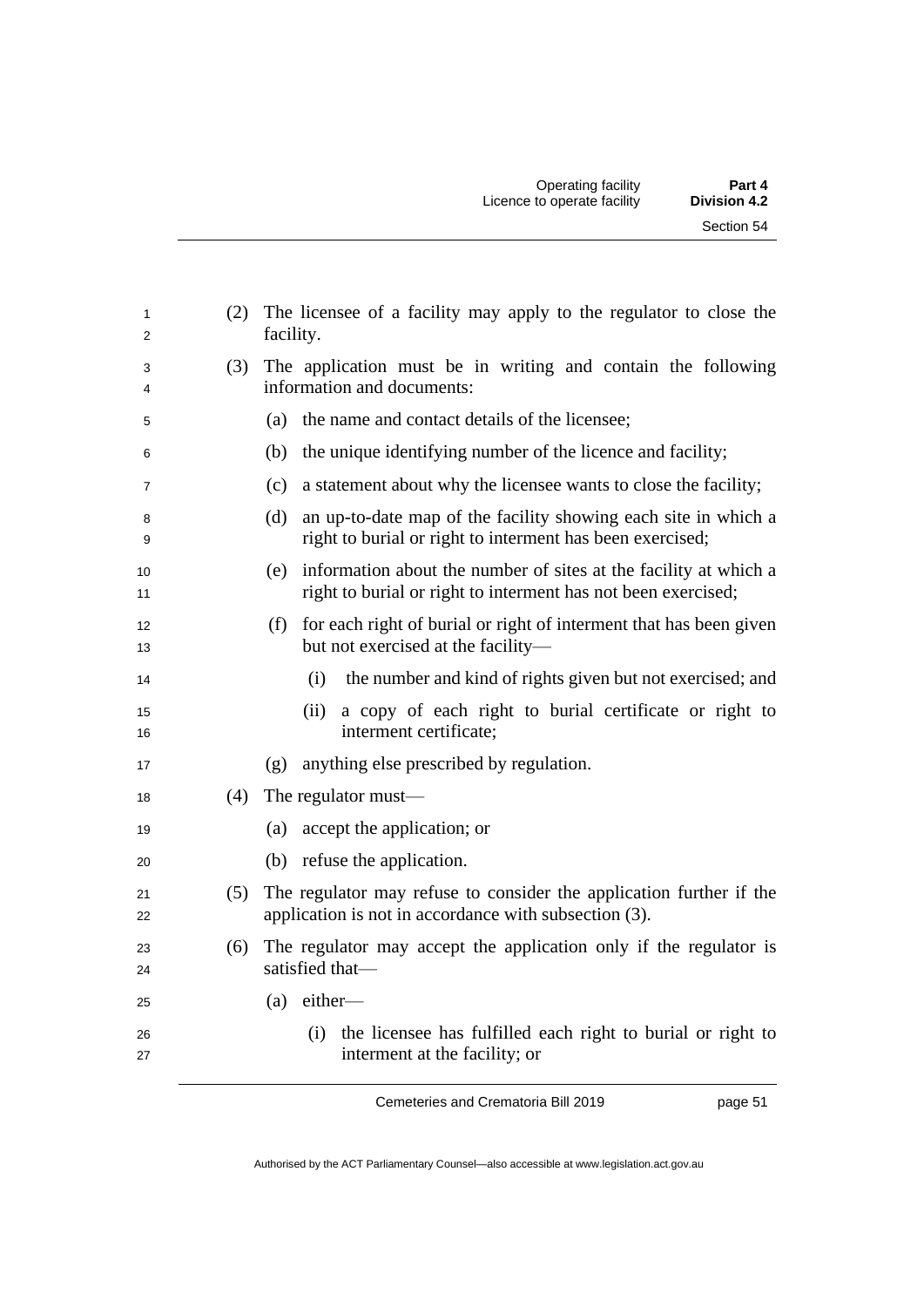| Part 4              | Operating facility          |
|---------------------|-----------------------------|
| <b>Division 4.2</b> | Licence to operate facility |
| Section 55          |                             |

| 1<br>2                |    |     | (ii) the licensee will be able to fulfil each right to burial or right<br>to interment at the facility even if the facility is closed; and                                                                                                                                                           |
|-----------------------|----|-----|------------------------------------------------------------------------------------------------------------------------------------------------------------------------------------------------------------------------------------------------------------------------------------------------------|
| 3<br>4<br>5<br>6<br>7 |    |     | if a right to burial or right to interment has been given but not<br>(b)<br>exercised at the facility and the licensee will not be able to fulfil<br>the right—the licensee has revoked the right under section 12<br>(Right to burial or interment-notice about end of term and<br>revoking right). |
| 8<br>9<br>10          |    | (7) | If the regulator accepts the application, the regulator must tell the<br>licensee, in writing, that the closure of the facility is approved and the<br>date of the closure.                                                                                                                          |
| 11<br>12              |    | (8) | If the regulator refuses the application, the regulator must tell the<br>licensee, in writing, the reasons for the refusal.                                                                                                                                                                          |
| 13<br>14              |    |     | Note<br>For what must be included in a statement of reasons, see the Legislation<br>Act, s 179.                                                                                                                                                                                                      |
|                       | 55 |     | <b>Application-request for information</b>                                                                                                                                                                                                                                                           |
| 15                    |    |     |                                                                                                                                                                                                                                                                                                      |
| 16<br>17<br>18        |    | (1) | The regulator may require any of the following people to give the<br>regulator additional information the regulator believes on reasonable<br>grounds to be necessary to decide the application:                                                                                                     |
| 19                    |    |     | a person who applies for a licence under section 49; and<br>(a)                                                                                                                                                                                                                                      |
| 20                    |    |     | (b)<br>a person who applies to amend a licence under section 51.                                                                                                                                                                                                                                     |
| 21<br>22<br>23<br>24  |    | (2) | If an application is to transfer a licence under section 52, the regulator<br>may require the following people to give the regulator additional<br>information the regulator believes on reasonable grounds to be<br>necessary to decide the application:                                            |
| 25                    |    |     | the person who applies to transfer the licence;<br>(a)                                                                                                                                                                                                                                               |
| 26                    |    |     | the person who is to receive the transferred licence.<br>(b)                                                                                                                                                                                                                                         |
| 27                    |    | (3) | The regulator must—                                                                                                                                                                                                                                                                                  |

page 52 Cemeteries and Crematoria Bill 2019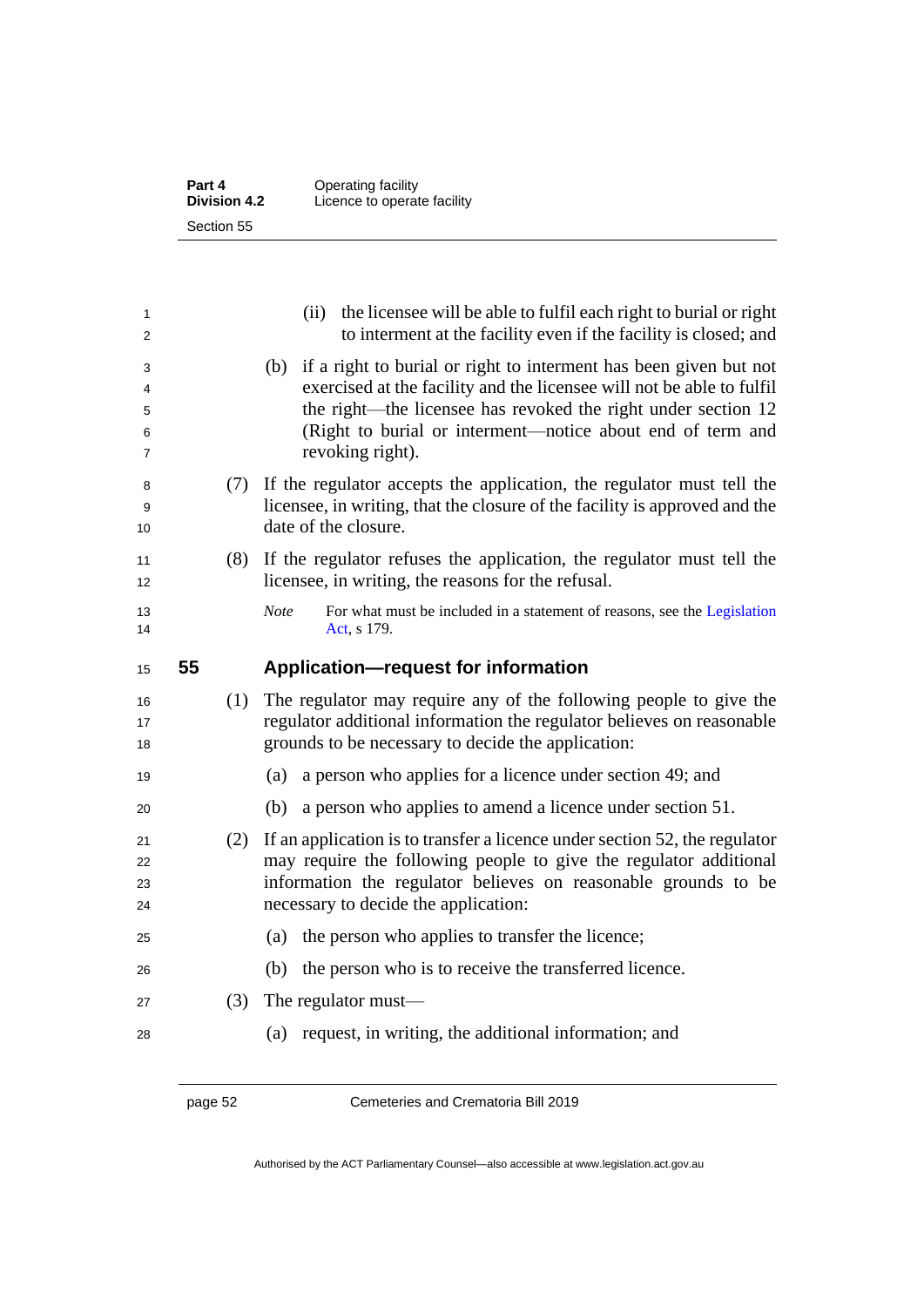| 1<br>2<br>3<br>4    | (4) | may require the additional information to be provided within a<br>(b)<br>stated time.<br>The regulator may refuse to consider the application further until the<br>additional information is provided. |
|---------------------|-----|--------------------------------------------------------------------------------------------------------------------------------------------------------------------------------------------------------|
| 5                   | 56  | Offences-failure to update information in application                                                                                                                                                  |
| 6                   | (1) | A person commits an offence if-                                                                                                                                                                        |
|                     |     |                                                                                                                                                                                                        |
| $\overline{7}$<br>8 |     | a person applies to the regulator for a licence under section 49;<br>(a)<br>and                                                                                                                        |
| 9<br>10             |     | the information required to be included in the application under<br>(b)<br>section 49 $(2)$ changes; and                                                                                               |
| 11<br>12            |     | (c) the person does not tell the regulator, in writing, about the<br>change within 7 days.                                                                                                             |
| 13                  |     | Maximum penalty: 50 penalty units.                                                                                                                                                                     |
| 14                  | (2) | A person commits an offence if-                                                                                                                                                                        |
| 15                  |     | the person is a licensee of a facility; and<br>(a)                                                                                                                                                     |
| 16<br>17            |     | the person applies to the regulator to amend the licence under<br>(b)<br>section 51; and                                                                                                               |
| 18<br>19            |     | (c) the information required to be included in the application under<br>section 51 $(2)$ changes; and                                                                                                  |
| 20<br>21            |     | the person does not tell the regulator, in writing, about the<br>(d)<br>change within 7 days.                                                                                                          |
| 22                  |     | Maximum penalty: 50 penalty units.                                                                                                                                                                     |
| 23                  | (3) | A person commits an offence if-                                                                                                                                                                        |
| 24                  |     | (a) the person is a licensee of a facility; and                                                                                                                                                        |
| 25<br>26            |     | the person applies to the regulator to transfer the licence to<br>(b)<br>another person under section 52; and                                                                                          |

page 53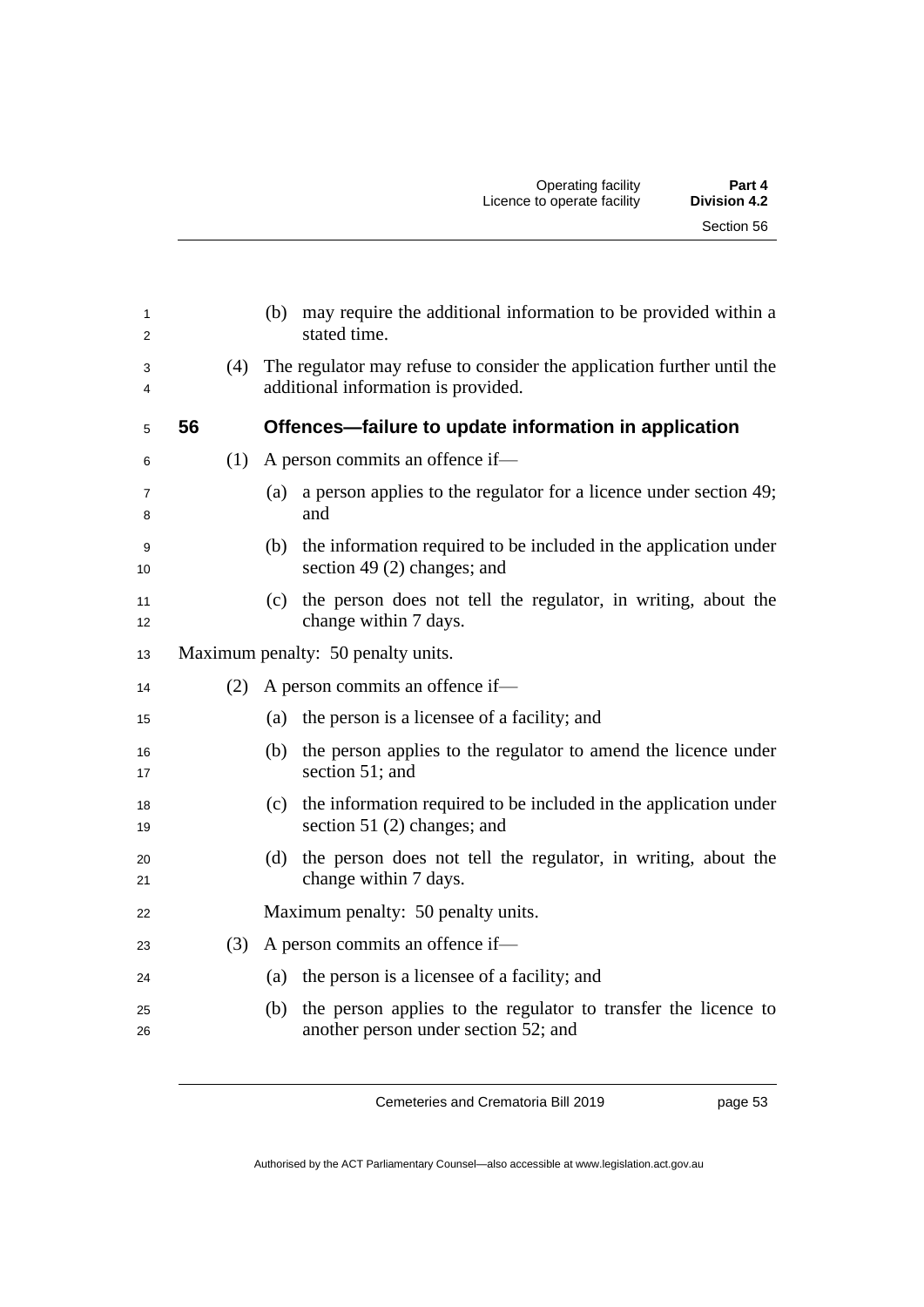| Part 4              | Operating facility           |
|---------------------|------------------------------|
| <b>Division 4.3</b> | Regulator's register-licence |
| Section 57          |                              |

| 1<br>2         |    |     | the information required to be included in the application under<br>(c)<br>section 52 $(2)$ changes; and |
|----------------|----|-----|----------------------------------------------------------------------------------------------------------|
| 3<br>4         |    |     | the person does not tell the regulator, in writing, about the<br>(d)<br>change within 7 days.            |
| 5              |    |     | Maximum penalty: 50 penalty units.                                                                       |
| 6              |    | (4) | An offence against this section is a strict liability offence.                                           |
| $\overline{7}$ | 57 |     | Offence-failure to update information                                                                    |
| 8              |    | (1) | A person commits an offence if-                                                                          |
| 9              |    |     | the person is a licensee of a facility; and<br>(a)                                                       |
| 10             |    |     | any of the following information changes:<br>(b)                                                         |
| 11             |    |     | the name and contact details of the licensee;<br>(i)                                                     |
| 12             |    |     | any information or matters on the facility plan; and<br>(ii)                                             |
| 13<br>14       |    |     | the person does not tell the regulator, in writing, about the<br>(c)<br>change within 30 days.           |
| 15             |    |     | Maximum penalty: 50 penalty units.                                                                       |
| 16             |    | (2) | An offence against this section is a strict liability offence.                                           |
| 17             |    |     | <b>Division 4.3</b><br><b>Regulator's register-licence</b>                                               |
| 18             | 58 |     | <b>Register of licences</b>                                                                              |
| 19             |    | (1) | The regulator must keep a register of licences to operate a facility.                                    |
| 20             |    | (2) | The register must include the following information:                                                     |
| 21             |    |     | for each licence given under section 49—<br>(a)                                                          |
| 22             |    |     | the name and contact details of the licensee; and<br>(i)                                                 |
| 23             |    |     | the unique identifying number of the licence; and<br>(ii)                                                |
| 24             |    |     | the unique identifying number of the facility; and<br>(iii)                                              |

page 54 Cemeteries and Crematoria Bill 2019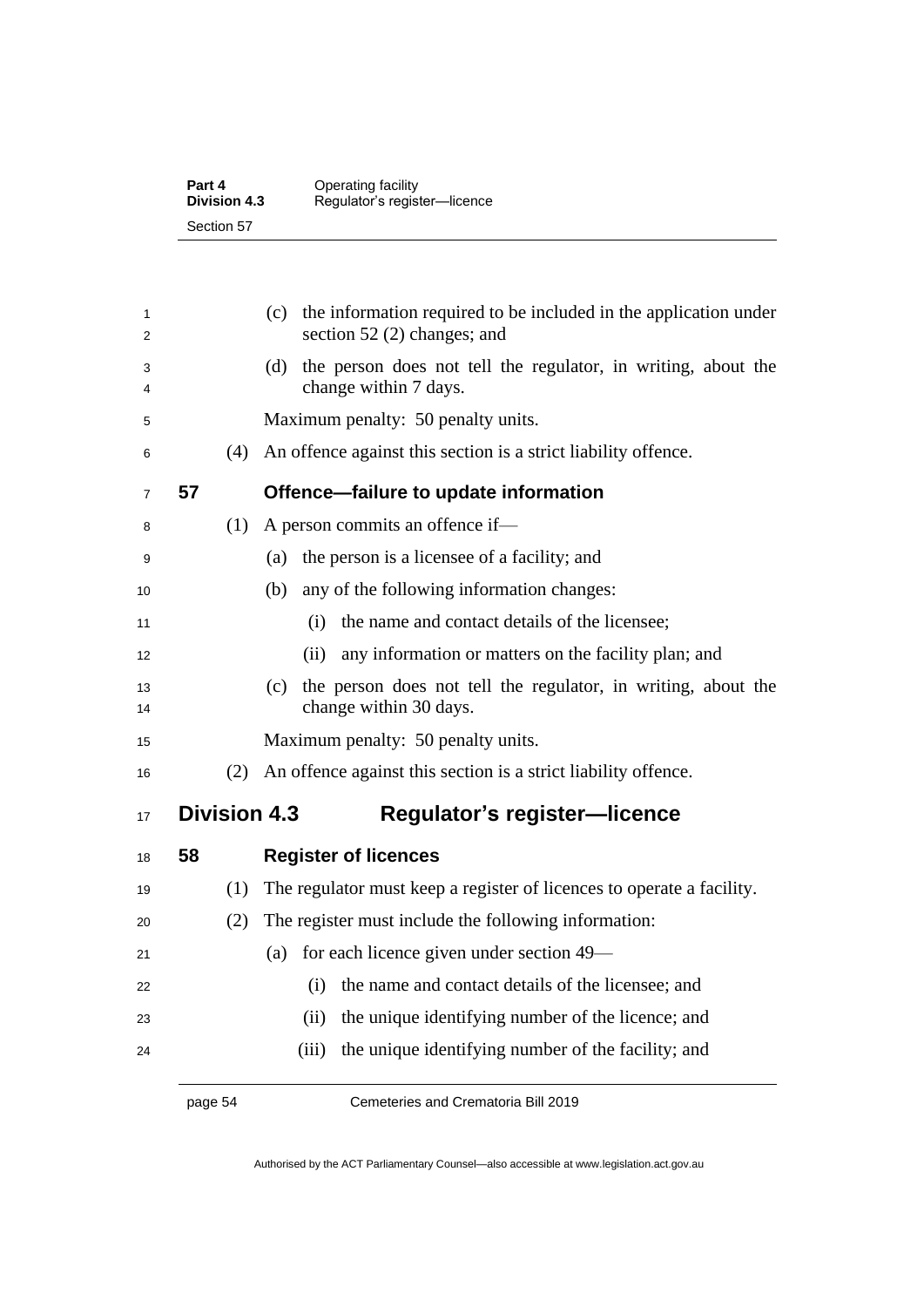| 1                   |     | the term of the licence; and<br>(iv)                                                                                                                                                        |
|---------------------|-----|---------------------------------------------------------------------------------------------------------------------------------------------------------------------------------------------|
| 2                   |     | (v) if the licence is subject to conditions—the conditions;                                                                                                                                 |
| 3                   |     | (b) if a licence is amended under section $51-$                                                                                                                                             |
| 4                   |     | a description of the amendment; and<br>(i)                                                                                                                                                  |
| 5                   |     | the reasons for the amendment; and<br>(ii)                                                                                                                                                  |
| 6                   |     | the date the amendment starts;<br>(iii)                                                                                                                                                     |
| $\overline{7}$<br>8 |     | if a license is amended under division 5.1 (Disciplinary<br>(c)<br>action)—                                                                                                                 |
| 9                   |     | a description of the amendment; and<br>(i)                                                                                                                                                  |
| 10                  |     | the reasons for the amendment; and<br>(ii)                                                                                                                                                  |
| 11                  |     | the date the amendment starts;<br>(iii)                                                                                                                                                     |
| 12<br>13            |     | if a licence is transferred under section 52—the name of the<br>(d)<br>person to whom the licence is transferred;                                                                           |
| 14<br>15            |     | if a licence is surrendered under section 53—the date the licence<br>(e)<br>is surrendered;                                                                                                 |
| 16<br>17<br>18      |     | if a licence is suspended under section 70 (Immediate<br>(f)<br>suspension of licence—danger to public health) or section 71<br>(Disciplinary action—no immediate danger to public health)— |
| 19                  |     | (i) the reason the licence is suspended; and                                                                                                                                                |
| 20                  |     | the date the suspension starts and ends;<br>(ii)                                                                                                                                            |
| 21                  |     | if a licence is cancelled under division 5.1—<br>(g)                                                                                                                                        |
| 22                  |     | the reason the licence is cancelled; and<br>(i)                                                                                                                                             |
| 23                  |     | the date the cancellation starts.<br>(ii)                                                                                                                                                   |
| 24<br>25            | (3) | The regulator must make the information on the register available for<br>public inspection.                                                                                                 |
| 26                  | (4) | The regulator may correct a mistake, error or omission in the register.                                                                                                                     |

page 55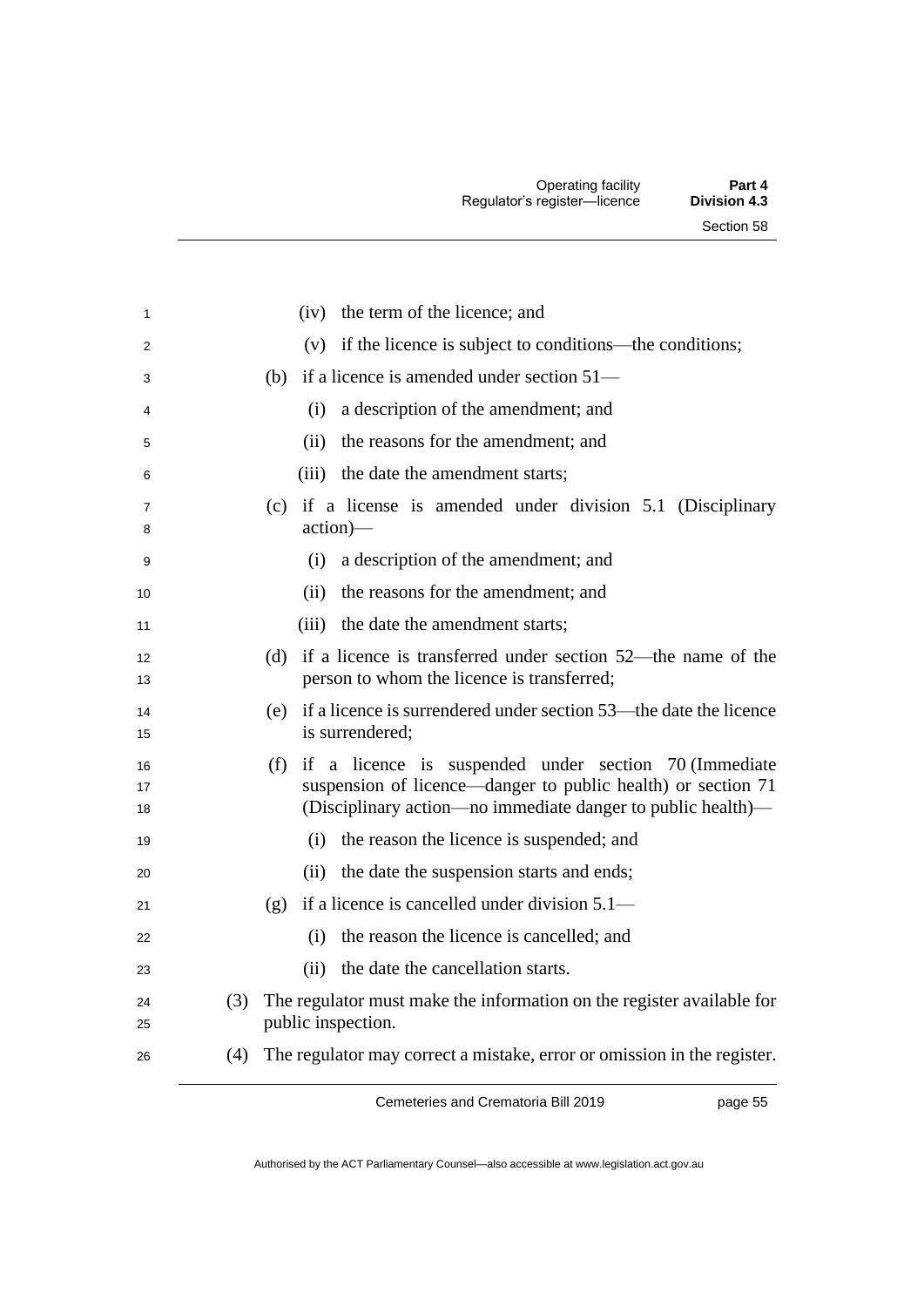| Part 4              | Operating facility                                    |
|---------------------|-------------------------------------------------------|
| <b>Division 4.4</b> | Licensee's operating procedures, register and records |
| Section 59          |                                                       |

| 1<br>2      | (5)                 | The regulator may change a detail included in the register to keep it<br>up-to-date.                                                                                                 |
|-------------|---------------------|--------------------------------------------------------------------------------------------------------------------------------------------------------------------------------------|
| 3<br>4      | <b>Division 4.4</b> | Licensee's operating procedures,<br>register and records                                                                                                                             |
| 5           |                     | <b>Subdivision 4.4.1</b><br><b>Standard operating procedures</b>                                                                                                                     |
| 6           | 59                  | <b>Standard cemetery operating procedures</b>                                                                                                                                        |
| 7<br>8<br>9 | (1)                 | The licensee of a cemetery must make and keep written procedures<br>for the cemetery (the <i>standard cemetery operating procedures</i> )<br>including procedures for the following: |
| 10<br>11    |                     | allocating a unique identifying number for the human remains<br>(a)<br>of each deceased person buried at the facility;                                                               |
| 12          |                     | transporting and moving human remains at the cemetery;<br>(b)                                                                                                                        |
| 13          |                     | burying human remains in a site at the cemetery;<br>(c)                                                                                                                              |
| 14          |                     | exhuming human remains from a site at the cemetery;<br>(d)                                                                                                                           |
| 15          |                     | interring cremated remains in a site at the cemetery;<br>(e)                                                                                                                         |
| 16          |                     | (f)<br>disinterring cremated remains from a site at the cemetery;                                                                                                                    |
| 17<br>18    |                     | resolving complaints to the licensee about any activities<br>(g)<br>mentioned in paragraphs (a) to (f);                                                                              |
| 19          |                     | anything else prescribed by regulation.<br>(h)                                                                                                                                       |
| 20          | (2)                 | A person commits an offence if the person—                                                                                                                                           |
| 21          |                     | is the licensee of a cemetery; and<br>(a)                                                                                                                                            |
| 22          |                     | does not make the standard cemetery operating procedures.<br>(b)                                                                                                                     |
| 23          |                     | Maximum penalty: 50 penalty units.                                                                                                                                                   |

## page 56 Cemeteries and Crematoria Bill 2019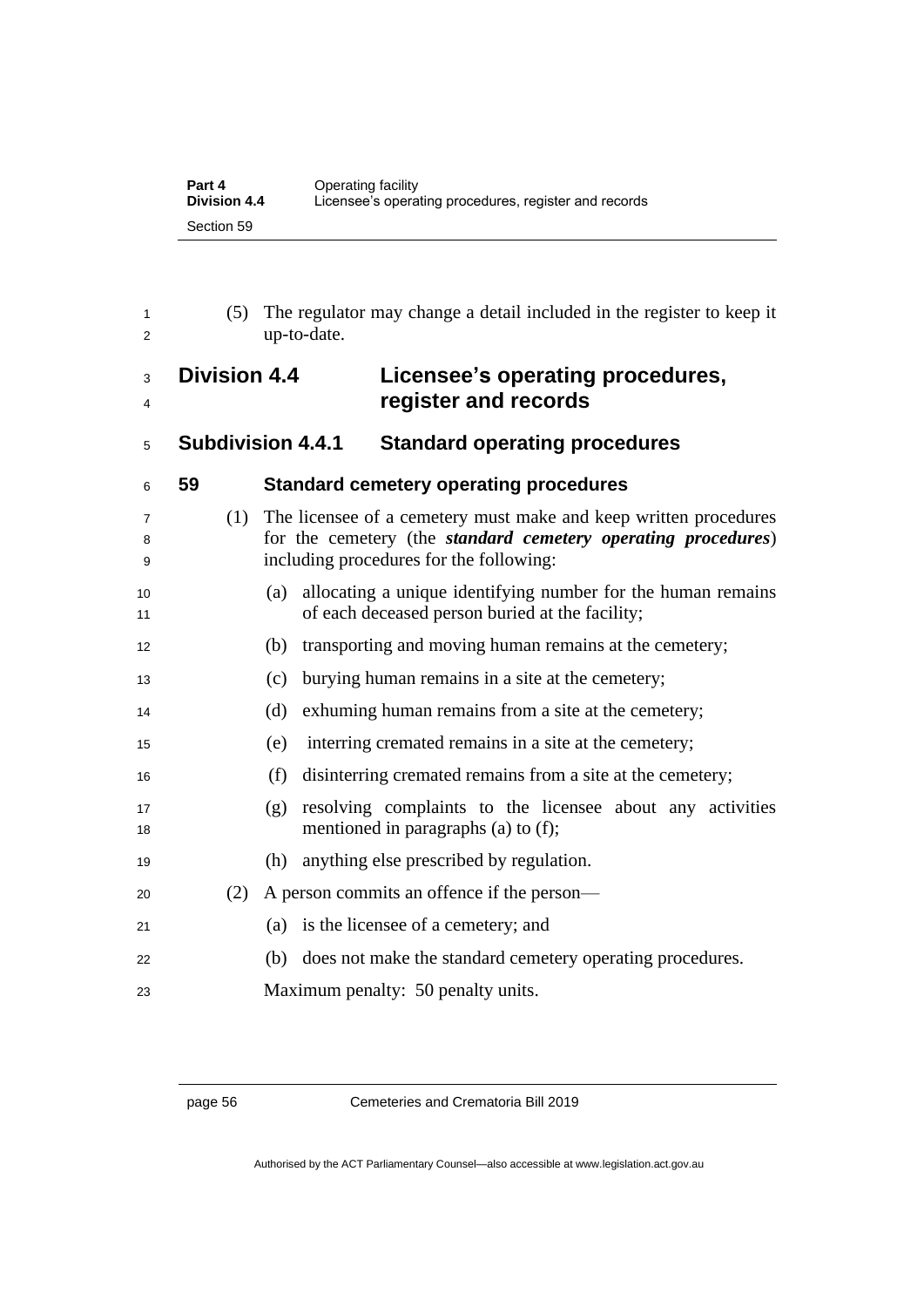| 1              |    | (3) A person commits an offence if the person—                                                                                                                                                    |
|----------------|----|---------------------------------------------------------------------------------------------------------------------------------------------------------------------------------------------------|
| $\overline{2}$ |    | (a) is the licensee of a cemetery; and                                                                                                                                                            |
| 3              |    | (b) does not keep the standard cemetery operating procedures.                                                                                                                                     |
| 4              |    | Maximum penalty: 50 penalty units.                                                                                                                                                                |
| 5              |    | (4) A person commits an offence if the person—                                                                                                                                                    |
| 6              |    | (a) is the licensee of a cemetery; and                                                                                                                                                            |
| 7<br>8         |    | (b) does not review the standard operating procedures at least every<br>2 years.                                                                                                                  |
| 9              |    | Maximum penalty: 50 penalty units.                                                                                                                                                                |
| 10             |    | (5) An offence against this section is a strict liability offence.                                                                                                                                |
| 11             | 60 | <b>Standard crematorium operating procedures</b>                                                                                                                                                  |
| 12<br>13<br>14 |    | (1) The licensee of a crematorium must make and keep written<br>procedures for the crematorium (the standard crematorium<br><i>operating procedures</i> ) including procedures for the following: |
| 15             |    | allocating a unique identifying number for-<br>(a)                                                                                                                                                |
| 16<br>17<br>18 |    | the cremation of human remains of a deceased person<br>(i)<br>including the application, the human remains and the<br>cremation; and                                                              |
| 19             |    | (ii) the cremated remains;                                                                                                                                                                        |
| 20             |    | transporting and moving human remains at the crematorium;<br>(b)                                                                                                                                  |
| 21             |    | cremating human remains at the crematorium;<br>(c)                                                                                                                                                |
| 22             |    | the collection of cremated remains from the crematorium;<br>(d)                                                                                                                                   |
| 23             |    | disposing of cremated remains that have not been collected from<br>(e)                                                                                                                            |
| 24             |    | the crematorium or interred at the crematorium;                                                                                                                                                   |
| 25<br>26       |    | resolving complaints to the licensee about any activities<br>(f)<br>mentioned in paragraphs (a) to (e).                                                                                           |
|                |    |                                                                                                                                                                                                   |

page 57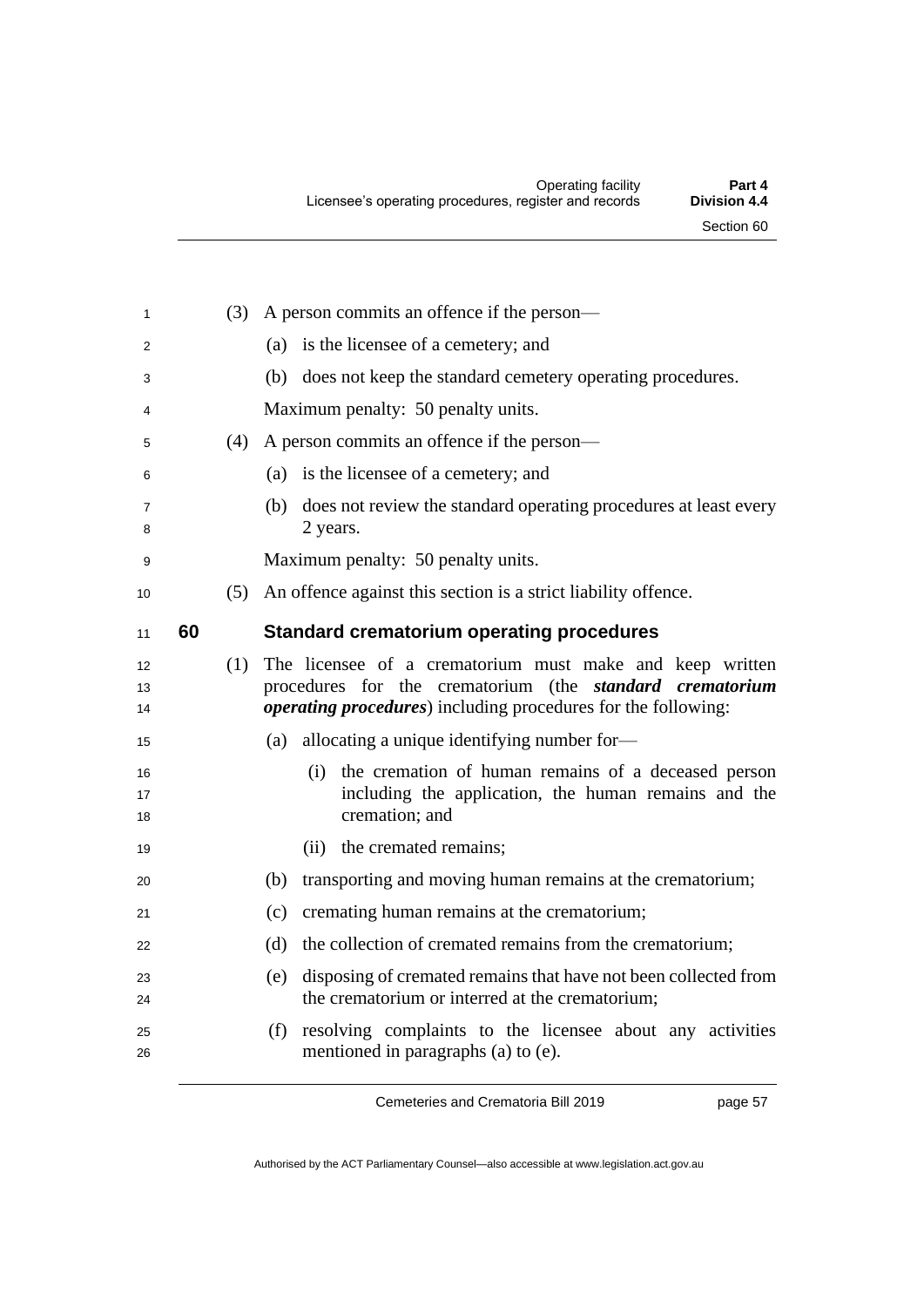| Part 4              | Operating facility                                    |
|---------------------|-------------------------------------------------------|
| <b>Division 4.4</b> | Licensee's operating procedures, register and records |
| Section 61          |                                                       |

| 1              |    | (2) | A person commits an offence if the person is—                                                                                                                                                                                    |
|----------------|----|-----|----------------------------------------------------------------------------------------------------------------------------------------------------------------------------------------------------------------------------------|
| 2              |    |     | the licensee of a crematorium; and<br>(a)                                                                                                                                                                                        |
| 3              |    |     | (b) does not make the standard crematorium operating procedures.                                                                                                                                                                 |
| 4              |    |     | Maximum penalty: 50 penalty units.                                                                                                                                                                                               |
| 5              |    | (3) | A person commits an offence if the person—                                                                                                                                                                                       |
| 6              |    |     | (a) is the licensee of a crematorium; and                                                                                                                                                                                        |
| 7              |    |     | (b) does not keep the standard crematorium operating procedures.                                                                                                                                                                 |
| 8              |    |     | Maximum penalty: 50 penalty units.                                                                                                                                                                                               |
| 9              |    | (4) | A person commits an offence if the person—                                                                                                                                                                                       |
| 10             |    |     | is the licensee of a crematorium; and<br>(a)                                                                                                                                                                                     |
| 11<br>12       |    |     | (b) does not review the standard crematorium operating procedures<br>at least every 2 years.                                                                                                                                     |
| 13             |    |     | Maximum penalty: 50 penalty units.                                                                                                                                                                                               |
| 14             |    | (5) | An offence against this section is a strict liability offence.                                                                                                                                                                   |
| 15             | 61 |     | <b>Standard facility operating procedures</b>                                                                                                                                                                                    |
| 16<br>17<br>18 |    | (1) | The licensee of a facility must make and keep written procedures for<br>the interment of cremated remains at the facility (the <i>standard facility</i><br><i>operating procedures</i> ) including procedures for the following: |
| 19<br>20       |    |     | allocating a unique identifying number for an application for<br>(a)<br>interment of cremated remains at the facility;                                                                                                           |
| 21             |    |     | (b) interring cremated remains at the facility;                                                                                                                                                                                  |
| 22<br>23<br>24 |    |     | allocating a unique identifying number for an application for the<br>(c)<br>disinterment of cremated remains from an interment site at the<br>facility;                                                                          |
| 25<br>26       |    |     | disinterring cremated remains from an interment site at the<br>(d)<br>facility;                                                                                                                                                  |

page 58 Cemeteries and Crematoria Bill 2019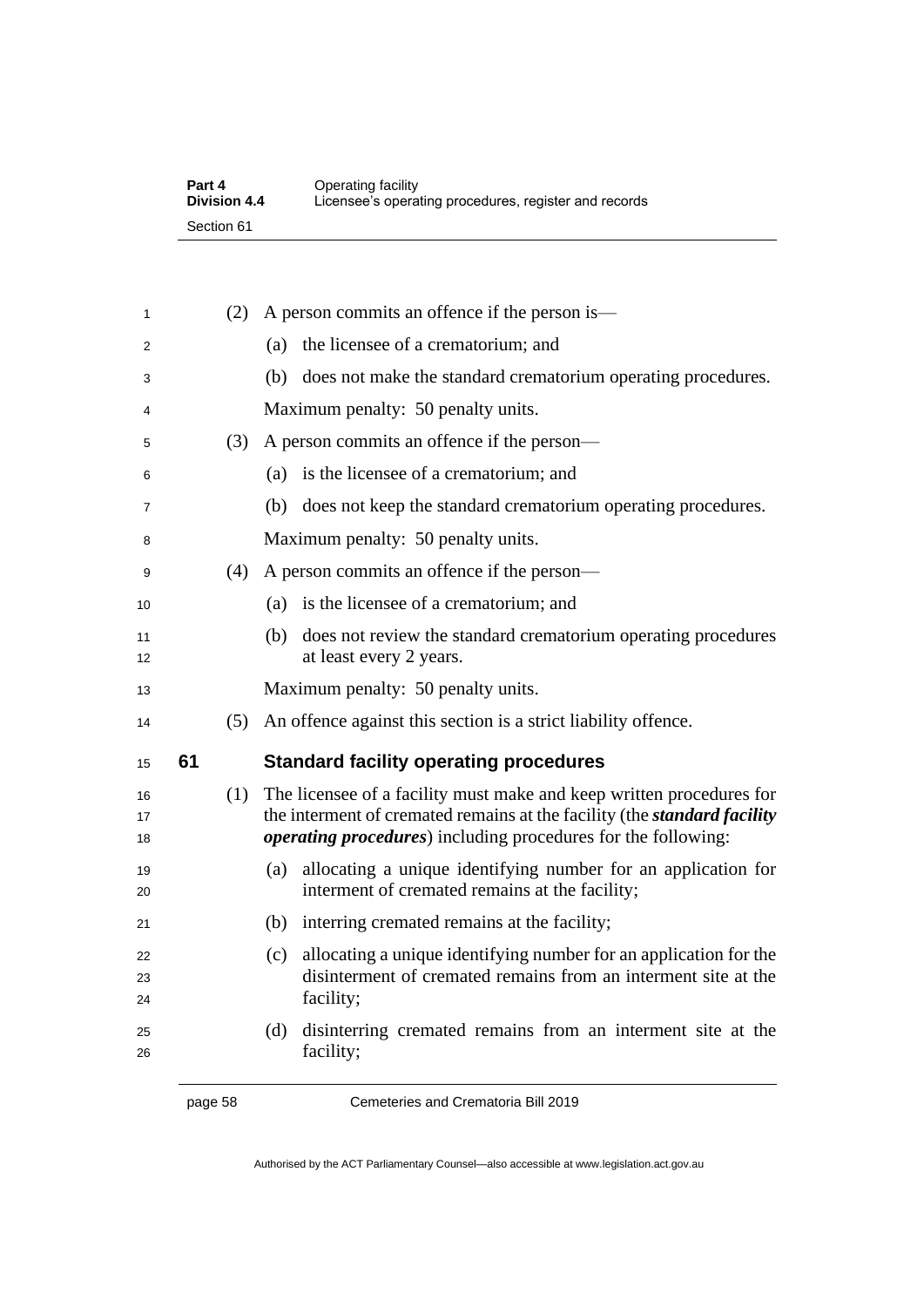| 1        |     | the collection of disinterred cremated remains;<br>(e)                                                            |
|----------|-----|-------------------------------------------------------------------------------------------------------------------|
| 2<br>3   |     | resolving complaints to the licensee about any activities<br>(f)<br>mentioned in paragraphs (a) to (e).           |
| 4        | (2) | A person commits an offence if the person—                                                                        |
| 5        |     | is the licensee of a facility; and<br>(a)                                                                         |
| 6        |     | does not make the standard facility operating procedures.<br>(b)                                                  |
| 7        |     | Maximum penalty: 50 penalty units.                                                                                |
| 8        | (3) | A person commits an offence if the person—                                                                        |
| 9        |     | (a) is the licensee of a facility; and                                                                            |
| 10       |     | (b) does not keep the standard facility operating procedures.                                                     |
| 11       |     | Maximum penalty: 50 penalty units.                                                                                |
| 12       | (4) | A person commits an offence if the person—                                                                        |
| 13       |     | (a) is the licensee of a facility; and                                                                            |
| 14<br>15 |     | does not review the standard facility operating procedures at<br>(b)<br>least every 2 years.                      |
| 16       |     | Maximum penalty: 50 penalty units.                                                                                |
| 17       | (5) | An offence against this section is a strict liability offence.                                                    |
| 18       |     | <b>Subdivision 4.4.2</b><br><b>Licensee registers</b>                                                             |
| 19       | 62  | Register-right to burial and right to interment                                                                   |
| 20<br>21 | (1) | The licensee of a facility must keep a register of each right to burial<br>or right to interment at the facility. |

page 59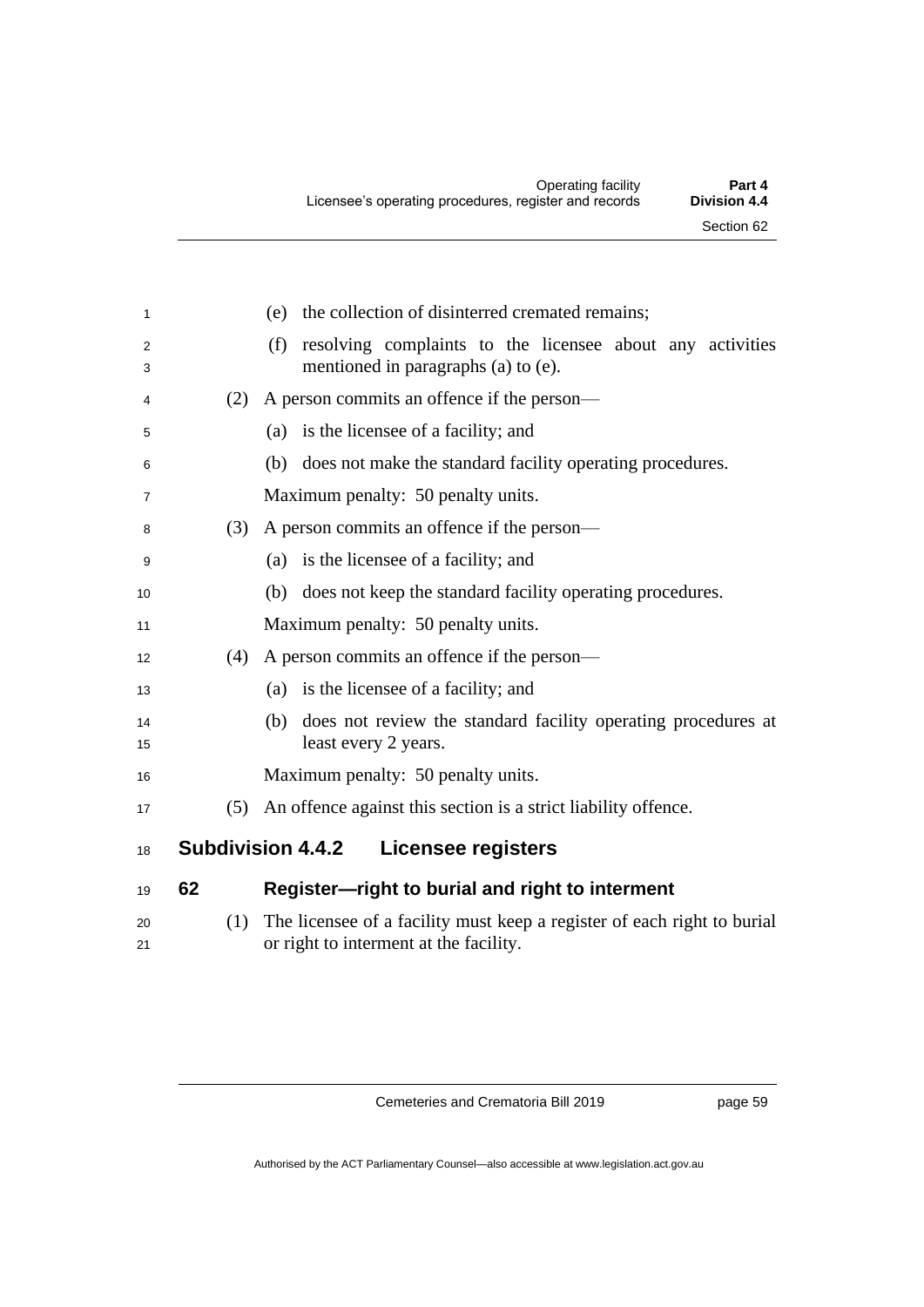| Part 4              | Operating facility                                    |
|---------------------|-------------------------------------------------------|
| <b>Division 4.4</b> | Licensee's operating procedures, register and records |
| Section 63          |                                                       |

| 1              |    | (2) | The register must include the following information and documents:                                                                                 |
|----------------|----|-----|----------------------------------------------------------------------------------------------------------------------------------------------------|
| 2              |    |     | the date the right was given;<br>(a)                                                                                                               |
| 3              |    |     | (b) for a right to burial—                                                                                                                         |
| 4<br>5         |    |     | (i) the unique identifying number of the right to burial<br>certificate; and                                                                       |
| 6              |    |     | a copy of the right to burial certificate;<br>(ii)                                                                                                 |
| 7              |    |     | for a right to interment—<br>(c)                                                                                                                   |
| 8<br>9         |    |     | the unique identifying number of the right to interment<br>(i)<br>certificate; and                                                                 |
| 10             |    |     | a copy of the right to interment certificate;<br>(ii)                                                                                              |
| 11<br>12       |    |     | if the right is transferred under section 10 (Right to burial and<br>(d)<br>right to interment—transfer—                                           |
| 13             |    |     | the date of the transfer; and<br>(i)                                                                                                               |
| 14             |    |     | the name of the transferor and transferee; and<br>(ii)                                                                                             |
| 15<br>16<br>17 |    |     | a copy of the written statement given under section 10<br>(iii)<br>(Right to burial and right to interment—transfer) for the<br>transferred right; |
| 18<br>19       |    |     | (e) if the right is revoked under section 12 (Right to burial or<br>interment—notice about end of term and revoking right)—                        |
| 20             |    |     | the date the right is revoked; and<br>(i)                                                                                                          |
| 21             |    |     | the reason the right is revoked.<br>(ii)                                                                                                           |
| 22             | 63 |     | Register-burial, cremation, interment etc                                                                                                          |
| 23<br>24       |    | (1) | The licensee of a facility must keep a register of each burial,<br>cremation, interment, disinterment and exhumation at the facility.              |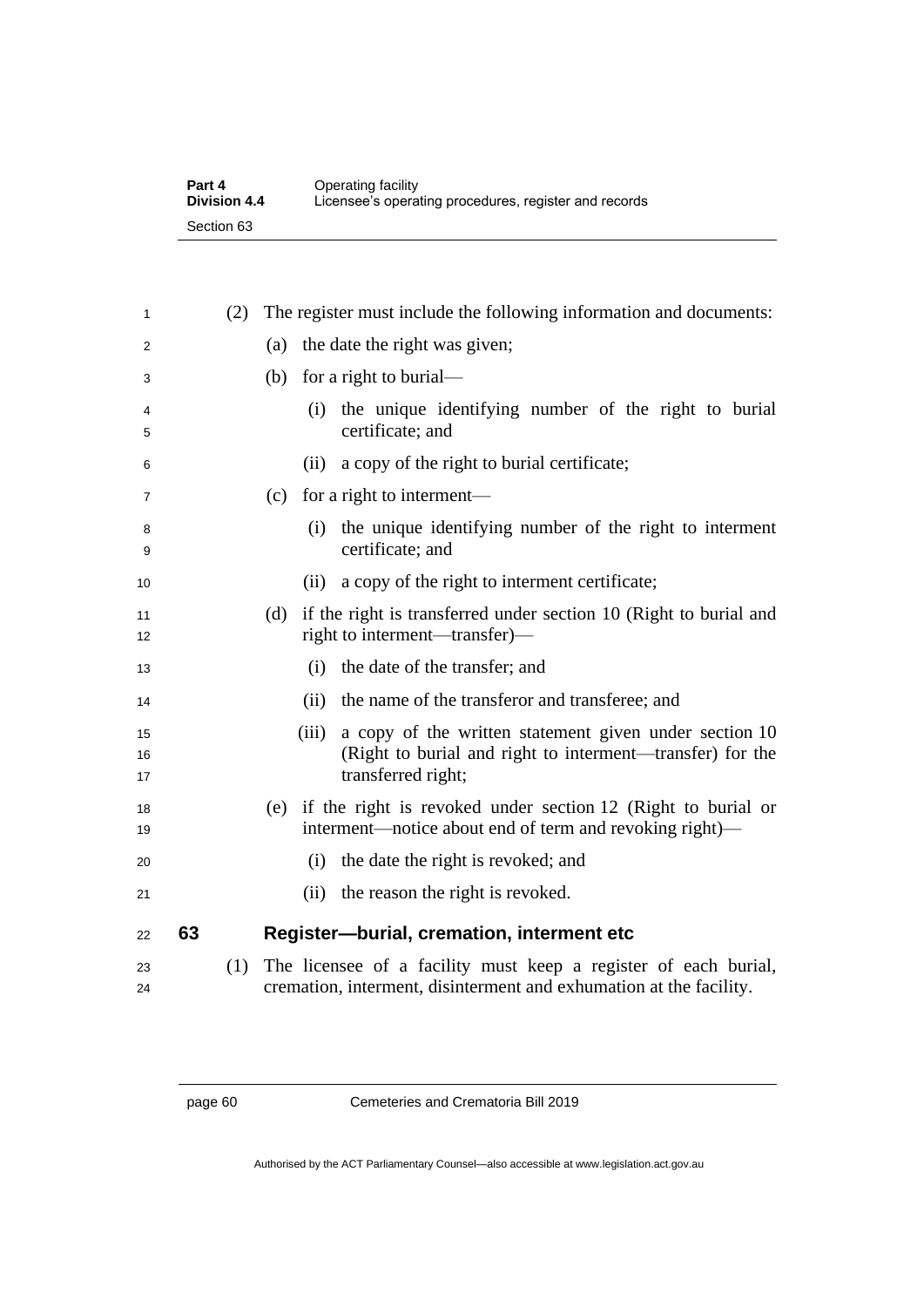| 1              | (2) | The register must include the following information for a burial:                                                                             |
|----------------|-----|-----------------------------------------------------------------------------------------------------------------------------------------------|
| 2<br>3         |     | the name of the deceased person whose human remains are<br>(a)<br>buried and their-                                                           |
| 4              |     | date of birth (if known); and<br>(i)                                                                                                          |
| 5              |     | date of death (if known);<br>(ii)                                                                                                             |
| 6              |     | (b) the unique identifying number—                                                                                                            |
| 7              |     | of the right to burial certificate; and<br>(i)                                                                                                |
| 8              |     | for the burial site, application, deceased person and their<br>(ii)                                                                           |
| 9<br>10        |     | human remains and the burial given under section 17<br>(Burial at cemetery—application);                                                      |
| 11             |     | the date the human remains are buried;<br>(c)                                                                                                 |
| 12             |     | either-<br>(d)                                                                                                                                |
| 13<br>14       |     | the unique identifying number of the facility site where the<br>(i)<br>human remains of the deceased person are buried; or                    |
| 15<br>16<br>17 |     | if the burial was a natural burial, the GPS location where<br>(ii)<br>the human remains of the deceased person are buried in the<br>cemetery. |
| 18             | (3) | The register must include the following information for a cremation:                                                                          |
| 19<br>20       |     | (a) the name of the deceased person whose human remains are<br>cremated and their-                                                            |
| 21             |     | date of birth (if known); and<br>(i)                                                                                                          |
| 22             |     | date of death (if known);<br>(ii)                                                                                                             |
| 23             |     | the unique identifying number for the cremation;<br>(b)                                                                                       |
| 24             |     | the date the human remains are cremated;<br>(c)                                                                                               |
|                |     |                                                                                                                                               |

page 61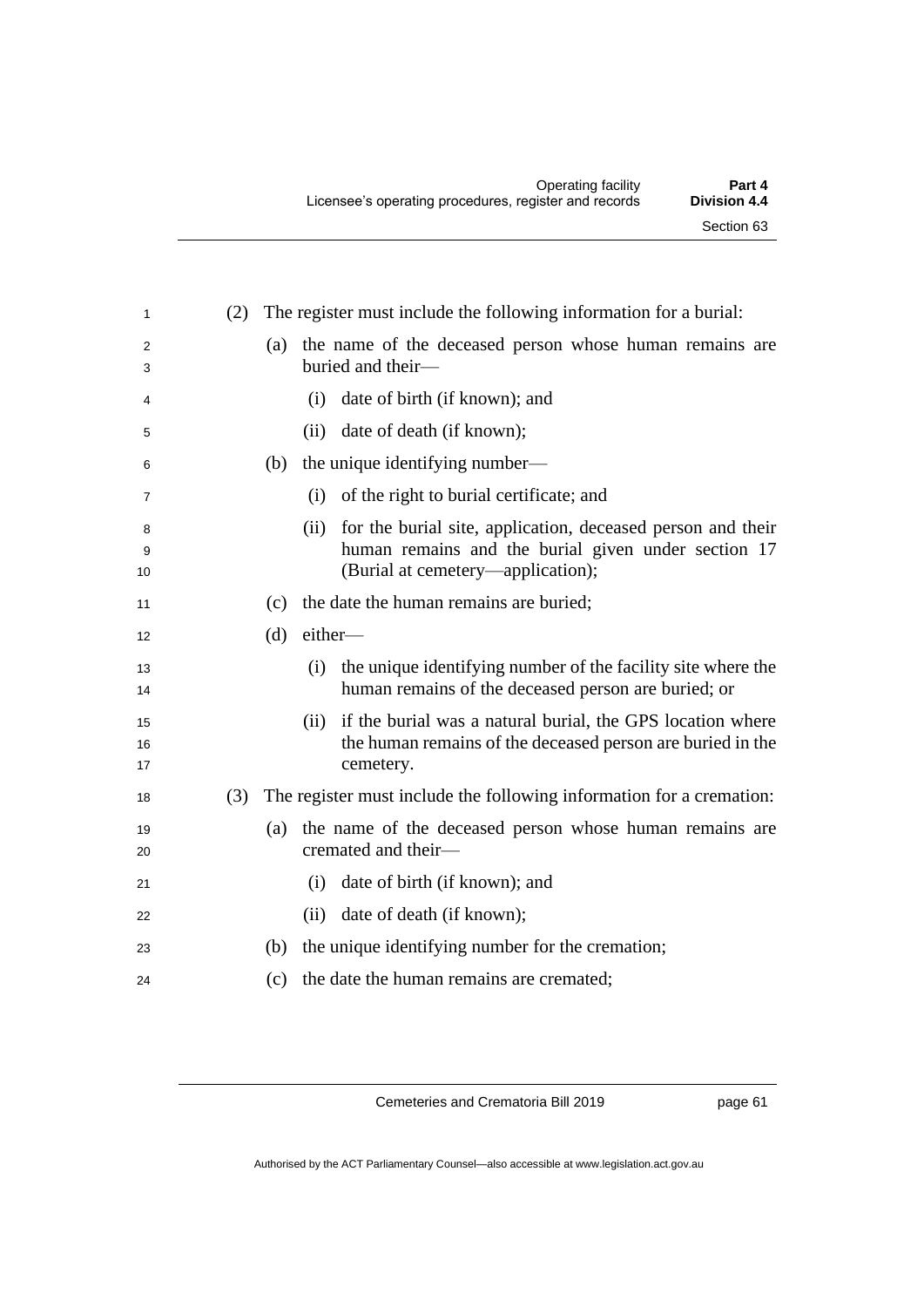| Part 4              | Operating facility                                    |
|---------------------|-------------------------------------------------------|
| <b>Division 4.4</b> | Licensee's operating procedures, register and records |
| Section 64          |                                                       |

| 1              |    |     | (d) if cremated remains were collected from the crematorium—                                                                                     |
|----------------|----|-----|--------------------------------------------------------------------------------------------------------------------------------------------------|
| 2<br>3         |    |     | (i)<br>the name and contact details of the person who collected<br>the cremated remains; and                                                     |
| 4<br>5         |    |     | the relationship of the person who collected the cremated<br>(ii)<br>remains to the deceased person; and                                         |
| 6<br>7         |    |     | whether all or some of the cremated remains of the<br>(iii)<br>deceased person were collected; and                                               |
| 8              |    |     | the date the remains were collected.<br>(iv)                                                                                                     |
| 9<br>10        |    | (4) | The register must include the following information for the interment<br>of cremated remains:                                                    |
| 11<br>12       |    |     | (a) the name of the deceased person whose cremated remains are<br>interred at the facility and their-                                            |
| 13             |    |     | date of birth (if known); and<br>(i)                                                                                                             |
| 14             |    |     | date of death (if known);<br>(ii)                                                                                                                |
| 15             |    |     | the unique identifying number—<br>(b)                                                                                                            |
| 16             |    |     | of the right to interment certificate; and<br>(i)                                                                                                |
| 17<br>18<br>19 |    |     | for the interment site, deceased person and cremated<br>(ii)<br>remains<br>allocated<br>under<br>section<br>30<br>$(Internet -$<br>application); |
| 20             |    |     | (c) the date the cremated remains are interred.                                                                                                  |
| 21             | 64 |     | <b>Offences-keeping registers</b>                                                                                                                |
| 22             |    | (1) | A person commits an offence if the person—                                                                                                       |
| 23             |    |     | (a) is the licensee of a facility; and                                                                                                           |
| 24             |    |     | (b)<br>is required to keep a register under—                                                                                                     |
| 25<br>26       |    |     | section 62 (Register—right to burial and right to<br>(i)<br>interment); or                                                                       |

page 62 Cemeteries and Crematoria Bill 2019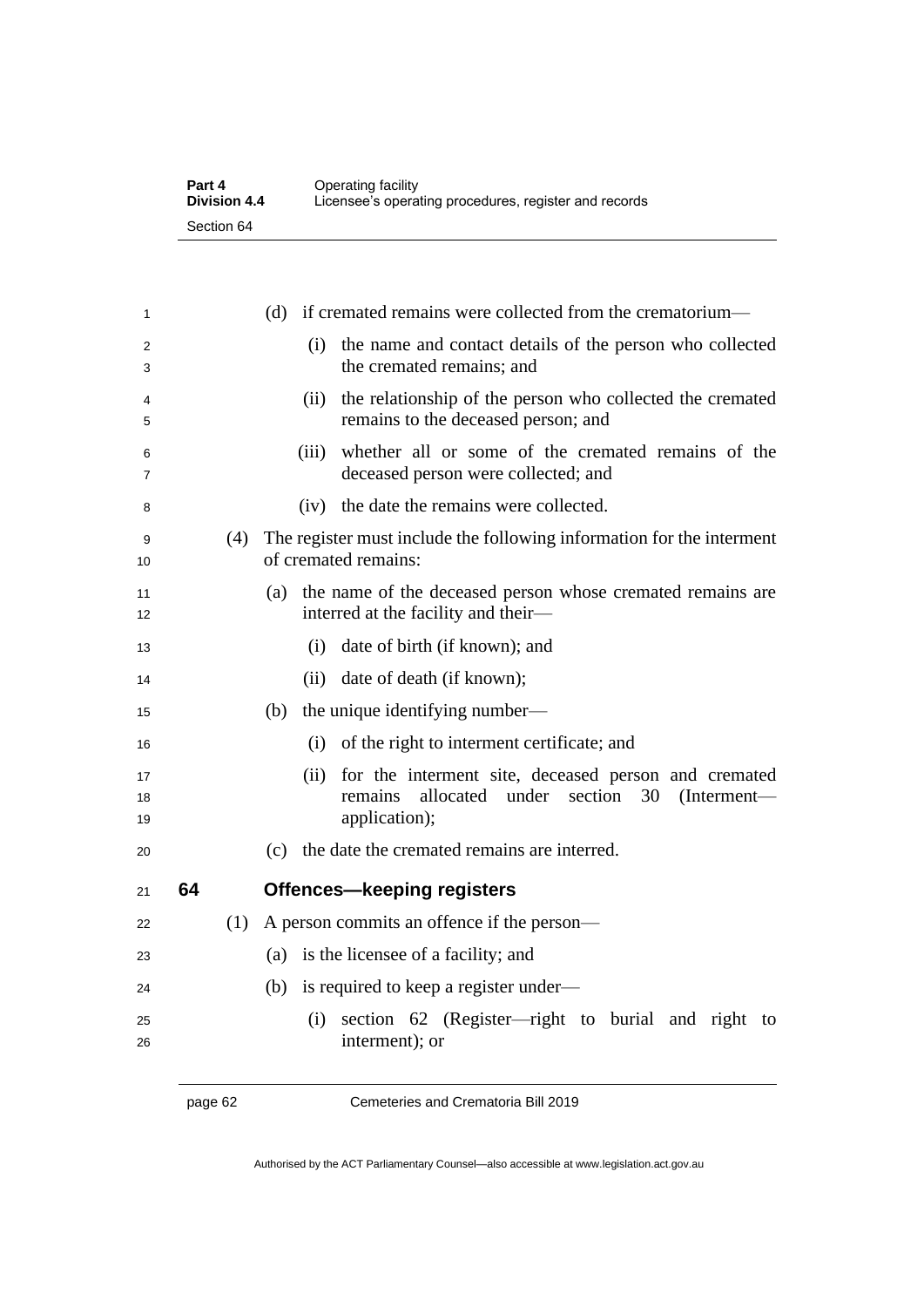| 1<br>2            |                                              | section 63 (Register—burial, cremation, interment etc);<br>(ii)<br>and         |
|-------------------|----------------------------------------------|--------------------------------------------------------------------------------|
| 3                 |                                              | (c) does not keep the register.                                                |
| 4                 |                                              | Maximum penalty: 50 penalty units.                                             |
| 5                 | (2)                                          | A person commits an offence if the person—                                     |
| 6                 |                                              | (a) is the licensee of a facility; and                                         |
|                   |                                              |                                                                                |
| 7                 |                                              | keeps a register under-<br>(b)                                                 |
| 8<br>9            |                                              | section 62 (Register—right to burial and right<br>(i)<br>to<br>interment); or  |
| 10<br>11          |                                              | section 63 (Register—burial, cremation, interment etc);<br>(ii)<br>and         |
| $12 \overline{ }$ |                                              | does not keep the register—<br>(c)                                             |
| 13                |                                              | in a secure ICT database; and<br>(i)                                           |
| 14                |                                              | (ii) in a way that can be searched by members of the public.                   |
| 15                |                                              | Maximum penalty: 50 penalty units.                                             |
| 16                | (3)                                          | An offence against this section is a strict liability offence.                 |
| 17                | <b>Subdivision 4.4.3</b><br>Licensee records |                                                                                |
| 18                | 65                                           | Facility records--burial, cremation, interment etc                             |
| 19                | (1)                                          | The licensee of a cemetery must keep—                                          |
| 20                |                                              | a copy of the information and documents provided for each—<br>(a)              |
| 21                |                                              | application under section 8 (Right to burial); and<br>(i)                      |
| 22<br>23          |                                              | application under section 17 (Burial at cemetery-<br>(ii)<br>application); and |
|                   |                                              |                                                                                |

page 63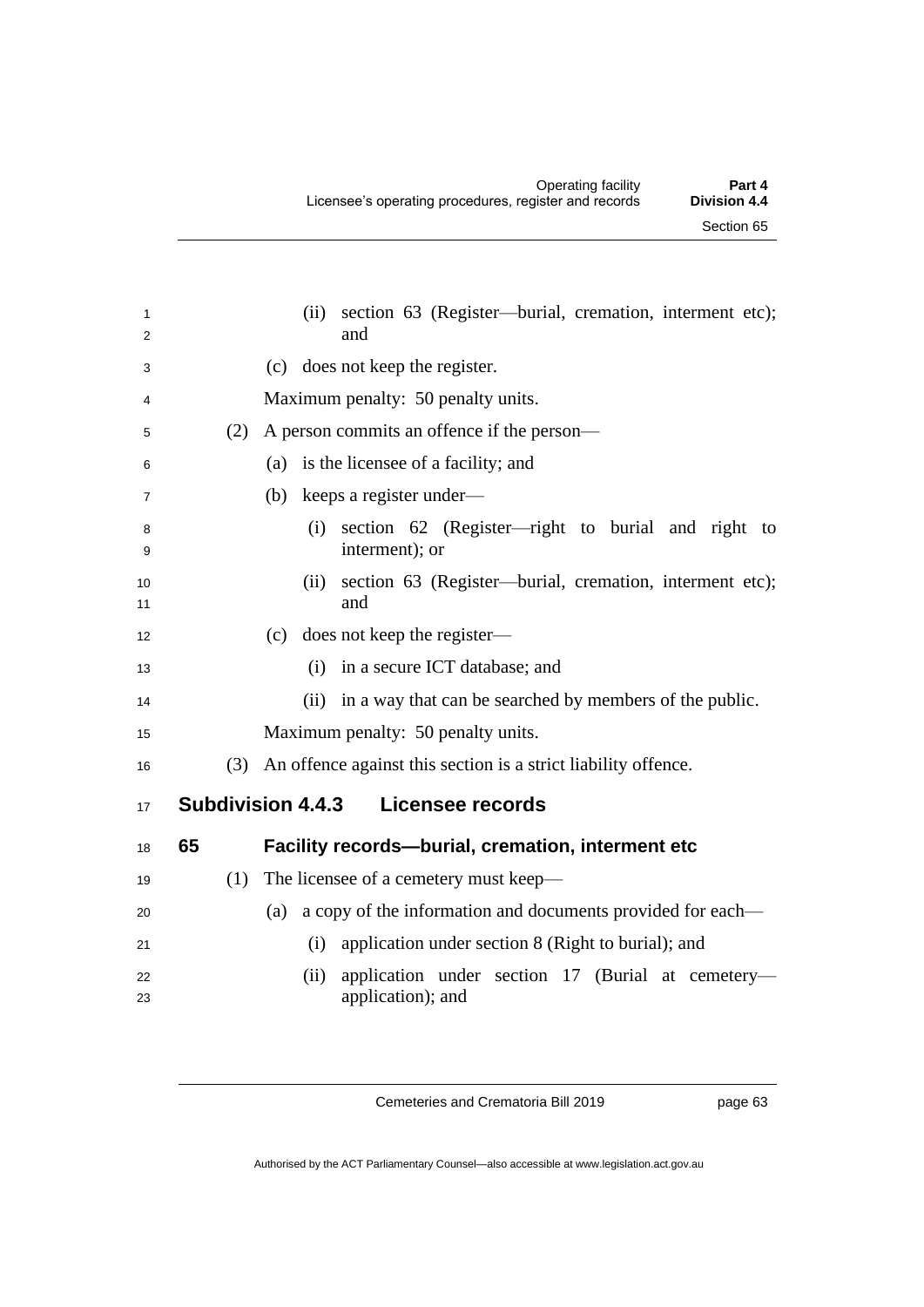| Part 4              | Operating facility                                    |
|---------------------|-------------------------------------------------------|
| <b>Division 4.4</b> | Licensee's operating procedures, register and records |
| Section 66          |                                                       |

| 1<br>2<br>3   |    |     | for the exhumation of human remains at the cemetery—a copy<br>(b)<br>of the authorisation given under section 37 (Exhumation-<br>application).            |
|---------------|----|-----|-----------------------------------------------------------------------------------------------------------------------------------------------------------|
| 4             |    | (2) | The licensee of a crematorium must keep-                                                                                                                  |
| 5<br>6        |    |     | a copy of the information and documents provided for each<br>(a)<br>application under section 22 (Cremation—application); and                             |
| 7<br>8        |    |     | any documents provided by a person who collects cremated<br>(b)<br>remains from the crematorium.                                                          |
| 9<br>10<br>11 |    | (3) | The licensee of a facility must keep a copy of the information and<br>documents provided for an application under section 30 (Interment—<br>application). |
| 12            |    | (4) | The licensee of a facility must keep-                                                                                                                     |
| 13<br>14      |    |     | a copy of the information and documents provided for each<br>(a)<br>application under section 34 (Disinterment—application); and                          |
| 15<br>16      |    |     | a copy of an authorisation under section 35 (Disinterment—<br>(b)<br>approval by regulator).                                                              |
| 17            | 66 |     | Offences-failing to keep records                                                                                                                          |
| 18            |    | (1) | A person commits an offence if the person—                                                                                                                |
| 19            |    |     | is the licensee of a facility; and<br>(a)                                                                                                                 |
| 20            |    |     | (b) is required to keep records under section 65; and                                                                                                     |
| 21            |    |     | fails to keep the records.<br>(c)                                                                                                                         |
| 22            |    |     | Maximum penalty: 50 penalty units.                                                                                                                        |
| 23            |    | (2) | A person commits an offence if the person—                                                                                                                |
| 24            |    |     | is the licensee of a facility; and<br>(a)                                                                                                                 |
| 25            |    |     | keeps the records mentioned in section 65; and<br>(b)                                                                                                     |

page 64 Cemeteries and Crematoria Bill 2019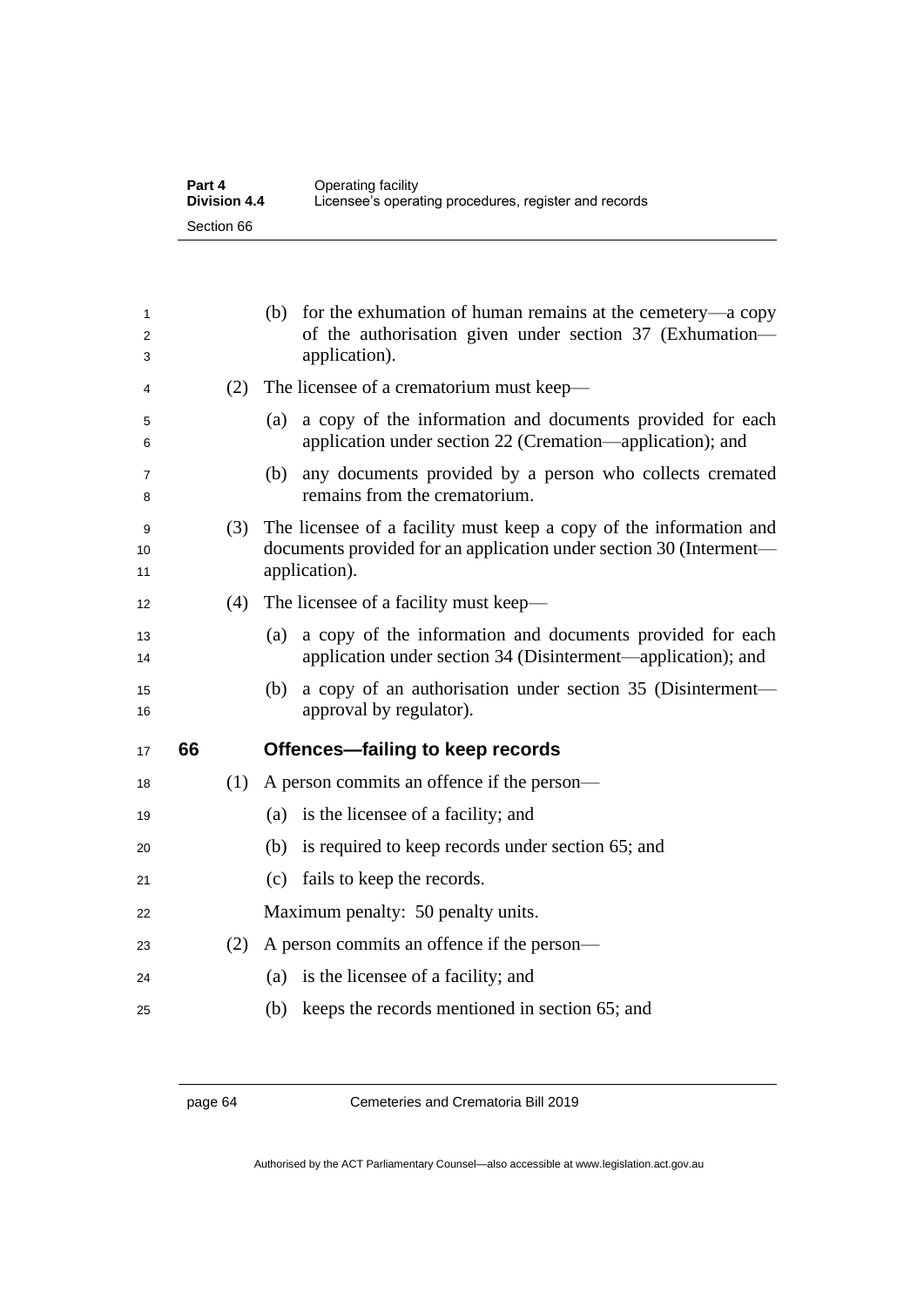| 1              |    |     | (c) fails to keep the records—                                                                                                                                     |
|----------------|----|-----|--------------------------------------------------------------------------------------------------------------------------------------------------------------------|
| 2              |    |     | in a secure ICT database; or<br>(i)                                                                                                                                |
| 3              |    |     | (ii) if a period is prescribed by regulation—for the period.                                                                                                       |
| 4              |    |     | Maximum penalty: 50 penalty units.                                                                                                                                 |
| 5              |    | (3) | An offence against this section is a strict liability offence.                                                                                                     |
| 6              | 67 |     | <b>Offences-auditing records</b>                                                                                                                                   |
| 7              |    | (1) | A person commits an offence if the person—                                                                                                                         |
| 8              |    |     | is the licensee of a facility; and<br>(a)                                                                                                                          |
| 9              |    |     | fails to have the licensee receipts audited—<br>(b)                                                                                                                |
| 10<br>11       |    |     | no later than 31 October after the end of each financial<br>(i)<br>year; and                                                                                       |
| 12<br>13       |    |     | by a person who is a registered company auditor within the<br>(ii)<br>meaning of the Corporations Act.                                                             |
| 14             |    |     | Maximum penalty: 20 penalty units.                                                                                                                                 |
| 15             |    | (2) | A person commits an offence if the person—                                                                                                                         |
| 16             |    |     | (a) is the licensee of a facility; and                                                                                                                             |
| 17<br>18       |    |     | required to have licensee receipts<br>$(b)$ is<br>audited<br>under<br>subsection $(1)$ ; and                                                                       |
| 19<br>20<br>21 |    |     | (c) fails to give the auditor's report and audited accounts to the<br>regulator within 90 days after the end of the financial year to<br>which the report relates. |
| 22             |    |     | Maximum penalty: 20 penalty units.                                                                                                                                 |
| 23             |    | (3) | An offence against this section is a strict liability offence.                                                                                                     |
|                |    |     |                                                                                                                                                                    |

page 65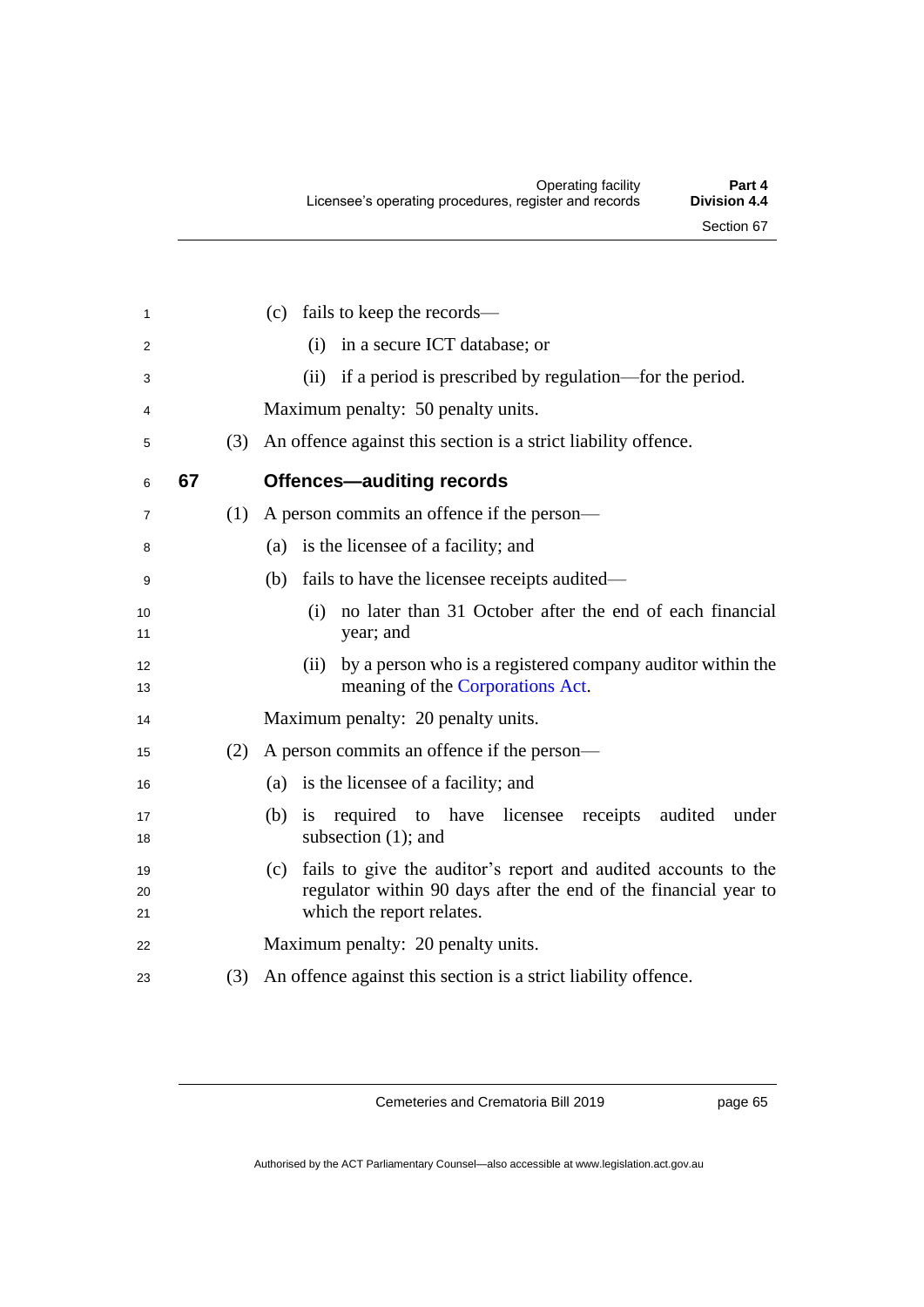| Part 4              | Operating facility                                    |
|---------------------|-------------------------------------------------------|
| <b>Division 4.4</b> | Licensee's operating procedures, register and records |
| Section 68          |                                                       |

| 1                   | 68 |     | Offence—transferring records                                                                                                 |
|---------------------|----|-----|------------------------------------------------------------------------------------------------------------------------------|
| 2                   |    | (1) | A person commits an offence if—                                                                                              |
| 3                   |    |     | the person is the licensee of a facility; and<br>(a)                                                                         |
| 4                   |    |     | any of the following circumstances applies:<br>(b)                                                                           |
| 5<br>6              |    |     | the regulator approves the closure of the facility under<br>(1)<br>section 54;                                               |
| $\overline{7}$<br>8 |    |     | the person is bankrupt or insolvent and does not transfer<br>(11)<br>their licence to operate the facility under section 52; |
| 9<br>10             |    |     | the person surrenders their licence to the regulator under<br>(111)<br>section 53; and                                       |
| 11                  |    |     | the person fails to transfer to the regulator the register and<br>(c)                                                        |
| 12                  |    |     | records mentioned division 4.4 (Licensee's operating                                                                         |
| 13                  |    |     | procedures, register and records) within 30 days.                                                                            |
| 14                  |    |     | Maximum penalty: 20 penalty units.                                                                                           |
| 15                  |    | (2) | An offence against this section is a strict liability offence.                                                               |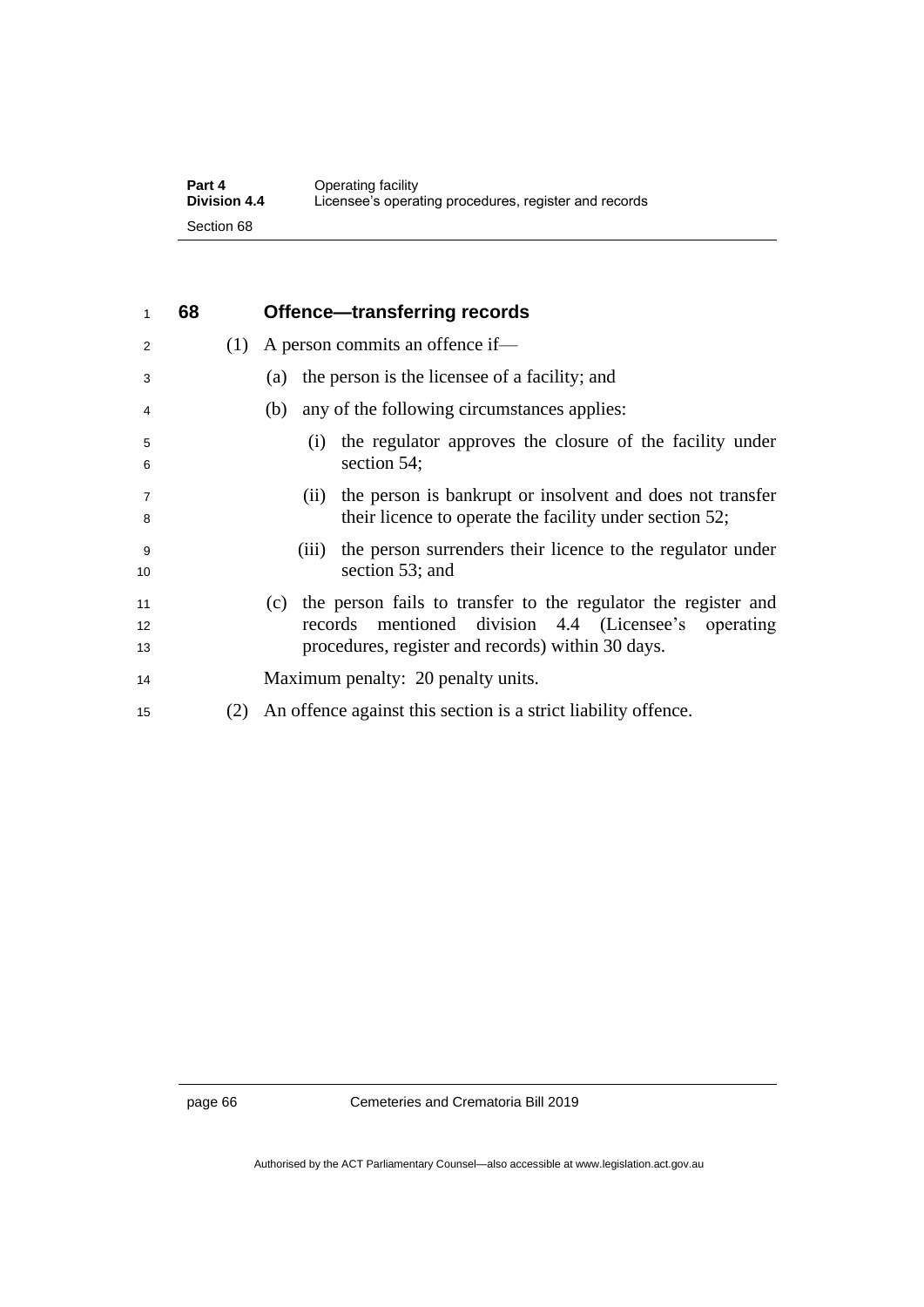Section 69

## **Part 5 Regulatory action**

## **Division 5.1 Disciplinary action**

| 3              | 69 | Definitions-div 5.1                                                                                                            |
|----------------|----|--------------------------------------------------------------------------------------------------------------------------------|
| 4              |    | In this division:                                                                                                              |
| 5<br>6         |    | <i>disciplinary action</i> , against a licensee, means any of the following<br>actions in relation to the licence or licensee: |
| $\overline{7}$ |    | (a) imposing, or amending, a condition on the licence;                                                                         |
| 8<br>9         |    | suspending the licence for a fixed period or until a particular<br>(b)<br>event happens;                                       |
| 10<br>11       |    | disqualifying the licensee from applying for another licence for<br>(c)<br>a fixed period or until a particular event happens; |
| 12             |    | (d) cancelling the licence.                                                                                                    |
| 13<br>14       |    | <i>disciplinary conduct</i> , of a licensee, means the following kinds of<br>conduct:                                          |
| 15<br>16       |    | the licensee has stopped operating the facility mentioned in the<br>(a)<br>licence;                                            |
| 17<br>18       |    | the licensee used false or misleading information to obtain the<br>(b)<br>licence;                                             |
| 19             |    | the licensee contravened a condition of the licence;<br>(c)                                                                    |
| 20             |    | the licensee failed to comply with a provision of this Act.<br>(d)                                                             |
|                |    |                                                                                                                                |

Cemeteries and Crematoria Bill 2019

page 67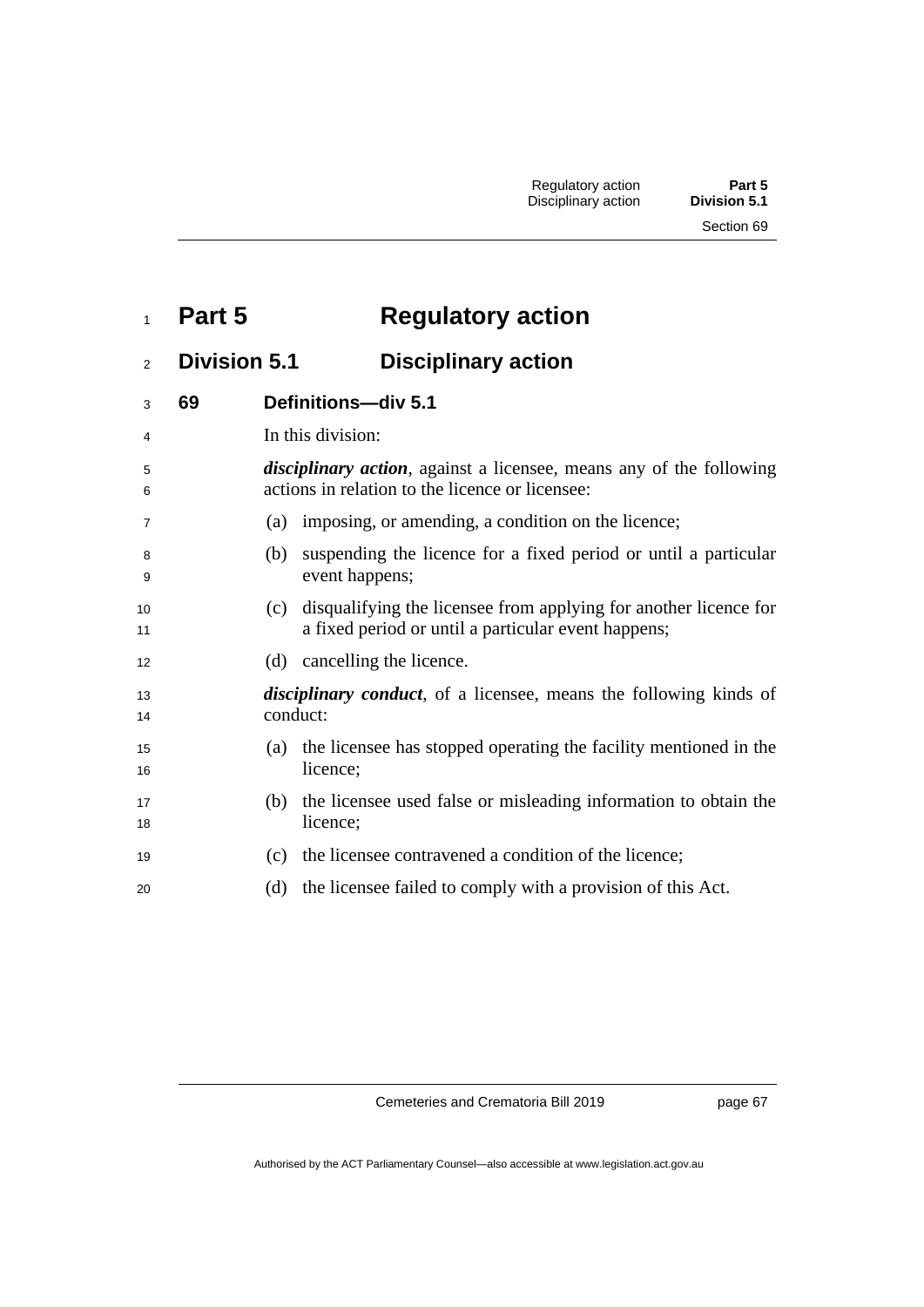| Part 5              | Regulatory action   |
|---------------------|---------------------|
| <b>Division 5.1</b> | Disciplinary action |
| Section 70          |                     |

| 1<br>2         | 70  | Immediate suspension of licence-danger to public<br>health                                                                                                          |
|----------------|-----|---------------------------------------------------------------------------------------------------------------------------------------------------------------------|
| 3<br>4         | (1) | The regulator may suspend a licence to operate a facility immediately<br>if the regulator believes on reasonable grounds that—                                      |
| 5              |     | the licensee has engaged in disciplinary conduct; and<br>(a)                                                                                                        |
| 6              |     | (b) there is a danger to public health as a result of the conduct.                                                                                                  |
| 7<br>8<br>9    | (2) | The regulator must tell the licensee, in writing, that the regulator is<br>suspending the licence starting immediately and the reasons for the<br>suspension.       |
| 10<br>11       |     | For what must be included in a statement of reasons, see the Legislation<br><b>Note</b><br>Act, s 179.                                                              |
| 12<br>13       | (3) | The suspension starts when the regulator tells the licensee about the<br>suspension.                                                                                |
| 14<br>15<br>16 | (4) | If the regulator takes other disciplinary action under section 71 in<br>relation to the disciplinary conduct, the suspension ends on the earlier<br>$of$ —          |
| 17             |     | the day when the other disciplinary action starts; and<br>(a)                                                                                                       |
| 18<br>19       |     | 30 days after the day the regulator tells the licensee of the<br>(b)<br>suspension.                                                                                 |
| 20<br>21<br>22 |     | (5) If the regulator does not take other disciplinary action under<br>section 71 in relation to the disciplinary conduct, the suspension ends<br>on the earlier of- |
| 23<br>24       |     | (a) the day when the licensee is given written notice of the<br>regulator's decision not to take disciplinary action; and                                           |
| 25<br>26       |     | 30 days after the day the immediate suspension notice is given<br>(b)<br>to the licensee.                                                                           |
| 27             |     | <b>Note</b><br>A decision under this section is a reviewable decision (see s 125).                                                                                  |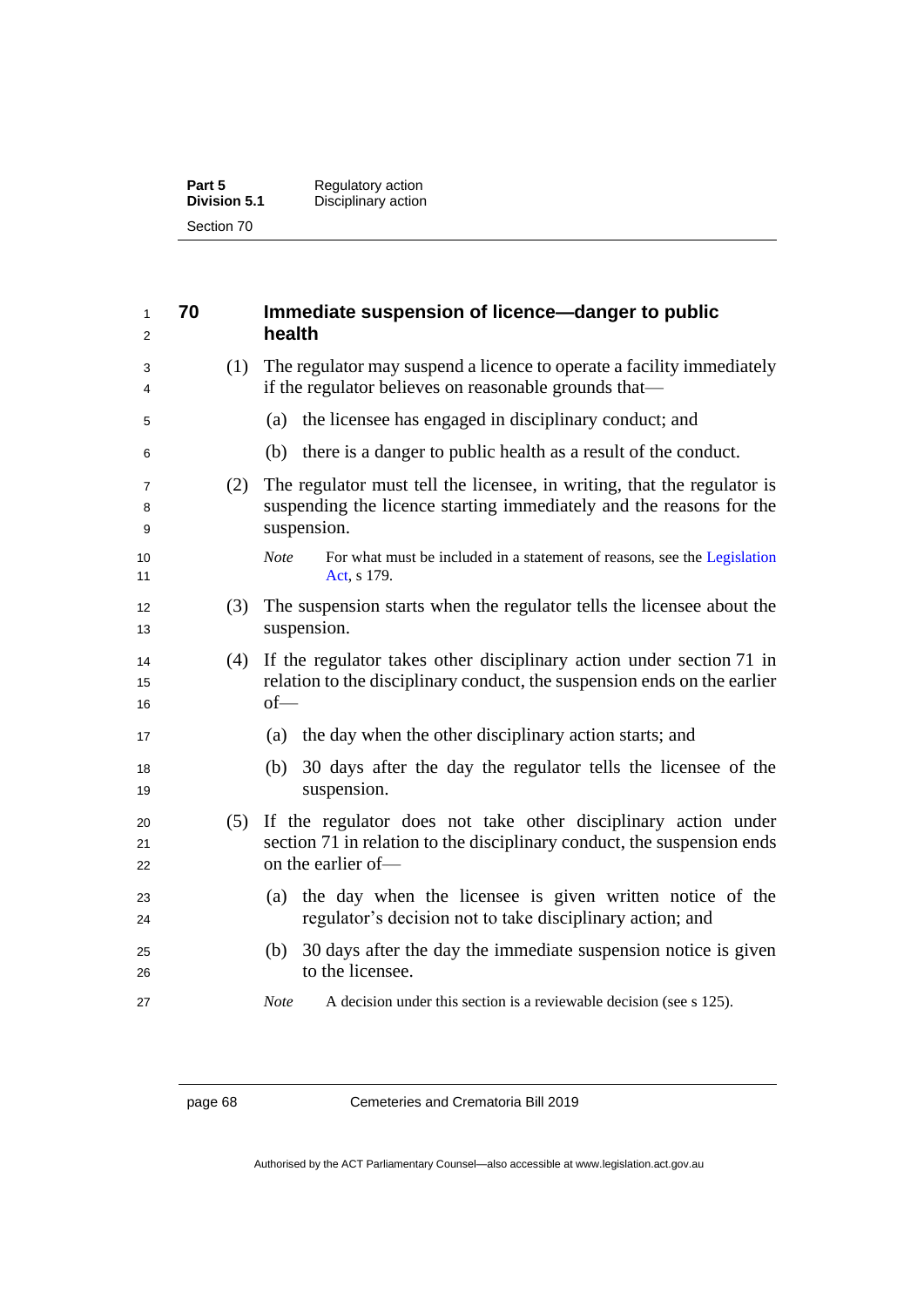| 1              |    | (6) | During the suspension the licensee is—                                                                                   |
|----------------|----|-----|--------------------------------------------------------------------------------------------------------------------------|
| $\overline{2}$ |    |     | taken not to have a licence to operate the facility; and<br>(a)                                                          |
| 3              |    |     | disqualified from applying for a licence to operate a facility.<br>(b)                                                   |
| 4<br>5         | 71 |     | Disciplinary action-no immediate danger to public<br>health                                                              |
| 6              |    | (1) | This section applies if—                                                                                                 |
| 7<br>8         |    |     | the regulator believes on reasonable grounds that a licensee is<br>(a)<br>engaging in disciplinary conduct; and          |
| 9<br>10        |    |     | the regulator proposes to take disciplinary action against the<br>(b)<br>licensee in relation to the conduct; and        |
| 11<br>12       |    |     | the regulator believes on reasonable grounds that the conduct<br>(c)<br>does not give rise to a danger to public health. |
| 13             |    | (2) | The regulator must give the licensee a written notice stating—                                                           |
| 14             |    |     | (a) the disciplinary conduct; and                                                                                        |
| 15             |    |     | the proposed disciplinary action; and<br>(b)                                                                             |
| 16<br>17       |    |     | the reasons the regulator considers the proposed disciplinary<br>(c)<br>action is appropriate; and                       |
| 18             |    |     | that the licensee—<br>(d)                                                                                                |
| 19<br>20       |    |     | may give the regulator a written submission about the<br>(i)<br>proposed disciplinary action; and                        |
| 21             |    |     | must give the submission to the regulator within 14 days.<br>(ii)                                                        |
| 22<br>23       |    | (3) | If the licensee gives the regulator a submission under subsection (2),<br>the regulator must consider the submission.    |

page 69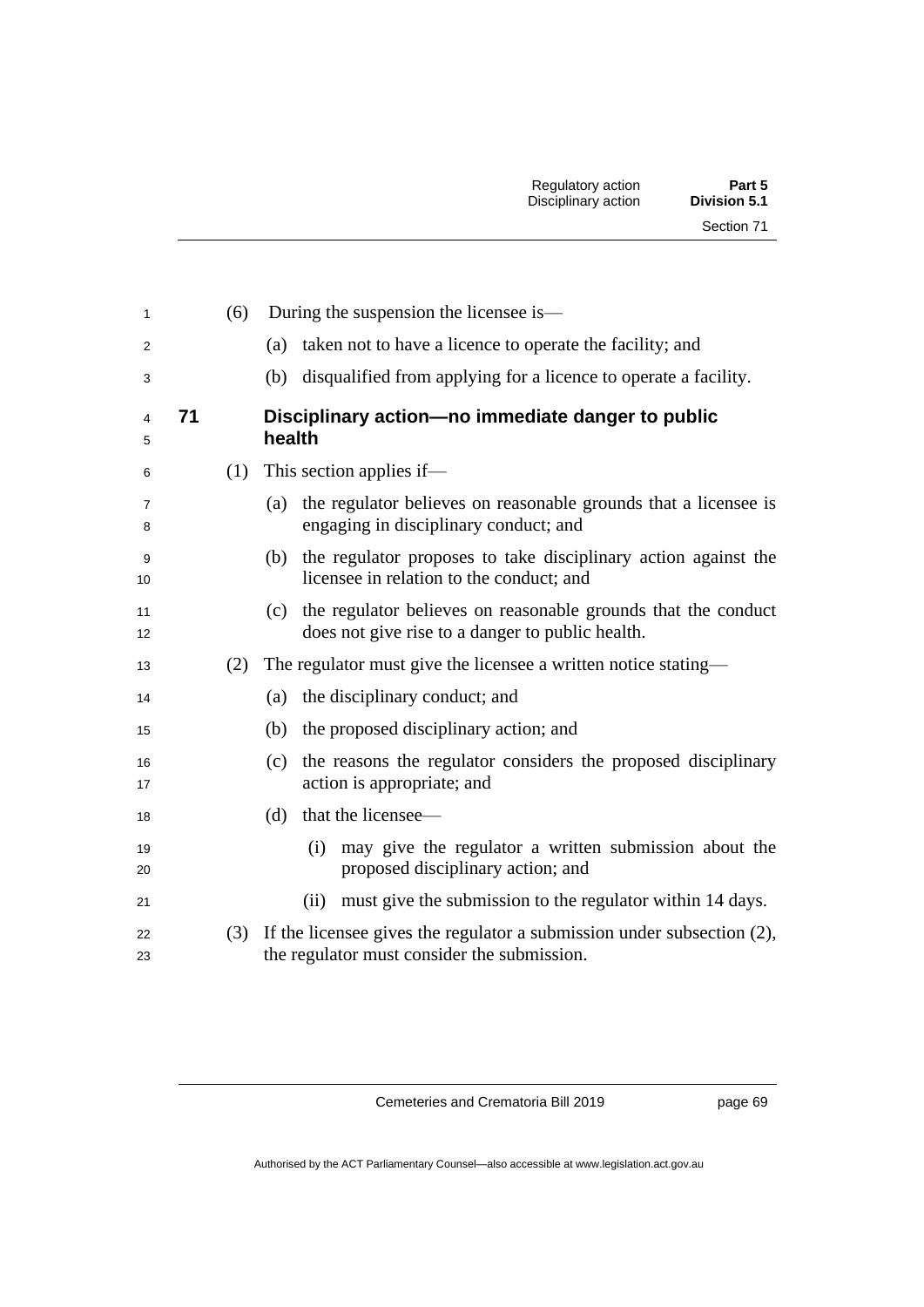| Part 5              | Regulatory action   |
|---------------------|---------------------|
| <b>Division 5.1</b> | Disciplinary action |
| Section 72          |                     |

| 1                |    | (4) | After considering the submission—                                                                                                                                                                                                                |
|------------------|----|-----|--------------------------------------------------------------------------------------------------------------------------------------------------------------------------------------------------------------------------------------------------|
| 2<br>3<br>4<br>5 |    |     | if the regulator is satisfied on reasonable grounds that it is not<br>(a)<br>appropriate in all the circumstances to take the action, the<br>regulator must tell the licensee, in writing, that the disciplinary<br>action will not be taken; or |
| 6<br>7<br>8      |    |     | if the regulator is satisfied on reasonable grounds that it is<br>(b)<br>appropriate in all the circumstances to take the disciplinary<br>action, the regulator-                                                                                 |
| 9                |    |     | must take the action; and<br>(i)                                                                                                                                                                                                                 |
| 10<br>11<br>12   |    |     | before the action is taken, tell the person, in writing, the<br>(ii)<br>day the action will be taken and the reasons the disciplinary<br>action will be taken.                                                                                   |
| 13<br>14         |    |     | <b>Note</b><br>For what must be included in a statement of reasons, see the<br>Legislation Act, s 179.                                                                                                                                           |
| 15<br>16         |    | (5) | Disciplinary action takes effect on the day mentioned in<br>subsection $(4)$ (b) (ii).                                                                                                                                                           |
| 17               | 72 |     | Amended or suspended licence—action by regulator                                                                                                                                                                                                 |
| 18               |    | (1) | This section applies if—                                                                                                                                                                                                                         |
| 19               |    |     | under this part—<br>(a)                                                                                                                                                                                                                          |
| 20<br>21         |    |     | a condition on a licence to operate a facility is imposed or<br>(i)<br>amended; or                                                                                                                                                               |
| 22               |    |     | a licence to operate a facility is suspended; and<br>(ii)                                                                                                                                                                                        |
| 23               |    |     | the licence is returned to the regulator.<br>(b)                                                                                                                                                                                                 |
| 24<br>25         |    | (2) | If a condition on the licence is imposed or amended, the regulator<br>$must$ —                                                                                                                                                                   |
| 26               |    |     | return the amended licence to the licensee; or<br>(a)                                                                                                                                                                                            |
| 27<br>28         |    |     | give the licensee a replacement licence that includes the<br>(b)<br>amendment.                                                                                                                                                                   |

page 70 Cemeteries and Crematoria Bill 2019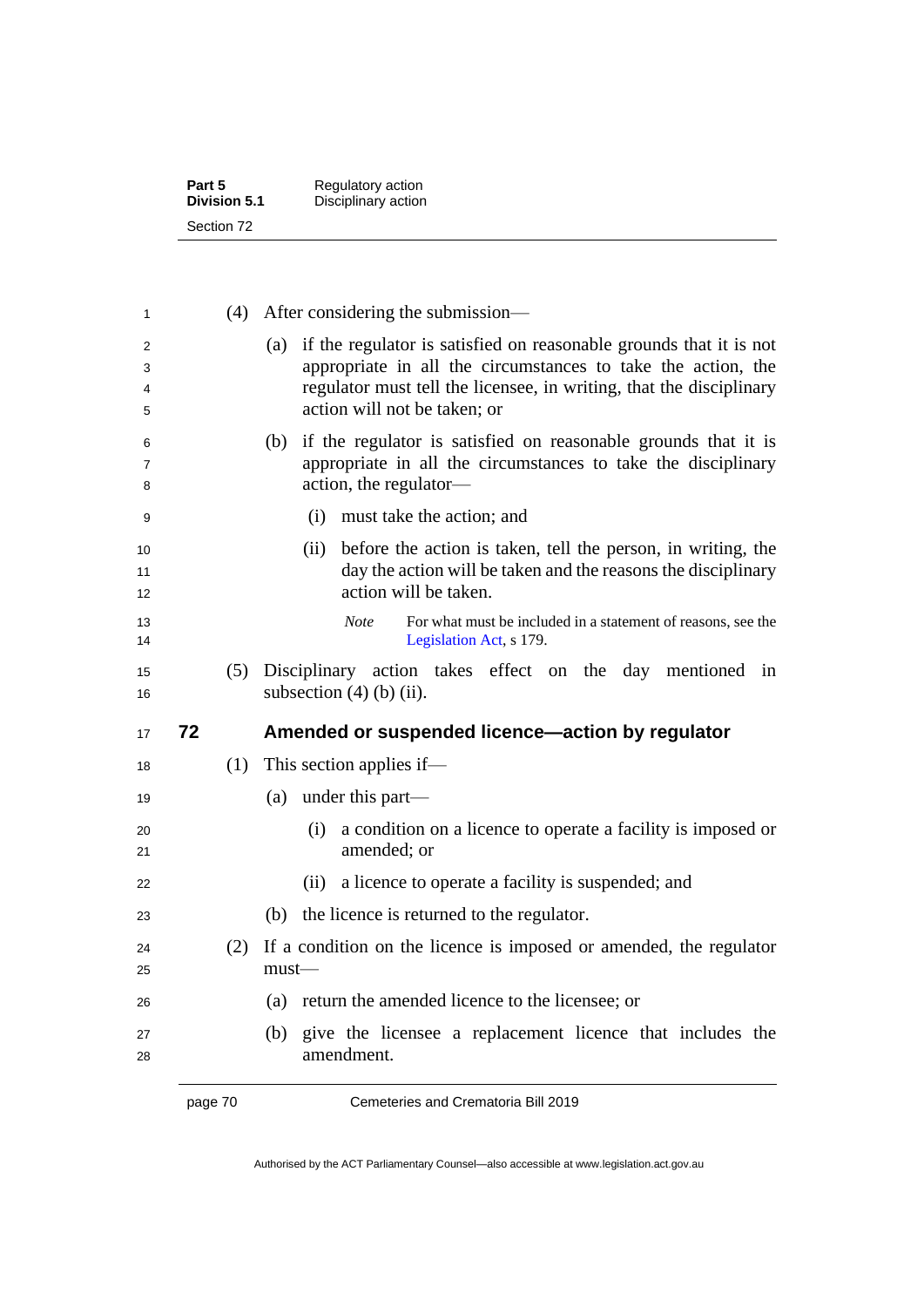| 1<br>$\overline{2}$<br>3 |                     | (3) If the licence is suspended, and the suspension ends before the end of<br>the term of the licence, the regulator must return the licence to the<br>licensee when the suspension ends.         |
|--------------------------|---------------------|---------------------------------------------------------------------------------------------------------------------------------------------------------------------------------------------------|
| 4                        | <b>Division 5.2</b> | <b>Directions</b>                                                                                                                                                                                 |
| 5                        | 73                  | Direction to stop contravening Act or condition                                                                                                                                                   |
| 6<br>7                   | (1)                 | This section applies if the regulator believes on reasonable grounds<br>that a person is—                                                                                                         |
| 8                        |                     | contravening this Act; or<br>(a)                                                                                                                                                                  |
| 9                        |                     | contravening a condition on a licence to operate a facility.<br>(b)                                                                                                                               |
| 10<br>11<br>12           |                     | <b>Note</b><br>A reference to an Act includes a reference to the statutory instruments<br>made or in force under the Act, including any regulation (see Legislation<br>Act, s 104).               |
| 13<br>14                 | (2)                 | The regulator may direct the person to comply with this Act, or the<br>condition by doing, or not doing, a thing.                                                                                 |
| 15<br>16<br>17           | (3)                 | The direction may require the person to carry out remedial action if<br>the regulator considers the action is necessary to restore land that is<br>damaged because of the person's contravention. |
| 18                       | (4)                 | The direction must be in writing and state—                                                                                                                                                       |
| 19                       |                     | (a) the thing required to be done, or not done; and                                                                                                                                               |
| 20                       |                     | the period for compliance with the direction.<br>(b)                                                                                                                                              |
| 21                       | 74                  | Offence-direction                                                                                                                                                                                 |
| 22                       | (1)                 | A person commits an offence if-                                                                                                                                                                   |
| 23                       |                     | the regulator gives the person a direction under section 73; and<br>(a)                                                                                                                           |
| 24                       |                     | (b) the person fails to comply with the direction.                                                                                                                                                |
| 25                       |                     | Maximum penalty: 50 penalty units.                                                                                                                                                                |
| 26                       | (2)                 | An offence against this section is a strict liability offence.                                                                                                                                    |

page 71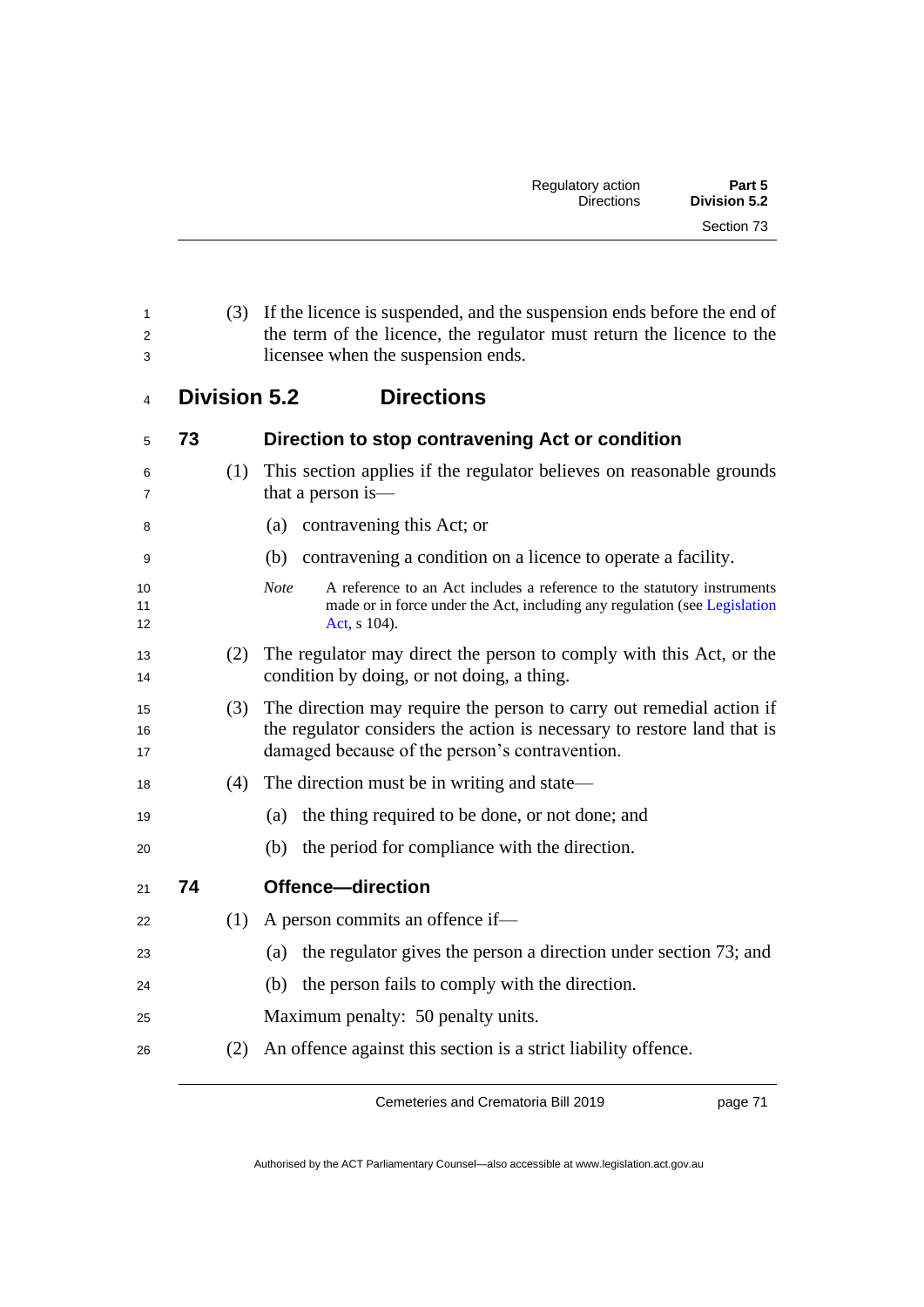**Part 5** Regulatory action **Division 5.3** Enforceable undertakings Section 75

#### **Division 5.3 Enforceable undertakings**

| 2              | 75 |     | <b>Enforceable undertaking for offence</b>                                                                                                                                                                                   |
|----------------|----|-----|------------------------------------------------------------------------------------------------------------------------------------------------------------------------------------------------------------------------------|
| 3<br>4         |    | (1) | This section applies if the regulator believes on reasonable grounds<br>that a person has committed an offence under this Act.                                                                                               |
| 5              |    | (2) | The regulator may tell the person, in writing—                                                                                                                                                                               |
| 6<br>7         |    |     | that the regulator believes the person has committed the alleged<br>(a)<br>offence; and                                                                                                                                      |
| 8              |    |     | the grounds for the regulator's belief; and<br>(b)                                                                                                                                                                           |
| 9              |    |     | the facts of the alleged offence; and<br>(c)                                                                                                                                                                                 |
| 10<br>11       |    |     | that the person may give an enforceable undertaking to the<br>(d)<br>regulator in relation to the alleged offence; and                                                                                                       |
| 12             |    |     | information about the effect of-<br>(e)                                                                                                                                                                                      |
| 13<br>14       |    |     | (i) giving an enforceable undertaking, including<br>the<br>consequences of contravening the undertaking; and                                                                                                                 |
| 15             |    |     | not giving an enforceable undertaking; and<br>(ii)                                                                                                                                                                           |
| 16<br>17       |    |     | (f)<br>how the person may enter and withdraw from an enforceable<br>undertaking; and                                                                                                                                         |
| 18<br>19<br>20 |    |     | the assurances about the person's future conduct that the<br>(g)<br>regulator would be prepared to accept for an enforceable<br>undertaking.                                                                                 |
| 21<br>22<br>23 |    | (3) | If the person wishes to give the enforceable undertaking, the person<br>must give the regulator a written proposal about the person's future<br>conduct as a result of the alleged offence (a <i>proposed undertaking</i> ). |
| 24             |    | (4) | The proposed undertaking must—                                                                                                                                                                                               |
| 25<br>26       |    |     | acknowledge that the regulator believes that the person has<br>(a)<br>committed an alleged offence; and                                                                                                                      |

page 72 Cemeteries and Crematoria Bill 2019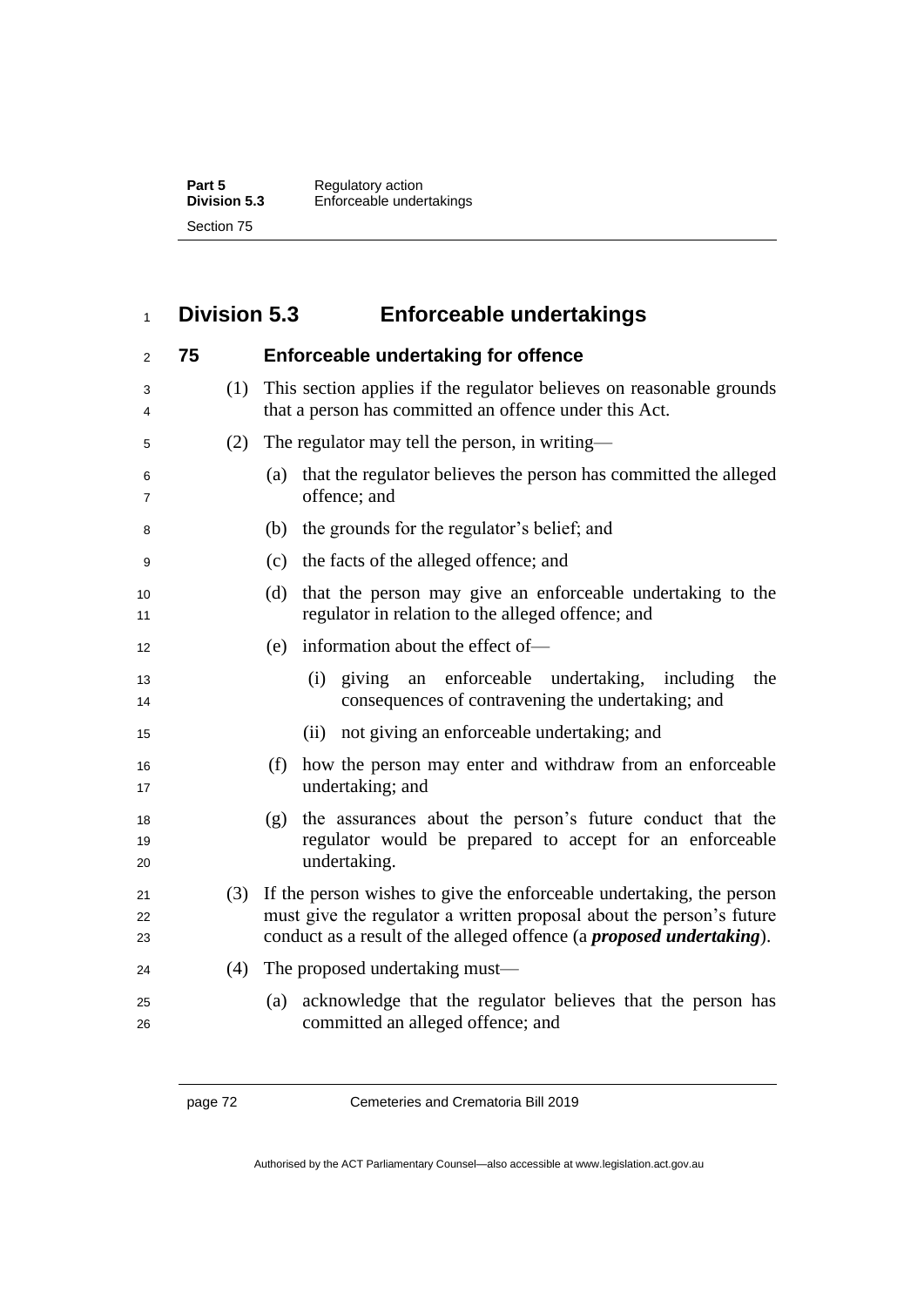| 1                    |    |     | contain a statement by the person—<br>(b)                                                                                                                                                                                                                             |
|----------------------|----|-----|-----------------------------------------------------------------------------------------------------------------------------------------------------------------------------------------------------------------------------------------------------------------------|
| 2<br>3<br>4          |    |     | to the effect that the person understands that the proposed<br>(i)<br>undertaking becomes an enforceable undertaking if<br>accepted by the regulator; and                                                                                                             |
| 5<br>6               |    |     | setting out assurances about the person's future conduct for<br>(ii)<br>the enforceable undertaking; and                                                                                                                                                              |
| 7                    |    |     | agreeing to be bound by the enforceable undertaking.<br>(iii)                                                                                                                                                                                                         |
| 8<br>9<br>10         |    |     | (5) If the regulator accepts a proposed undertaking, the regulator must<br>tell the person who gave the undertaking that the undertaking has<br>been accepted and is an enforceable undertaking for this Act.                                                         |
| 11                   |    |     | Examples-enforceable undertaking                                                                                                                                                                                                                                      |
| 12                   |    |     | to stop certain conduct<br>1                                                                                                                                                                                                                                          |
| 13<br>14             |    |     | $\overline{2}$<br>to take particular action to compensate people adversely affected by an alleged<br>offence committed against a stated provision of this Act                                                                                                         |
| 15<br>16             |    |     | to take particular action to rectify a state of affairs that arose as a direct or<br>3<br>indirect result of the alleged offence                                                                                                                                      |
| 17<br>18             |    |     | to take particular action (including implementing particular systems) to<br>$\overline{4}$<br>prevent future offences against this Act                                                                                                                                |
| 19                   |    |     | 5<br>to implement publicity or education programs                                                                                                                                                                                                                     |
| 20                   | 76 |     | Enforceable undertaking-withdrawal or amendment                                                                                                                                                                                                                       |
| 21<br>22<br>23       |    | (1) | A person who gave an enforceable undertaking may withdraw from,<br>or amend, the undertaking only with the regulator's written<br>agreement.                                                                                                                          |
| 24<br>25             |    | (2) | However, the undertaking may not be amended to provide for a<br>different alleged offence.                                                                                                                                                                            |
| 26                   | 77 |     | Ending enforceable undertaking                                                                                                                                                                                                                                        |
| 27<br>28<br>29<br>30 |    | (1) | The regulator may end an enforceable undertaking by written notice<br>to the person who gave the undertaking only if satisfied on reasonable<br>grounds that the undertaking is no longer necessary or desirable to<br>ensure that the person complies with this Act. |

page 73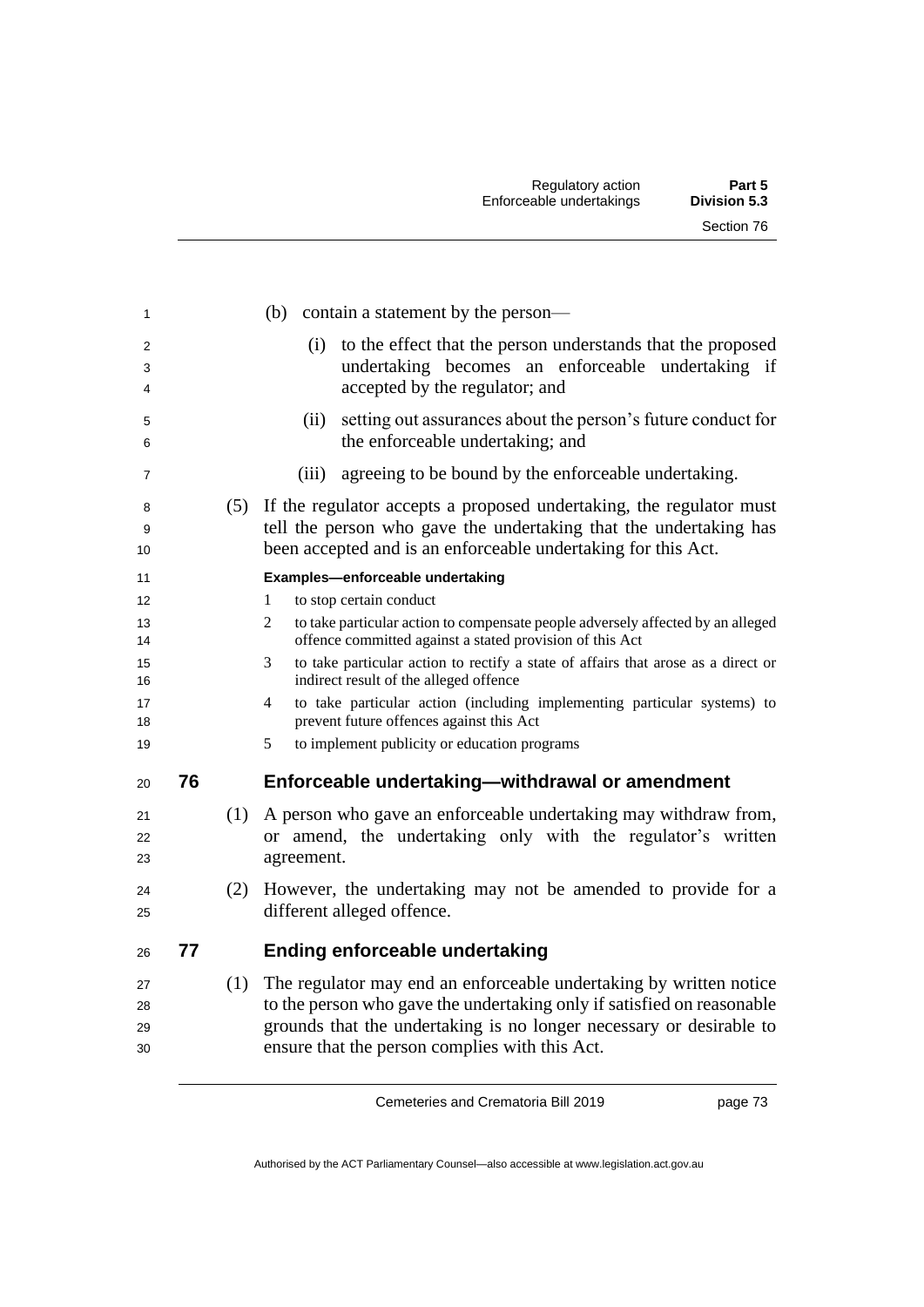| Part 5              | Regulatory action        |
|---------------------|--------------------------|
| <b>Division 5.3</b> | Enforceable undertakings |
| Section 78          |                          |

| (3)<br>4<br>receives the regulator's notice.<br>5<br>78<br>Undertaking not admission of fault or liability<br>6<br>(1)<br>7<br>8<br>undertaking is accepted by the regulator.<br>9<br>The proposed undertaking is neither—<br>(2)<br>10<br>(a)<br>11<br>person in relation to the alleged offence; or<br>12<br>(b)<br>13<br>offence.<br>14<br>(3)<br>15<br>16<br>alleged offence.<br>17<br>Enforceable undertaking-contravention<br>79<br>18<br>(1)<br>19<br>20<br>Magistrates Court for an order.<br>21<br>(2)<br>22<br>23<br>orders:<br>24<br>25<br>ensure that the undertaking is not contravened;<br>26 | 1<br>2<br>3 | (2) | The regulator may end an enforceable undertaking on the regulator's<br>own initiative or on the application of the person who gave the<br>undertaking. |
|-------------------------------------------------------------------------------------------------------------------------------------------------------------------------------------------------------------------------------------------------------------------------------------------------------------------------------------------------------------------------------------------------------------------------------------------------------------------------------------------------------------------------------------------------------------------------------------------------------------|-------------|-----|--------------------------------------------------------------------------------------------------------------------------------------------------------|
|                                                                                                                                                                                                                                                                                                                                                                                                                                                                                                                                                                                                             |             |     | The undertaking ends when the person who gave the undertaking                                                                                          |
|                                                                                                                                                                                                                                                                                                                                                                                                                                                                                                                                                                                                             |             |     |                                                                                                                                                        |
|                                                                                                                                                                                                                                                                                                                                                                                                                                                                                                                                                                                                             |             |     | This section applies if a person gives the regulator a proposed<br>undertaking in relation to an alleged offence, whether or not the                   |
|                                                                                                                                                                                                                                                                                                                                                                                                                                                                                                                                                                                                             |             |     |                                                                                                                                                        |
|                                                                                                                                                                                                                                                                                                                                                                                                                                                                                                                                                                                                             |             |     | an express or implied admission of fault or liability by the                                                                                           |
|                                                                                                                                                                                                                                                                                                                                                                                                                                                                                                                                                                                                             |             |     | relevant to deciding fault or liability in relation to the alleged                                                                                     |
|                                                                                                                                                                                                                                                                                                                                                                                                                                                                                                                                                                                                             |             |     | A proposed undertaking and an enforceable undertaking are not<br>admissible in evidence in a court or tribunal in any proceeding for the               |
|                                                                                                                                                                                                                                                                                                                                                                                                                                                                                                                                                                                                             |             |     |                                                                                                                                                        |
|                                                                                                                                                                                                                                                                                                                                                                                                                                                                                                                                                                                                             |             |     | If the regulator believes on reasonable grounds that an enforceable<br>undertaking has been contravened, the regulator may apply to the                |
|                                                                                                                                                                                                                                                                                                                                                                                                                                                                                                                                                                                                             |             |     | If the Magistrates Court is satisfied that the enforceable undertaking<br>has been contravened, the court may make 1 or more of the following          |
|                                                                                                                                                                                                                                                                                                                                                                                                                                                                                                                                                                                                             |             |     | (a) an order requiring the person who gave the undertaking to                                                                                          |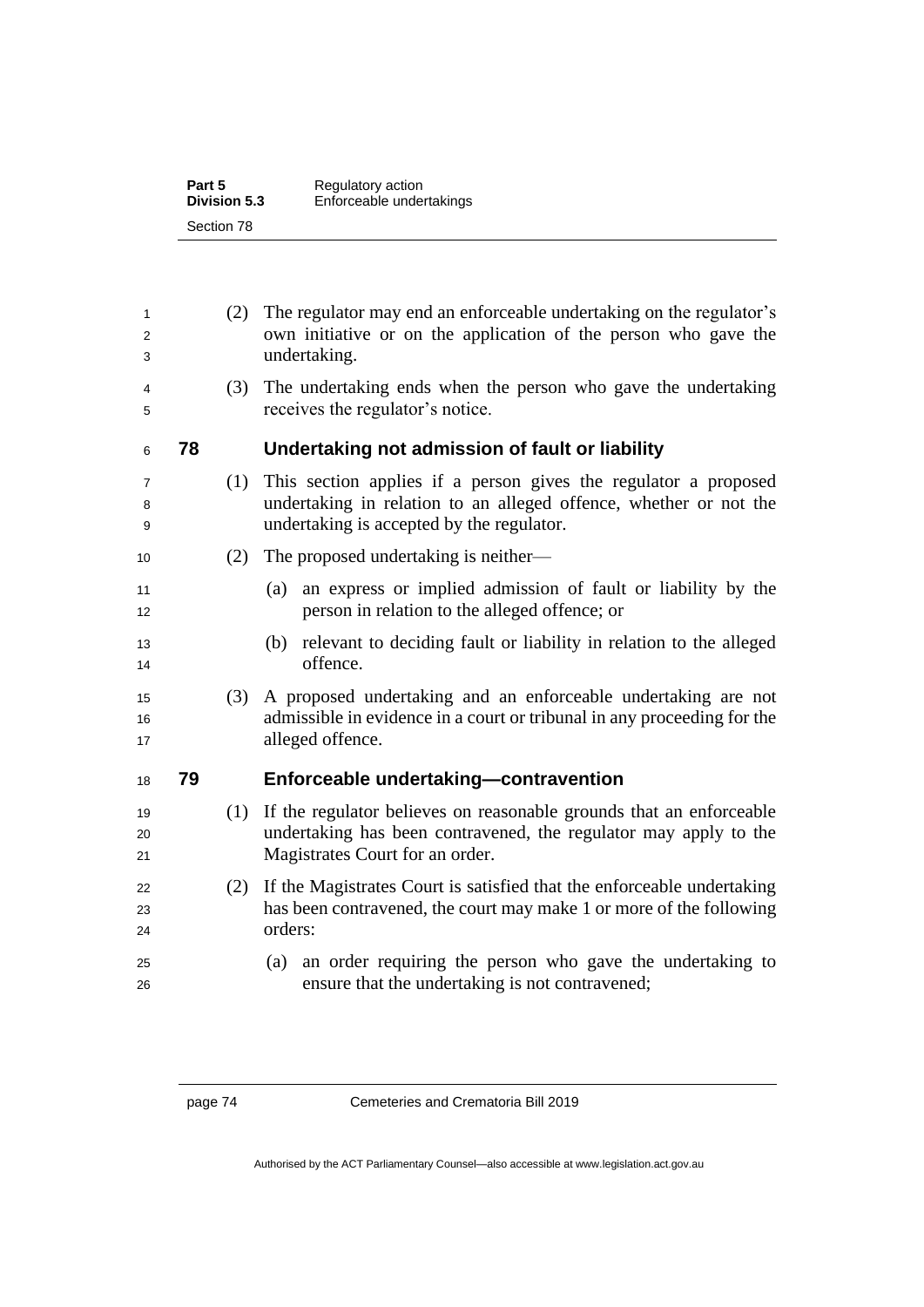| 1<br>$\overline{2}$<br>3<br>4<br>5 |    |     | (b) an order requiring the person who gave the undertaking to pay<br>to the Territory the amount assessed by the court as the value of<br>the benefits anyone derived, directly or indirectly, from the<br>contravention of the undertaking;<br>an order requiring the person who gave the undertaking to<br>(c) |
|------------------------------------|----|-----|------------------------------------------------------------------------------------------------------------------------------------------------------------------------------------------------------------------------------------------------------------------------------------------------------------------|
| 6<br>7                             |    |     | compensate someone who has suffered loss or damage because<br>of the contravention of the undertaking;                                                                                                                                                                                                           |
| 8                                  |    |     | any other order that the court considers appropriate.<br>(d)                                                                                                                                                                                                                                                     |
| 9                                  | 80 |     | Enforceable undertaking-effect on other proceedings                                                                                                                                                                                                                                                              |
| 10<br>11                           |    |     | A proceeding may not be brought against a person for an alleged<br>offence mentioned in an enforceable undertaking if-                                                                                                                                                                                           |
| 12<br>13                           |    |     | the enforceable undertaking is in force in relation to the alleged<br>(a)<br>offence; and                                                                                                                                                                                                                        |
| 14<br>15                           |    |     | the person has not failed to comply with the enforceable<br>(b)<br>undertaking in relation to the alleged offence.                                                                                                                                                                                               |
| 16                                 | 81 |     | Enforceable undertakings-register                                                                                                                                                                                                                                                                                |
| 17<br>18                           |    |     | (1) The regulator must keep a register of enforceable undertakings,<br>including the following:                                                                                                                                                                                                                  |
| 19                                 |    |     | the name of the person who gave the undertaking;<br>(a)                                                                                                                                                                                                                                                          |
| 20                                 |    |     | particulars of the undertaking;<br>(b)                                                                                                                                                                                                                                                                           |
| 21                                 |    |     | the date the undertaking takes effect;<br>(c)                                                                                                                                                                                                                                                                    |
| 22                                 |    |     | anything else prescribed by regulation.<br>(d)                                                                                                                                                                                                                                                                   |
| 23                                 |    | (2) | The register may—                                                                                                                                                                                                                                                                                                |
| 24<br>25                           |    |     | include any other information the regulator considers relevant;<br>(a)<br>and                                                                                                                                                                                                                                    |
| 26<br>27                           |    |     | be kept in any form, including electronically, that the regulator<br>(b)<br>decides.                                                                                                                                                                                                                             |

page 75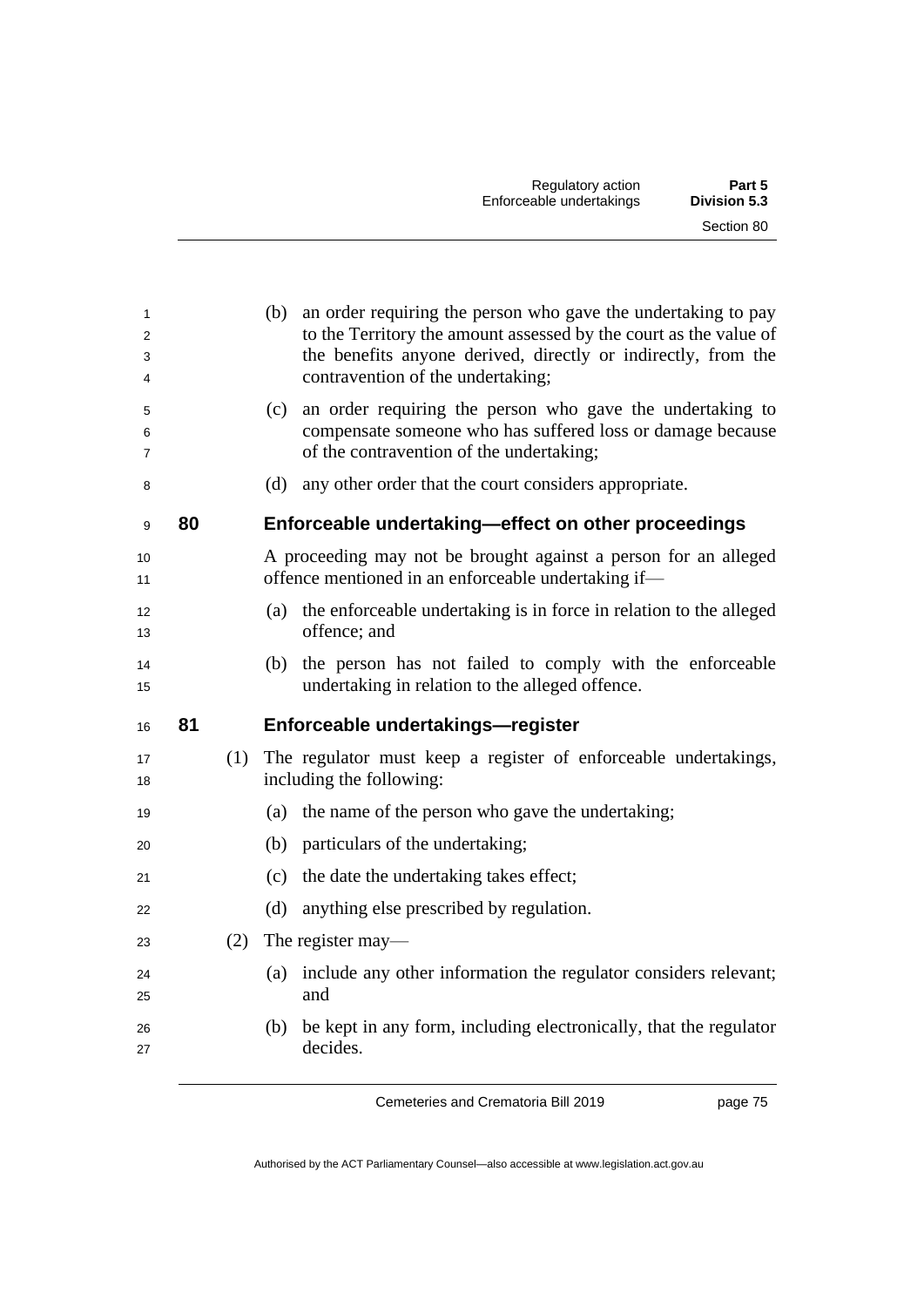| Part 5       | Regulatory action        |  |
|--------------|--------------------------|--|
| Division 5.3 | Enforceable undertakings |  |
| Section 81   |                          |  |

| $\overline{1}$ | $(3)$ The regulator may—                                             |
|----------------|----------------------------------------------------------------------|
| $\mathcal{P}$  | (a) correct a mistake, error or omission in the register; and        |
| - 3            | change a detail included in the register to keep the register<br>(h) |
|                | up-to-date.                                                          |

page 76 Cemeteries and Crematoria Bill 2019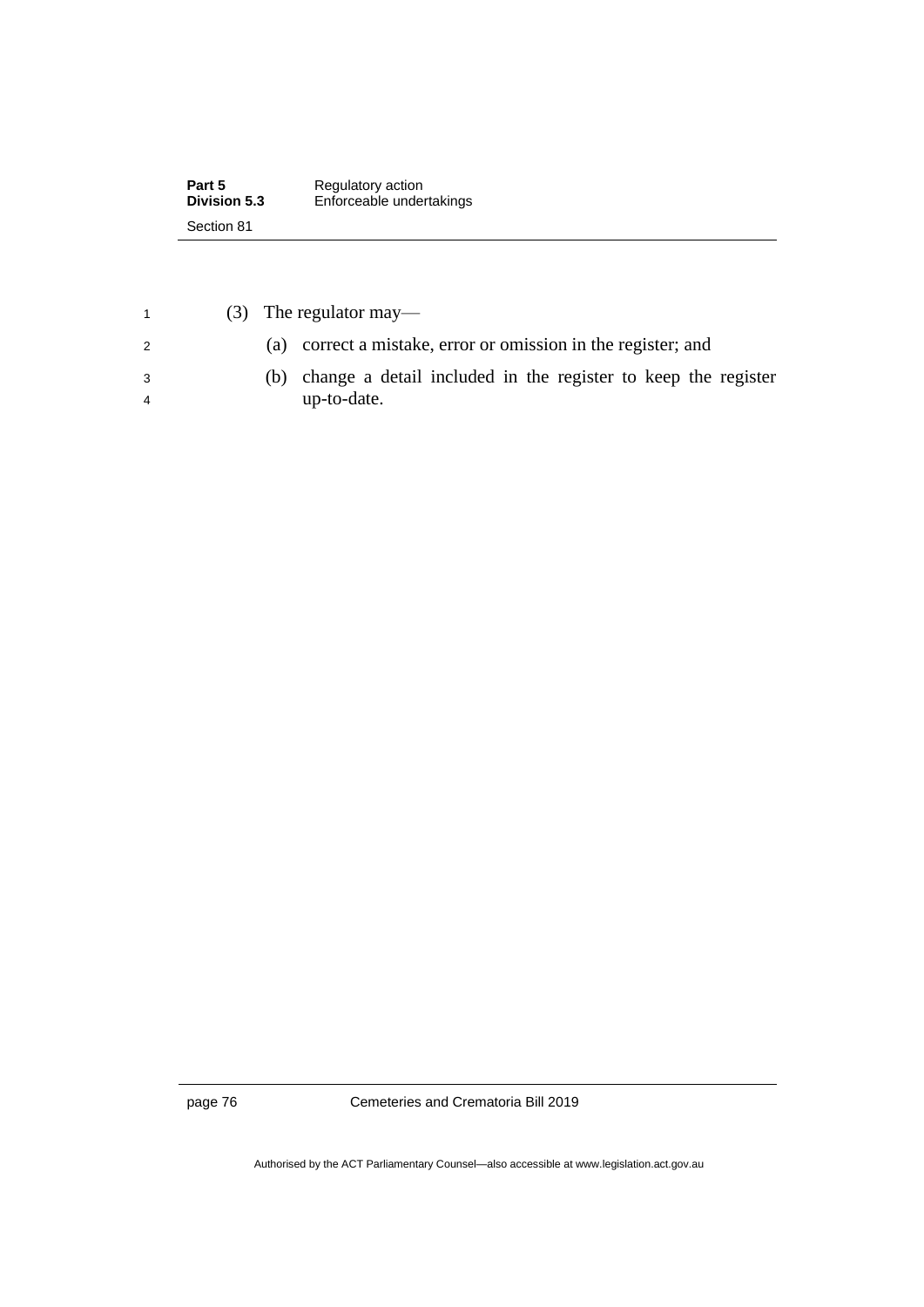|  | Part 6 | <b>Enforcement</b> |
|--|--------|--------------------|
|--|--------|--------------------|

**Division 6.1 Definitions**

| 3        | 82 | Definitions-pt 6                                                                                                                 |
|----------|----|----------------------------------------------------------------------------------------------------------------------------------|
| 4        |    | In this part:                                                                                                                    |
| 5        |    | <i>at premises</i> includes in or on the premises.                                                                               |
| 6<br>7   |    | <i>authorised person</i> means a person appointed as an authorised person<br>under section 83.                                   |
| 8        |    | <b><i>connected</i></b> —a thing is <b><i>connected</i></b> with an offence if—                                                  |
| 9        |    | (a) the offence has been committed in relation to it; or                                                                         |
| 10       |    | (b) it will provide evidence of the commission of the offence; or                                                                |
| 11<br>12 |    | (c) it was used, is being used, or is intended to be used, to commit<br>the offence.                                             |
| 13<br>14 |    | <i>occupier</i> , of premises, includes a person the authorised person<br>reasonably believes is an occupier of the premises.    |
| 15<br>16 |    | <i>offence</i> includes an offence that there are reasonable grounds for<br>believing has been, is being, or will be, committed. |
| 17       |    | <i>premises</i> includes land.                                                                                                   |
| 18       |    | <i>warrant</i> means a warrant issued under division 6.3.                                                                        |

Cemeteries and Crematoria Bill 2019

page 77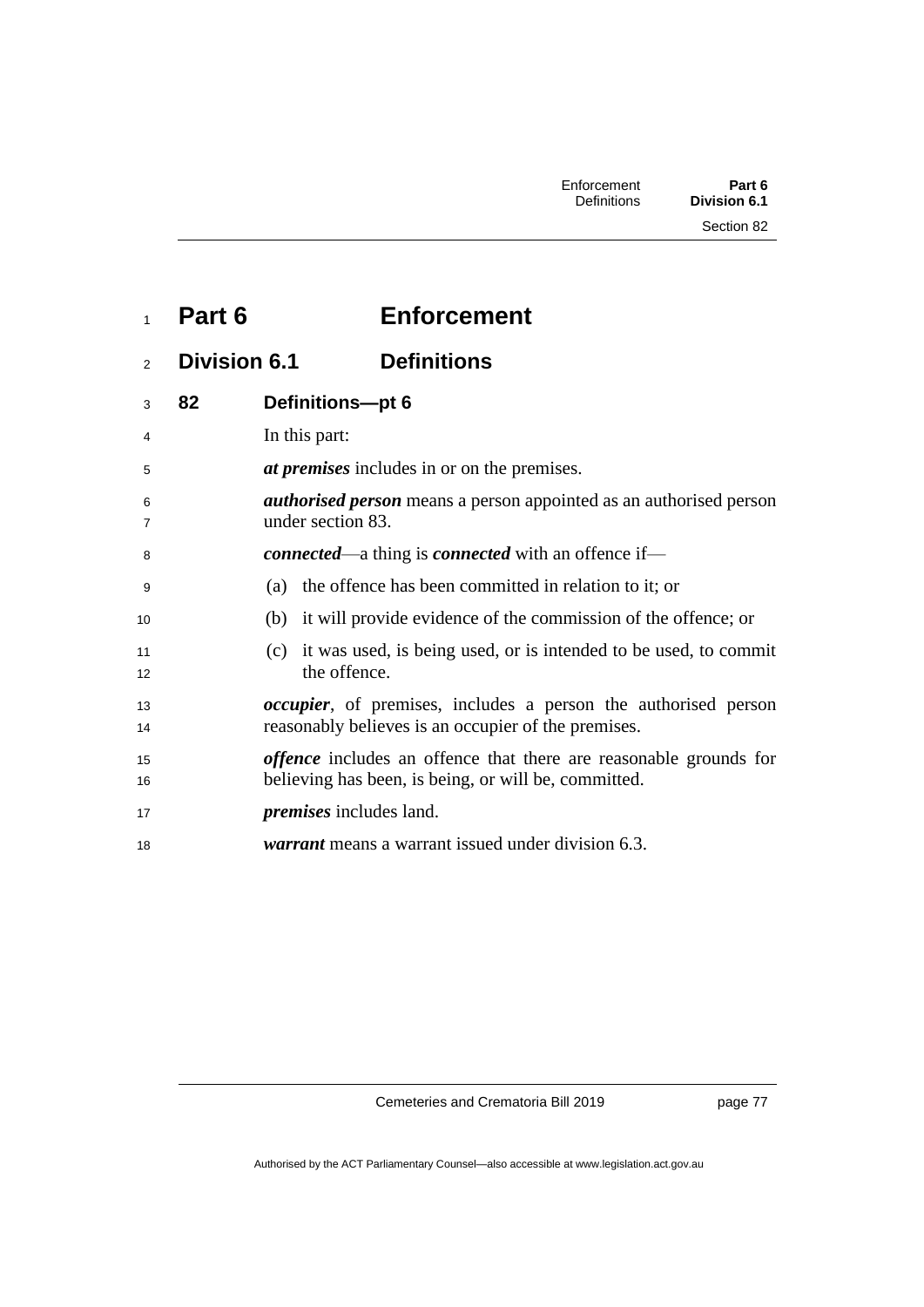| Part 6       | Enforcement       |  |
|--------------|-------------------|--|
| Division 6.2 | Authorised people |  |
| Section 83   |                   |  |

## **Division 6.2 Authorised people**

| 2                 | 83 |     | Authorised person-appointment                                                                                                                                                                                                                                  |  |
|-------------------|----|-----|----------------------------------------------------------------------------------------------------------------------------------------------------------------------------------------------------------------------------------------------------------------|--|
| 3<br>4            |    |     | The regulator may appoint a public servant as an authorised person<br>for this Act.                                                                                                                                                                            |  |
| 5<br>6            |    |     | For the making of appointments (including acting appointments), see the<br>Note 1<br>Legislation Act, pt 19.3.                                                                                                                                                 |  |
| 7<br>8<br>9<br>10 |    |     | Note 2<br>In particular, a person may be appointed for a particular provision of a<br>law (see Legislation Act, $s \ 7 \ (3)$ ) and an appointment may be made by<br>naming a person or nominating the occupant of a position (see Legislation<br>Act, s 207). |  |
| 11                | 84 |     | <b>Identity cards</b>                                                                                                                                                                                                                                          |  |
| 12<br>13<br>14    |    | (1) | The regulator must give each authorised person an identity card<br>stating their name and appointment as an authorised person and<br>showing—                                                                                                                  |  |
| 15                |    |     | a recent photograph of the person; and<br>(a)                                                                                                                                                                                                                  |  |
| 16                |    |     | the date of issue of the card; and<br>(b)                                                                                                                                                                                                                      |  |
| 17                |    |     | the date of expiry of the card; and<br>(c)                                                                                                                                                                                                                     |  |
| 18                |    |     | anything else prescribed by regulation.<br>(d)                                                                                                                                                                                                                 |  |
| 19                |    | (2) | A person commits an offence if-                                                                                                                                                                                                                                |  |
| 20                |    |     | the person stops being an authorised person; and<br>(a)                                                                                                                                                                                                        |  |
| 21<br>22<br>23    |    |     | the person fails to return their identity card to the regulator<br>(b)<br>within 7 days of the day the person stops being an authorised<br>person.                                                                                                             |  |
| 24                |    |     | Maximum penalty: 10 penalty units.                                                                                                                                                                                                                             |  |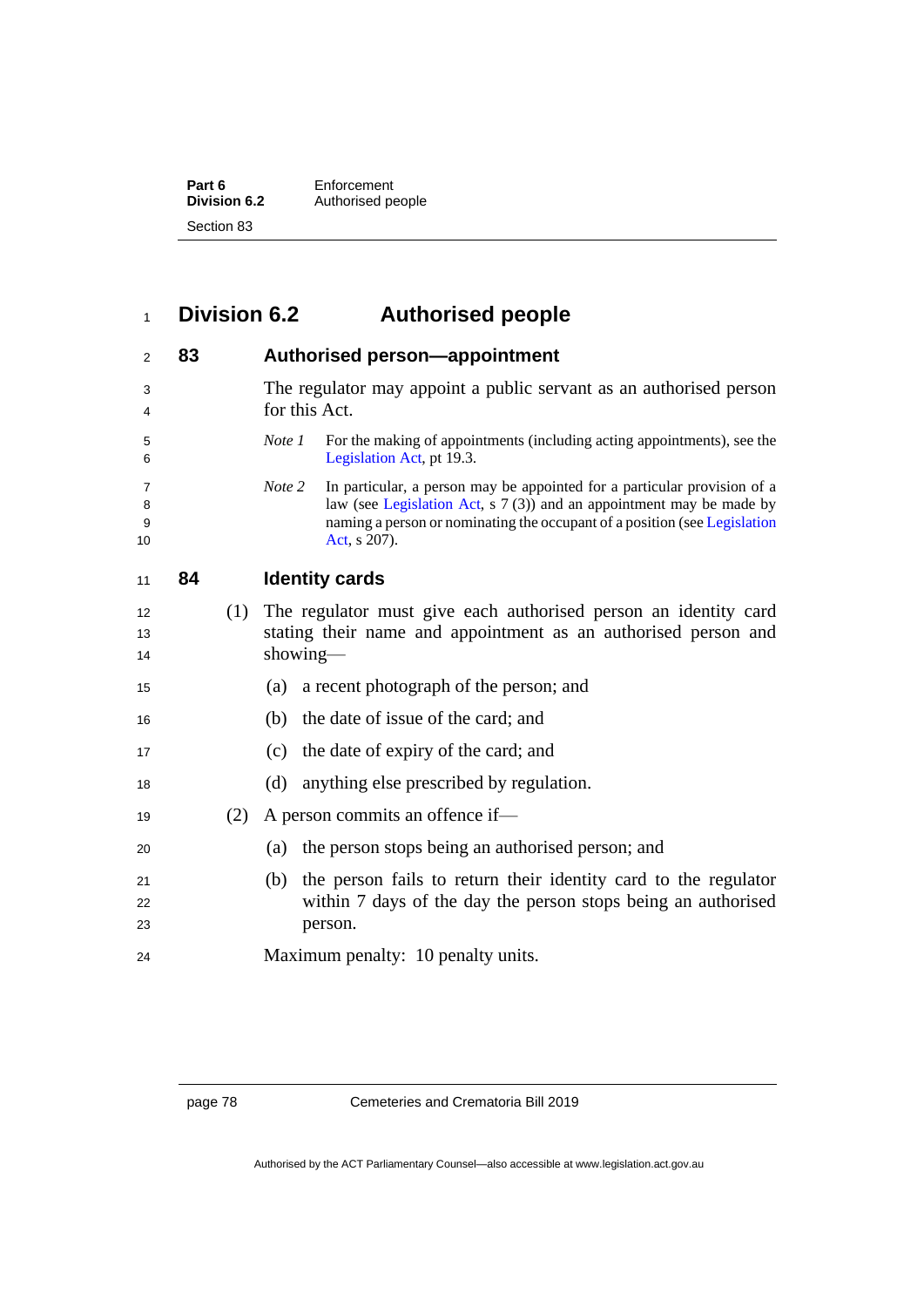| 1<br>2                     |    | (3) | Subsection (2) does not apply to a person if the person's identity card<br>is—                                                                                                                                                                                                   |
|----------------------------|----|-----|----------------------------------------------------------------------------------------------------------------------------------------------------------------------------------------------------------------------------------------------------------------------------------|
| 3                          |    |     | lost or stolen; or<br>(a)                                                                                                                                                                                                                                                        |
| 4                          |    |     | destroyed by another person.<br>(b)                                                                                                                                                                                                                                              |
| 5<br>6                     |    |     | The defendant has an evidential burden in relation to the matters<br><b>Note</b><br>mentioned in s (3) (see Criminal Code, s 58).                                                                                                                                                |
| 7                          |    | (4) | An offence against this section is a strict liability offence.                                                                                                                                                                                                                   |
| 8                          | 85 |     | Authorised person must show identity card                                                                                                                                                                                                                                        |
| 9<br>10<br>11              |    | (1) | If an authorised person exercises a power under this Act that affects<br>an individual, the authorised person must first show their identity card<br>to the individual.                                                                                                          |
| 12<br>13<br>14<br>15       |    | (2) | If an authorised person exercises a power under this Act that affects<br>a person, other than an individual, the authorised person must first<br>show their identity card to an individual they believe on reasonable<br>grounds is an employee, officer or agent of the person. |
| 16<br>17<br>18<br>19<br>20 |    | (3) | Examples-person other than an individual<br>the authority<br>corporation<br>٠<br>partnership<br>$\bullet$<br>An authorised person and any other person other than a police officer                                                                                               |
| 21<br>22<br>23             |    |     | who is accompanying the authorised person may not remain at<br>premises if the authorised person fails to show the occupier their<br>identity card when asked by the occupier.                                                                                                   |
| 24                         | 86 |     | <b>Power to enter premises</b>                                                                                                                                                                                                                                                   |
| 25                         |    | (1) | For this Act, an authorised person may—                                                                                                                                                                                                                                          |
| 26<br>27<br>28             |    |     | at any reasonable time, enter premises that the public is entitled<br>(a)<br>to use or that are open to the public (whether or not on payment<br>of money); or                                                                                                                   |

page 79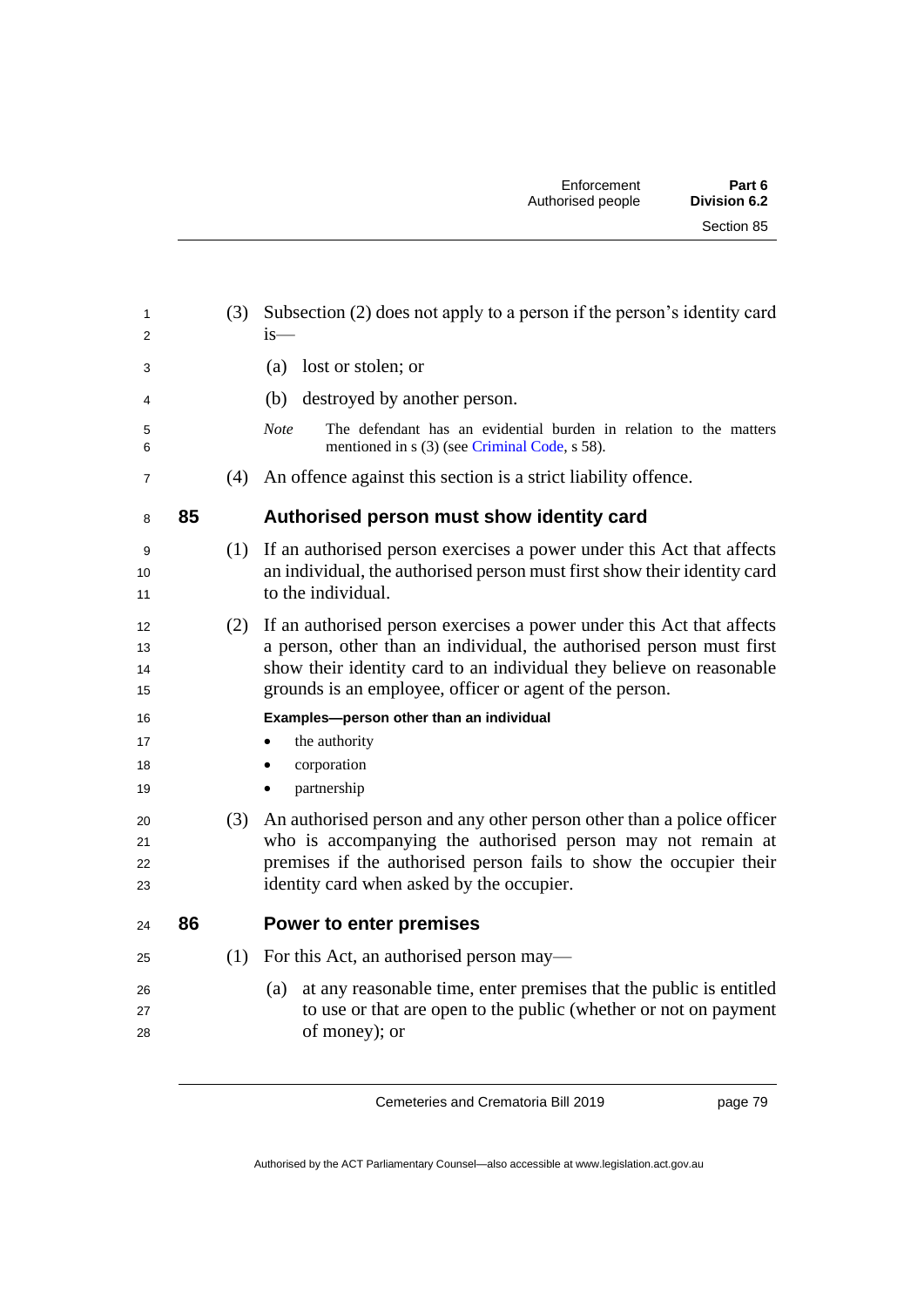| Part 6       | Enforcement       |  |
|--------------|-------------------|--|
| Division 6.2 | Authorised people |  |
| Section 86   |                   |  |

| 1              |     | at any time, enter premises with the occupier's consent; or<br>(b)                                                                                                                                                     |  |
|----------------|-----|------------------------------------------------------------------------------------------------------------------------------------------------------------------------------------------------------------------------|--|
| 2<br>3         |     | at any time, enter premises if the authorised person believes on<br>(c)<br>reasonable grounds that—                                                                                                                    |  |
| 4              |     | there is a risk to the environment or to public health; and<br>(i)                                                                                                                                                     |  |
| 5<br>6         |     | the risk is so serious and urgent that immediate entry to the<br>(ii)<br>premises without the authority of a warrant is necessary; or                                                                                  |  |
| 7              |     | (d)<br>enter premises in accordance with a warrant.                                                                                                                                                                    |  |
| 8              | (2) | However-                                                                                                                                                                                                               |  |
| 9<br>10        |     | subsection $(1)$ (a) does not authorise the entry into a part of the<br>(a)<br>premises that is being used only for residential purposes; and                                                                          |  |
| 11<br>12<br>13 |     | subsection $(1)$ (c) does not authorise the entry into premises that<br>(b)<br>are used for residential purposes, unless the premises are also a<br>facility.                                                          |  |
| 14<br>15<br>16 | (3) | An authorised person may, without the consent of the occupier of<br>premises, enter land around the premises to ask for consent to enter<br>the premises.                                                              |  |
| 17<br>18       | (4) | To remove any doubt, an authorised person may enter premises<br>without payment of an entry fee or other charge.                                                                                                       |  |
| 19             | (5) | An authorised person may—                                                                                                                                                                                              |  |
| 20<br>21       |     | if entering the premises without a warrant—enter the premises<br>(a)<br>with necessary assistance; and                                                                                                                 |  |
| 22<br>23       |     | (b) if entering the premises in accordance with a warrant—enter the<br>premises with necessary assistance and force.                                                                                                   |  |
| 24             | (6) | In this section:                                                                                                                                                                                                       |  |
| 25<br>26<br>27 |     | <i>necessary assistance</i> includes the attendance of 1 or more people<br>who, in the opinion of the authorised person, have knowledge or skills<br>that could assist the authorised person carry out their function. |  |

page 80 Cemeteries and Crematoria Bill 2019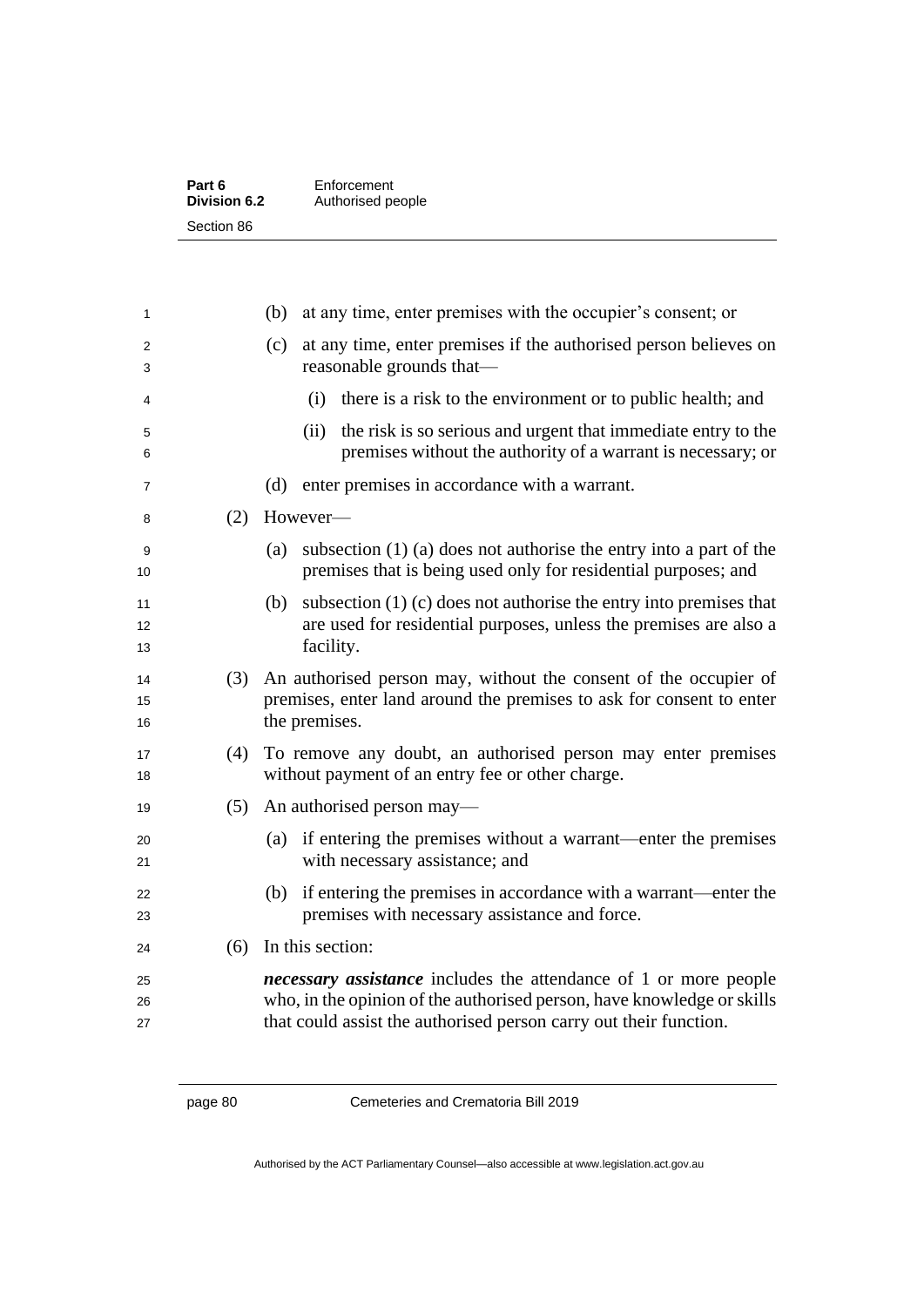| 1                   | 87  | <b>Consent to entry</b>                                                                                                     |
|---------------------|-----|-----------------------------------------------------------------------------------------------------------------------------|
| 2<br>3              |     | (1) If an authorised person is seeking the consent of an occupier to enter<br>premises under section 86, they must—         |
| 4                   |     | show the occupier their identity card; and<br>(a)                                                                           |
| 5                   |     | tell the occupier-<br>(b)                                                                                                   |
| 6                   |     | the purpose of the entry; and<br>(i)                                                                                        |
| $\overline{7}$<br>8 |     | the reason for, and identity of, any other person<br>(ii)<br>accompanying the authorised person; and                        |
| 9<br>10             |     | that anything seized under this part may be used in<br>(iii)<br>evidence in court; and                                      |
| 11                  |     | that consent may be refused.<br>(iv)                                                                                        |
| 12<br>13            |     | (2) If the occupier consents to the entry, the authorised person must ask<br>the occupier to sign a written acknowledgment— |
| 14                  |     | that the occupier was told—<br>(a)                                                                                          |
| 15                  |     | the purpose of the entry; and<br>(i)                                                                                        |
| 16<br>17            |     | (ii)<br>the reason for, and identity of, any other person<br>accompanying the authorised person; and                        |
| 18<br>19            |     | that anything found and seized under this part may be used<br>(iii)<br>in evidence in court; and                            |
| 20                  |     | that consent may be refused; and<br>(iv)                                                                                    |
| 21                  |     | (b) that the occupier consented to the entry; and                                                                           |
| 22                  |     | stating the time and date when consent was given.<br>(c)                                                                    |
| 23<br>24            | (3) | If the occupier signs the written acknowledgment, the authorised<br>person must immediately give a copy to the occupier.    |

page 81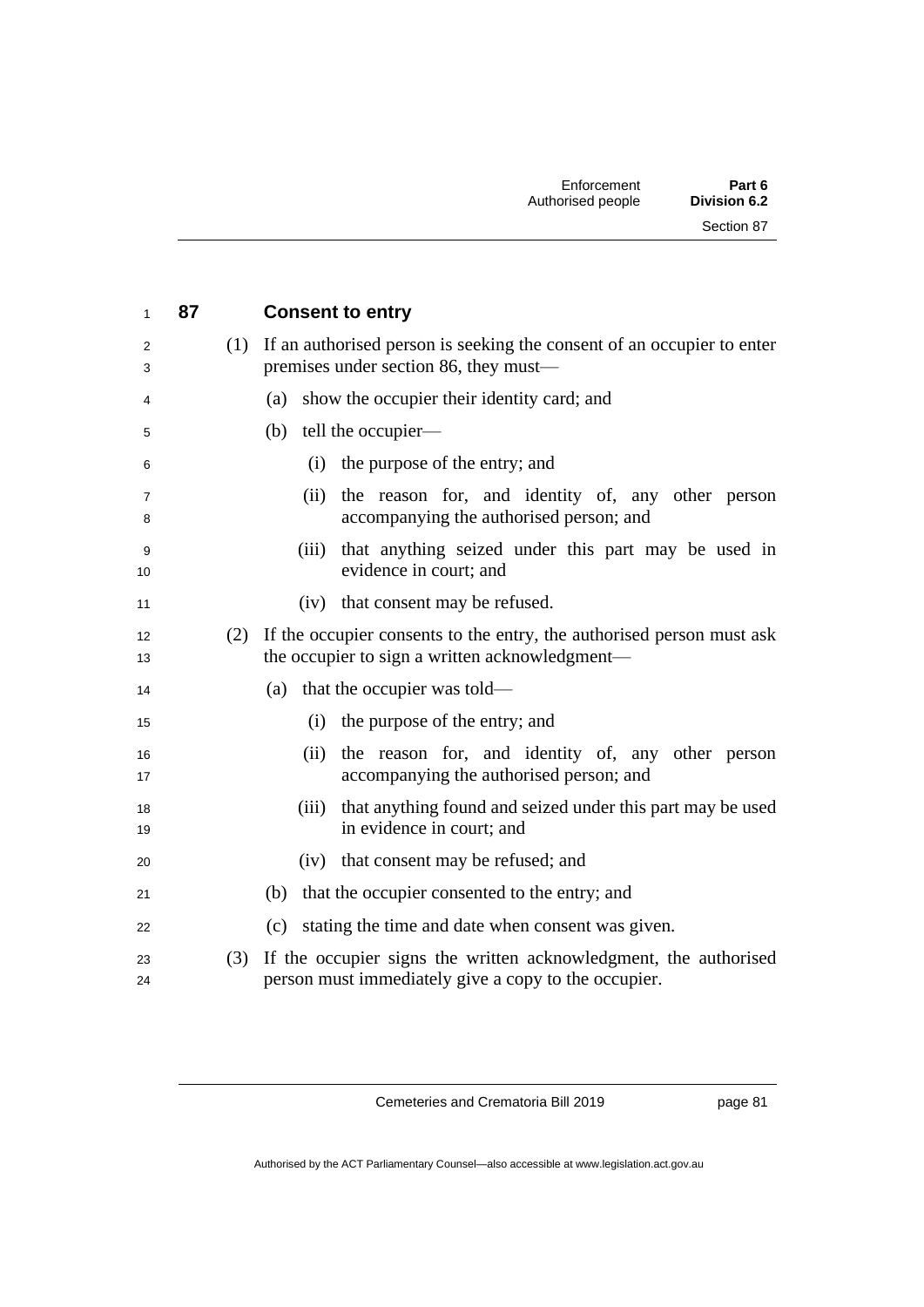|    |     | Authorised people                                                                                                                                                                                                                                              |
|----|-----|----------------------------------------------------------------------------------------------------------------------------------------------------------------------------------------------------------------------------------------------------------------|
|    |     |                                                                                                                                                                                                                                                                |
|    |     |                                                                                                                                                                                                                                                                |
|    | (4) | A court must find that the occupier did not consent to entry to the<br>premises by the authorised person if—                                                                                                                                                   |
|    |     | the question whether the occupier consented to the entry arises<br>(a)<br>in a proceeding in the court; and                                                                                                                                                    |
|    |     | the written acknowledgement is not produced in evidence; and<br>(b)                                                                                                                                                                                            |
|    |     | it is not proved that the occupier consented to the entry.<br>(c)                                                                                                                                                                                              |
| 88 |     | General powers on entry to premises                                                                                                                                                                                                                            |
|    | (1) | An authorised person who enters premises under this part may do 1 or<br>more of the following at the premises or anything at the premises:                                                                                                                     |
|    |     | examine anything;<br>(a)                                                                                                                                                                                                                                       |
|    |     | (b)<br>take measurements or conduct tests;                                                                                                                                                                                                                     |
|    |     | take samples;<br>(c)                                                                                                                                                                                                                                           |
|    |     | make sketches, drawings or any other kind of record (including<br>(d)<br>photographs, films, audio, video or other recordings);                                                                                                                                |
|    |     | require the occupier or any person at the premises to give the<br>(e)<br>authorised person reasonable help to exercise a power under this<br>part.                                                                                                             |
|    |     | The Legislation Act, s 170 and s 171 deal with the application of the<br><b>Note</b><br>privilege against self-incrimination and client legal privilege.                                                                                                       |
|    | (2) | A person must take all reasonable steps to comply with a requirement<br>made of the person under subsection $(1)$ (e).                                                                                                                                         |
|    |     | Maximum penalty: 50 penalty units.                                                                                                                                                                                                                             |
| 89 |     | Power to seize things                                                                                                                                                                                                                                          |
|    | (1) | An authorised person who enters premises under this part with the<br>occupier's consent may seize anything at the premises if seizure of<br>the thing is consistent with the purpose of the entry told to the<br>occupier when seeking the occupier's consent. |
|    |     | <b>Division 6.2</b><br>Section 88                                                                                                                                                                                                                              |

page 82 Cemeteries and Crematoria Bill 2019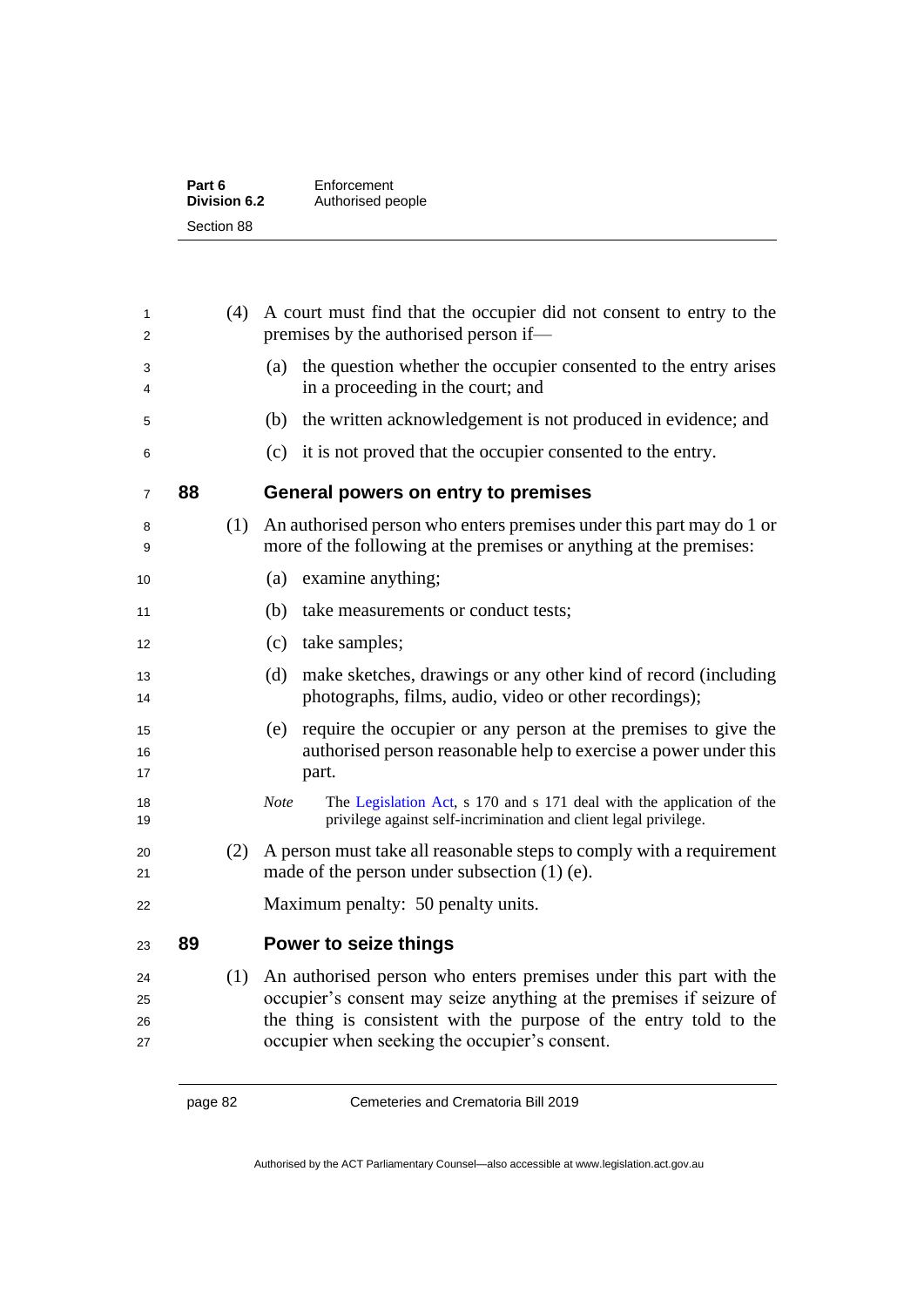|    | (2) | An authorised person who enters premises under a warrant may seize<br>anything at the premises that they are authorised to seize under the<br>warrant.             |
|----|-----|--------------------------------------------------------------------------------------------------------------------------------------------------------------------|
|    | (3) | An authorised person who enters premises under this part may seize<br>anything at the premises if they believe on reasonable grounds that—                         |
|    |     | (a) the thing is connected with an offence against this Act; and                                                                                                   |
|    |     | the seizure of the thing is necessary to prevent it from being—<br>(b)                                                                                             |
|    |     | concealed, lost or destroyed; or<br>(i)                                                                                                                            |
|    |     | (ii)<br>used to commit, continue or repeat the offence.                                                                                                            |
|    | (4) | Having seized a thing, the authorised person may—                                                                                                                  |
|    |     | remove the thing from the premises where it was seized; or<br>(a)                                                                                                  |
|    |     | leave the thing at the premises but restrict access to it.<br>(b)                                                                                                  |
|    | (5) | A person commits an offence if—                                                                                                                                    |
|    |     | the person interferes with a seized thing, or anything containing<br>(a)<br>a seized thing, to which access has been restricted under<br>subsection $(4)$ (b); and |
|    |     | the person does not have an authorised person's approval to<br>(b)<br>interfere with the thing.                                                                    |
|    |     | Maximum penalty: 50 penalty units.                                                                                                                                 |
|    | (6) | An offence against this section is a strict liability offence.                                                                                                     |
| 90 |     | Direction to give name and address                                                                                                                                 |
|    | (1) | This section applies if an authorised person believes on reasonable<br>grounds that a person-                                                                      |
|    |     | (a) has committed, is committing or is about to commit, an offence<br>against this Act; or                                                                         |
|    |     |                                                                                                                                                                    |

page 83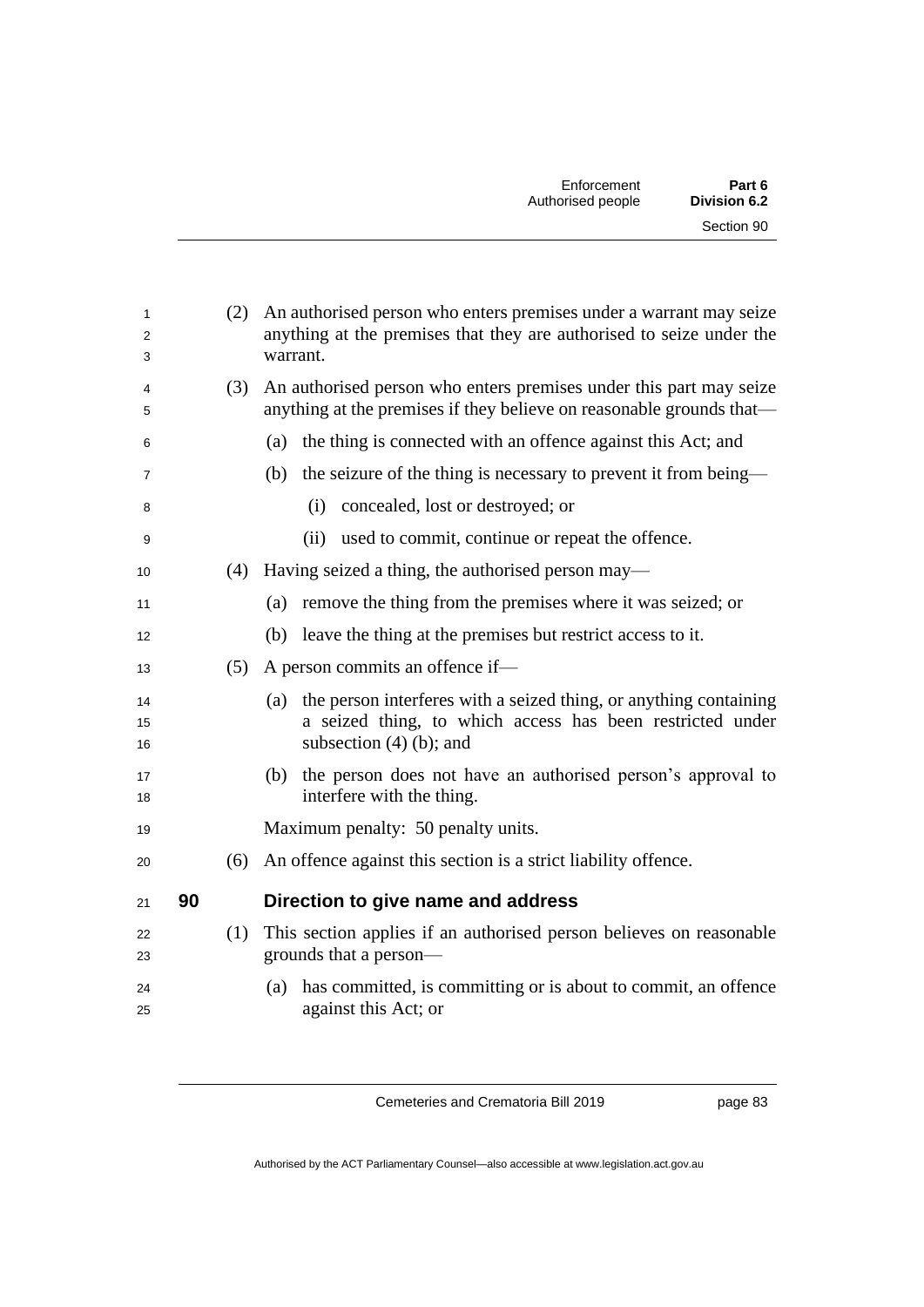| Part 6       | Enforcement       |  |
|--------------|-------------------|--|
| Division 6.2 | Authorised people |  |
| Section 91   |                   |  |

| 1<br>2            |    |     | may be able to assist in the investigation of an offence against<br>(b)<br>this Act.                                                                                                                                                                                           |
|-------------------|----|-----|--------------------------------------------------------------------------------------------------------------------------------------------------------------------------------------------------------------------------------------------------------------------------------|
| 3<br>4            |    | (2) | The authorised person may direct the person to give the authorised<br>person the following personal details:                                                                                                                                                                   |
| 5                 |    |     | the person's full name;<br>(a)                                                                                                                                                                                                                                                 |
| 6                 |    |     | (b) the person's home address.                                                                                                                                                                                                                                                 |
| 7<br>8<br>9<br>10 |    | (3) | If the authorised person believes on reasonable grounds that a<br>personal detail given by the person in response to the direction is false<br>or misleading, the authorised person may direct the person to produce<br>evidence immediately of the correctness of the detail. |
| 11<br>12          |    | (4) | If an authorised person gives a direction to a person, the authorised<br>person must-                                                                                                                                                                                          |
| 13<br>14          |    |     | tell the person that it is an offence if the person fails to comply<br>(a)<br>with the direction; and                                                                                                                                                                          |
| 15<br>16<br>17    |    |     | give the direction in a language, or in a way of communicating,<br>(b)<br>that the authorised person believes on reasonable grounds the<br>person is likely to understand.                                                                                                     |
| 18<br>19          | 91 |     | Offence—fail to comply with direction to give name and<br>address                                                                                                                                                                                                              |
| 20                |    | (1) | A person commits an offence if—                                                                                                                                                                                                                                                |
| 21<br>22          |    |     | an authorised person directs the person to give their full name<br>(a)<br>and address under section 90; and                                                                                                                                                                    |
| 23<br>24          |    |     | the authorised person produces the authorised person's identity<br>(b)<br>card for inspection by the person; and                                                                                                                                                               |
| 25<br>26          |    |     | the authorised person warns the person that failure to comply<br>(c)<br>with the direction is an offence; and                                                                                                                                                                  |
|                   |    |     |                                                                                                                                                                                                                                                                                |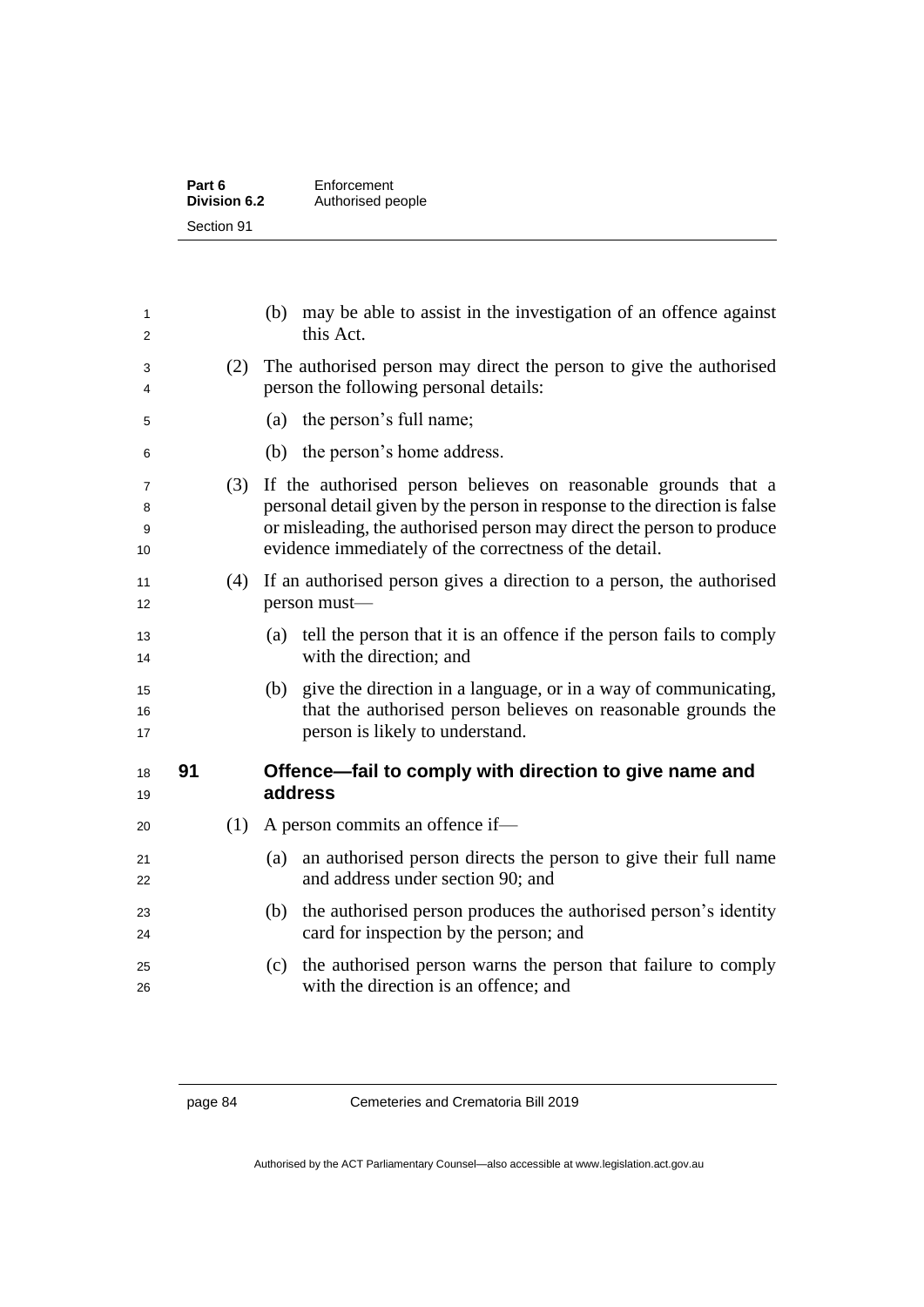| 1<br>2         |                     | (d) the person did not give the authorised person their full name and<br>address.                                                               |
|----------------|---------------------|-------------------------------------------------------------------------------------------------------------------------------------------------|
| 3              |                     | Maximum penalty: 10 penalty units.                                                                                                              |
| 4<br>5         |                     | <b>Note</b><br>It is an offence to make a false or misleading statement or give false or<br>misleading information (see Criminal Code, pt 3.4). |
| 6              | (2)                 | An offence against this section is a strict liability offence.                                                                                  |
| $\overline{7}$ | <b>Division 6.3</b> | <b>Search warrants</b>                                                                                                                          |
| 8              | 92                  | <b>Warrants-generally</b>                                                                                                                       |
| 9<br>10        |                     | (1) An authorised person may apply to a magistrate for a warrant to enter<br>and search premises.                                               |
| 11             | (2)                 | The application must—                                                                                                                           |
| 12             |                     | (a) be sworn; and                                                                                                                               |
| 13             |                     | state the grounds on which the warrant is sought.<br>(b)                                                                                        |
| 14<br>15       | (3)                 | The magistrate may refuse to consider the application until the<br>authorised person-                                                           |
| 16<br>17       |                     | gives the magistrate all the information the magistrate requires<br>(a)<br>for the application; and                                             |
| 18             |                     | (b) gives the information in the way the magistrate requires.                                                                                   |
| 19<br>20       | (4)                 | The magistrate may issue the warrant only if satisfied there are<br>reasonable grounds for suspecting-                                          |
| 21<br>22       |                     | there is a particular thing or activity connected with an offence<br>(a)<br>against this Act; and                                               |
| 23             |                     | the thing or activity—<br>(b)                                                                                                                   |
| 24             |                     | (i) is, or is being engaged in, at the premises; or                                                                                             |
| 25<br>26       |                     | (ii)<br>may be, or may be engaged in, at the premises within the<br>next 7 days.                                                                |

page 85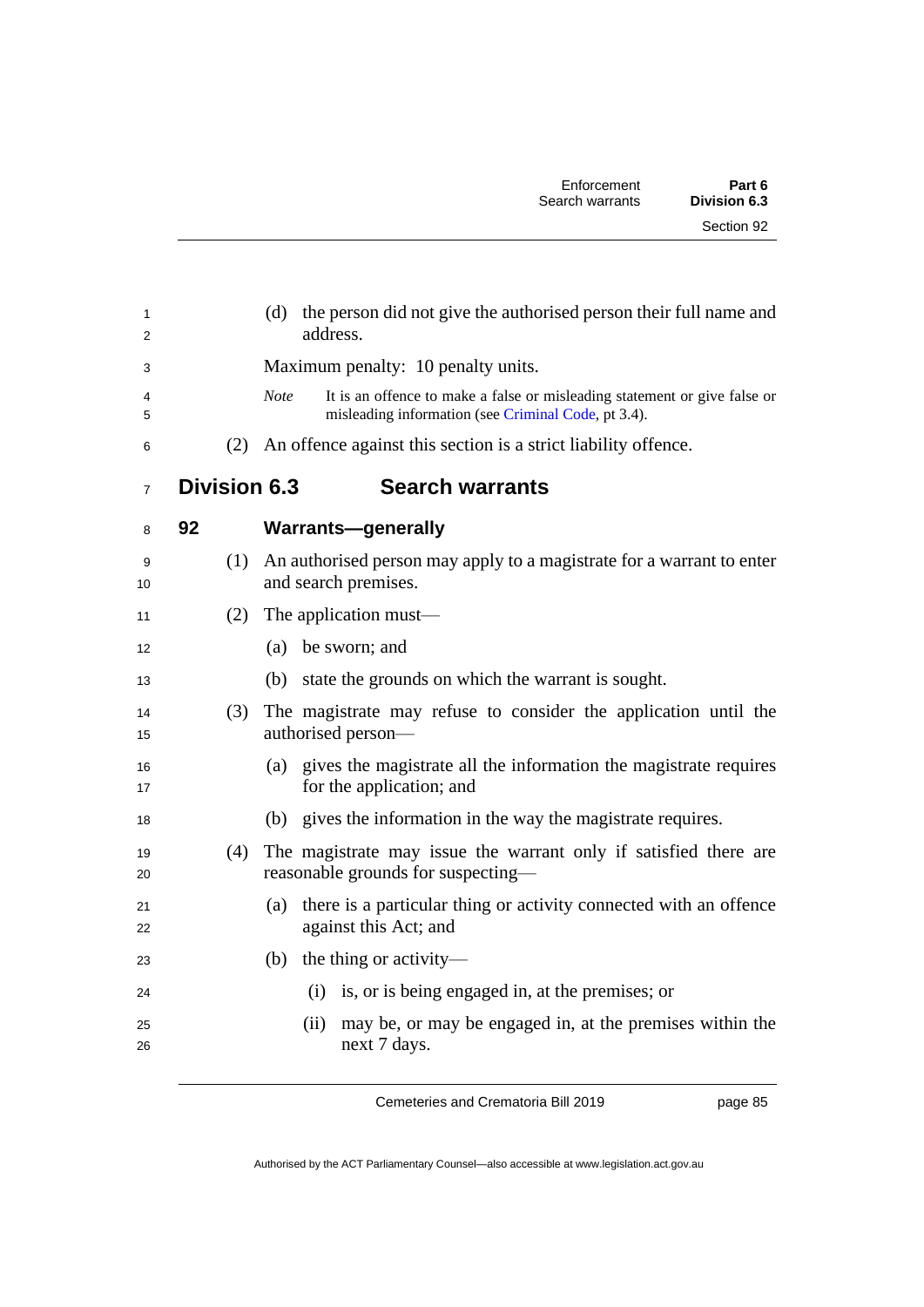| Part 6       | Enforcement     |  |
|--------------|-----------------|--|
| Division 6.3 | Search warrants |  |
| Section 93   |                 |  |

|    |     | The warrant must state—                                                                                                                                                           |
|----|-----|-----------------------------------------------------------------------------------------------------------------------------------------------------------------------------------|
|    |     | that an authorised person may, with reasonable and necessary<br>assistance and force, enter the premises and exercise the<br>authorised person's powers under this part; and      |
|    |     | the offence for which the warrant is issued; and                                                                                                                                  |
|    |     | the things that may be seized under the warrant; and                                                                                                                              |
|    |     | the hours when the premises may be entered; and                                                                                                                                   |
|    |     | the date, within 7 days after the day of the warrant's issue, when<br>the warrant ends.                                                                                           |
| 93 |     | Warrants-application other than in person                                                                                                                                         |
|    |     | An authorised person may apply for a warrant by phone, radio, email,<br>fax, letter or other form of communication if the authorised person<br>considers it necessary because of- |
|    |     | urgent circumstances; or                                                                                                                                                          |
|    |     | other special circumstances.                                                                                                                                                      |
|    |     | Before applying for the warrant, the authorised person must prepare<br>an application stating the grounds on which the warrant is sought.                                         |
|    |     | The authorised person may apply for the warrant before the<br>application is sworn.                                                                                               |
|    | SO. | If the magistrate issues the warrant, the magistrate must immediately<br>give a written copy to the authorised person if it is practicable to do                                  |
|    |     | If it is not practicable to immediately give a written copy of the<br>warrant to the authorised person-                                                                           |
|    |     | the magistrate must tell the authorised person—                                                                                                                                   |
|    |     | the terms of the warrant; and<br>(i)                                                                                                                                              |
|    |     | the date and time the warrant was issued; and<br>(ii)                                                                                                                             |
|    |     | (5)<br>(a)<br>(b)<br>(c)<br>(d)<br>(e)<br>(1)<br>(a)<br>(b)<br>(2)<br>(3)<br>(4)<br>(5)<br>(a)                                                                                    |

page 86 Cemeteries and Crematoria Bill 2019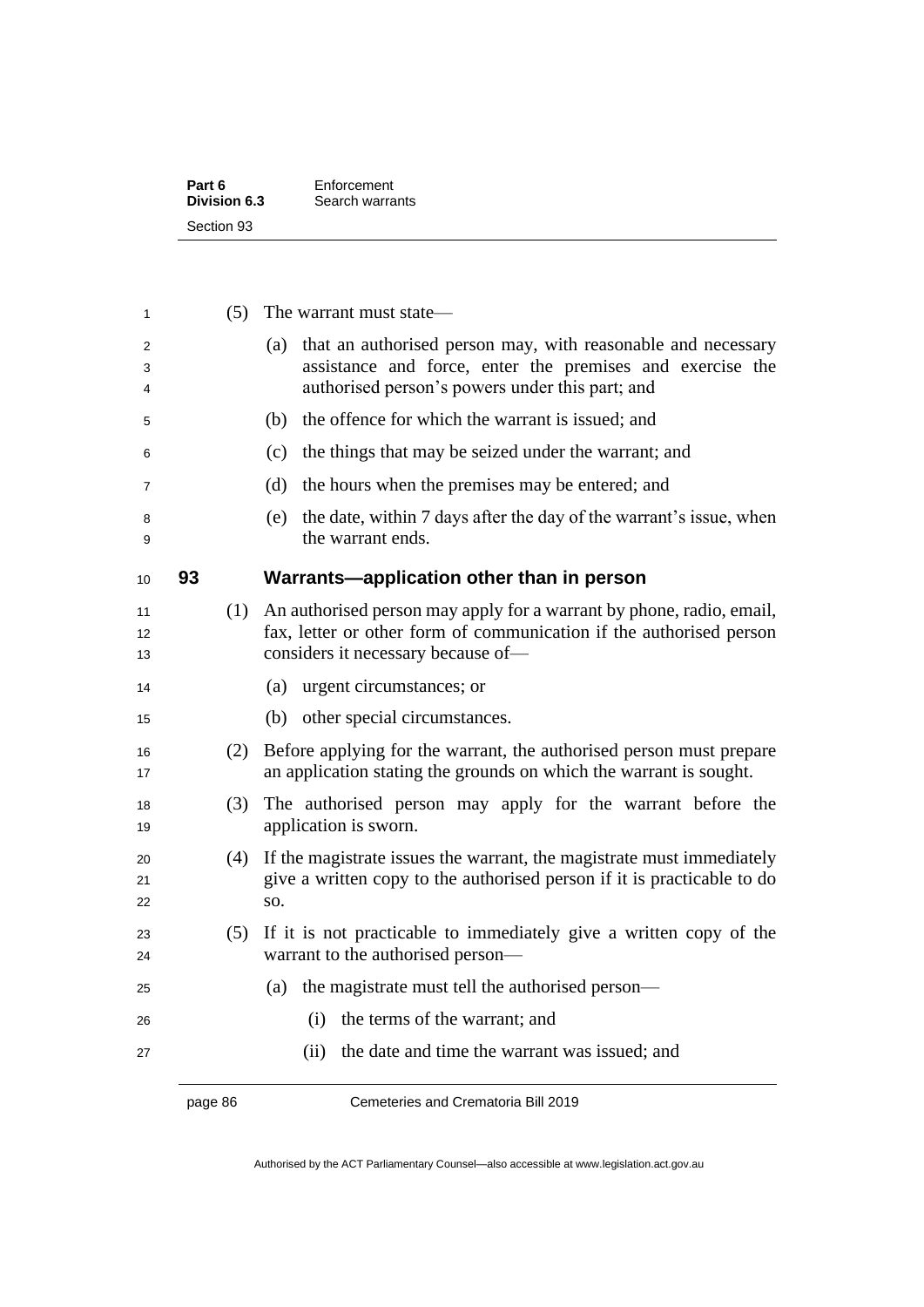| 1<br>2                   |    |     | (b) the authorised person must complete a form of warrant (the<br>warrant form) and write on it-                                                                                                 |
|--------------------------|----|-----|--------------------------------------------------------------------------------------------------------------------------------------------------------------------------------------------------|
| 3                        |    |     | (i) the magistrate's name; and                                                                                                                                                                   |
| 4                        |    |     | the date and time the magistrate issued the warrant; and<br>(ii)                                                                                                                                 |
| 5                        |    |     | (iii) the terms of the warrant.                                                                                                                                                                  |
| 6<br>$\overline{7}$<br>8 |    | (6) | The written copy of the warrant, or the warrant form properly<br>completed by the authorised person, authorises the entry and the<br>exercise of the authorised person's powers under this part. |
| 9<br>10                  |    |     | (7) The authorised person must, at the first reasonable opportunity, send<br>to the magistrate-                                                                                                  |
| 11                       |    |     | (a) the sworn application; and                                                                                                                                                                   |
| 12<br>13                 |    |     | (b) if the authorised person completed a warrant form—the<br>completed warrant form.                                                                                                             |
| 14<br>15                 |    | (8) | On receiving the documents mentioned in subsection (7), the<br>magistrate must attach them to the warrant.                                                                                       |
| 16<br>17                 |    | (9) | A court must find that a power exercised by an authorised person was<br>not authorised by a warrant under this section if-                                                                       |
| 18<br>19                 |    |     | (a) the question arises in a proceeding before the court whether the<br>exercise of power was authorised by a warrant; and                                                                       |
| 20                       |    |     | (b) the warrant is not produced in evidence; and                                                                                                                                                 |
| 21<br>22                 |    |     | (c) it is not proved that the exercise of power was authorised by a<br>warrant under this section.                                                                                               |
| 23                       | 94 |     | Warrants-announcement before entry                                                                                                                                                               |
| 24<br>25                 |    | (1) | An authorised person must, before anyone enters premises under a<br>warrant—                                                                                                                     |
| 26<br>27                 |    |     | announce that the authorised person is authorised to enter the<br>(a)<br>premises; and                                                                                                           |
|                          |    |     |                                                                                                                                                                                                  |

page 87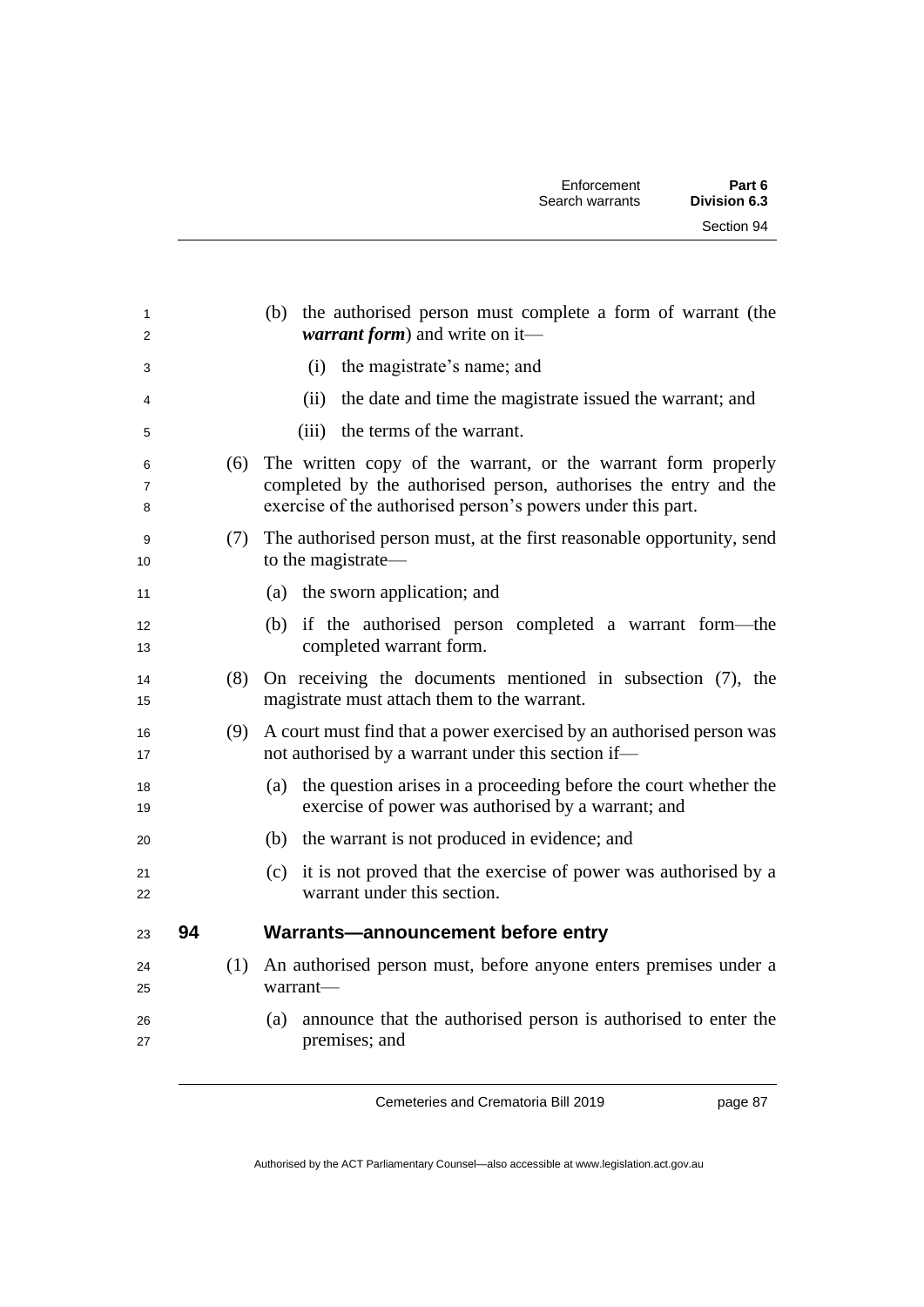| Part 6       | Enforcement     |
|--------------|-----------------|
| Division 6.3 | Search warrants |
| Section 95   |                 |

| 1<br>2               |    |     | (b) give anyone at the premises an opportunity to allow entry to the<br>premises; and                                                                                                                                                         |
|----------------------|----|-----|-----------------------------------------------------------------------------------------------------------------------------------------------------------------------------------------------------------------------------------------------|
| 3<br>4<br>5          |    |     | (c) if the occupier of the premises, or someone else who apparently<br>represents the occupier, is present at the premises—identify<br>himself or herself to the person.                                                                      |
| 6<br>7<br>8          |    |     | (2) The authorised person is not required to comply with subsection $(1)$<br>if the authorised person believes on reasonable grounds that<br>immediate entry to the premises is required to ensure—                                           |
| 9<br>10              |    |     | the safety of anyone (including the authorised person or any<br>(a)<br>person assisting); or                                                                                                                                                  |
| 11                   |    |     | that the effective execution of the warrant is not frustrated.<br>(b)                                                                                                                                                                         |
| 12                   | 95 |     | Details of warrant to be given to occupier etc                                                                                                                                                                                                |
| 13<br>14<br>15<br>16 |    |     | If the occupier of the premises, or someone else who apparently<br>represents the occupier, is present at the premises when a warrant is<br>being executed, the authorised person or a person assisting must make<br>available to the person- |
| 17                   |    |     | (a)<br>a copy of the warrant; and                                                                                                                                                                                                             |
| 18                   |    |     | (b) a document setting out the rights and obligations of the person.                                                                                                                                                                          |
| 19                   | 96 |     | Occupier entitled to be present during search etc                                                                                                                                                                                             |
| 20<br>21<br>22<br>23 |    | (1) | If the occupier of the premises, or someone else who apparently<br>represents the occupier, is present at the premises when a warrant is<br>being executed, the person is entitled to observe the search being<br>conducted.                  |
| 24                   |    | (2) | However, the person is not entitled to observe the search if-                                                                                                                                                                                 |
| 25                   |    |     | (a) to do so would impede the search; or                                                                                                                                                                                                      |
| 26<br>27<br>28       |    |     | the person is under arrest, and allowing the person to observe<br>(b)<br>the search being conducted would interfere with the objectives<br>of the search.                                                                                     |
|                      |    |     |                                                                                                                                                                                                                                               |

page 88 Cemeteries and Crematoria Bill 2019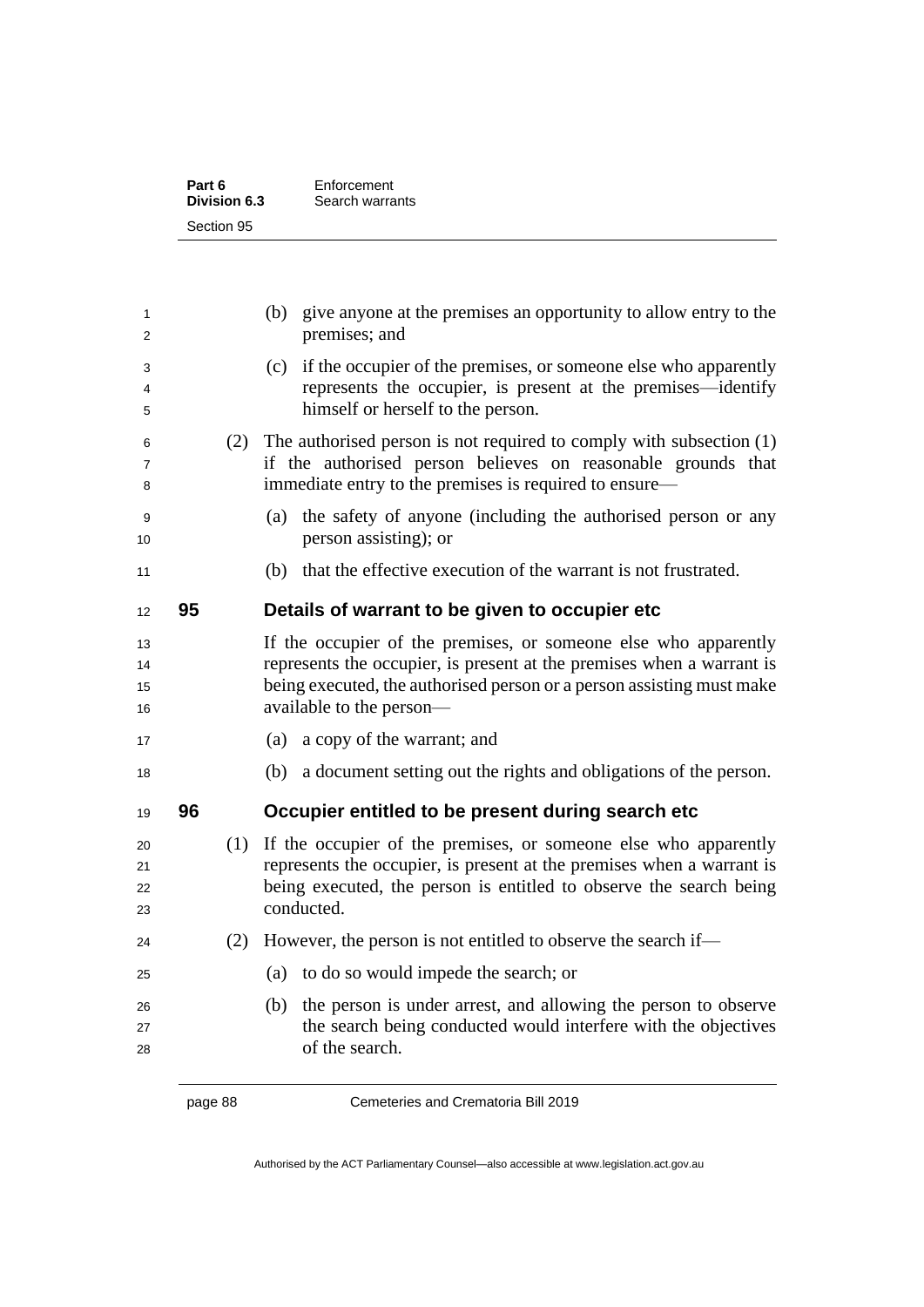| 1<br>2               |    | (3) | This section does not prevent 2 or more areas of the premises being<br>searched at the same time.                                                                                                                                    |
|----------------------|----|-----|--------------------------------------------------------------------------------------------------------------------------------------------------------------------------------------------------------------------------------------|
| 3                    | 97 |     | <b>Receipt for things seized</b>                                                                                                                                                                                                     |
| 4<br>5<br>6          |    | (1) | As soon as practicable after a thing is seized by an authorised person<br>under this part, the authorised person must give a receipt for it to the<br>person from whom it was seized.                                                |
| 7<br>8<br>9          |    | (2) | If, for any reason, it is not practicable to comply with subsection $(1)$ ,<br>the authorised person must leave the receipt, secured conspicuously<br>at the place of seizure under section 89.                                      |
| 10                   |    | (3) | The receipt must include the following:                                                                                                                                                                                              |
| 11                   |    |     | a description of the thing seized;<br>(a)                                                                                                                                                                                            |
| 12                   |    |     | an explanation of why the thing was seized;<br>(b)                                                                                                                                                                                   |
| 13<br>14             |    |     | the authorised person's name and how to contact the authorised<br>(c)<br>person;                                                                                                                                                     |
| 15<br>16             |    |     | if the thing is moved from the premises where it is seized—<br>(d)<br>where the thing is to be taken.                                                                                                                                |
| 17                   | 98 |     | Moving things to another place                                                                                                                                                                                                       |
| 18<br>19<br>20       |    | (1) | A thing found at premises entered under a warrant may be moved to<br>another place for examination or processing to decide whether it may<br>be seized under the warrant if-                                                         |
| 21                   |    |     | both of the following apply:<br>(a)                                                                                                                                                                                                  |
| 22<br>23             |    |     | there are reasonable grounds for believing that the thing is,<br>(i)<br>or contains something, to which the warrant relates;                                                                                                         |
| 24<br>25<br>26<br>27 |    |     | it is significantly more practicable to examine or process<br>(ii)<br>the thing at the other place having regard to the timeliness<br>and cost of examining or processing the thing and the<br>availability of expert assistance; or |

page 89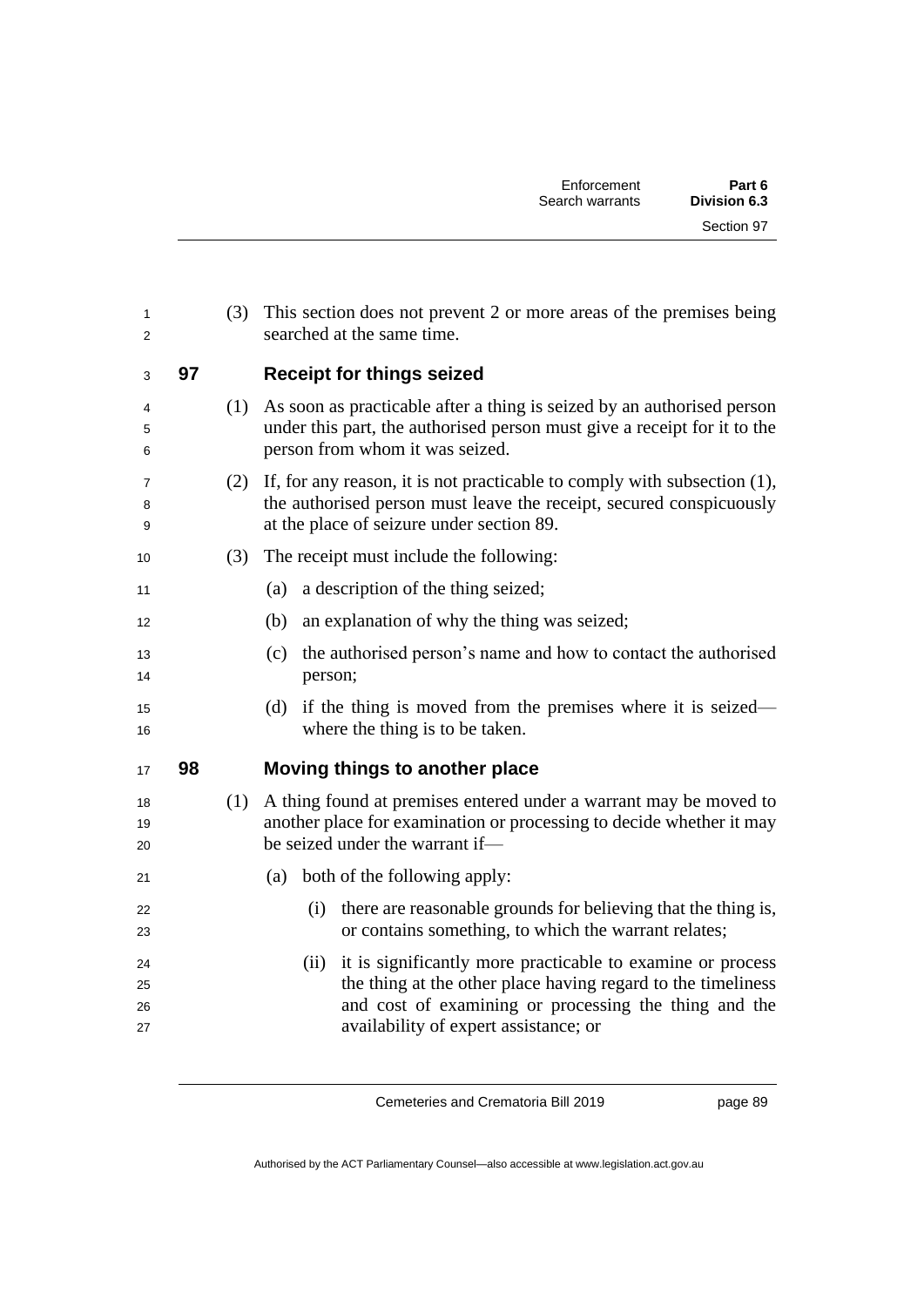| Part 6       | Enforcement     |
|--------------|-----------------|
| Division 6.3 | Search warrants |
| Section 99   |                 |

| 1           |    |     | (b) the occupier of the premises agrees in writing.                                                                                                                                                   |
|-------------|----|-----|-------------------------------------------------------------------------------------------------------------------------------------------------------------------------------------------------------|
| 2<br>3      |    | (2) | The thing may be moved to the other place for examination or<br>processing for not longer than 72 hours.                                                                                              |
| 4<br>5<br>6 |    | (3) | An authorised person may apply to a magistrate for an extension of<br>time if the authorised person believes on reasonable grounds that the<br>thing cannot be examined or processed within 72 hours. |
| 7<br>8<br>9 |    | (4) | The authorised person must give notice of the application to the<br>occupier of the premises, and the occupier is entitled to be heard on<br>the application.                                         |
| 10<br>11    |    | (5) | If a thing is moved to another place under this section, the authorised<br>person must, if practicable—                                                                                               |
| 12<br>13    |    |     | tell the occupier of the premises the address of the place, and<br>(a)<br>time, the examination or processing will be carried out; and                                                                |
| 14<br>15    |    |     | allow the occupier or the occupier's representative to be present<br>(b)<br>during the examination or processing.                                                                                     |
| 16<br>17    |    | (6) | The provisions of this part relating to the issue of warrants apply, with<br>any necessary changes, to giving an extension under this section.                                                        |
| 18          | 99 |     | <b>Access to things seized</b>                                                                                                                                                                        |
| 19<br>20    |    |     |                                                                                                                                                                                                       |
|             |    |     | A person who would, apart from the seizure, be entitled to inspect a<br>thing seized under this part may—                                                                                             |
| 21          |    |     | inspect the thing; and<br>(a)                                                                                                                                                                         |
| 22          |    |     | (b)<br>photograph the thing; and                                                                                                                                                                      |
| 23<br>24    |    |     | if the thing is a document—take extracts from, or make copies<br>(c)<br>of, the thing.                                                                                                                |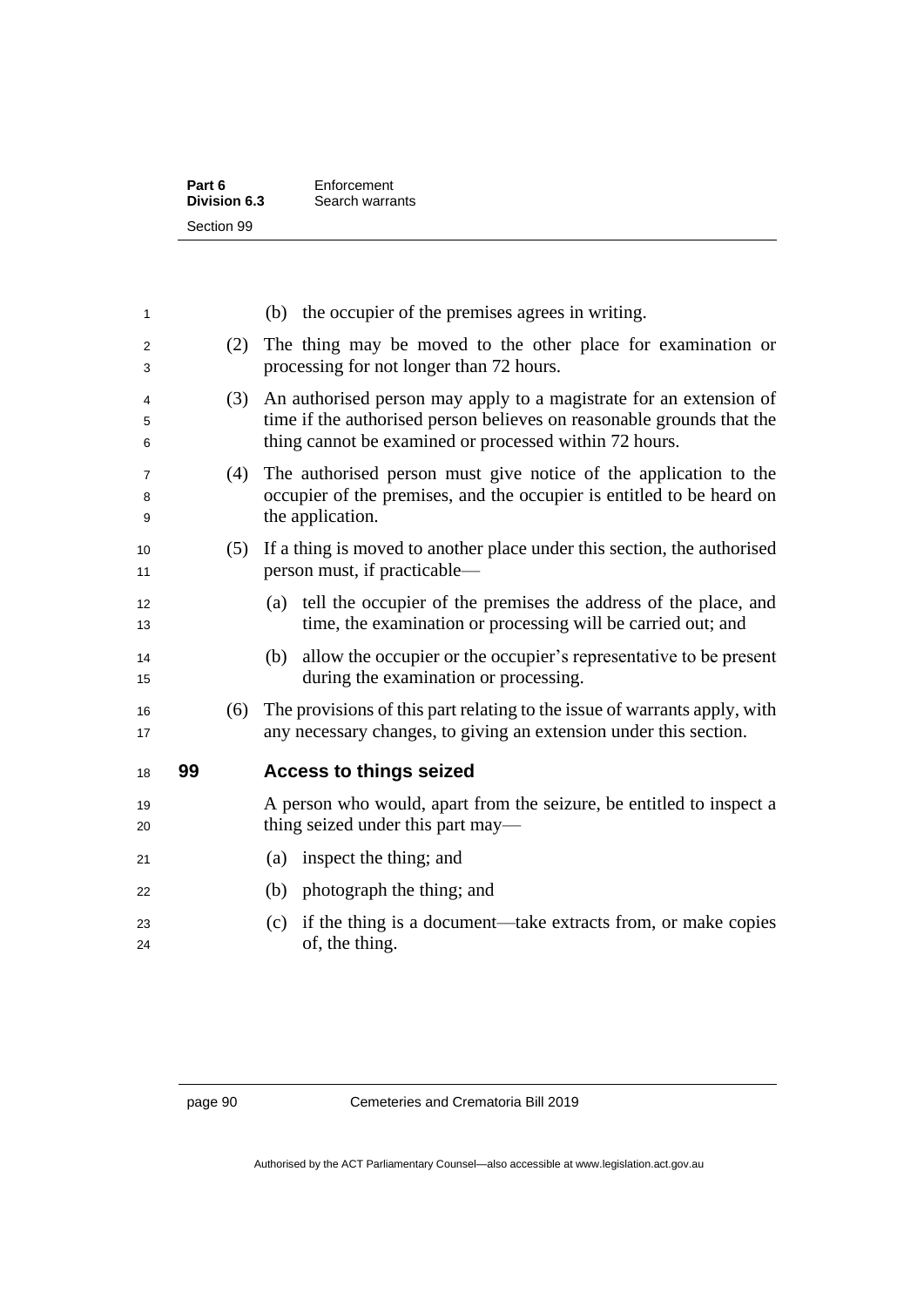| $\mathbf{1}$               | 100 |             | <b>Return of things seized</b>                                                                                                                                                                                                                                                                                |
|----------------------------|-----|-------------|---------------------------------------------------------------------------------------------------------------------------------------------------------------------------------------------------------------------------------------------------------------------------------------------------------------|
| 2<br>3<br>4                |     |             | (1) A thing seized under this part must be returned to its owner, or<br>reasonable compensation must be paid to the owner by the Territory<br>for the loss of the thing, if—                                                                                                                                  |
| 5<br>6<br>7                |     | (a)         | an infringement notice for an offence connected with the thing<br>is not served on the owner within 1 year after the day of the<br>seizure and either-                                                                                                                                                        |
| 8<br>9                     |     | (i)         | a prosecution for an offence connected with the thing is not<br>begun within the 1-year period; or                                                                                                                                                                                                            |
| 10<br>11<br>12             |     | (ii)        | a prosecution for an offence connected with the thing is<br>begun within the 1-year period but the court does not find<br>the offence proved; or                                                                                                                                                              |
| 13<br>14<br>15             |     | (b)         | an infringement notice for an offence connected with the thing<br>is served on the owner within 1 year after the day of the seizure,<br>the infringement notice is withdrawn and—                                                                                                                             |
| 16<br>17                   |     | (i)         | a prosecution for an offence connected with the thing is not<br>begun within 1 year after the day of the seizure; or                                                                                                                                                                                          |
| 18<br>19<br>20             |     | (ii)        | a prosecution for an offence connected with the thing is<br>begun within 1 year after the day of the seizure but the<br>court does not find the offence proved; or                                                                                                                                            |
| 21<br>22<br>23<br>24<br>25 |     | (c)         | an infringement notice for an offence connected with the thing<br>is served on the owner within 1 year after the day of the seizure,<br>liability for the offence is disputed in accordance with the<br>Magistrates Court Act 1930, section 132 (Disputing liability for<br>infringement notice offence) and— |
| 26<br>27<br>28<br>29       |     | (i)<br>(ii) | an information is not laid in the Magistrates Court against<br>the person for the offence within 60 days after the day<br>notice is given under that section; or<br>the Magistrates Court does not find the offence proved.                                                                                   |
|                            |     |             |                                                                                                                                                                                                                                                                                                               |

page 91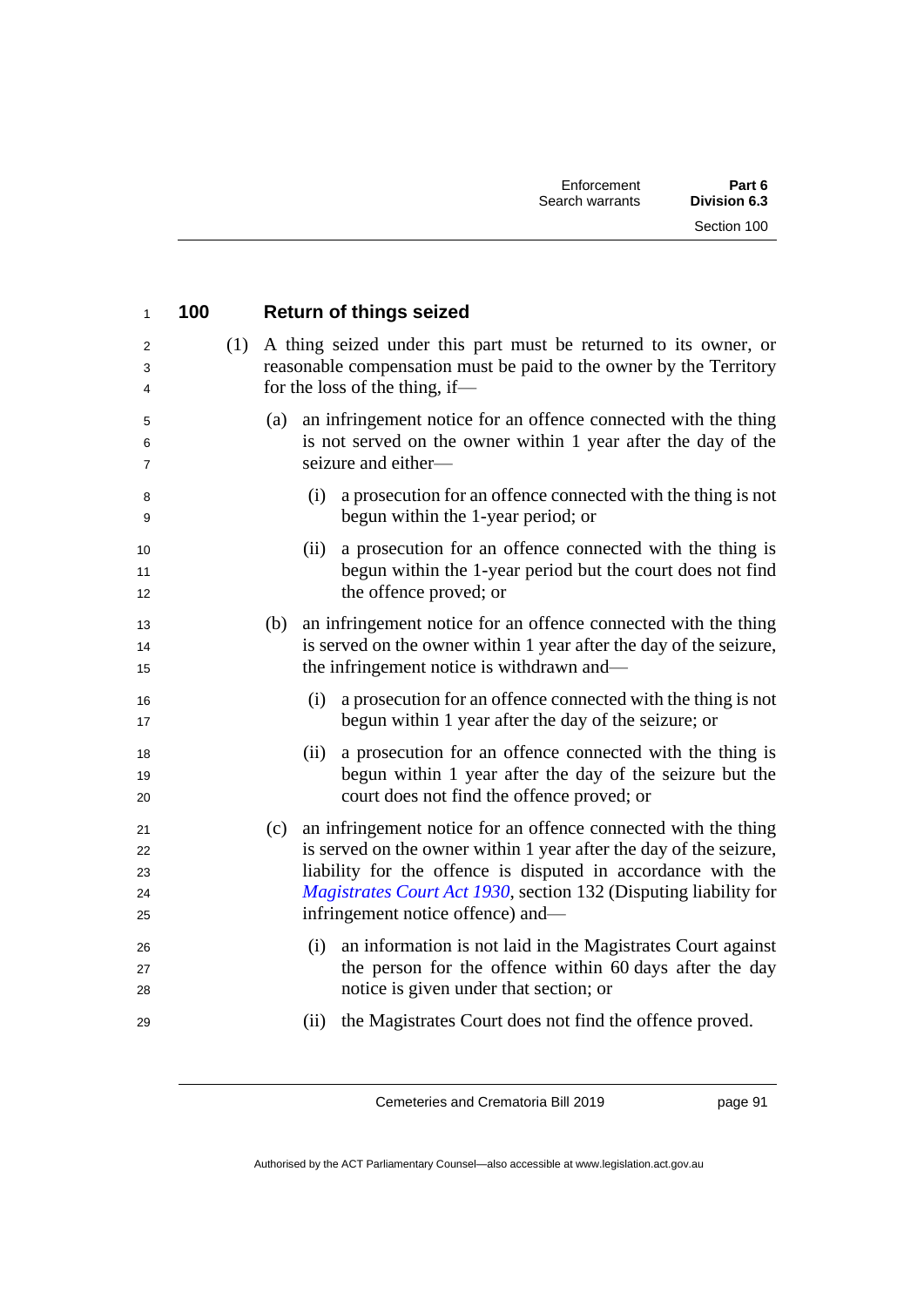| Part 6       | Enforcement     |
|--------------|-----------------|
| Division 6.3 | Search warrants |
| Section 101  |                 |

| 1<br>2<br>3                |     | (2) | If anything seized under this part is not required to be returned or<br>reasonable compensation is not required to be paid under<br>subsection (1), the thing-                                                                                                                                                                                            |  |
|----------------------------|-----|-----|-----------------------------------------------------------------------------------------------------------------------------------------------------------------------------------------------------------------------------------------------------------------------------------------------------------------------------------------------------------|--|
| 4                          |     |     | (a) is forfeited to the Territory; and                                                                                                                                                                                                                                                                                                                    |  |
| 5<br>6                     |     |     | may be sold, destroyed or otherwise disposed of as the regulator<br>(b)<br>directs.                                                                                                                                                                                                                                                                       |  |
| 7                          | 101 |     | Damage etc to be minimised                                                                                                                                                                                                                                                                                                                                |  |
| 8<br>9<br>10<br>11         |     | (1) | In the exercise, or purported exercise, of a function under this part, an<br>authorised person must take all reasonable steps to ensure that the<br>authorised person, and any person assisting the authorised person,<br>causes as little inconvenience, detriment and damage as is practicable.                                                         |  |
| 12<br>13<br>14<br>15<br>16 |     | (2) | If an authorised person, or a person assisting an authorised person,<br>damages anything in the exercise or purported exercise of a function<br>under this part, the authorised person must give written notice of the<br>particulars of the damage to the person whom the authorised person<br>believes on reasonable grounds is the owner of the thing. |  |
| 17<br>18<br>19             |     | (3) | If the damage happens at premises entered under this part in the<br>absence of the occupier, the notice may be given by leaving it secured<br>in a conspicuous place at the premises.                                                                                                                                                                     |  |
| 20                         | 102 |     | <b>Compensation for exercise of enforcement powers</b>                                                                                                                                                                                                                                                                                                    |  |
| 21<br>22<br>23<br>24       |     | (1) | A person may claim compensation from the Territory if the person<br>suffers loss or expense because of the exercise, or purported exercise,<br>of a function under this part by—<br>(a) an authorised person; or                                                                                                                                          |  |
| 25                         |     |     | a person assisting an authorised person.<br>(b)                                                                                                                                                                                                                                                                                                           |  |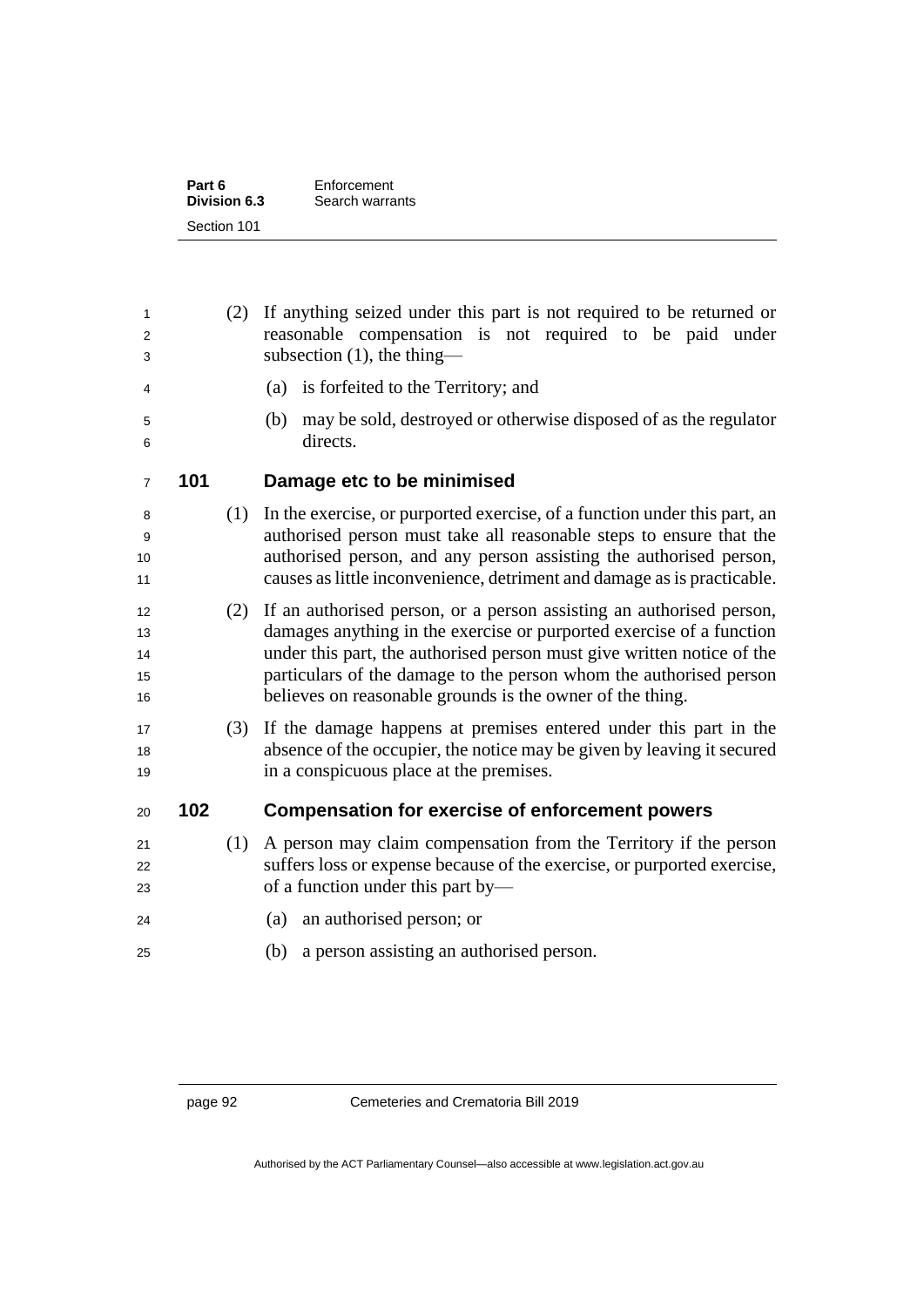| 1                        |     | Compensation may be claimed and ordered in a proceeding for-                                                                                                                       |
|--------------------------|-----|------------------------------------------------------------------------------------------------------------------------------------------------------------------------------------|
| $\mathcal{P}$            |     | compensation brought in a court of competent jurisdiction; or<br>(a)                                                                                                               |
| 3<br>4                   |     | an offence against this Act brought against the person making<br>(b)<br>the claim for compensation.                                                                                |
| 5<br>6<br>$\overline{7}$ | (3) | A court may order the payment of reasonable compensation for the<br>loss or expense only if satisfied it is just to make the order in the<br>circumstances of the particular case. |
| -8<br>-9<br>10           | (4) | A regulation may prescribe matters that may, must or must not be<br>taken into account by the court in considering whether it is just to<br>make the order.                        |

page 93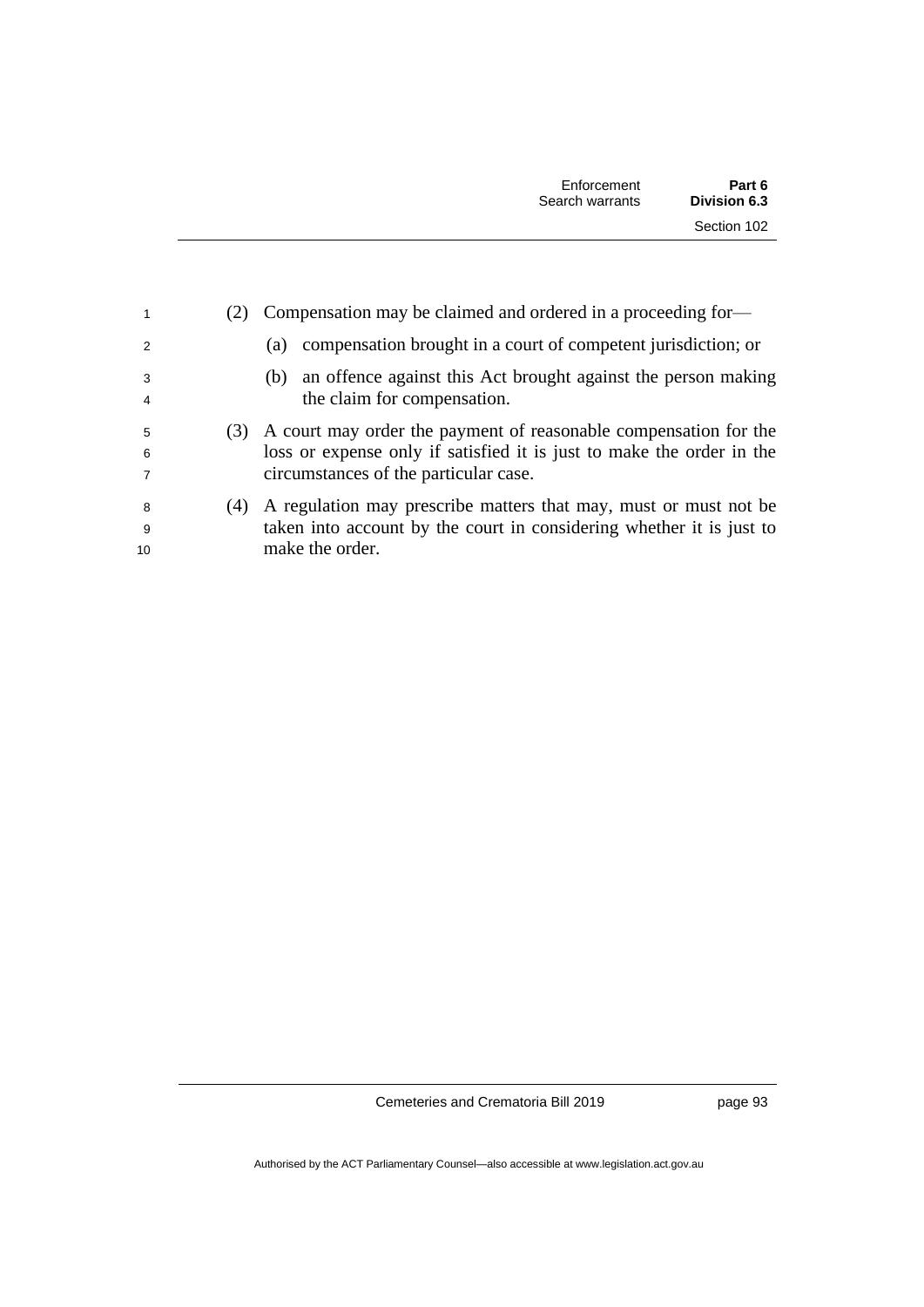**Part 7** Perpetual care trusts

Section 103

# **Part 7 Perpetual care trusts**

| 2              | 103 |     | Authority perpetual care trust-establishment                                                                                                                             |
|----------------|-----|-----|--------------------------------------------------------------------------------------------------------------------------------------------------------------------------|
| 3<br>4         |     | (1) | A trust (the <i>authority perpetual care trust</i> ) is established for<br>the long-term maintenance of the facilities operated by the authority.                        |
| 5<br>6         |     | (2) | The authority perpetual care trust is taken to be a charitable trust<br>established for public trust charitable purposes, and is not-for-profit.                         |
| 7<br>8         |     | (3) | A regulation may declare that expenditure of a particular kind is, or<br>is not, expenditure for the long-term maintenance of the facilities.                            |
| 9              | 104 |     | Licensee perpetual care trust-establishment                                                                                                                              |
| 10<br>11<br>12 |     | (1) | A trust (the <i>licensee perpetual care trust</i> ) is established for the<br>long-term maintenance of each facility operated by a licensee who is<br>not the authority. |
| 13<br>14       |     | (2) | The licensee perpetual care trust is taken to be a charitable trust<br>established for public trust charitable purposes, and is not-for-profit.                          |
| 15<br>16       |     | (3) | A regulation may declare that expenditure of a particular kind is, or<br>is not, expenditure for the long-term maintenance of a facility.                                |
| 17             | 105 |     | <b>Determination of trustee</b>                                                                                                                                          |
| 18<br>19       |     | (1) | The Minister must determine that the trustee for a perpetual care trust<br>is either-                                                                                    |
| 20             |     |     | the public trustee; or<br>(a)                                                                                                                                            |
| 21             |     |     | (b) the director-general.                                                                                                                                                |
| 22<br>23       |     | (2) | Before making the determination, the Minister must consult the<br>following people:                                                                                      |
| 24             |     |     | for an authority perpetual care trust—the authority;<br>(a)                                                                                                              |
| 25             |     |     | for a licensee perpetual care trust—the licensee.<br>(b)                                                                                                                 |

page 94 Cemeteries and Crematoria Bill 2019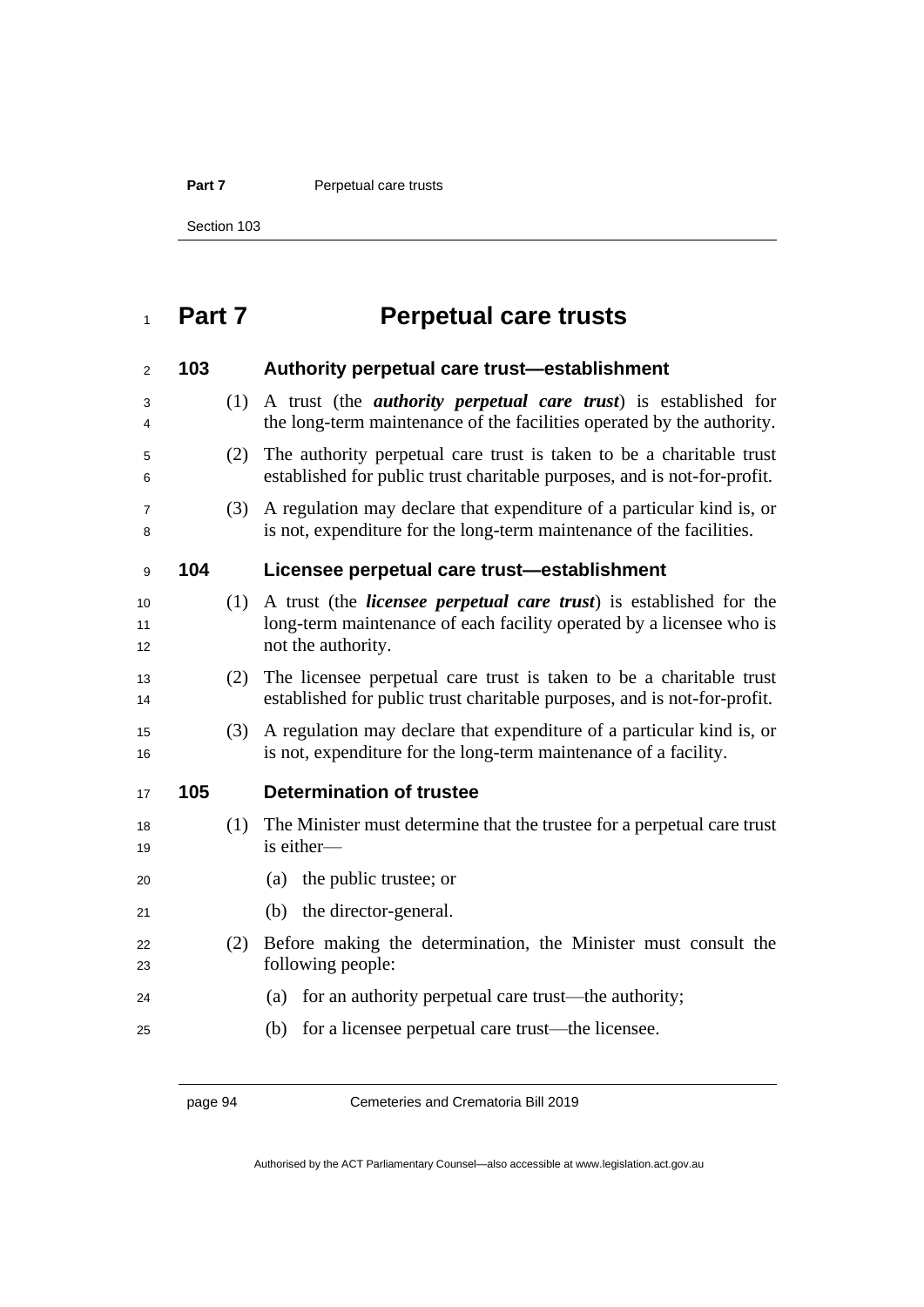| 1                             |     | (3) | A determination is a disallowable instrument.                                                                                                                                                                                                                                          |
|-------------------------------|-----|-----|----------------------------------------------------------------------------------------------------------------------------------------------------------------------------------------------------------------------------------------------------------------------------------------|
| $\overline{2}$<br>3           |     |     | <b>Note</b><br>A disallowable instrument must be notified, and presented to the<br>Legislative Assembly, under the Legislation Act.                                                                                                                                                    |
| $\overline{4}$                | 106 |     | Determination of perpetual care trust percentage                                                                                                                                                                                                                                       |
| 5<br>6<br>$\overline{7}$<br>8 |     | (1) | The Minister must, for a facility for which a perpetual care trust is<br>established, determine the percentage (the <i>perpetual care trust</i><br><i>percentage</i> ) of each licensee receipt for the facility that is to be paid<br>into the perpetual care trust for the facility. |
| 9<br>10<br>11                 |     | (2) | The perpetual care trust percentage must be the percentage the<br>Minister considers necessary to ensure there are sufficient funds in<br>the perpetual care trust to adequately maintain the facility.                                                                                |
| 12<br>13                      |     | (3) | The Minister must, at least once every 5 years, review the perpetual<br>care trust percentage for the facility.                                                                                                                                                                        |
| 14                            |     | (4) | A determination under subsection $(1)$ is a notifiable instrument.                                                                                                                                                                                                                     |
| 15                            |     |     | <b>Note</b><br>A notifiable instrument must be notified under the Legislation Act.                                                                                                                                                                                                     |
| 16<br>17                      | 107 |     | Perpetual care trust percentage—requesting information<br>and documents                                                                                                                                                                                                                |
| 18<br>19<br>20                |     | (1) | The Minister may request that the licensee of a facility give the<br>Minister information or documents that the Minister reasonably<br>$needs$ —                                                                                                                                       |
| 21                            |     |     | (a) to determine a perpetual care trust percentage for the facility; or                                                                                                                                                                                                                |
| 22                            |     |     | to review a perpetual care trust percentage.<br>(b)                                                                                                                                                                                                                                    |
| 23                            |     | (2) | The notice must—                                                                                                                                                                                                                                                                       |
| 24                            |     |     | (a) be in writing; and                                                                                                                                                                                                                                                                 |
| 25<br>26                      |     |     | (b) state the time within which the licensee must give the<br>information or documents.                                                                                                                                                                                                |

page 95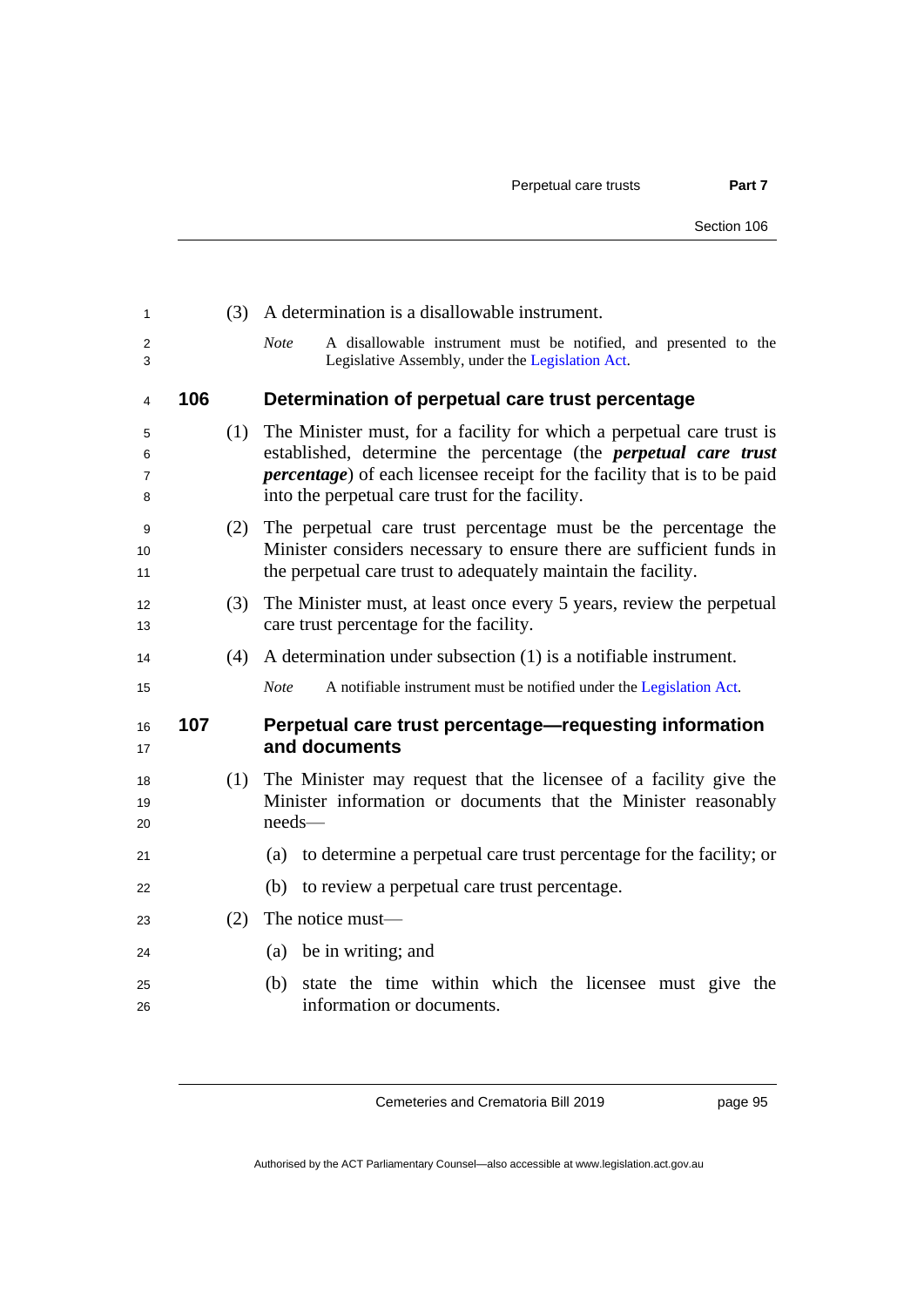#### Part 7 **Perpetual care trusts**

Section 108

| 1              |     | (3) | A person commits an offence if-                                                                                                                                    |
|----------------|-----|-----|--------------------------------------------------------------------------------------------------------------------------------------------------------------------|
| 2              |     |     | the person is the licensee of a facility; and<br>(a)                                                                                                               |
| 3              |     |     | the Minister requests the information or documents; and<br>(b)                                                                                                     |
| 4<br>5         |     |     | the person does not give the Minister the information or<br>(c)<br>documents within the stated time.                                                               |
| 6              |     |     | Maximum penalty: 20 penalty units.                                                                                                                                 |
| $\overline{7}$ |     | (4) | An offence against this section is a strict liability offence.                                                                                                     |
| 8              | 108 |     | Perpetual care trust-licensee receipt                                                                                                                              |
| 9              |     | (1) | This section applies if—                                                                                                                                           |
| 10             |     |     | a perpetual care trust is established for a facility; and<br>(a)                                                                                                   |
| 11<br>12       |     |     | the licensee of the facility receives a licensee receipt for the<br>(b)<br>facility.                                                                               |
| 13<br>14       |     | (2) | The perpetual care trust percentage of the licensee receipt must be<br>paid into-                                                                                  |
| 15<br>16       |     |     | (a) if the licensee is the authority—the authority perpetual care trust<br>for the facilities; and                                                                 |
| 17<br>18       |     |     | (b) if the licensee is not the authority—the licensee perpetual care<br>trust for the facility.                                                                    |
| 19             | 109 |     | Offence—failure to give perpetual care trust percentage                                                                                                            |
| 20             |     | (1) | A person commits an offence if-                                                                                                                                    |
| 21             |     |     | the person is the licensee of a facility; and<br>(a)                                                                                                               |
| 22             |     |     | the person does not—<br>(b)                                                                                                                                        |
| 23<br>24<br>25 |     |     | (i) pay the perpetual care trust percentage of a licensee receipt<br>for the facility to the public trustee and guardian for the<br>perpetual care trust fund; and |

page 96 Cemeteries and Crematoria Bill 2019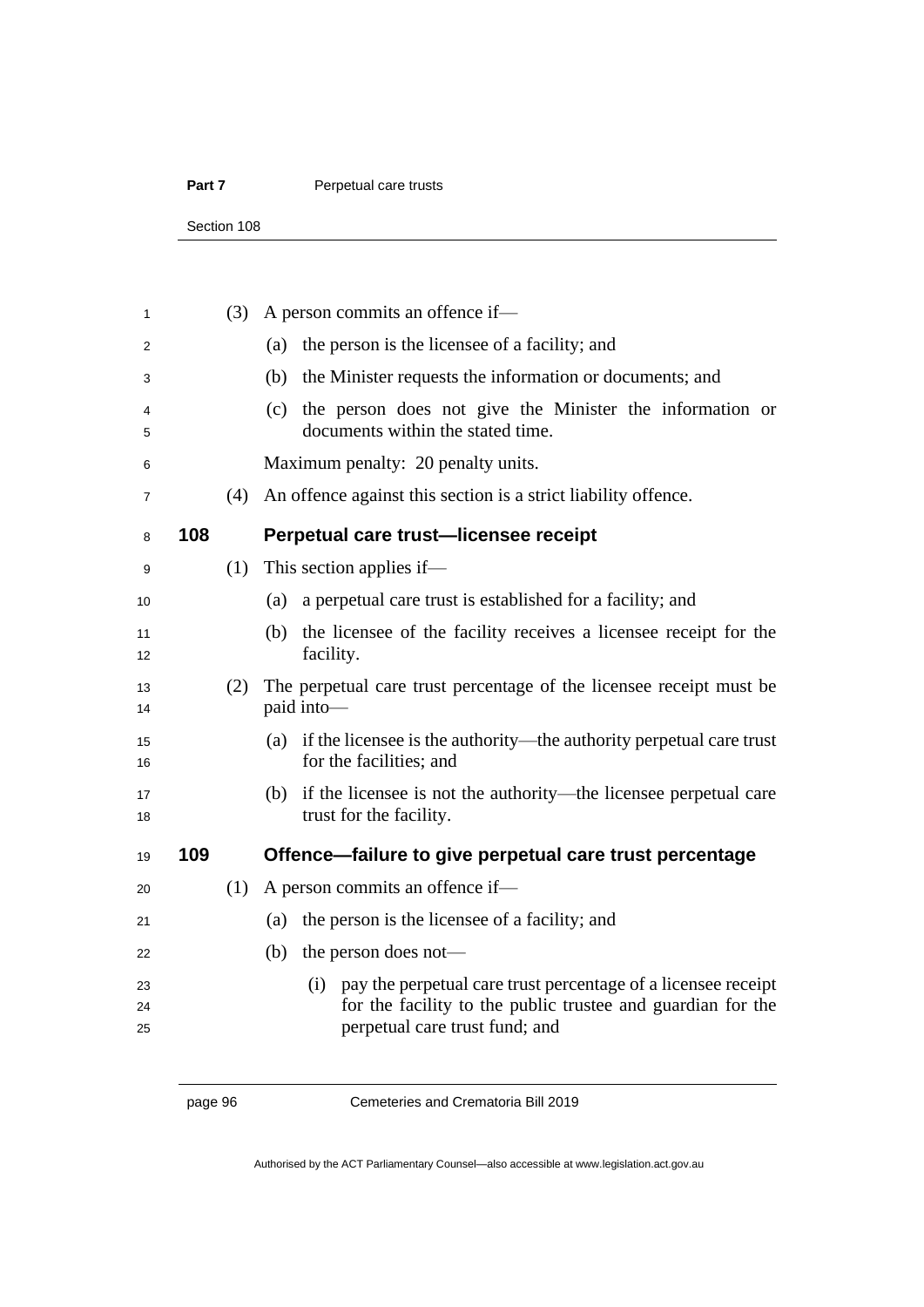|     |     | pay the amount by no later than 31 October after the end of<br>(ii)<br>each financial year.                                            |
|-----|-----|----------------------------------------------------------------------------------------------------------------------------------------|
|     |     | Maximum penalty: 30 penalty units.                                                                                                     |
|     | (2) | An offence against this section is a strict liability offence.                                                                         |
| 110 |     | Offence-protection of perpetual care trust                                                                                             |
|     | (1) | A person commits an offence if-                                                                                                        |
|     |     | the person is the licensee of a facility; and<br>(a)                                                                                   |
|     |     | (b)<br>a perpetual care trust is established for the facility; and                                                                     |
|     |     | (c) the person applies an amount in the perpetual care trust for a<br>purpose other than a purpose for which the trust is established. |
|     |     | Maximum penalty: 50 penalty units.                                                                                                     |
|     | (2) | Without limiting subsection (1), an amount forming part of the<br>perpetual care trust of the facility is not—                         |
|     |     | available for the payment of debts of the licensee; or<br>(a)                                                                          |
|     |     | liable to be attached or taken in execution to satisfy a judgment<br>(b)<br>against the licensee.                                      |
| 111 |     | Perpetual care trust-records                                                                                                           |
|     | (1) | The licensee of a facility must keep a record of the following about a<br>perpetual care trust established for the facility:           |
|     |     | the licensee receipts for the facility;<br>(a)                                                                                         |
|     |     | (b) the amounts paid to the public trustee and guardian for the<br>perpetual care trust fund;                                          |
|     |     | (c) for an amount withdrawn from the perpetual care trust fund—                                                                        |
|     |     | the amount withdrawn; and<br>(i)                                                                                                       |
|     |     | the purpose for which the amount was applied; and<br>(ii)                                                                              |
|     |     |                                                                                                                                        |

page 97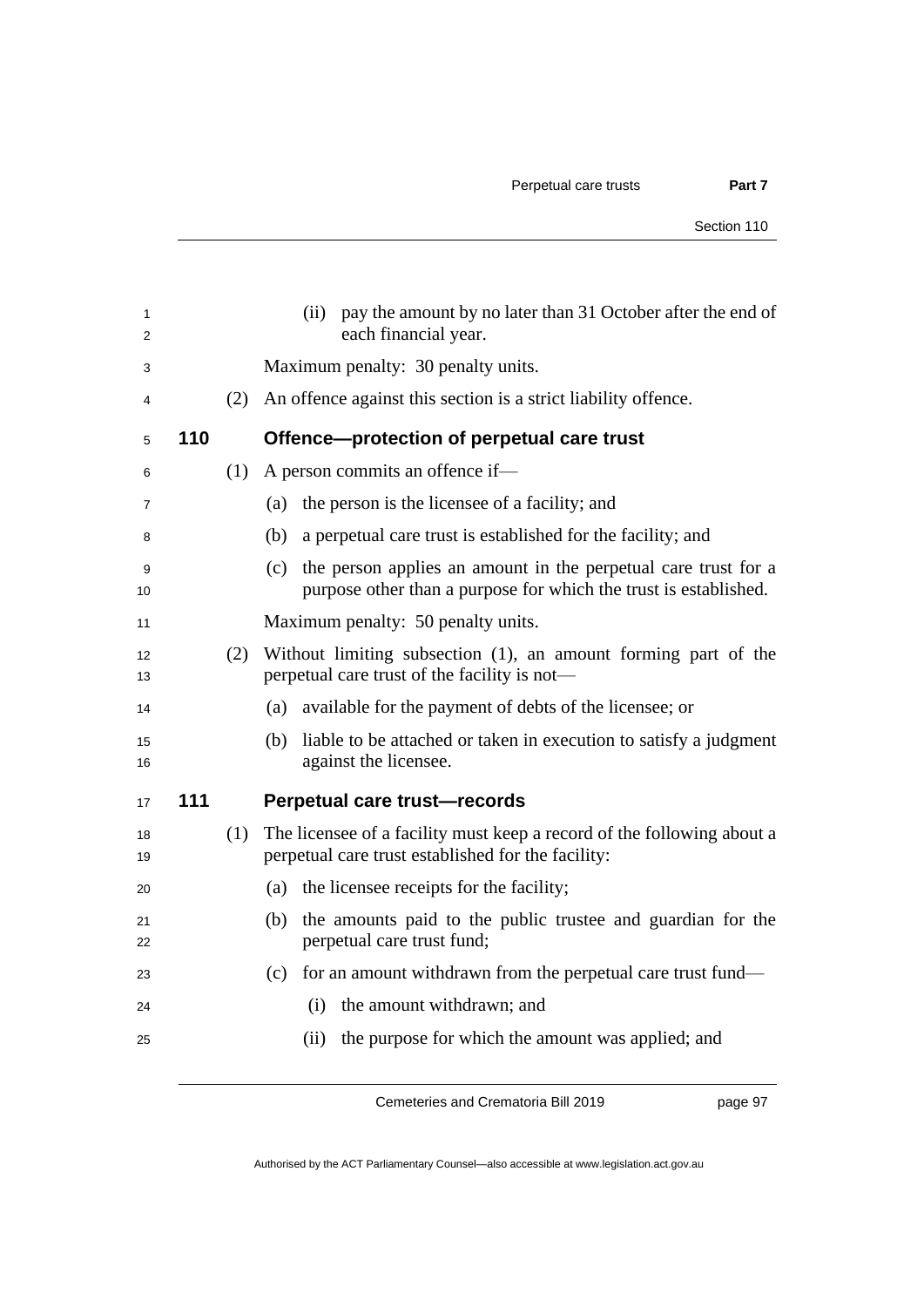#### Part 7 **Perpetual care trusts**

Section 112

| 1              |     |     | (iii) a copy of the Minister's approval to withdraw the amount.                                                                                                                         |
|----------------|-----|-----|-----------------------------------------------------------------------------------------------------------------------------------------------------------------------------------------|
| 2              |     | (2) | A person commits an offence if the person—                                                                                                                                              |
| 3              |     |     | is the licensee of a facility; and<br>(a)                                                                                                                                               |
| 4              |     |     | (b) does not make a record mentioned in subsection (1).                                                                                                                                 |
| 5              |     |     | Maximum penalty: 50 penalty units.                                                                                                                                                      |
| 6              |     | (3) | A person commits an offence if the person—                                                                                                                                              |
| 7              |     |     | is the licensee of a facility; and<br>(a)                                                                                                                                               |
| 8              |     |     | makes a record mentioned in subsection (1); and<br>(b)                                                                                                                                  |
| 9              |     |     | (c) does not keep the record—                                                                                                                                                           |
| 10             |     |     | for at least 7 years after the record is made; and<br>(i)                                                                                                                               |
| 11             |     |     | at the facility; and<br>(ii)                                                                                                                                                            |
| 12<br>13       |     |     | (iii) in accordance with any requirements prescribed by<br>regulation.                                                                                                                  |
| 14             |     |     | Maximum penalty: 50 penalty units.                                                                                                                                                      |
| 15             |     | (4) | An offence against this section is a strict liability offence.                                                                                                                          |
| 16             | 112 |     | <b>Perpetual care trust-dissolution</b>                                                                                                                                                 |
| 17             |     | (1) | This section applies if a perpetual care trust for a facility is dissolved.                                                                                                             |
| 18<br>19<br>20 |     | (2) | The amount remaining after the payment of any debts and expenses<br>for the facility must be transferred to another perpetual care trust, or<br>another fund that-                      |
| 21             |     |     | (a) is established for a charitable purpose; and                                                                                                                                        |
| 22<br>23<br>24 |     |     | is endorsed as exempt from income tax under the <i>Income Tax</i><br>(b)<br>Assessment Act 1997 (Cwlth), subdivision 50-B (Endorsing<br>charitable entities as exempt from income tax). |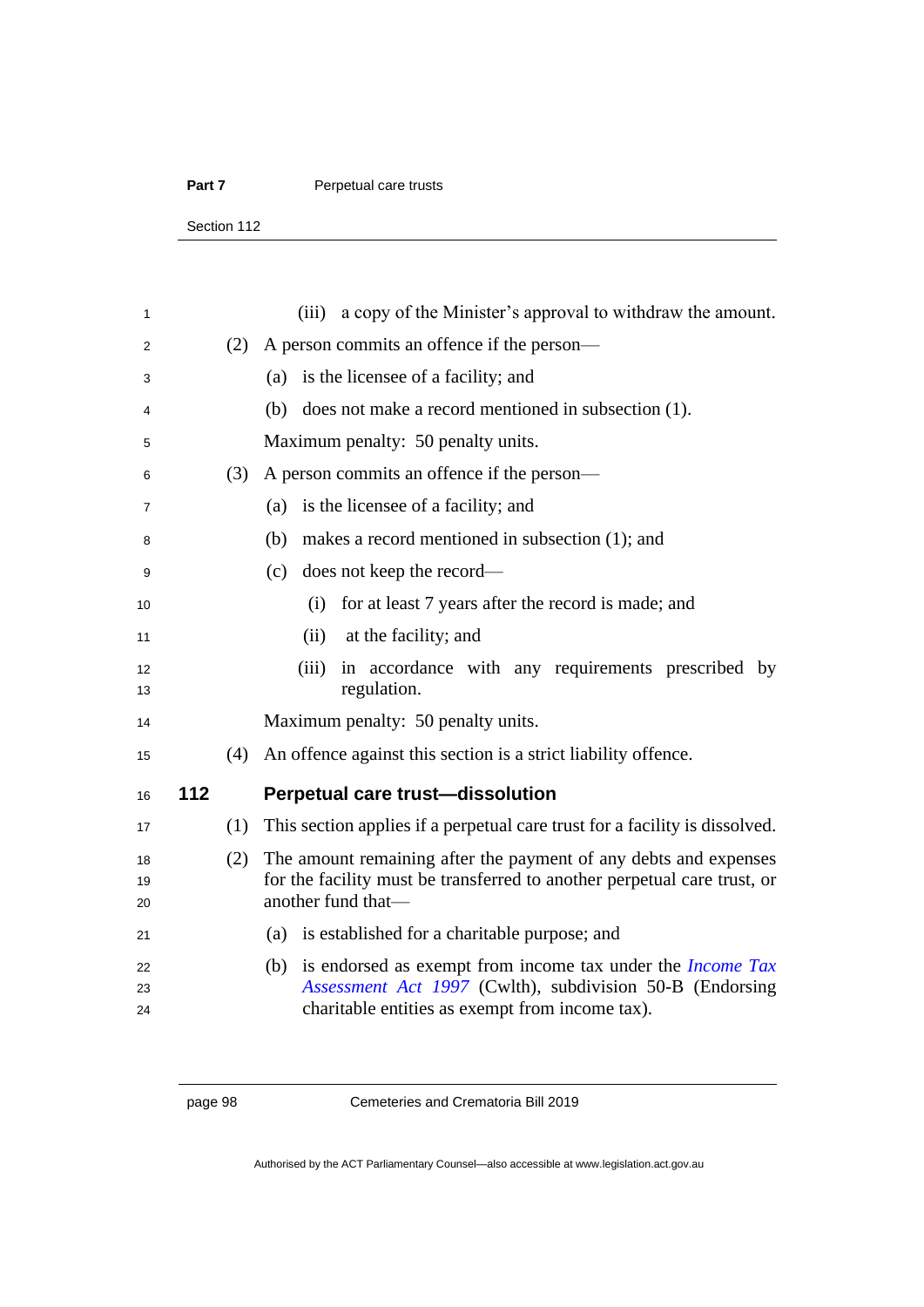| $1 \quad$ | Part 8 | <b>Cemeteries and crematoria</b> |
|-----------|--------|----------------------------------|
|           |        | authority                        |

| 3                          | 113 | <b>Establishment of authority</b>                                                                                                                                                                                                                                                                                                                       |
|----------------------------|-----|---------------------------------------------------------------------------------------------------------------------------------------------------------------------------------------------------------------------------------------------------------------------------------------------------------------------------------------------------------|
| 4                          |     | The Cemeteries and Crematoria Authority is established.                                                                                                                                                                                                                                                                                                 |
| 5<br>6<br>7                |     | If a law changes an entity's name, the entity continues in existence under<br>Note 1<br>the new name and its name is not affected by the change (see Legislation<br>Act, s 183).                                                                                                                                                                        |
| 8<br>9<br>10               |     | Note 2<br>The governance of territory authorities, including the authority, is<br>regulated by the Financial Management Act 1996, pt 9 as well as the Act<br>that establishes them.                                                                                                                                                                     |
| 11<br>12<br>13<br>14<br>15 |     | Note 3<br>The Financial Management Act 1996, pt 9 deals, for example, with the<br>corporate status of territory authorities, their powers, the make-up of<br>governing boards, the responsibilities of the governing board and board<br>members, how governing board positions can be ended, meetings of<br>governing boards and conflicts of interest. |
| 16                         | 114 | <b>Functions of authority</b>                                                                                                                                                                                                                                                                                                                           |
| 17                         |     | The functions of the authority are—                                                                                                                                                                                                                                                                                                                     |
| 18<br>19                   |     | to develop, build or operate a facility approved by the Minister<br>(a)<br>under section 115; and                                                                                                                                                                                                                                                       |
| 20<br>21<br>22             |     | (b) to recognise the rights of people to the dignified and respectful<br>treatment of their human remains and the human remains of their<br>loved ones when operating the facility; and                                                                                                                                                                 |
| 23<br>24<br>25             |     | to respect the diverse burial, cremation and interment practices,<br>(c)<br>cultural practices and religious beliefs of people when operating<br>the facility; and                                                                                                                                                                                      |
| 26                         |     | (d)<br>to operate the facility in a financially sustainable way; and                                                                                                                                                                                                                                                                                    |
| 27<br>28<br>29             |     | to promote financially sustainable practices for burying or<br>(e)<br>cremating human remains or interring cremated remains at the<br>facility; and                                                                                                                                                                                                     |

page 99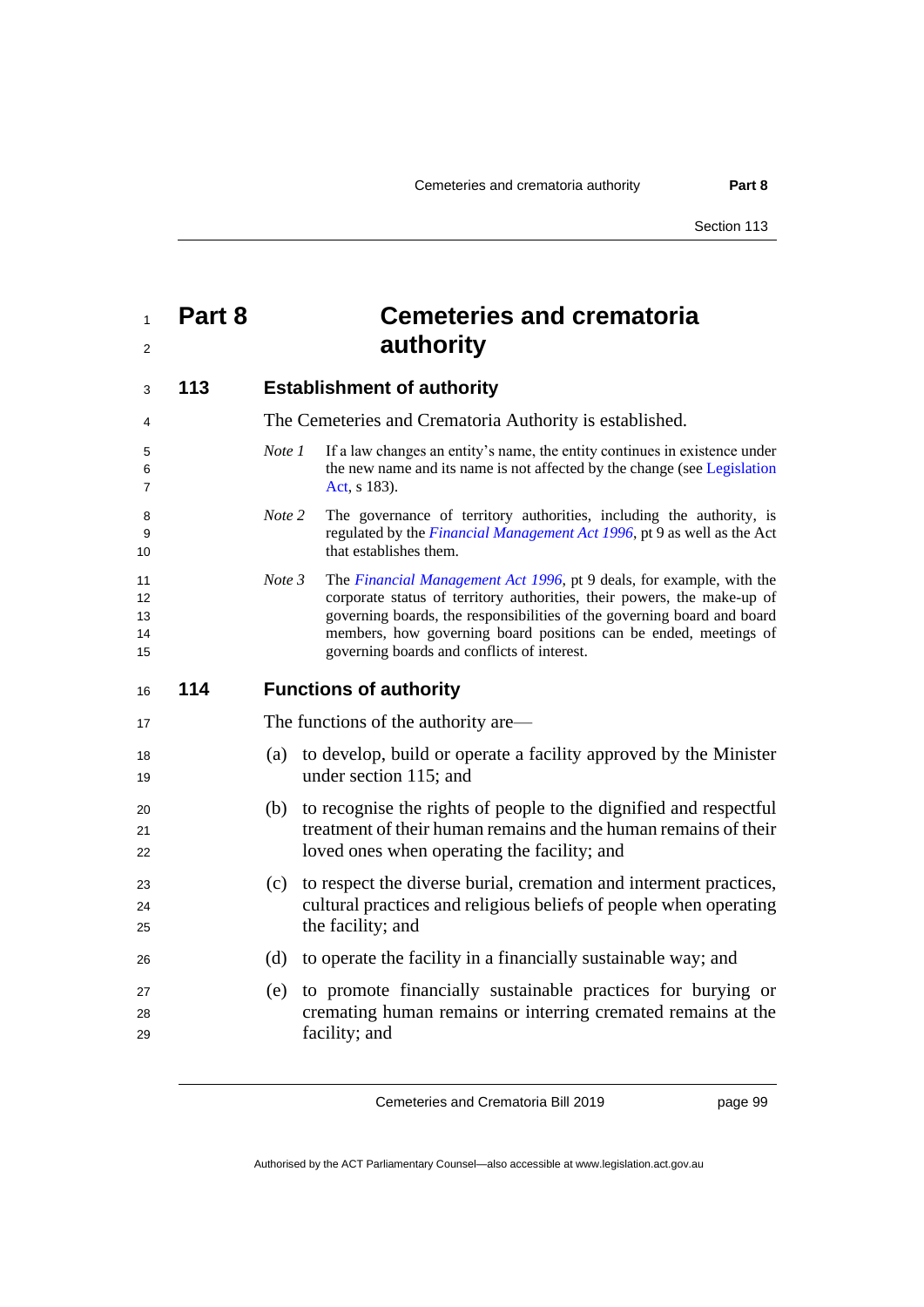Section 115

| 1              |     |     | (f)<br>to maintain the facility to an acceptable standard; and                                                                                                                                                                                 |
|----------------|-----|-----|------------------------------------------------------------------------------------------------------------------------------------------------------------------------------------------------------------------------------------------------|
| 2<br>3         |     |     | any other function given to the authority under this Act or<br>(g)<br>another territory law.                                                                                                                                                   |
| 4<br>5<br>6    |     |     | <b>Note</b><br>A provision of a law that gives an entity (including a person) a function<br>also gives the entity powers necessary and convenient to exercise the<br>function (see Legislation Act, s 196 and dict, pt 1, def <i>entity</i> ). |
| $\overline{7}$ | 115 |     | <b>Approval to operate facility</b>                                                                                                                                                                                                            |
| 8<br>9         |     | (1) | The Minister may approve the authority to develop, build or operate<br>a facility.                                                                                                                                                             |
| 10             |     | (2) | An approval is a notifiable instrument.                                                                                                                                                                                                        |
| 11             |     |     | A notifiable instrument must be notified under the Legislation Act.<br><b>Note</b>                                                                                                                                                             |
| 12             | 116 |     | Authority taken to be licensee                                                                                                                                                                                                                 |
| 13<br>14       |     | (1) | If the Minister approves the authority to operate a facility under<br>section 115, the authority is taken to be the licensee of the facility.                                                                                                  |
| 15<br>16       |     | (2) | However, the following provisions of this Act do not apply to the<br>authority:                                                                                                                                                                |
| 17<br>18       |     |     | section 46 (Offence—operating facility not in accordance with<br>(a)<br>licence);                                                                                                                                                              |
| 19             |     |     | division 4.2 (Licence to operate facility);<br>(b)                                                                                                                                                                                             |
| 20             |     |     | (c) division 5.1 (Disciplinary action).                                                                                                                                                                                                        |
| 21             | 117 |     | <b>Establishment of governing board</b>                                                                                                                                                                                                        |
| 22             |     |     | The authority has a governing board.                                                                                                                                                                                                           |
| 23<br>24       |     |     | <b>Note</b><br>An appointment of a governing board member is an appointment under<br>this section (see Financial Management Act 1996, s 78 (7) (b)).                                                                                           |
|                |     |     |                                                                                                                                                                                                                                                |

page 100 Cemeteries and Crematoria Bill 2019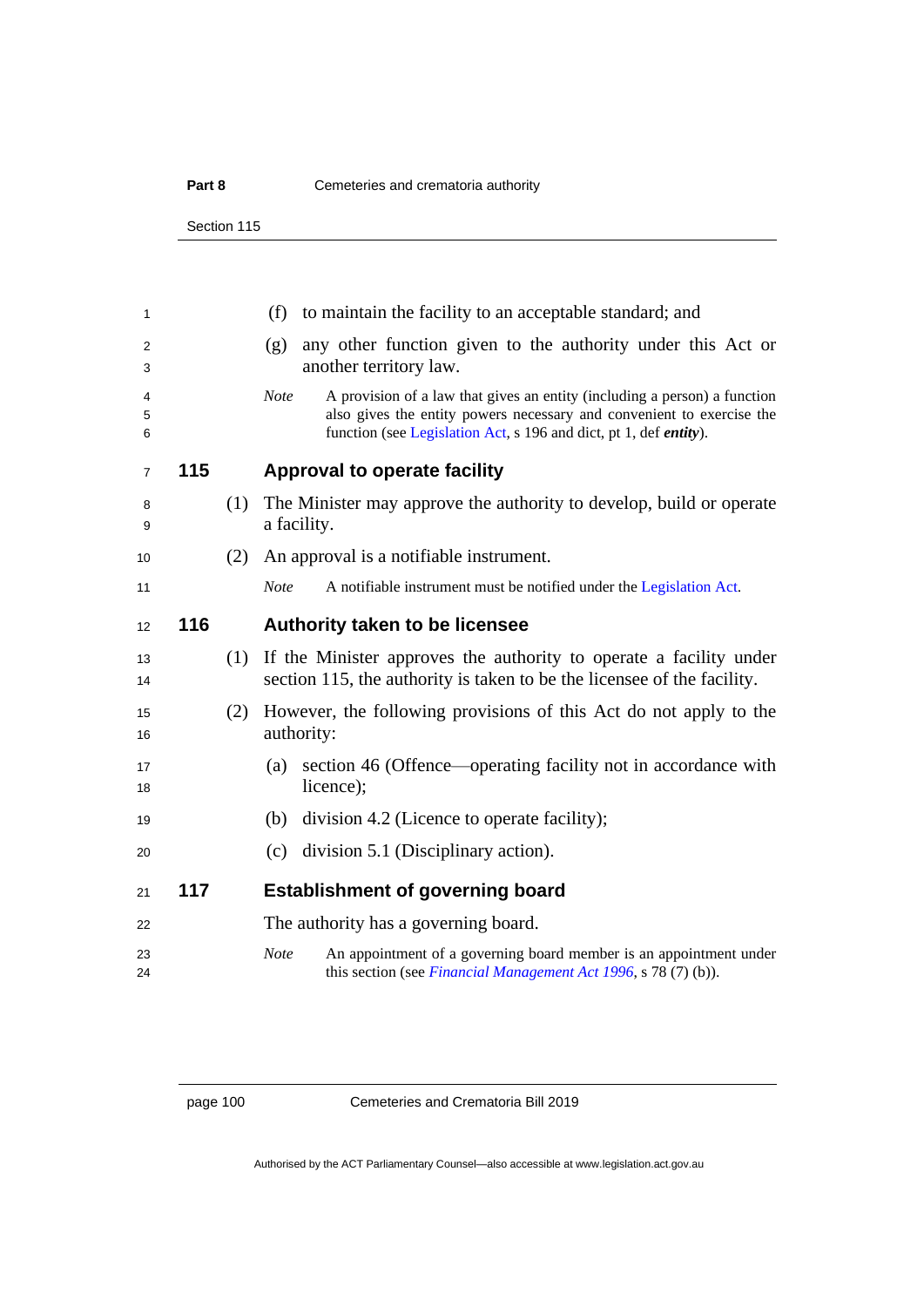| 1              | 118 |     | <b>Governing board members</b>                                                                                                                                       |
|----------------|-----|-----|----------------------------------------------------------------------------------------------------------------------------------------------------------------------|
| 2              |     | (1) | The governing board has at least 6, and not more than 12, members.                                                                                                   |
| 3<br>4         |     |     | The chair and deputy chair of the governing board must be appointed<br>Note 1<br>under the <i>Financial Management Act 1996</i> , s 79.                              |
| 5<br>6         |     |     | Note 2<br>The chief executive officer is a member of the governing board (see<br>Financial Management Act 1996, s 80 (4)).                                           |
| 7              |     | (2) | The governing board must—                                                                                                                                            |
| 8              |     |     | be sufficiently diverse to carry out its functions; and<br>(a)                                                                                                       |
| 9<br>10        |     |     | include at least 2 members who, in the Minister's opinion,<br>(b)<br>represent the general community and religious denominations.                                    |
| 11             | 119 |     | <b>Ministerial directions to authority</b>                                                                                                                           |
| 12<br>13       |     | (1) | The Minister may give written directions to the authority about the<br>exercise of its functions.                                                                    |
| 14             |     | (2) | Before giving a direction, the Minister must—                                                                                                                        |
| 15             |     |     | tell the authority, in writing, of the proposed direction; and<br>(a)                                                                                                |
| 16<br>17       |     |     | give the authority a reasonable opportunity to comment on the<br>(b)<br>proposed direction; and                                                                      |
| 18             |     |     | (c) consider any comments made by the authority.                                                                                                                     |
| 19<br>20<br>21 |     | (3) | The Minister must present a copy of a direction given under this<br>section to the Legislative Assembly within 6 sitting days after it is<br>given to the authority. |
| 22<br>23       |     | (4) | The authority must comply with the direction given to it by the<br>Minister under this section.                                                                      |

page 101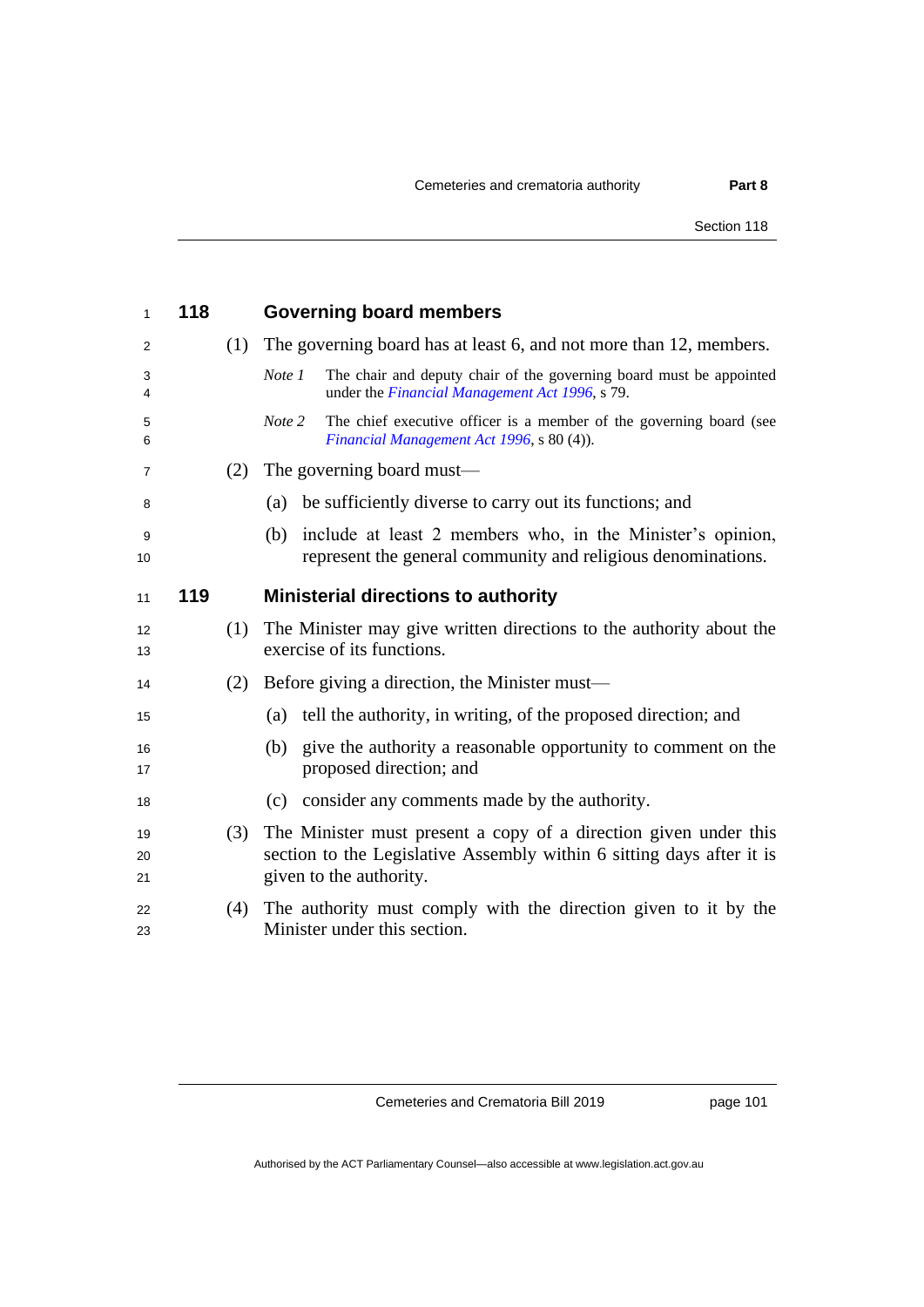| $\overline{1}$<br>2 | (5) For the <i>Competition and Consumer Act 2010</i> (Cwlth), this Act<br>authorises— |
|---------------------|---------------------------------------------------------------------------------------|
| -3                  | (a) the giving of a direction under this section; and                                 |
| $\overline{4}$      | the doing of, or the failure to do, anything by the authority to<br>(h)               |
| -5                  | comply with a direction given to the authority by the Minster                         |
| -6                  | under this section.                                                                   |
|                     |                                                                                       |

page 102 Cemeteries and Crematoria Bill 2019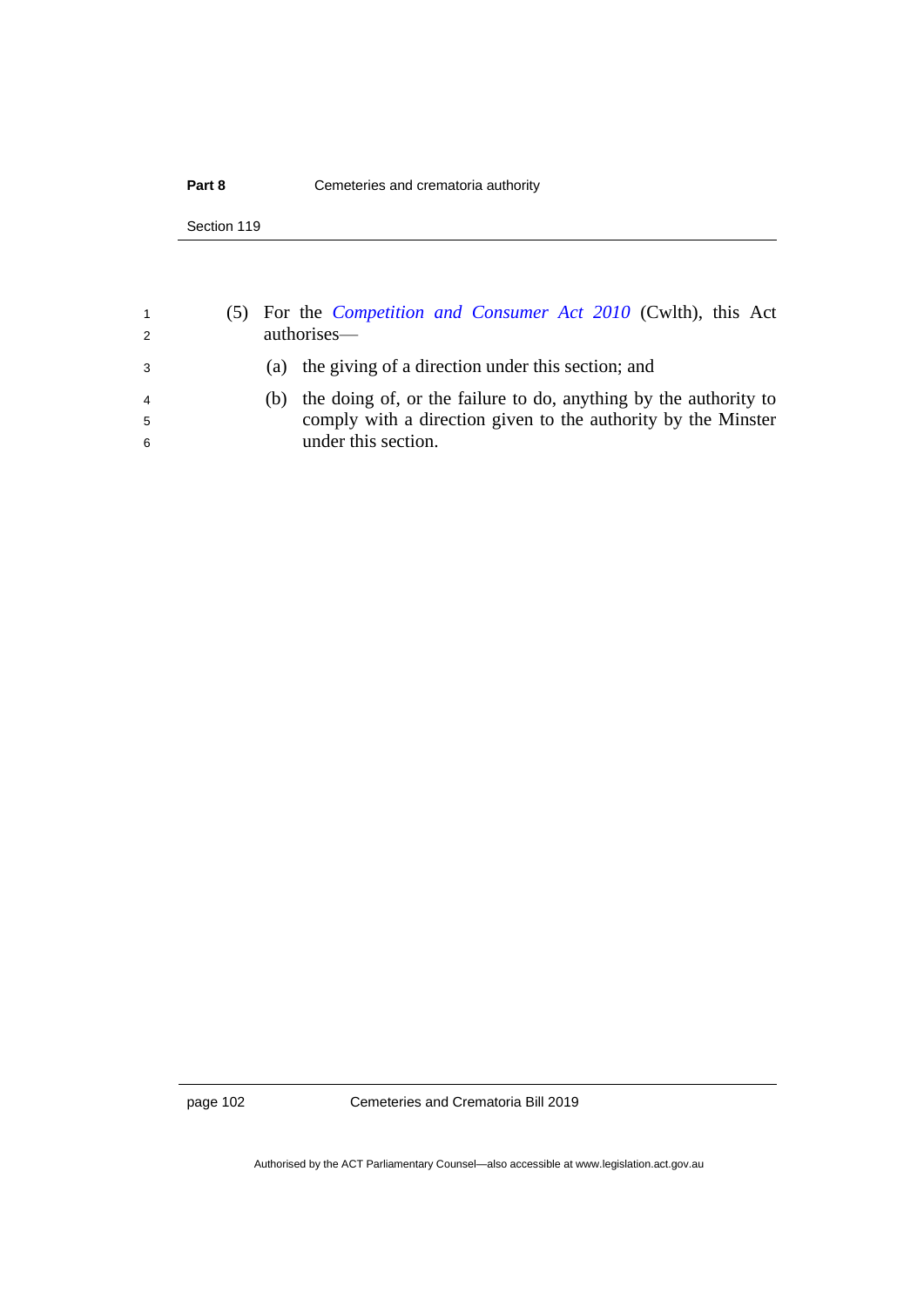| $\mathbf{1}$     | Part 9 |     | <b>Regulator</b>                                                                                                                                                                                                                                        |
|------------------|--------|-----|---------------------------------------------------------------------------------------------------------------------------------------------------------------------------------------------------------------------------------------------------------|
| $\overline{2}$   | 120    |     | <b>Regulator-appointment</b>                                                                                                                                                                                                                            |
| 3                |        | (1) | The director-general must appoint a public servant as the regulator.                                                                                                                                                                                    |
| 4<br>5           |        |     | Note 1<br>For the making of appointments (including acting appointments), see the<br>Legislation Act, pt 19.3.                                                                                                                                          |
| 6<br>7<br>8<br>9 |        |     | In particular, a person may be appointed for a particular provision of a<br>Note 2<br>law (see Legislation Act, s 7 (3)) and an appointment may be made by<br>naming a person or nominating the occupant of a position (see Legislation<br>Act, s 207). |
| 10<br>11<br>12   |        | (2) | However, the director-general may appoint a person as the regulator<br>only if satisfied the person has suitable qualifications and experience<br>to exercise the functions of regulator.                                                               |
| 13               |        | (3) | An appointment is a notifiable instrument.                                                                                                                                                                                                              |
| 14               |        |     | <b>Note</b><br>A notifiable instrument must be notified under the Legislation Act.                                                                                                                                                                      |
| 15               | 121    |     | <b>Regulator-functions</b>                                                                                                                                                                                                                              |
| 16               |        | (1) | The regulator's functions are—                                                                                                                                                                                                                          |
| 17               |        |     | to administer this Act; and<br>(a)                                                                                                                                                                                                                      |
| 18<br>19         |        |     | any other function given to the regulator by this Act or another<br>(b)<br>territory law.                                                                                                                                                               |
| 20<br>21         |        | (2) | In the exercise of the regulator's functions, the regulator must have<br>regard to the objects stated in section 6 (Object of Act).                                                                                                                     |
| 22<br>23<br>24   |        |     | <b>Note</b><br>A provision of a law that gives an entity (including a person) a function<br>also gives the entity powers necessary and convenient to exercise the<br>function (see Legislation Act, s 196 and dict, pt 1, def <i>entity</i> ).          |

page 103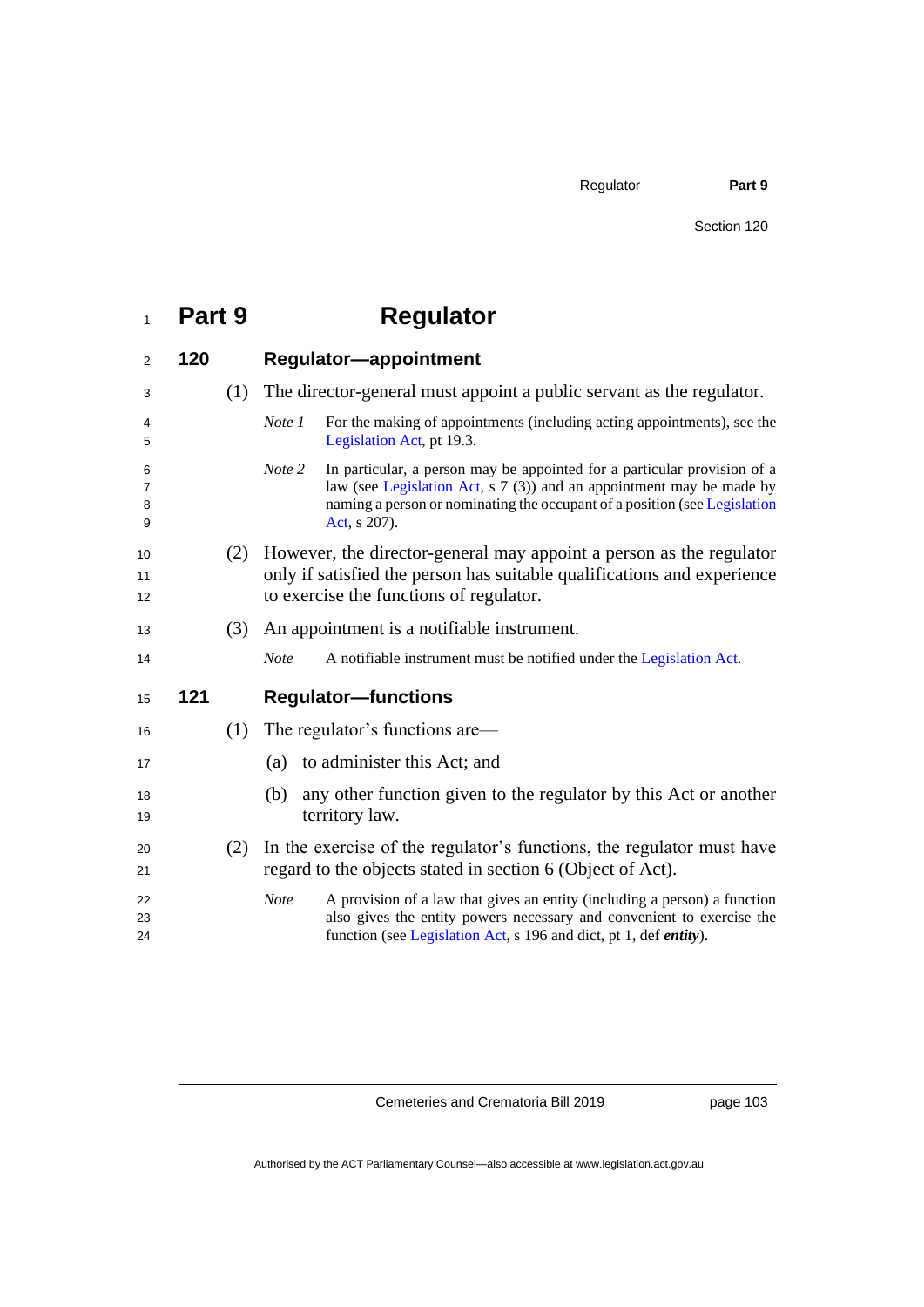### Part 9 Regulator

Section 122

| $\mathbf{1}$        | 122 | <b>Delegation</b> |                                                                                                                      |
|---------------------|-----|-------------------|----------------------------------------------------------------------------------------------------------------------|
| 2<br>-3             |     |                   | The regulator may delegate the regulator's functions under this Act<br>or another territory law to a public servant. |
| $\overline{4}$<br>5 |     | <i>Note</i>       | For the making of delegations and the exercise of delegated functions,<br>see the Legislation Act, pt 19.4.          |

page 104 Cemeteries and Crematoria Bill 2019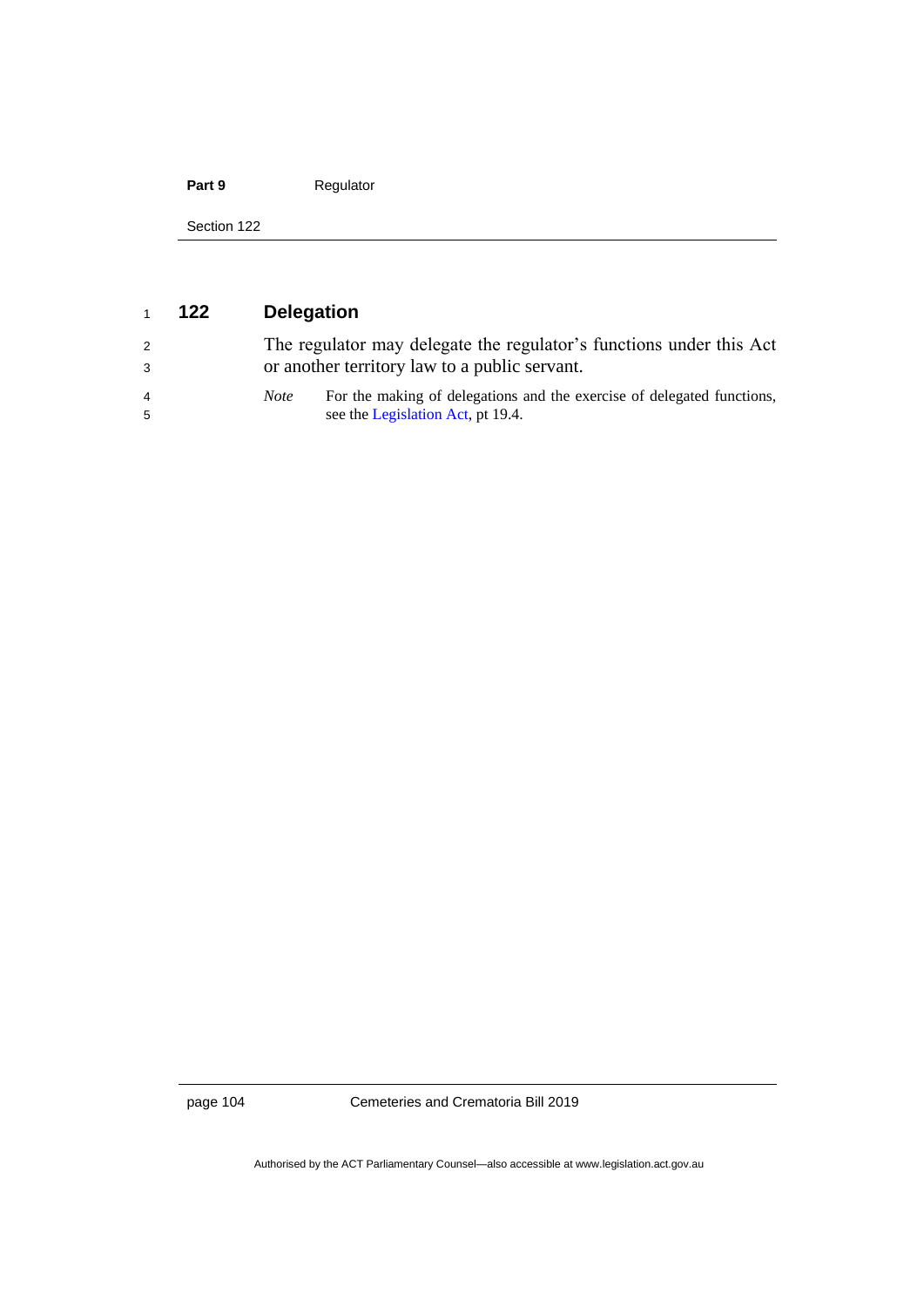# **Part 10 Codes of practice**

| 2                    | 123 |     |             | Code of practice-approval                                                                                                                                                                                                                                                          |
|----------------------|-----|-----|-------------|------------------------------------------------------------------------------------------------------------------------------------------------------------------------------------------------------------------------------------------------------------------------------------|
| 3                    |     | (1) |             | The Minister may approve a code of practice in relation to—                                                                                                                                                                                                                        |
| 4                    |     |     | (a)         | a facility; or                                                                                                                                                                                                                                                                     |
| 5                    |     |     | (b)         | the transportation of human remains; or                                                                                                                                                                                                                                            |
| 6                    |     |     | (c)         | the burial, cremation or exhumation of human remains; or                                                                                                                                                                                                                           |
| 7                    |     |     | (d)         | the interment or disinterment of cremated remains; or                                                                                                                                                                                                                              |
| 8                    |     |     | (e)         | the memorialisation of a deceased person.                                                                                                                                                                                                                                          |
| 9<br>10              |     | (2) |             | A code of practice may apply, adopt or incorporate an instrument, as<br>in force from time to time.                                                                                                                                                                                |
| 11<br>12<br>13<br>14 |     |     | Note 1      | The text of an applied, adopted or incorporated instrument, whether<br>applied as in force from time to time or at a particular time, is taken to be<br>a notifiable instrument if the operation of the Legislation Act, s 47 (5)<br>or $(6)$ is not disapplied (see s 47 $(7)$ ). |
| 15                   |     |     | Note 2      | A notifiable instrument must be notified under the Legislation Act.                                                                                                                                                                                                                |
| 16                   |     | (3) |             | A code of practice is a disallowable instrument.                                                                                                                                                                                                                                   |
| 17<br>18             |     |     | <b>Note</b> | A disallowable instrument must be notified, and presented to the<br>Legislative Assembly, under the Legislation Act.                                                                                                                                                               |
| 19                   | 124 |     |             | Failure to comply with code of practice                                                                                                                                                                                                                                            |
| 20                   |     | (1) |             | A person commits an offence if-                                                                                                                                                                                                                                                    |
| 21                   |     |     | (a)         | a code of practice applies to the person; and                                                                                                                                                                                                                                      |
| 22                   |     |     | (b)         | the person engages in conduct; and                                                                                                                                                                                                                                                 |
| 23<br>24             |     |     | (c)         | the conduct results in a failure to comply with a requirement of<br>the code of practice; and                                                                                                                                                                                      |
|                      |     |     |             |                                                                                                                                                                                                                                                                                    |

Cemeteries and Crematoria Bill 2019

page 105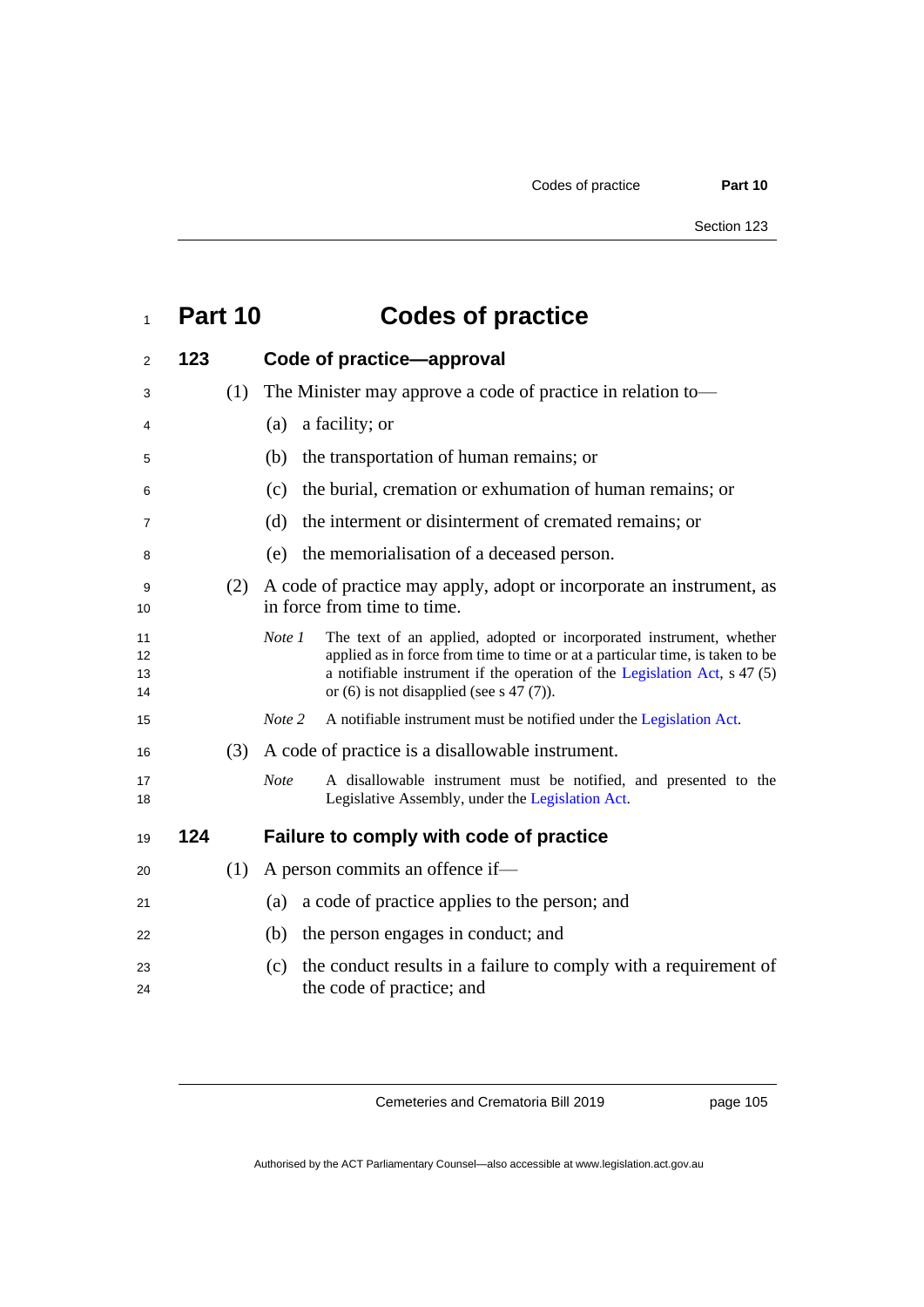#### Part 10 **Codes of practice**

Section 124

| 1<br>2              |     | (d) the person is reckless about whether the conduct complies with<br>the code of practice.                                       |
|---------------------|-----|-----------------------------------------------------------------------------------------------------------------------------------|
| 3                   |     | Maximum penalty: 100 penalty units.                                                                                               |
| 4                   | (2) | A person commits an offence if—                                                                                                   |
| 5                   |     | (a) a code of practice applies to the person; and                                                                                 |
| 6<br>$\overline{7}$ |     | the person fails to comply with a requirement of the code of<br>(b)<br>practice.                                                  |
| 8                   |     | Maximum penalty: 50 penalty units.                                                                                                |
| 9                   | (3) | Subsections (1) and (2) do not apply if—                                                                                          |
| 10<br>11            |     | a direction has been given to the person<br>under<br>(a)<br>division 5.2 (Directions) about the requirement; and                  |
| 12                  |     | (b) the person has complied with the direction.                                                                                   |
| 13<br>14            |     | <b>Note</b><br>The defendant has an evidential burden in relation to the matters<br>mentioned in s (3) (see Criminal Code, s 58). |
| 15                  | (4) | An offence against subsection $(2)$ is a strict liability offence.                                                                |
|                     |     |                                                                                                                                   |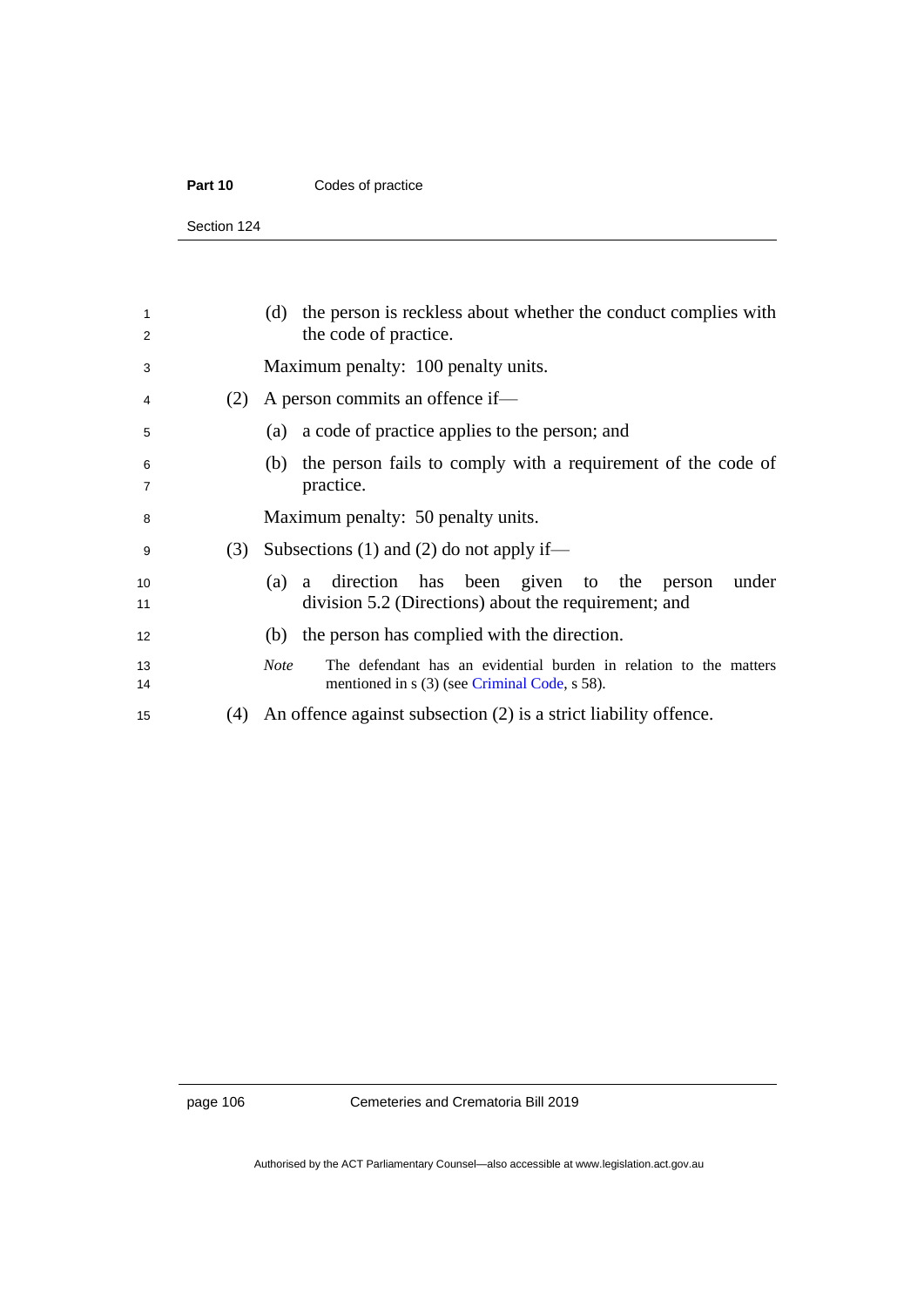### **Part 11 Notification and review of decisions**

| Definitions-pt 11<br>125<br>3 |  |
|-------------------------------|--|
|-------------------------------|--|

- In this part:
- *decision-maker*, for a reviewable decision, means the decision-maker mentioned in schedule 1, column 5 for the decision.
- *reviewable decision* means a decision mentioned in schedule 1, column 3 under a provision of this Act mentioned in column 2 in relation to the decision.

#### **126 Reviewable decision notices**

- If the decision-maker makes a reviewable decision, the decision-maker must give a reviewable decision notice to each person mentioned in schedule 1, column 4 in relation to the decision.
- *Note 1* The decision-maker must also take reasonable steps to give a reviewable decision notice to any other person whose interests are affected by the decision (see *[ACT Civil and Administrative Tribunal Act](http://www.legislation.act.gov.au/a/2008-35) 2008*, s 67A).
- *Note 2* The requirements for a reviewable decision notice are prescribed under the *[ACT Civil and Administrative Tribunal Act](http://www.legislation.act.gov.au/a/2008-35) 2008*.

#### **127 Applications for review**

- The following people may apply to the ACAT for a review of a reviewable decision:
- (a) a person mentioned in schedule 1, column 4 in relation to the decision;
- (b) any other person whose interests are affected by the decision.

Cemeteries and Crematoria Bill 2019

page 107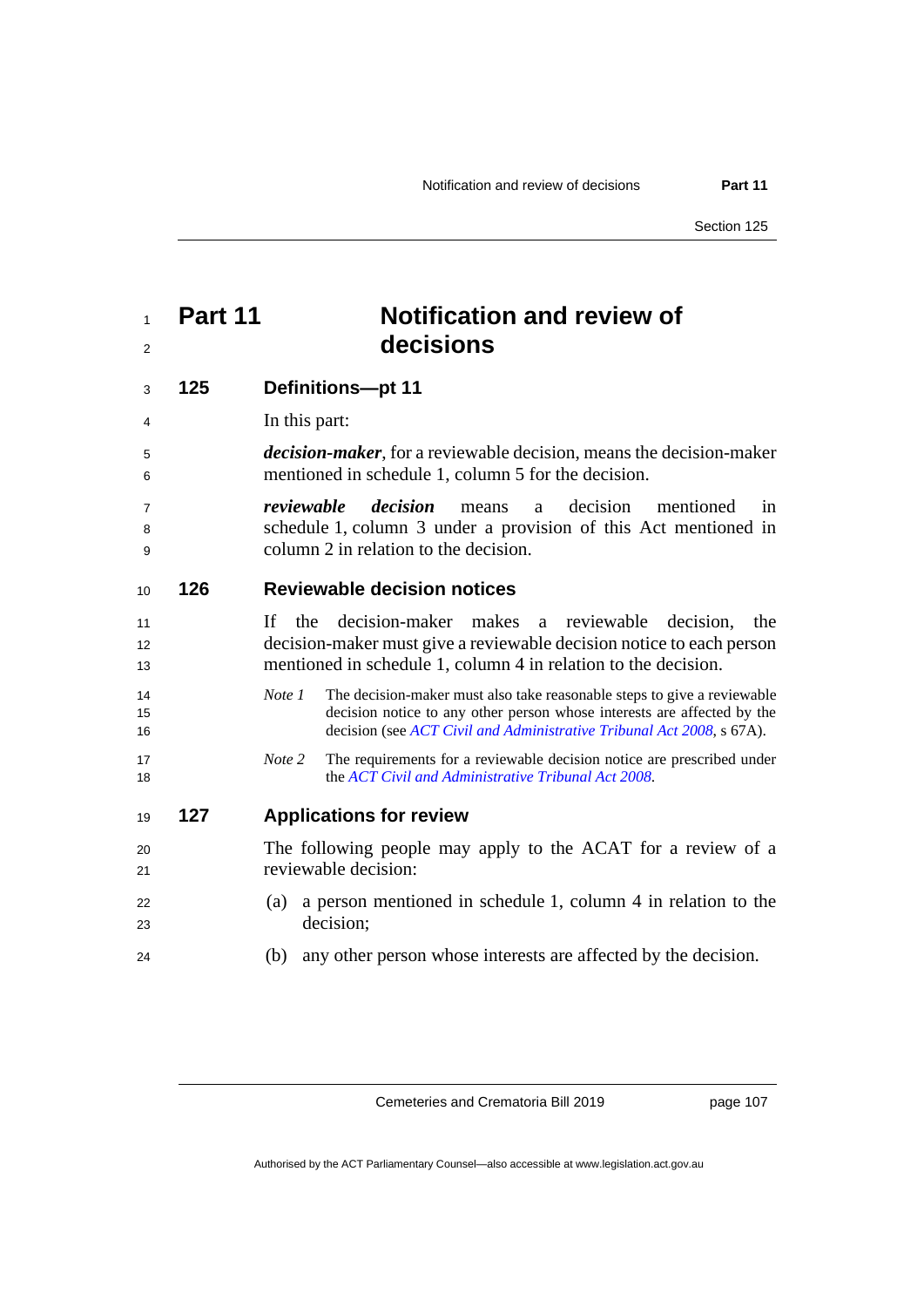Part 12 **Miscellaneous** 

Section 128

## **Part 12 Miscellaneous**

| 2        | 128 |     | <b>Determination of fees</b>                                                                                                               |
|----------|-----|-----|--------------------------------------------------------------------------------------------------------------------------------------------|
| 3        |     | (1) | The Minister may determine fees for this Act.                                                                                              |
| 4<br>5   |     |     | <b>Note</b><br>The Legislation Act contains provisions about the making of<br>determinations and regulations relating to fees (see pt 6.3) |
| 6        |     | (2) | A determination is a disallowable instrument.                                                                                              |
| 7<br>8   |     |     | <b>Note</b><br>A disallowable instrument must be notified, and presented to the<br>Legislative Assembly, under the Legislation Act.        |
| 9<br>10  |     | (3) | The Legislation Act, section 254A (Delegation by Minister) does not<br>apply to a function under this section.                             |
| 11       | 129 |     | <b>Protection from liability</b>                                                                                                           |
| 12<br>13 |     | (1) | An official is not civilly liable for conduct engaged in honestly and<br>without recklessness-                                             |
| 14       |     |     | in the exercise of a function under this Act; or<br>(a)                                                                                    |
| 15<br>16 |     |     | in the reasonable belief that the conduct was in the exercise of a<br>(b)<br>function under this Act.                                      |
| 17<br>18 |     | (2) | Any civil liability that would, apart from this section, attach to the<br>official attaches instead to the Territory.                      |
| 19       |     | (3) | In this section:                                                                                                                           |
| 20       |     |     | <i>conduct</i> means an act or omission to do an act.                                                                                      |
| 21       |     |     | <i>official</i> means—                                                                                                                     |
| 22       |     |     | (a) the regulator; or                                                                                                                      |
| 23       |     |     | an authorised officer; or<br>(b)                                                                                                           |
| 24       |     |     | anyone else exercising a function under this Act.<br>(c)                                                                                   |

page 108 Cemeteries and Crematoria Bill 2019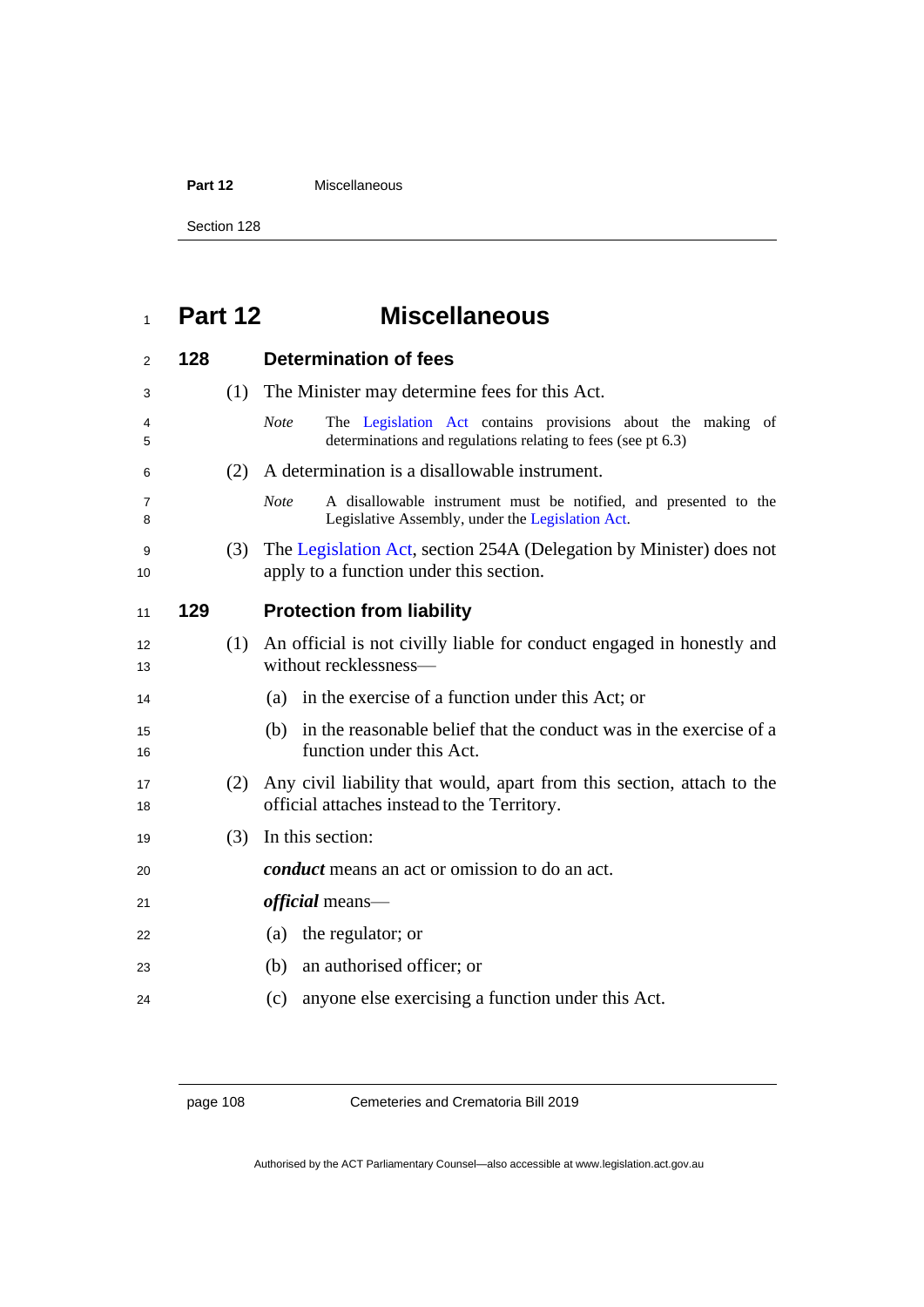| 1              | 130 |     | <b>Regulation-making power</b>                                                                                         |
|----------------|-----|-----|------------------------------------------------------------------------------------------------------------------------|
| 2              |     | (1) | The Executive may make regulations for this Act.                                                                       |
| 3<br>4         |     |     | A regulation must be notified, and presented to the Legislative Assembly,<br><b>Note</b><br>under the Legislation Act. |
| 5              |     | (2) | A regulation may make provision in relation to the following:                                                          |
| 6              |     |     | the protection of facilities;<br>(a)                                                                                   |
| $\overline{7}$ |     |     | a licence for a facility;<br>(b)                                                                                       |
| 8              |     |     | requirements for-<br>(c)                                                                                               |
| 9              |     |     | transporting human remains; and<br>(i)                                                                                 |
| 10             |     |     | burying, cremating or exhuming human remains; and<br>(ii)                                                              |
| 11             |     |     | interring or disinterring cremated remains; and<br>(iii)                                                               |
| 12             |     |     | (iv) the memorialisation of deceased people at facilities;                                                             |
| 13             |     |     | certificates by doctors required for burials and cremations.<br>(d)                                                    |
| 14<br>15       |     | (3) | A regulation may create offences and fix maximum penalties of not<br>more than 10 penalty units for the offences.      |

page 109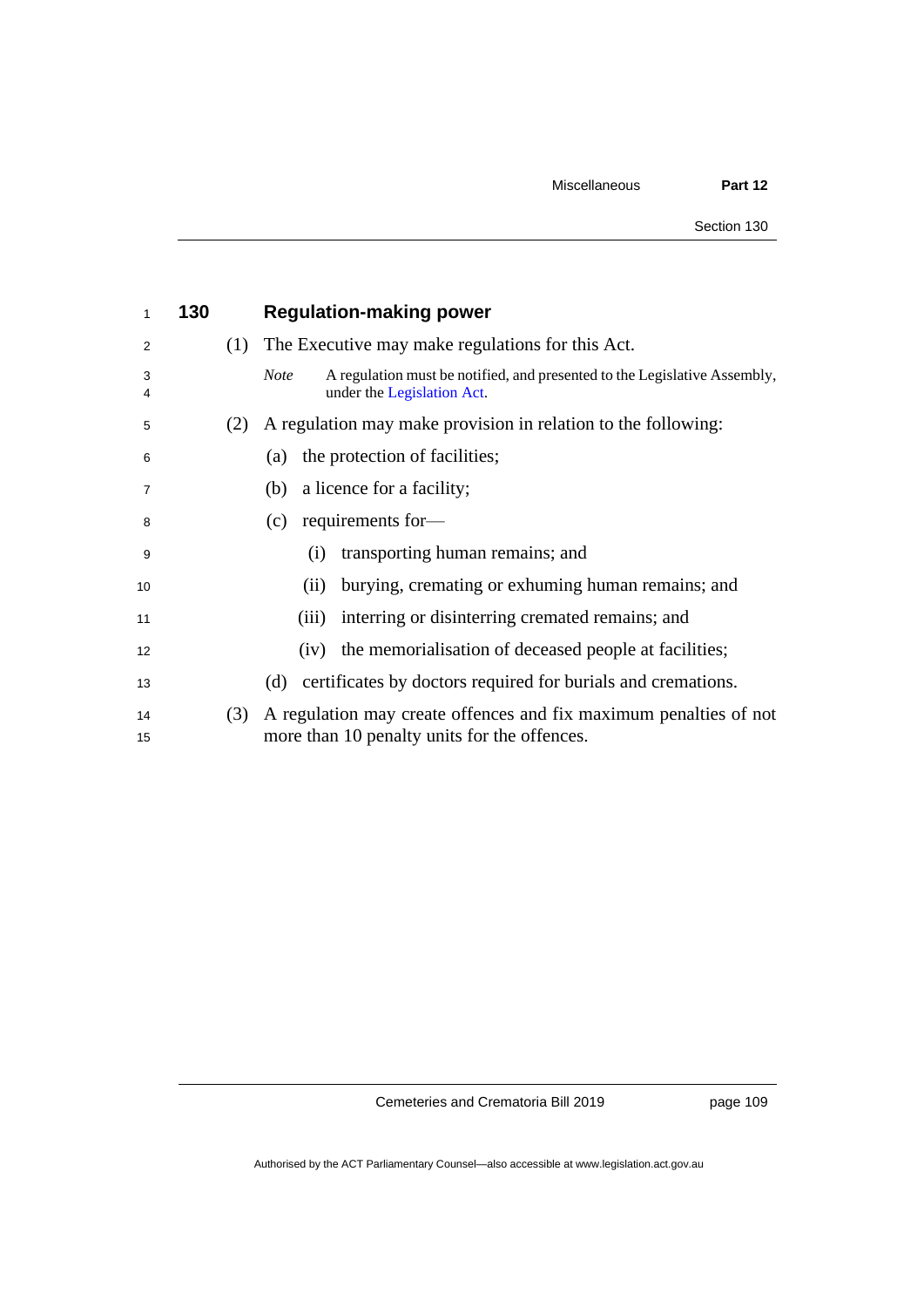#### **Part 13** Repeals and consequential amendments

Section 131

## **Part 13 Repeals and consequential amendments**

| 3              | 131 |     | <b>Legislation repealed</b>                                           |  |  |
|----------------|-----|-----|-----------------------------------------------------------------------|--|--|
| $\overline{4}$ |     | (1) | The following legislation is repealed:                                |  |  |
| 5              |     |     | Cemeteries and Crematoria Act 2003 (A2003-11)<br>$\bullet$            |  |  |
| 6              |     |     | • Cemeteries and Crematoria Regulation 2003 (SL2003-31).              |  |  |
| 7              |     |     | (2) All other legislative instruments under the <i>Cemeteries and</i> |  |  |
| 8              |     |     | Crematoria Act 2003 are repealed.                                     |  |  |
|                |     |     |                                                                       |  |  |

page 110 Cemeteries and Crematoria Bill 2019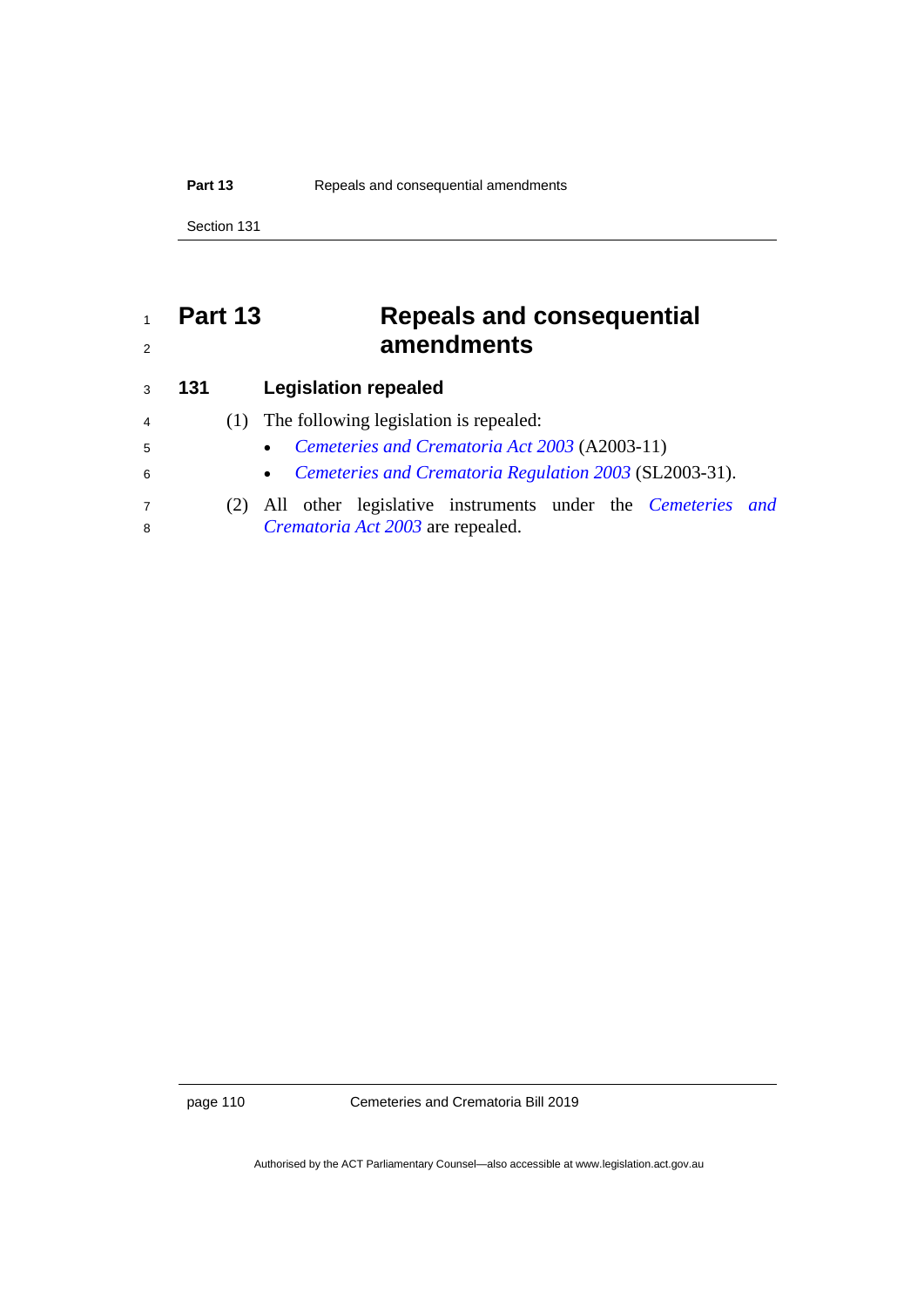| Part 20 | <b>Transitional</b> |
|---------|---------------------|
|---------|---------------------|

| $\overline{2}$ | 200 |     | <b>Definitions-pt 20</b>                                                                                                                                                                         |
|----------------|-----|-----|--------------------------------------------------------------------------------------------------------------------------------------------------------------------------------------------------|
| 3              |     |     | In this part:                                                                                                                                                                                    |
| 4              |     |     | <i>commencement day</i> means the day this Act, section 3 commences.                                                                                                                             |
| 5              |     |     | <b>repealed Act</b> means the Cemeteries and Crematoria Act 2003.                                                                                                                                |
| 6<br>7<br>8    |     |     | <i>repealed code of practice</i> means the code of practice set out in the<br>Cemeteries and Crematoria (Code of Practice) Approval 2007<br>$(DI2007-100)$ .                                     |
| 9<br>10        |     |     | <b>repealed regulation</b> means the Cemeteries and Crematoria<br><b>Regulation 2003.</b>                                                                                                        |
| 11             | 201 |     | Right of burial or interment under repealed Act                                                                                                                                                  |
| 12<br>13<br>14 |     | (1) | This section applies if, before the commencement day, a right of<br>burial or right of interment was given under the repealed Act,<br>section 8 (Perpetual tenure of graves etc).                |
| 15             |     | (2) | For a right of burial, on the commencement day—                                                                                                                                                  |
| 16<br>17       |     |     | the right is taken to be a right to burial given under this Act,<br>(a)<br>section 8 (Right to burial); and                                                                                      |
| 18<br>19<br>20 |     |     | (b) if a certificate was given under the repealed Act for the right—<br>the certificate is taken to be a right to burial certificate given<br>under this Act, section 8 (Right to burial).       |
| 21             |     | (3) | For a right of interment, on the commencement day—                                                                                                                                               |
| 22<br>23       |     |     | the right is taken to be a right to interment given under this Act,<br>(a)<br>section 9 (Right to interment); and                                                                                |
| 24<br>25<br>26 |     |     | (b) if a certificate was given under the repealed Act for the right, the<br>certificate is taken to be a right to interment certificate given<br>under this Act, section 9 (Right to interment). |

page 111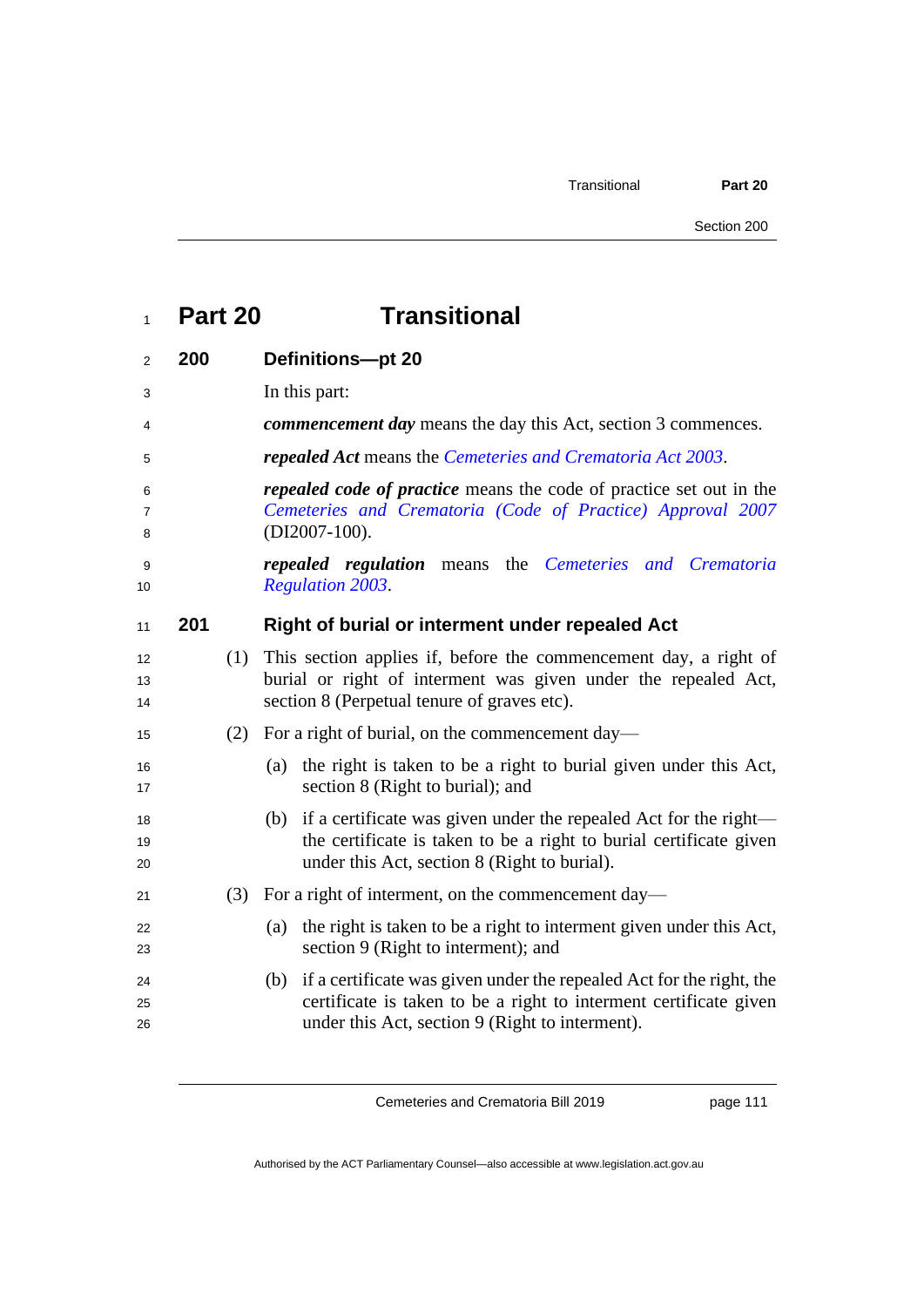| Part 20 | Transitional |
|---------|--------------|
|---------|--------------|

Section 202

| 1<br>2               |     | (4) | The right starts on the day it was given under the repealed Act and<br>expires 60 years after that day.                                                                                                                                                |
|----------------------|-----|-----|--------------------------------------------------------------------------------------------------------------------------------------------------------------------------------------------------------------------------------------------------------|
| 3                    | 202 |     | Application for burial at cemetery under repealed Act                                                                                                                                                                                                  |
| 4                    |     | (1) | This section applies if, before the commencement day—                                                                                                                                                                                                  |
| 5<br>6<br>7<br>8     |     |     | an application for the burial of human remains or fetal remains<br>(a)<br>is made in accordance with the repealed Act, section 20 (Person<br>must not bury or cremate human remains or foetal remains<br>except in accordance with regulation); and    |
| 9                    |     |     | the application is not decided.<br>(b)                                                                                                                                                                                                                 |
| 10<br>11<br>12       |     | (2) | On the commencement day, the application is taken to be an<br>application under this Act, section 17 (Burial at cemetery-<br>application).                                                                                                             |
| 13<br>14             | 203 |     | Application for burial other than at cemetery under<br>repealed Act                                                                                                                                                                                    |
| 15                   |     | (1) | This section applies if, before the commencement day—                                                                                                                                                                                                  |
| 16<br>17<br>18       |     |     | an application for the burial of human remains is made in<br>(a)<br>accordance with the repealed Act, section 24 (Burials to take<br>place only at cemetery); and                                                                                      |
| 19                   |     |     | the application is not decided.<br>(b)                                                                                                                                                                                                                 |
| 20<br>21<br>22       |     | (2) | On the commencement day, the application is taken to be an<br>application under this Act, section 15 (Burial other than at<br>cemetery—application).                                                                                                   |
| 23                   | 204 |     | Application for cremation under repealed Act                                                                                                                                                                                                           |
| 24                   |     | (1) | This section applies if, before the commencement day—                                                                                                                                                                                                  |
| 25<br>26<br>27<br>28 |     |     | an application for the cremation of human remains or fetal<br>(a)<br>remains is made in accordance with the repealed Act, section 20<br>(Person must not bury or cremate human remains or foetal<br>remains except in accordance with regulation); and |

page 112 Cemeteries and Crematoria Bill 2019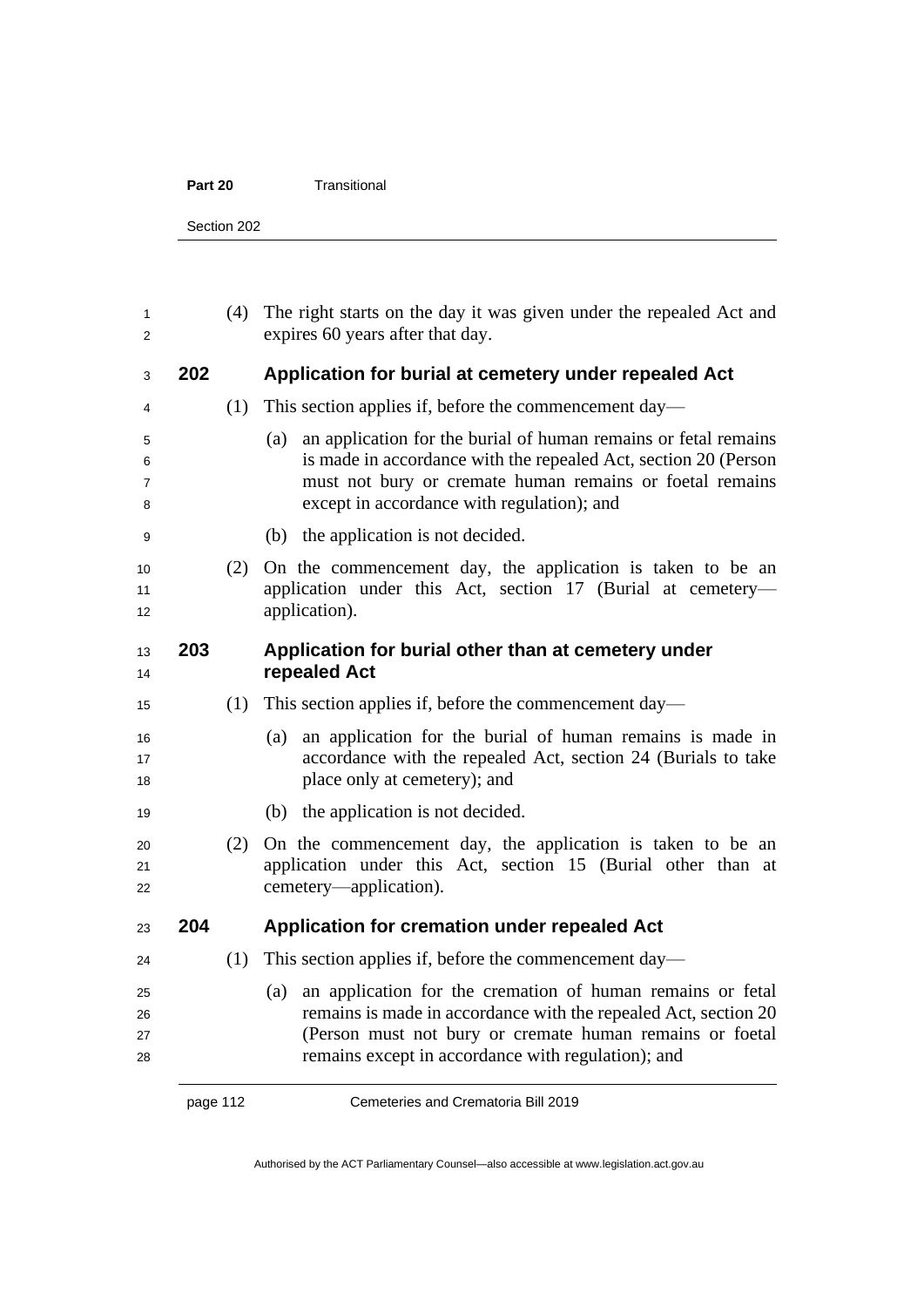| 1                 |     |     | (b) the application is not decided.                                                                                                                                                                                                 |
|-------------------|-----|-----|-------------------------------------------------------------------------------------------------------------------------------------------------------------------------------------------------------------------------------------|
| 2<br>3            |     | (2) | On the commencement day, the application is taken to be an<br>application under this Act, section 22 (Cremation—application).                                                                                                       |
| 4<br>5            | 205 |     | Burial or cremation without certification document under<br>repealed regulation                                                                                                                                                     |
| 6                 |     | (1) | This section applies if, before the commencement day—                                                                                                                                                                               |
| 7<br>8<br>9<br>10 |     |     | a person has applied under section $6(2)$ of the repealed<br>(a)<br>regulation for approval to bury or cremate human remains<br>without a certification document (within the meaning of<br>section $6(1)$ of the repealed Act); and |
| 11                |     |     | (b) the application is not decided.                                                                                                                                                                                                 |
| 12<br>13<br>14    |     | (2) | On the commencement day, the application is taken to be an<br>application under this Act, section 40 (Burial or cremation without<br>certification document).                                                                       |
|                   |     |     |                                                                                                                                                                                                                                     |
| 15                | 206 |     | Disposal of cremated remains under repealed regulation                                                                                                                                                                              |
| 16<br>17<br>18    |     | (1) | This section applies if, before the commencement day, steps are<br>started but not completed to dispose of cremated remains under the<br>repealed regulation, section 11 (Disposal of cremated remains).                            |
| 19<br>20<br>21    |     | (2) | On the commencement day, the steps are taken to have been made in<br>accordance with this Act, section 25 (Offence—collection of<br>cremated remains).                                                                              |
| 22                | 207 |     | Application for exhumation under repealed Act                                                                                                                                                                                       |
| 23                |     | (1) | This section applies if, before the commencement day—                                                                                                                                                                               |
| 24<br>25<br>26    |     |     | an application for the exhumation of human remains or fetal<br>(a)<br>remains is made under the repealed Act, section 23 (Exhumation<br>of human remains or foetal remains); and                                                    |

page 113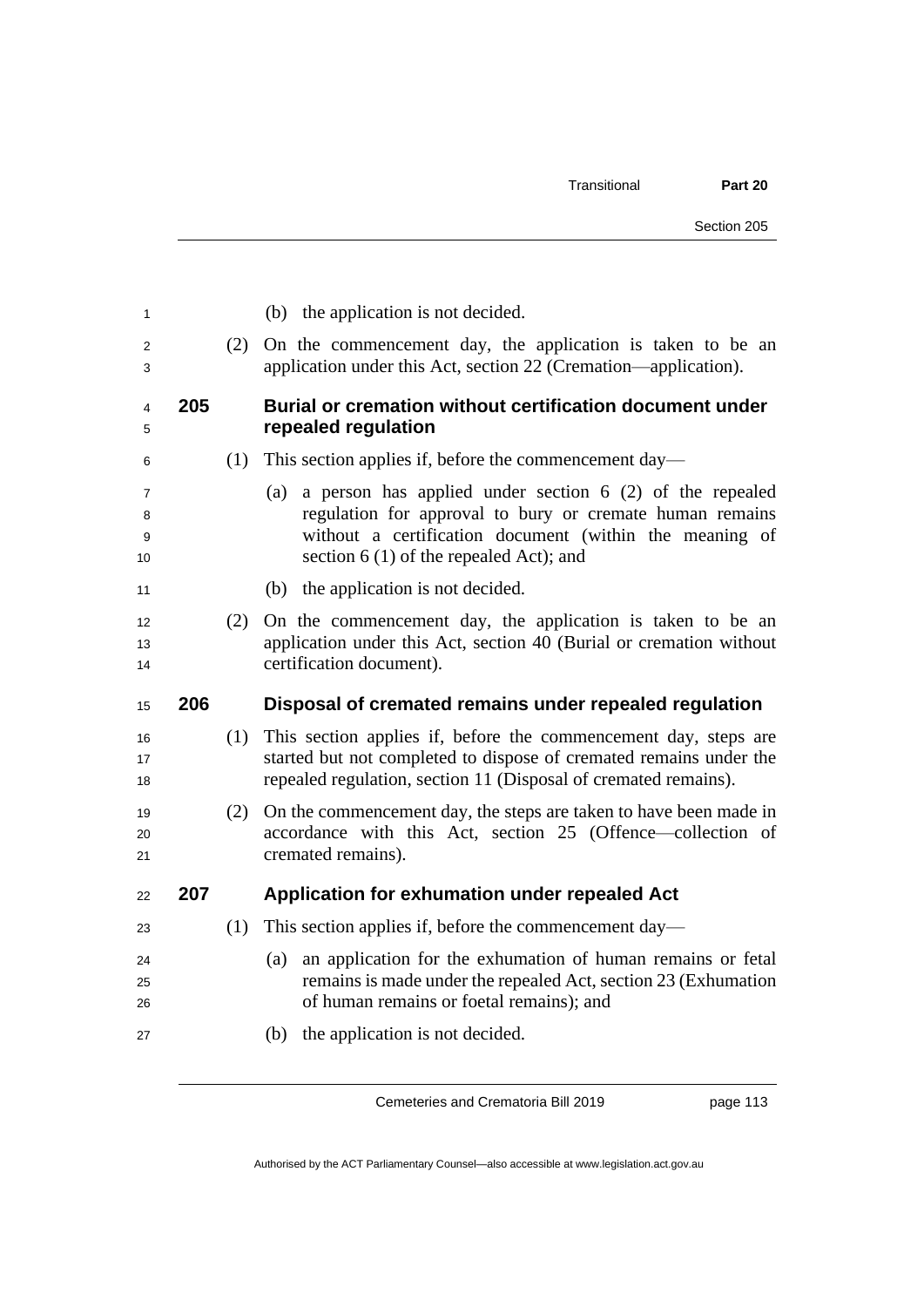#### **Part 20** Transitional

Section 208

| 1<br>2               |     | (2) | On the commencement day, the application is taken to be an<br>application under this Act, section 37 (Exhumation—application).                                                                                                                     |
|----------------------|-----|-----|----------------------------------------------------------------------------------------------------------------------------------------------------------------------------------------------------------------------------------------------------|
| 3                    | 208 |     | Perpetual care trust under repealed Act                                                                                                                                                                                                            |
| 4                    |     | (1) | This section applies to an amount forming part of a—                                                                                                                                                                                               |
| 5<br>6               |     |     | perpetual care trust established for a facility under the repealed<br>(a)<br>Act, section 9 (Establishment of perpetual care trusts); or                                                                                                           |
| 7<br>8<br>9          |     |     | perpetual care trust reserve established for a facility under the<br>(b)<br>repealed Act, section 10 (Establishment of perpetual care trust<br>reserve).                                                                                           |
| 10                   |     | (2) | On the commencement day, the amount is taken to be—                                                                                                                                                                                                |
| 11<br>12<br>13       |     |     | for a facility operated by the authority—an amount forming part<br>(a)<br>of the authority perpetual care trust established under this Act,<br>section 103 (Authority perpetual care trust—establishment); and                                     |
| 14<br>15<br>16<br>17 |     |     | for a facility operated by a licensee other than the authority—an<br>(b)<br>amount forming part of the licensee perpetual care trust for the<br>licensee established under this Act, section 104 (Licensee<br>perpetual care trust—establishment). |
| 18<br>19             | 209 |     | Accounts and records for perpetual care trusts under<br>repealed Act                                                                                                                                                                               |
| 20<br>21<br>22       |     | (1) | This section applies to an account or record kept by the operator of a<br>cemetery or crematorium for a perpetual care trust under the repealed<br>Act, section 16A (Accounts and records for perpetual care trusts).                              |
| 23<br>24<br>25       |     | (2) | On the commencement day, the account or record is taken to be an<br>account or record required to be kept under this Act, section 111<br>(Perpetual care trust—records).                                                                           |
|                      |     |     |                                                                                                                                                                                                                                                    |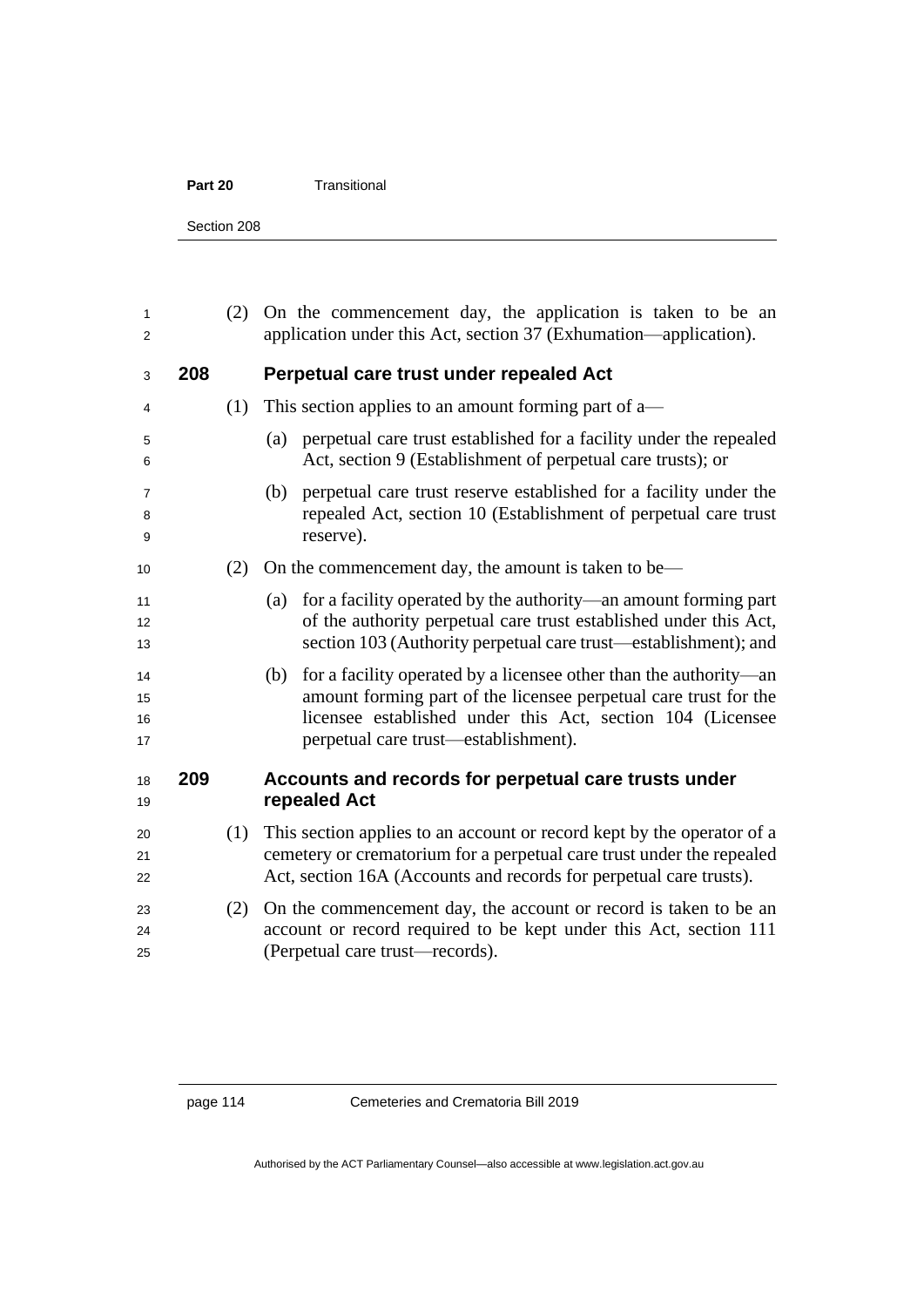| $\mathbf{1}$   | 210 |     | Register required to be kept under repealed regulation                                                                                                                                              |
|----------------|-----|-----|-----------------------------------------------------------------------------------------------------------------------------------------------------------------------------------------------------|
| 2<br>3<br>4    |     | (1) | This section applies to the information required to be kept on the<br>register by the operator of a facility under the repealed regulation,<br>section 12 (Register to be kept).                    |
| 5<br>6<br>7    |     | (2) | On the commencement day, the information is taken to be part of the<br>register required to be kept by the licensee of the facility under this<br>Act under either-                                 |
| 8              |     |     | section 62 (Register—right to burial and right to interment); or<br>(a)                                                                                                                             |
| 9              |     |     | section 63 (Register—burial, cremation, interment etc).<br>(b)                                                                                                                                      |
| 10             | 211 |     | Application records kept under repealed regulation                                                                                                                                                  |
| 11<br>12<br>13 |     | (1) | This section applies to an application record kept by the operator of a<br>facility under the repealed regulation, section 14 (Keeping application<br>records).                                     |
| 14<br>15<br>16 |     | (2) | On the commencement day, the record is taken to be a record required<br>to be kept for the facility under this Act, section 65 (Facility records—<br>burial, cremation, interment etc).             |
| 17<br>18       | 212 |     | Revoking right of burial or interment under repealed code<br>of practice                                                                                                                            |
| 19<br>20<br>21 |     | (1) | This section applies if, before the commencement day, steps are<br>started but not completed to revoke a right of burial or right of<br>interment under the repealed code of practice, section 4.4. |
| 22<br>23<br>24 |     | (2) | On the commencement day, the steps are taken to have been made in<br>accordance with this Act, section 12 (Right to burial or interment—<br>notice about end of term and revoking right).           |
| 25             | 213 |     | <b>Transitional regulations</b>                                                                                                                                                                     |
| 26<br>27       |     | (1) | A regulation may prescribe transitional matters necessary<br><b>or</b><br>convenient to be prescribed because of the enactment of this Act.                                                         |

page 115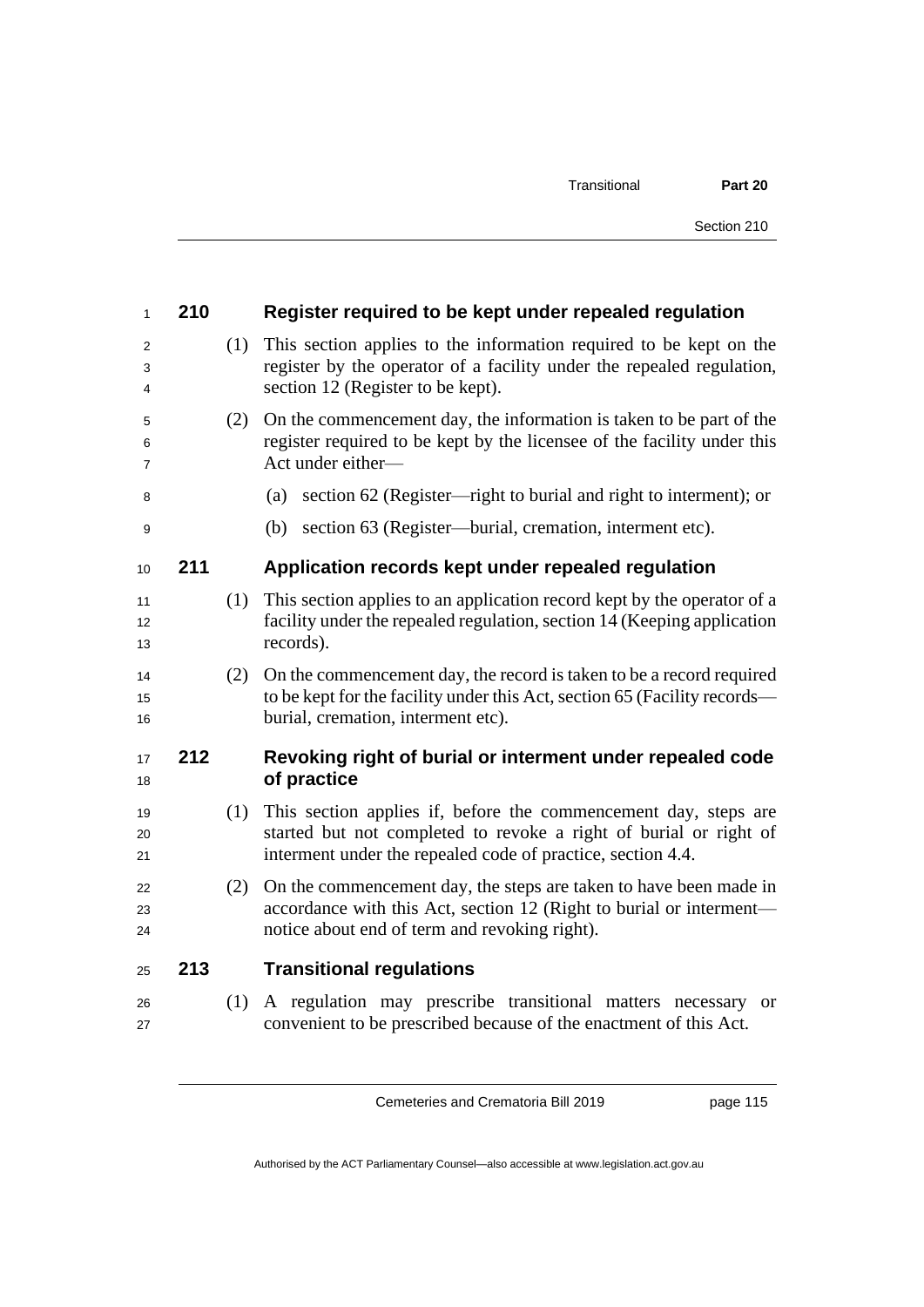| Part 20 | Transitional |
|---------|--------------|
|         |              |

| 2<br>3<br>4    |     | (2) | A regulation may modify this chapter (including in relation to another<br>territory law) to make provision in relation to anything that, in the<br>Executive's opinion, is not, or is not adequately or appropriately,<br>dealt with in this part. |
|----------------|-----|-----|----------------------------------------------------------------------------------------------------------------------------------------------------------------------------------------------------------------------------------------------------|
| 5<br>6         |     | (3) | A regulation under subsection (2) has effect despite anything<br>elsewhere in this Act.                                                                                                                                                            |
|                |     |     |                                                                                                                                                                                                                                                    |
| $\overline{7}$ | 214 |     | Expiry-pt 20                                                                                                                                                                                                                                       |
| 8              |     |     | This part expires 5 years after the day it commences.                                                                                                                                                                                              |

page 116 Cemeteries and Crematoria Bill 2019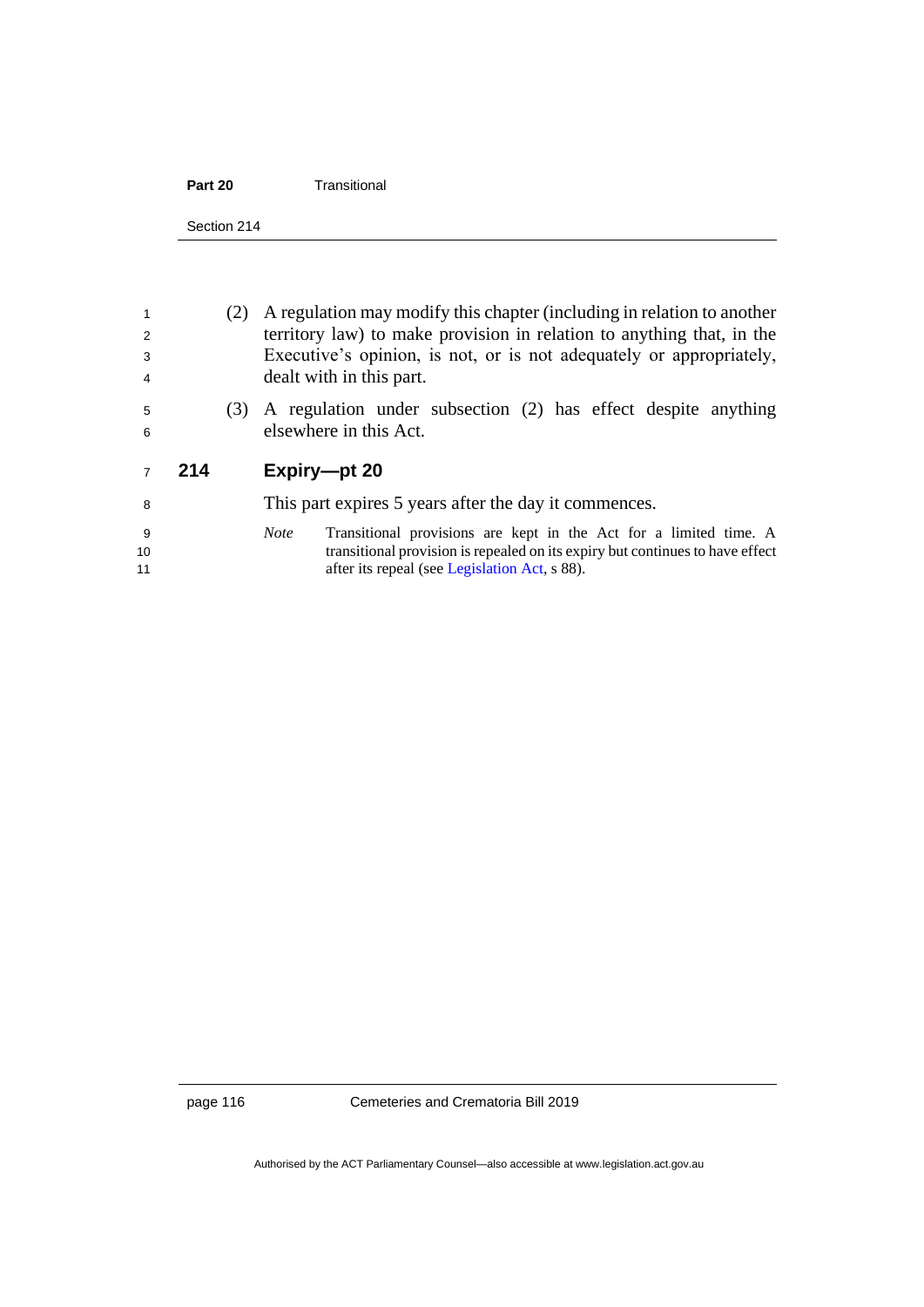# **Schedule 1 Reviewable decisions**

(see pt 11)

| column 1       | column <sub>2</sub> | column 3                                                        | column 4             | column 5                |
|----------------|---------------------|-----------------------------------------------------------------|----------------------|-------------------------|
| item           | section             | decision                                                        | person               | decision-maker          |
| 1              | 15(3)(b)            | refusal to permit burial other<br>than at cemetery              | person who applied   | regulator               |
| $\overline{2}$ | 23(3)(b)            | refusal to cremate 2 or more<br>people at the same time         | person who applied   | regulator               |
| 3              | 35(4)(b)            | refusal of application for<br>disinterment                      | licensee of facility | regulator               |
| $\overline{4}$ | $37(3)$ (b)         | refusal of application for<br>exhumation                        | person who applied   | chief health<br>officer |
| 5              | 40(4)(b)            | refusal to bury or cremate<br>without certification<br>document | person who applied   | regulator               |
| 6              | 49(3)(b)            | refusal to give licence                                         | person who applied   | regulator               |
| 7              | 51 $(3)$ $(b)$      | refusal to amend licence                                        | licensee             | regulator               |
| 8              | 52 $(3)$ $(b)$      | refusal to transfer licence                                     | licensee             | regulator               |
| 9              | 54 $(4)$ $(b)$      | refusal of application to<br>close facility                     | licensee             | regulator               |
| 10             | 70                  | immediate suspension of<br>licence—danger to public<br>health   | licensee             | regulator               |
| 11             | 71                  | disciplinary action                                             | licensee             | regulator               |

Cemeteries and Crematoria Bill 2019

page 117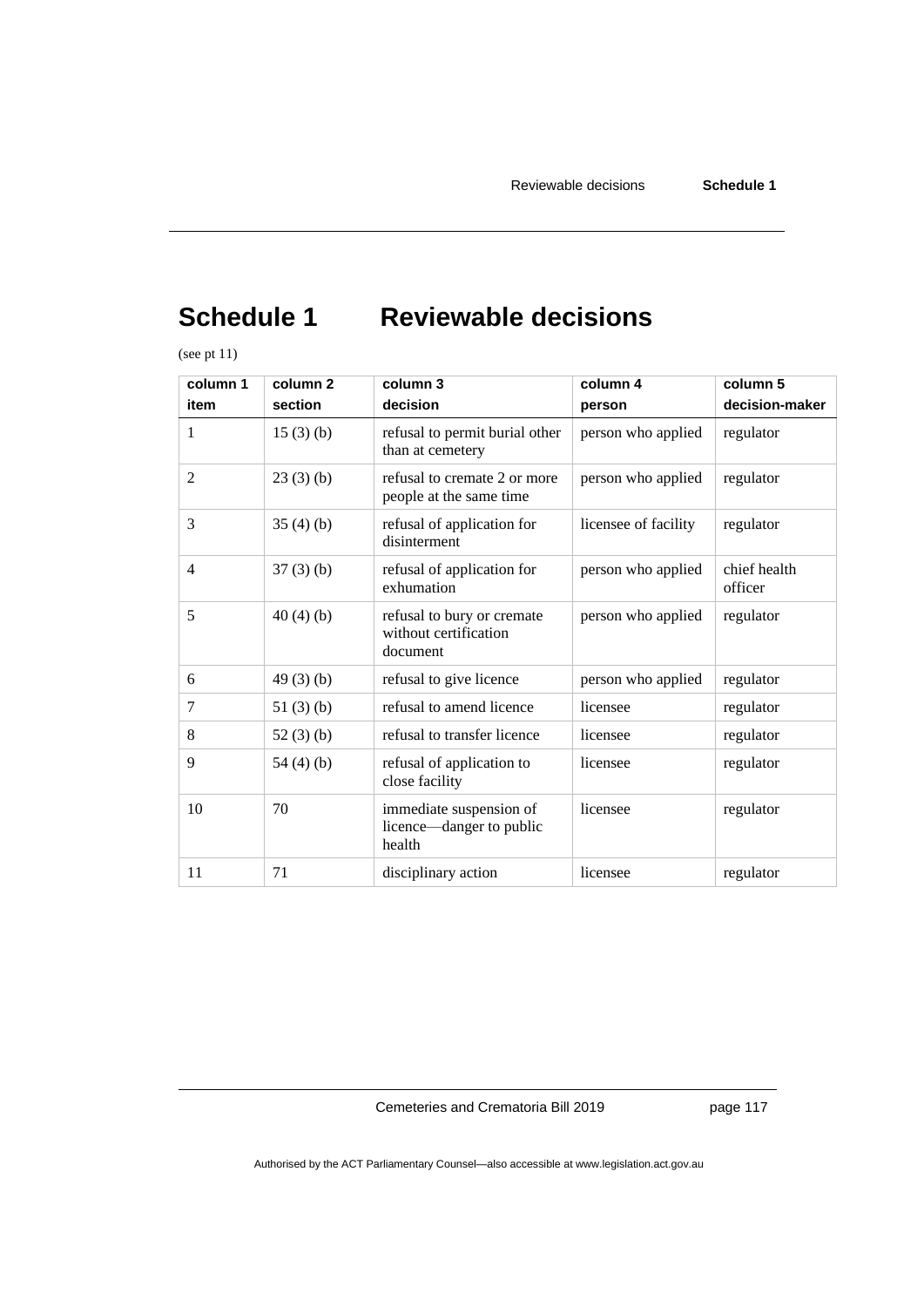Dictionary

| 1      | <b>Dictionary</b> |                                                                                        |
|--------|-------------------|----------------------------------------------------------------------------------------|
| 2      | (see s 3)         |                                                                                        |
| 3<br>4 | Note 1            | The Legislation Act contains definitions and other provisions relevant to<br>this Act. |
| 5      | Note 2            | For example, the Legislation Act, dict, pt 1, defines the following terms:             |
| 6      |                   | <b>ACAT</b><br>$\bullet$                                                               |
| 7      |                   | chief health officer                                                                   |
| 8      |                   | Corporations Act<br>$\bullet$                                                          |
| 9      |                   | director-general (see s 163)<br>٠                                                      |
| 10     |                   | disallowable instrument (see s 9)<br>$\bullet$                                         |
| 11     |                   | may (see $s$ 146)                                                                      |
| 12     |                   | must (see $s$ 146)<br>٠                                                                |
| 13     |                   | notifiable instrument (see s 10)<br>٠                                                  |
| 14     |                   | the Territory.<br>$\bullet$                                                            |
| 15     |                   | <i>acceptable container</i> means-                                                     |
| 16     |                   | (a) a coffin; or                                                                       |
| 17     |                   | (b) an eco-coffin; or                                                                  |
| 18     |                   | (c) a container approved under section 39.                                             |
| 19     |                   | <i>acceptable wrapping</i> means—                                                      |
| 20     | (a)               | a shroud; or                                                                           |
| 21     | (b)               | a wrapping approved under section 39.                                                  |
| 22     |                   | <i>at premises</i> , for part 6 (Enforcement)—see section 82.                          |
| 23     |                   | <b><i>authorised person</i></b> , for part 6 (Enforcement)—see section 82.             |
| 24     | <i>authority</i>  | the Cemeteries and Crematoria Authority<br>means                                       |
| 25     |                   | established under section 113.                                                         |
| 26     |                   | <i>authority perpetual care trust—see section 103 (1).</i>                             |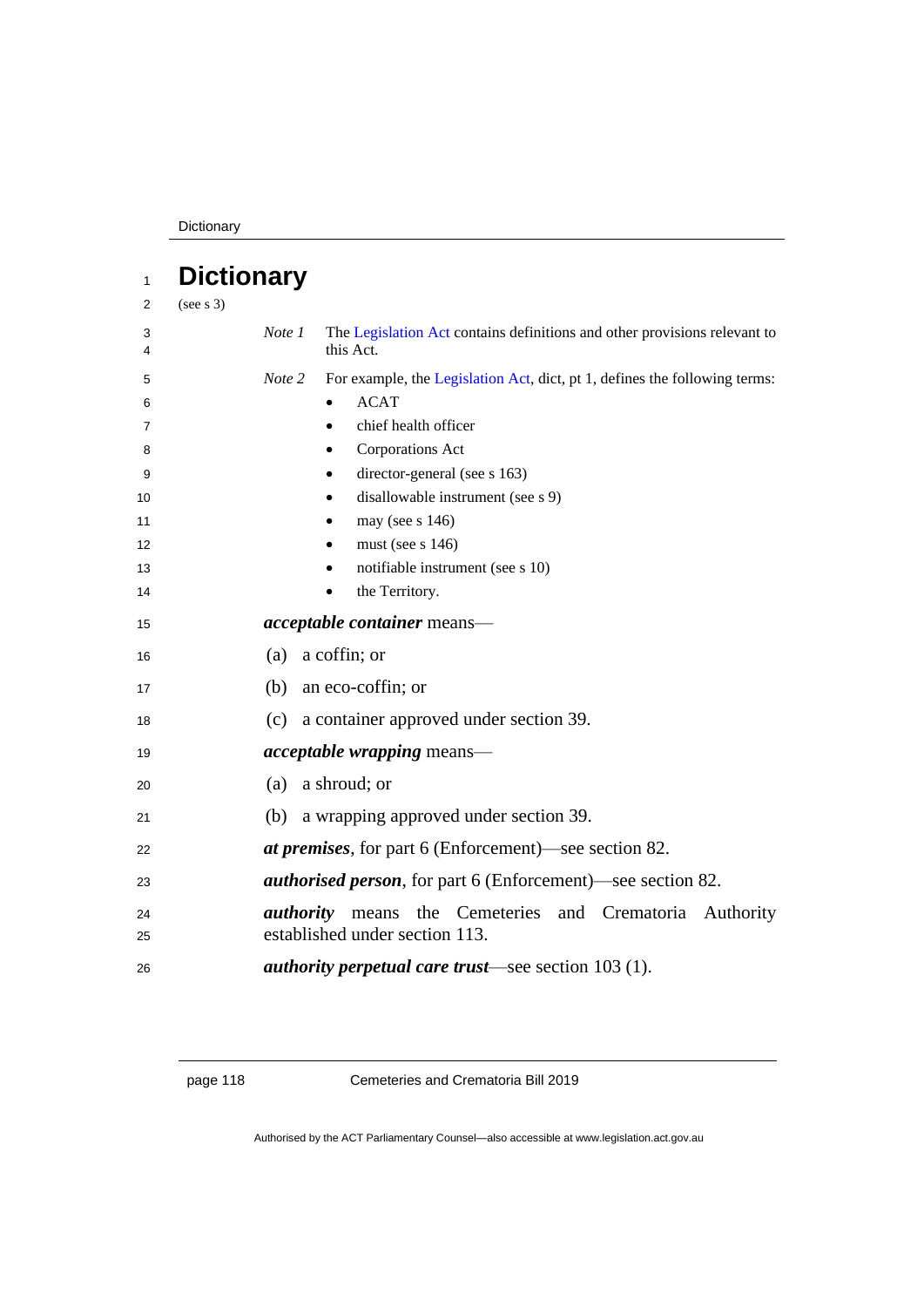| 1<br>2<br>3 | <b>burial area</b> , of a cemetery, means an area of the cemetery allocated<br>for the burial of the human remains of deceased people of a particular<br>denomination, cultural group or other special category. |
|-------------|------------------------------------------------------------------------------------------------------------------------------------------------------------------------------------------------------------------|
| 4           | Examples-other special category                                                                                                                                                                                  |
| 5           | babies, children or members of the Australian Defence Force                                                                                                                                                      |
| 6<br>7      | <b>burial site</b> , of a cemetery, includes a crypt, family memorial, lawn<br>burial, mausoleum and natural burial site at the cemetery.                                                                        |
| 8           | <i>cemetery</i> means a place—                                                                                                                                                                                   |
| 9<br>10     | (a) where human remains are buried, cremated remains are interred<br>and deceased people are memorialised; and                                                                                                   |
| 11          | (b) operated by the authority.                                                                                                                                                                                   |
| 12          | <i>certification document</i> , for the human remains of a deceased person,                                                                                                                                      |
| 13          | for part 3 (Burial, cremation, interment or exhumation)-see<br>section 13.                                                                                                                                       |
| 14          |                                                                                                                                                                                                                  |
| 15<br>16    | code of practice means a code of practice approved by the Minister<br>under section 123.                                                                                                                         |
| 17          | <i>connected</i> , for part 6 (Enforcement)—see section 82.                                                                                                                                                      |
| 18          | <i>contact details</i> , for a person, includes the person's home address,                                                                                                                                       |
| 19          | postal address (if different from the home address), email address and                                                                                                                                           |
| 20          | telephone number.                                                                                                                                                                                                |
| 21          | <i>cremated remains</i> means human remains that have been cremated.                                                                                                                                             |
| 22          | <i>cremation</i> includes alkaline hydrolysis and other non-fire based                                                                                                                                           |
| 23          | methods for breaking down human remains.                                                                                                                                                                         |
| 24          | <i>crematorium</i> means a place—                                                                                                                                                                                |
| 25          | (a) where human remains are cremated, cremated remains are                                                                                                                                                       |
| 26          | interred and deceased people are memorialised; and                                                                                                                                                               |
| 27          | (b) operated by a licensee.                                                                                                                                                                                      |

page 119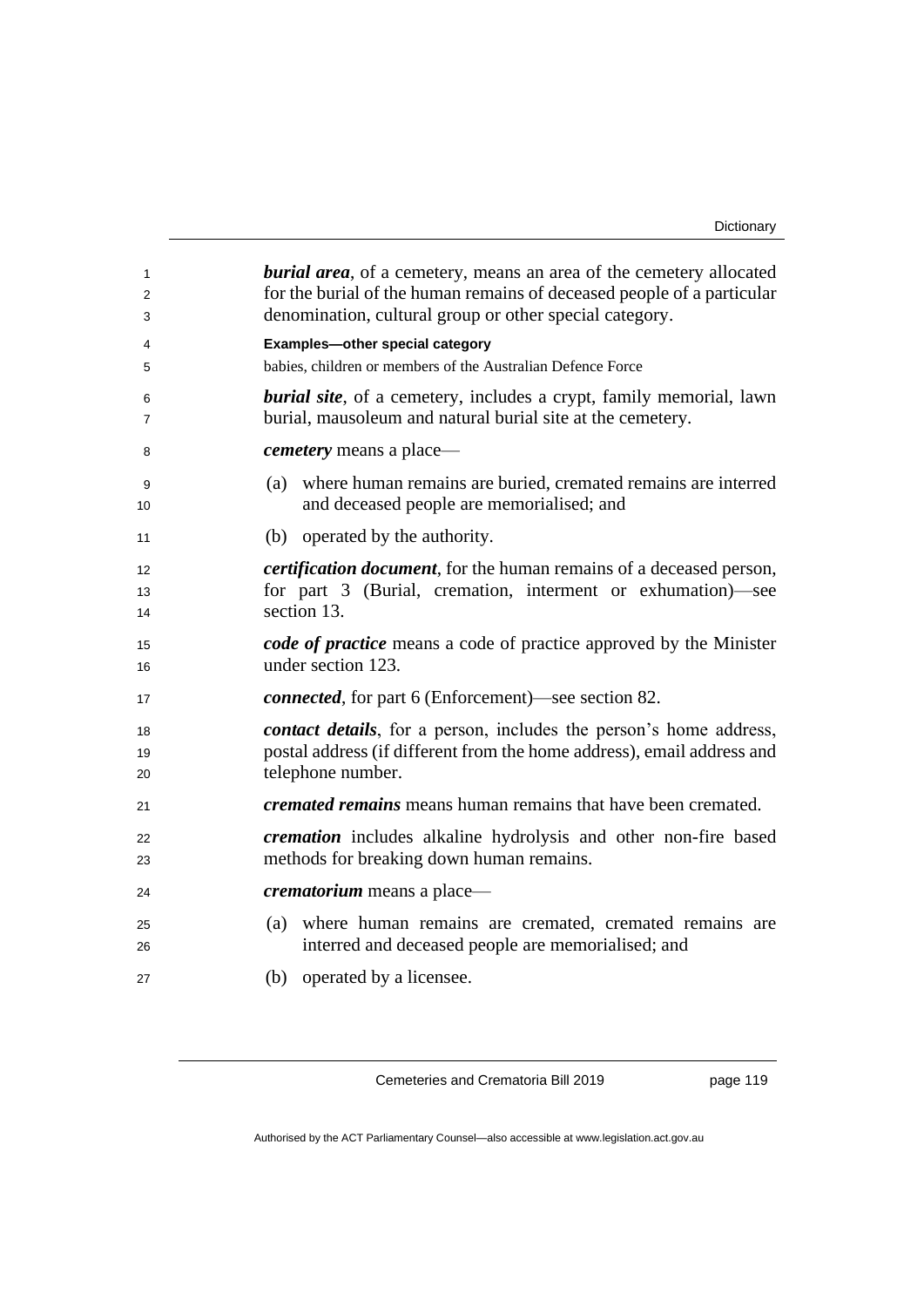#### Dictionary

| 1<br>2         | <i>death certificate</i> , for part 2 (Right to burial or interment)—see<br>section 7.                                                                                                                                      |
|----------------|-----------------------------------------------------------------------------------------------------------------------------------------------------------------------------------------------------------------------------|
| 3<br>4         | <i>decision maker</i> , for a reviewable decision, for part 11 (Notification<br>and review of decisions)—see section 125.                                                                                                   |
| 5<br>6         | <i>disciplinary action</i> , against a licensee, for division 5.1 (Disciplinary<br>action)—see section 69.                                                                                                                  |
| 7<br>8         | <i>disciplinary conduct</i> , of a licensee, for division 5.1 (Disciplinary<br>action)—see section 69.                                                                                                                      |
| 9              | <i>facility</i> means—                                                                                                                                                                                                      |
| 10             | a cemetery; or<br>(a)                                                                                                                                                                                                       |
| 11             | a crematorium.<br>(b)                                                                                                                                                                                                       |
| 12             | <i>facility plan</i> means a plan of a facility that—                                                                                                                                                                       |
| 13             | shows the burial areas and interment areas of the facility; and<br>(a)                                                                                                                                                      |
| 14<br>15       | shows each burial site and interment site at the facility and<br>(b)<br>identifies-                                                                                                                                         |
| 16             | the kind of burial or interment site it is; and<br>(i)                                                                                                                                                                      |
| 17             | (ii) the unique identifying number for the site; and                                                                                                                                                                        |
| 18             | is published on the facility's website.<br>(c)                                                                                                                                                                              |
| 19             | <i>family member—see the Civil Law (Wrongs) Act 2002</i> , section 32.                                                                                                                                                      |
| 20<br>21       | <i>fetal remains</i> means the body, or part of the body, of a dead fetus that<br>is not a stillborn child.                                                                                                                 |
| 22             | <i>human remains</i> includes a stillborn child and fetal remains.                                                                                                                                                          |
| 23<br>24<br>25 | <i>interment area</i> , of a facility, means an area of the facility allocated<br>for the interment of the cremated remains of a deceased person of a<br>particular denomination, cultural group or other special category. |
| 26             | Examples-other special category                                                                                                                                                                                             |
| 27             | babies, children or members of the Australian Defence Force                                                                                                                                                                 |

page 120 Cemeteries and Crematoria Bill 2019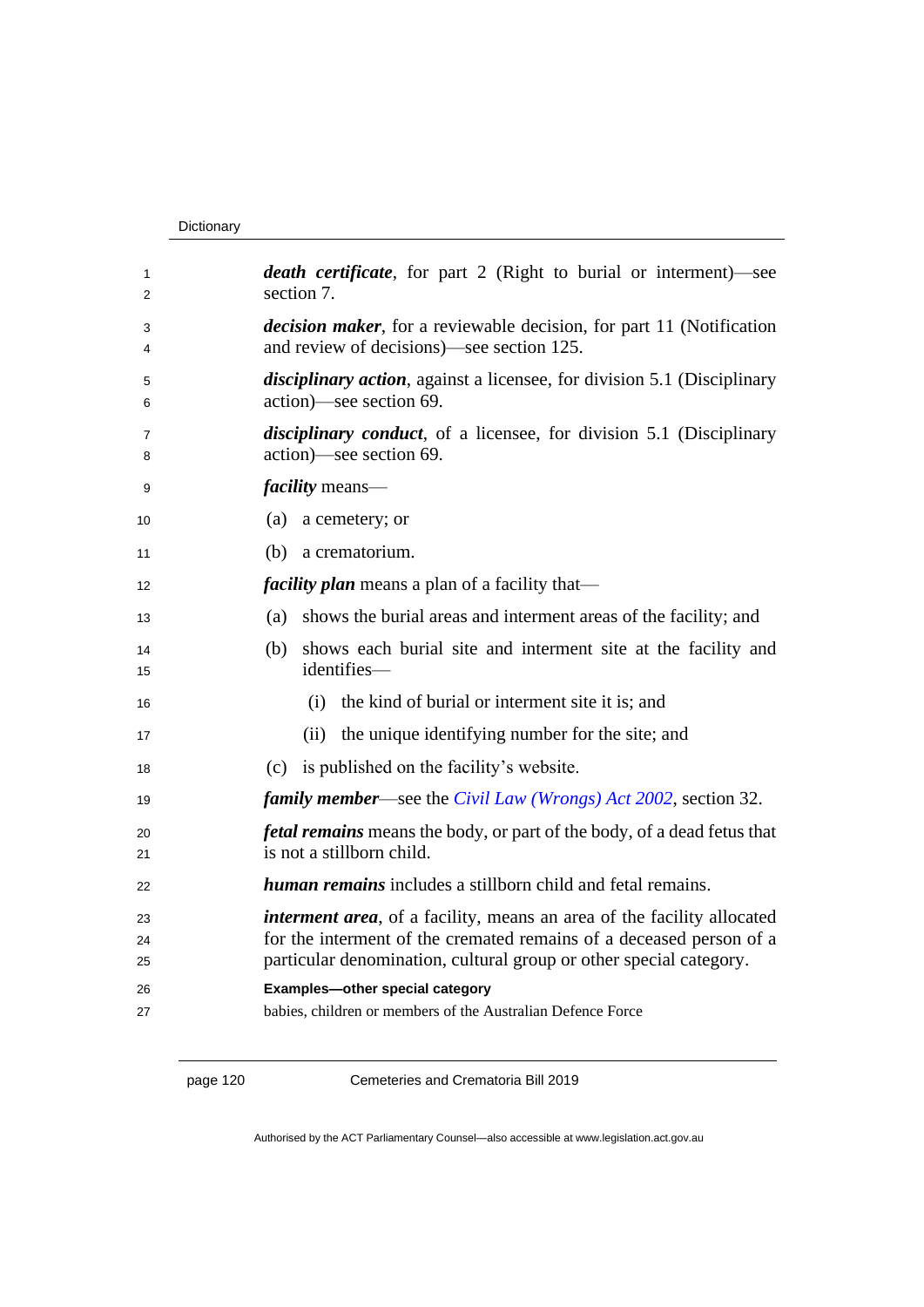| 1  | <i>interment site</i> includes a site in a wall or garden.                |
|----|---------------------------------------------------------------------------|
| 2  | <i>licence</i> , to operate a facility, means the following:              |
| 3  | a licence mentioned in section 49;<br>(a)                                 |
| 4  | an amended licence mentioned in section 51;<br>(b)                        |
| 5  | a transferred licence mentioned in section 52.<br>(c)                     |
| 6  | <i>licensee</i> means—                                                    |
| 7  | a person who has a licence to operate a facility; or<br>(a)               |
| 8  | (b) the authority.                                                        |
| 9  | <i>licensee perpetual care trust</i> —see section 104 (1).                |
| 10 | <i>licensee receipt</i> , for a facility, means an amount received by the |
| 11 | licensee of the facility for-                                             |
| 12 | (a) giving a right of burial or right of interment at the facility; or    |
| 13 | (b) the burial or cremation of human remains at the facility; or          |
| 14 | the interment or disinterment of cremated remains at the facility;<br>(c) |
| 15 | <sub>or</sub>                                                             |
| 16 | (d) the memorialisation of a deceased person at the facility.             |
| 17 | <i>medical referee</i> means a person appointed under section 41.         |
| 18 | <i>occupier</i> , of premises, for part 6 (Enforcement)—see section 82.   |
| 19 | <i>offence</i> , for part 6 (Enforcement)—see section 82.                 |
| 20 | <i>perpetual care trust</i> means—                                        |
| 21 | an authority perpetual care trust; or<br>(a)                              |
| 22 | (b) a licensee perpetual care trust.                                      |
| 23 | <i>perpetual care trust percentage</i> —see section $106(1)$ .            |
| 24 | <i>premises</i> , for part 6 (Enforcement)—see section 82.                |
|    |                                                                           |

page 121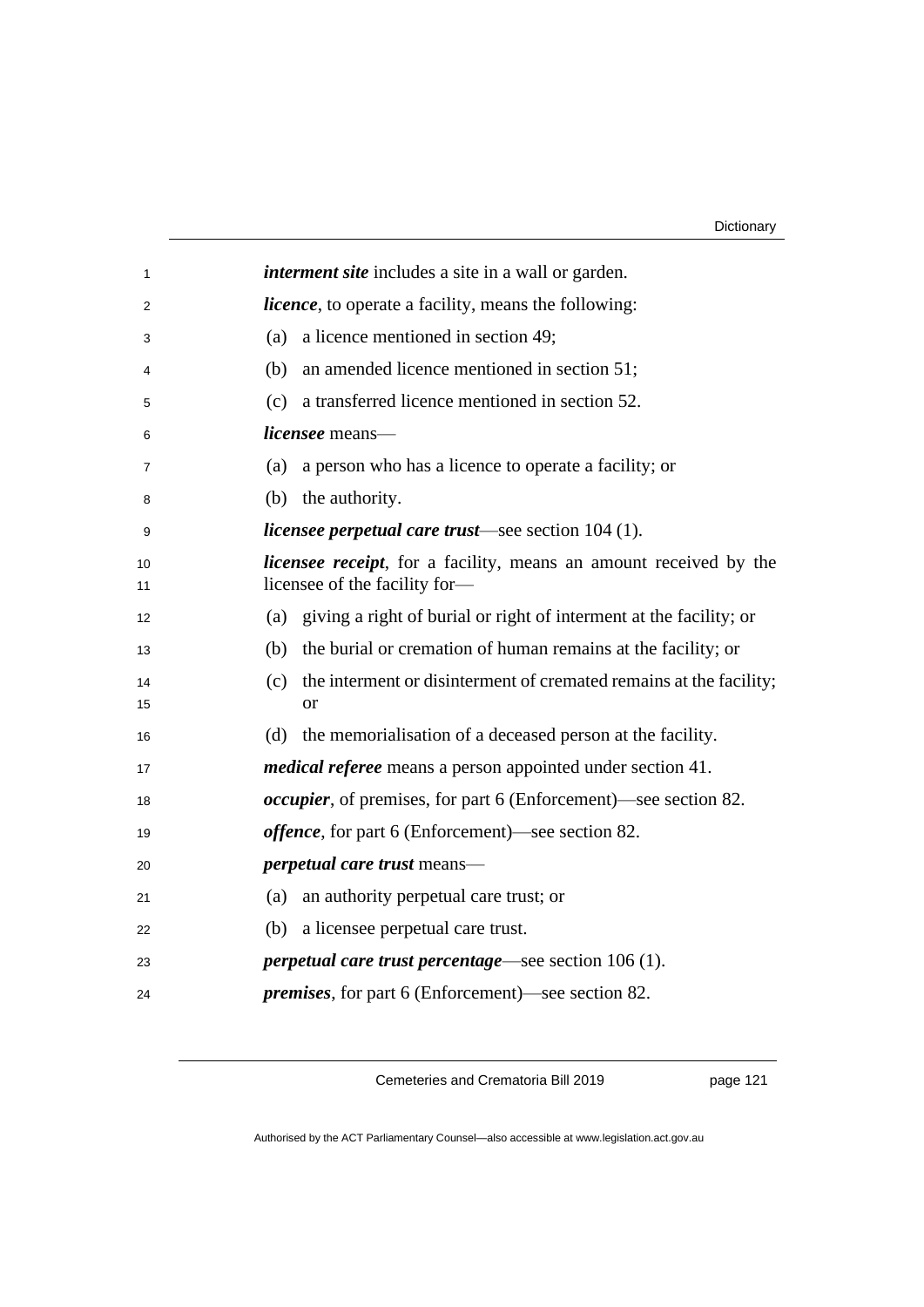#### Dictionary

| 1        | <i>private crematorium</i> means a crematorium operated by a person                         |  |  |
|----------|---------------------------------------------------------------------------------------------|--|--|
| 2        | other than the authority.                                                                   |  |  |
| 3        | <i>public crematorium</i> means a crematorium operated by the authority.                    |  |  |
| 4        | <i>regulator</i> means the public servant appointed under section 120.                      |  |  |
| 5<br>6   | reviewable decision, for part 11 (Notification and review of<br>decisions)—see section 125. |  |  |
| 7        | <i>right to burial</i> means a right to bury human remains at a cemetery—                   |  |  |
| 8        | (a) given to a person under section 8; or                                                   |  |  |
| 9        | (b) transferred to a person under section 10.                                               |  |  |
| 10       | right to burial certificate—see section 8 (6).                                              |  |  |
| 11<br>12 | <i>right to interment</i> means a right to inter cremated remains at a<br>$facility-$       |  |  |
| 13       | (a) given to a person under section 9; or                                                   |  |  |
| 14       | (b) transferred to a person under section 10.                                               |  |  |
| 15       | right to interment certificate—see section 9 (6).                                           |  |  |
| 16       | standard cemetery operating procedures—see section 59.                                      |  |  |
| 17       | standard crematorium operating procedures—see section 60.                                   |  |  |
| 18       | standard facility operating procedures—see section 61.                                      |  |  |
| 19<br>20 | stillborn child—see the Births, Deaths and Marriages Registration<br>Act 1997, dictionary.  |  |  |
| 21<br>22 | <i>suitable person</i> , for division 4.2 (Licence to operate facility)—see<br>section 48.  |  |  |
| 23       | <i>warrant</i> , for part 6 (Enforcement)—see section 82.                                   |  |  |
|          |                                                                                             |  |  |